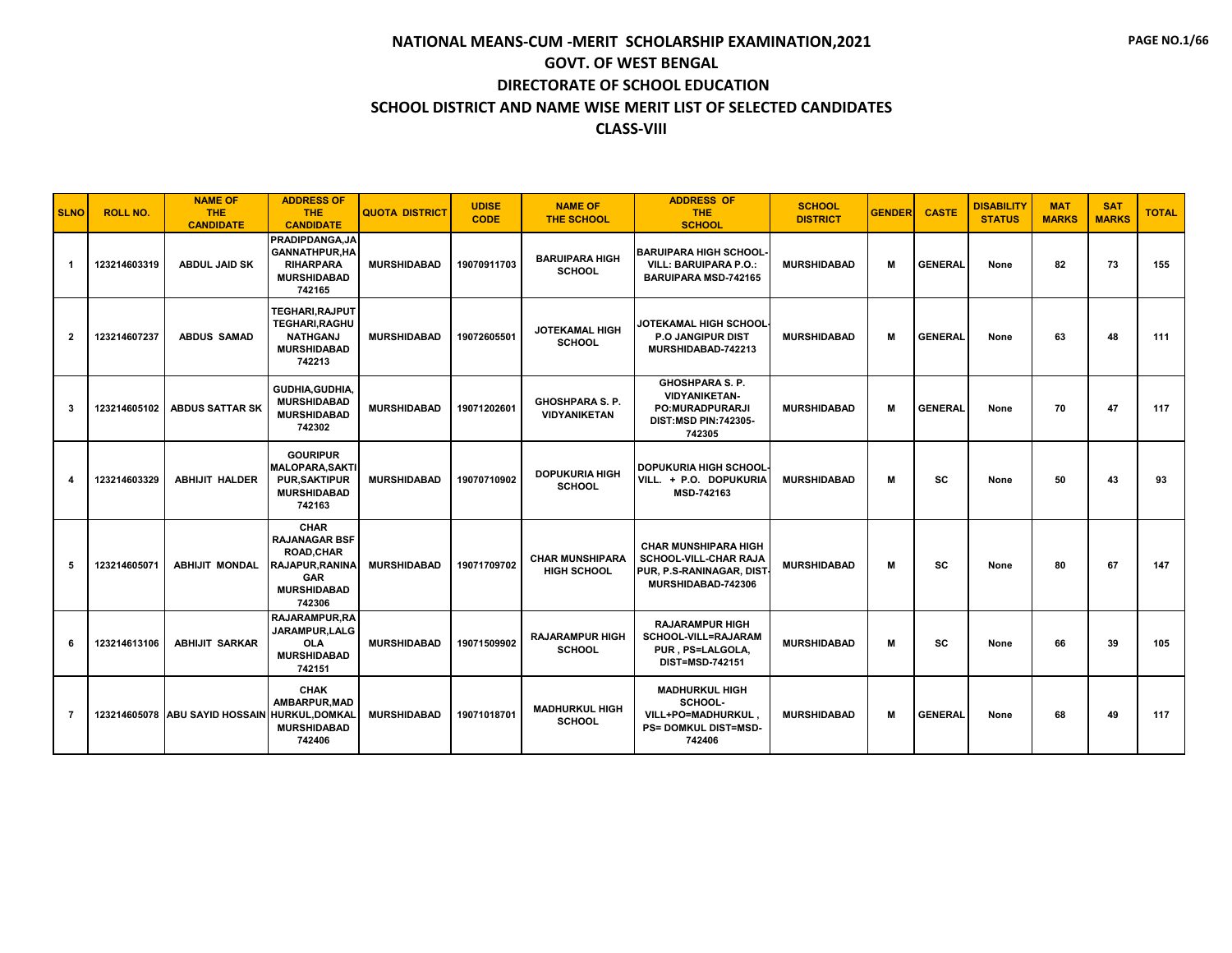| <b>SLNO</b> | <b>ROLL NO.</b> | <b>NAME OF</b><br><b>THE</b><br><b>CANDIDATE</b> | <b>ADDRESS OF</b><br>THE.<br><b>CANDIDATE</b>                                                                   | <b>QUOTA DISTRICT</b> | <b>UDISE</b><br><b>CODE</b> | <b>NAME OF</b><br><b>THE SCHOOL</b>                     | <b>ADDRESS OF</b><br><b>THE</b><br><b>SCHOOL</b>                                                               | <b>SCHOOL</b><br><b>DISTRICT</b> | <b>GENDER</b> | <b>CASTE</b>   | <b>DISABILITY</b><br><b>STATUS</b> | <b>MAT</b><br><b>MARKS</b> | <b>SAT</b><br><b>MARKS</b> | <b>TOTAL</b> |
|-------------|-----------------|--------------------------------------------------|-----------------------------------------------------------------------------------------------------------------|-----------------------|-----------------------------|---------------------------------------------------------|----------------------------------------------------------------------------------------------------------------|----------------------------------|---------------|----------------|------------------------------------|----------------------------|----------------------------|--------------|
| 8           | 123214613340    | <b>ADIT MANDAL</b>                               | <b>BUNDAIDANGA.P</b><br><b>ALSANDA</b><br><b>MORE.NABAGRA</b><br><b>M MURSHIDABAD</b><br>742238                 | <b>MURSHIDABAD</b>    | 19071405005                 | <b>ETORE SANTAL</b><br><b>SIKSHA NIKETAN</b>            | <b>ETORE SANTAL SIKSHA</b><br>NIKETAN-VILL+PO:ETORE<br><b>BLOCK&amp;PS:NABAGRAM</b><br><b>DIST:MSD-742152</b>  | <b>MURSHIDABAD</b>               | M             | SC             | None                               | 57                         | 28                         | 85           |
| 9           | 123214610371    | <b>ADITI</b><br><b>CHAKRABORTY</b>               | <b>BIJOYNAGAR,KA</b><br>NDI,KANDI<br><b>MURSHIDABAD</b><br>742137                                               | <b>MURSHIDABAD</b>    | 19073200204                 | <b>KANDI R.M.C. GIRLS</b><br><b>HIGH SCHOO</b>          | KANDI R.M.C. GIRLS HIGH<br>SCHOO - P.O.: KANDI P.S.:<br><b>KANDI.MSD-742137</b>                                | <b>MURSHIDABAD</b>               | F             | <b>GENERAL</b> | None                               | 62                         | 58                         | 120          |
| 10          | 123214605160    | <b>ADITI MANDAL</b>                              | 00.CHAR<br><b>RAJAPUR.RANINA</b><br><b>GAR</b><br><b>MURSHIDABAD</b><br>742306                                  | <b>MURSHIDABAD</b>    | 19071709702                 | <b>CHAR MUNSHIPARA</b><br><b>HIGH SCHOOL</b>            | <b>CHAR MUNSHIPARA HIGH</b><br>SCHOOL-VILL-CHAR RAJA<br>PUR, P.S-RANINAGAR, DIST<br>MURSHIDABAD-742306         | <b>MURSHIDABAD</b>               | F             | SC             | None                               | 61                         | 30                         | 91           |
| 11          | 123214603267    | <b>ADITYA DEY</b>                                | 16<br><b>RADHAMADHAB</b><br><b>MISTRY</b><br>LANE.KHAGRA.BEI<br><b>RHAMPORE</b><br><b>MURSHIDABAD</b><br>742103 | <b>MURSHIDABAD</b>    | 19073101607                 | <b>BERHAMPORE</b><br><b>JAGANNATH</b><br><b>ACADEMY</b> | <b>BERHAMPORE</b><br><b>JAGANNATH ACADEMY-3.</b><br><b>AMAR CHAKRABORTY</b><br>ROAD P.O. KHAGRA MSD-<br>742103 | <b>MURSHIDABAD</b>               | м             | <b>GENERAL</b> | None                               | 63                         | 48                         | 111          |
| $12 \,$     | 123214603243    | <b>AFSANA SULTANA</b>                            | <b>SOLUADANGA.BE</b><br><b>JPARA</b><br><b>SOLUADANGA,BE</b><br><b>RHAMPORE</b><br><b>MURSHIDABAD</b><br>742134 | <b>MURSHIDABAD</b>    | 19071101104                 | <b>SOLUADANGA HIGH</b><br><b>SCHOOL</b>                 | <b>SOLUADANGA HIGH</b><br>SCHOOL-VILL.<br>SOLUADANGA P.O.<br>BEJPARA SOLUADANGA<br>MSD-742134                  | <b>MURSHIDABAD</b>               | F             | <b>GENERAL</b> | None                               | 61                         | 64                         | 125          |
| 13          | 123214613451    | <b>AHANA SAHA</b>                                | <b>NA,DIAR</b><br>FATEPUR, LALGO<br>LA<br><b>MURSHIDABAD</b><br>742135                                          | <b>MURSHIDABAD</b>    | 19071514602                 | <b>DHULAURI HIGH</b><br><b>SCHOOL</b>                   | DHULAURI HIGH SCHOOL-<br>VILL=DHULAURI.PO=<br><b>DIARFATEPUR, DIST=MSD-</b><br>742135                          | <b>MURSHIDABAD</b>               | F             | SC             | None                               | 67                         | 43                         | 110          |
| 14          | 123214609229    | AHINJIT RAJAK                                    | JAJAN, JAJAN, BH<br><b>ARATPUR</b><br><b>MURSHIDABAD</b><br>742140                                              | <b>MURSHIDABAD</b>    | 19070201102                 | <b>JAJAN KENARAM</b><br><b>HIGH</b>                     | <b>JAJAN KENARAM HIGH-</b><br>VILL. + P.O. JAJAN MSD-<br>742140                                                | <b>MURSHIDABAD</b>               | м             | sc             | None                               | 55                         | 31                         | 86           |
| 15          | 123214607291    | <b>AISHANI</b><br><b>MUKHERJEE</b>               | VILL-<br><b>FULBAN, BOYAR, S</b><br><b>AGARDIGHI</b><br><b>MURSHIDABAD</b><br>742226                            | <b>MURSHIDABAD</b>    | 19072010601                 | <b>SAGARDIGHI GIRLS'</b><br><b>HIGH SCHOOL</b>          | <b>SAGARDIGHI GIRLS' HIGH</b><br>SCHOOL-VILL. + P.O.<br>SAGARDIGHI MSD-742226                                  | <b>MURSHIDABAD</b>               | F.            | <b>GENERAL</b> | None                               | 67                         | 61                         | 128          |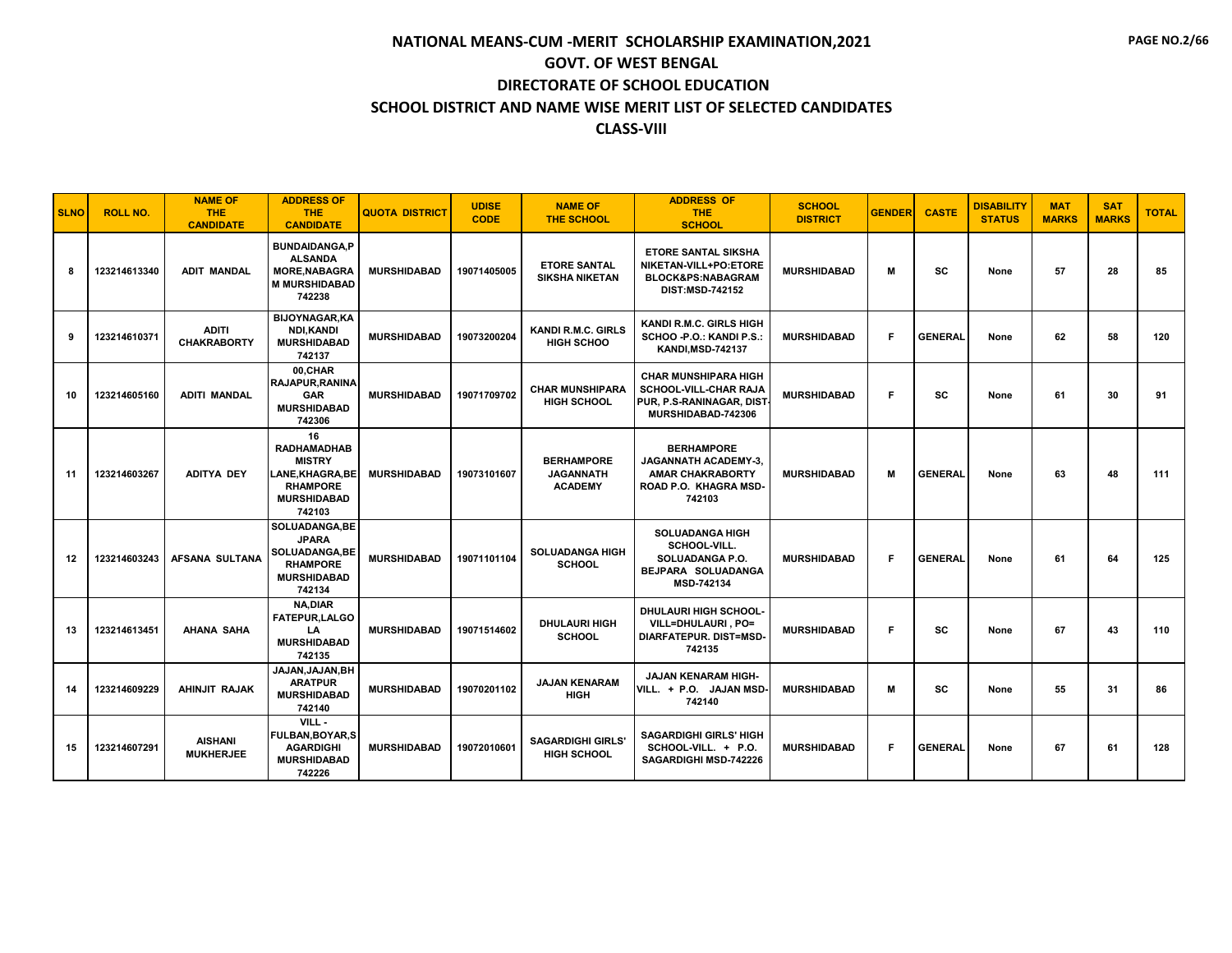| <b>SLNO</b> | <b>ROLL NO.</b> | <b>NAME OF</b><br><b>THE</b><br><b>CANDIDATE</b> | <b>ADDRESS OF</b><br><b>THE</b><br><b>CANDIDATE</b>                                           | <b>QUOTA DISTRICT</b> | <b>UDISE</b><br><b>CODE</b> | <b>NAME OF</b><br><b>THE SCHOOL</b>          | <b>ADDRESS OF</b><br><b>THE</b><br><b>SCHOOL</b>                                                                           | <b>SCHOOL</b><br><b>DISTRICT</b> | <b>GENDER</b> | <b>CASTE</b>   | <b>DISABILITY</b><br><b>STATUS</b> | <b>MAT</b><br><b>MARKS</b> | <b>SAT</b><br><b>MARKS</b> | <b>TOTAL</b> |
|-------------|-----------------|--------------------------------------------------|-----------------------------------------------------------------------------------------------|-----------------------|-----------------------------|----------------------------------------------|----------------------------------------------------------------------------------------------------------------------------|----------------------------------|---------------|----------------|------------------------------------|----------------------------|----------------------------|--------------|
| 16          | 123214607478    | AJFARUL SK                                       | N0035, ARJUNPUR<br><b>FARAKKA</b><br><b>MURSHIDABAD</b><br>742202                             | <b>MURSHIDABAD</b>    | 19072108405                 | <b>ARJUNPUR HIGH</b><br><b>SCHOOL</b>        | <b>ARJUNPUR HIGH SCHOOL-</b><br>VILL ARJUNPUR, P.O :<br>ARJUNPUR, P.S : FARAKKA-<br>742236                                 | <b>MURSHIDABAD</b>               | M             | <b>GENERAL</b> | None                               | 67                         | 49                         | 116          |
| 17          | 123214603248    | AJIJA SULTANA                                    | <b>RUKANPUR, RUKA</b><br>NPUR, HARIHARP<br><b>ARA</b><br><b>MURSHIDABAD</b><br>742166         | <b>MURSHIDABAD</b>    | 19070901302                 | <b>RUKANPUR HIGH</b><br><b>SCHOOL</b>        | <b>RUKANPUR HIGH SCHOOL</b><br><b>VILL: RUKANPUR P.O.:</b><br><b>RUKANPUR P.S.:</b><br>HARIHARPARA, MSD-742166             | <b>MURSHIDABAD</b>               | F             | <b>GENERAL</b> | None                               | 77                         | 42                         | 119          |
| 18          | 123214613122    | <b>AJIMUN NESHA</b>                              | PARANPUR.MOYA<br>LALGOLA,<br><b>MURSHIDABAD</b><br>742148                                     | <b>MURSHIDABAD</b>    | 19071502502                 | <b>CHHAITANI HIGH</b><br><b>MADRASAH</b>     | <b>CHHAITANI HIGH</b><br><b>MADRASAH-VILL-</b><br>CHHAITANI, P.O-MOVA, P.S-<br><b>LALGOLA, DIST-</b><br>MURSHIDABAD-742148 | <b>MURSHIDABAD</b>               | F.            | <b>GENERAL</b> | None                               | 71                         | 49                         | 120          |
| 19          | 123214607525    | <b>AJMIRA KHATUN</b>                             | <b>FATEKHARJANGA</b><br>L, JANGIPUR, RAG<br><b>HUNATHGANJ</b><br><b>MURSHIDABAD</b><br>742213 | <b>MURSHIDABAD</b>    | 19073300906                 | <b>JANGIPUR GIRLS'</b><br><b>HIGH SCHOOL</b> | <b>JANGIPUR GIRLS' HIGH</b><br><b>SCHOOL-SAHEB BAZAR PO-</b><br><b>JANGIPUR DIST-</b><br>MURSHIDABAD-742213                | <b>MURSHIDABAD</b>               | F.            | <b>GENERAL</b> | None                               | 67                         | 58                         | 125          |
| 20          | 123214603335    | <b>AKASH DUTTA</b>                               | MILKI, MILKI, SAKTI<br><b>PUR</b><br><b>MURSHIDABAD</b><br>742163                             | <b>MURSHIDABAD</b>    | 19070708103                 | <b>SAKTIPUR K.M.C.</b><br><b>INSTITUTION</b> | SAKTIPUR K.M.C.<br>INSTITUTION-VILL. + P.O.<br>SAKTIPUR MSD-742163                                                         | <b>MURSHIDABAD</b>               | М             | <b>GENERAL</b> | None                               | 64                         | 60                         | 124          |
| 21          | 123214603523    | <b>AKASH MANDAL</b>                              | NIL, BALARAMPUR<br><b>,BERHAMPORE</b><br><b>MURSHIDABAD</b><br>742165                         | <b>MURSHIDABAD</b>    | 19071103302                 | <b>BALARAMPUR HIGH</b><br><b>SCHOOL</b>      | <b>BALARAMPUR HIGH</b><br>SCHOOL-P.O.<br><b>BALARAMPUR MSD-742101</b>                                                      | <b>MURSHIDABAD</b>               | м             | <b>SC</b>      | None                               | 53                         | 34                         | 87           |
| 22          | 123214613058    | <b>AKASH MONDAL</b>                              | N0026.DAHAPARA<br>.MURSHIDABAD<br><b>MURSHIDABAD</b><br>742104                                | <b>MURSHIDABAD</b>    | 19072700502                 | <b>LALBAG SINGHI HIGH</b><br><b>SCHOOL</b>   | <b>LALBAG SINGHI HIGH</b><br><b>SCHOOL-LALBAG PO+DIST</b><br>MURSHIDABAD-742149                                            | <b>MURSHIDABAD</b>               | М             | <b>SC</b>      | None                               | 64                         | 38                         | 102          |
| 23          | 123214609309    | <b>AKSHAY GHOSH</b>                              | <b>KANDI</b><br><b>KALYANPUR, KAN</b><br><b>DI,KANDI</b><br><b>MURSHIDABAD</b><br>742137      | <b>MURSHIDABAD</b>    | 19073200103                 | <b>KANDI RAJ HIGH</b><br><b>SCHOOL</b>       | KANDI RAJ HIGH SCHOOL-<br>P.O.: KANDI P.S.:<br><b>KANDI, MSD-742137</b>                                                    | <b>MURSHIDABAD</b>               | м             | <b>GENERAL</b> | None                               | 60                         | 62                         | 122          |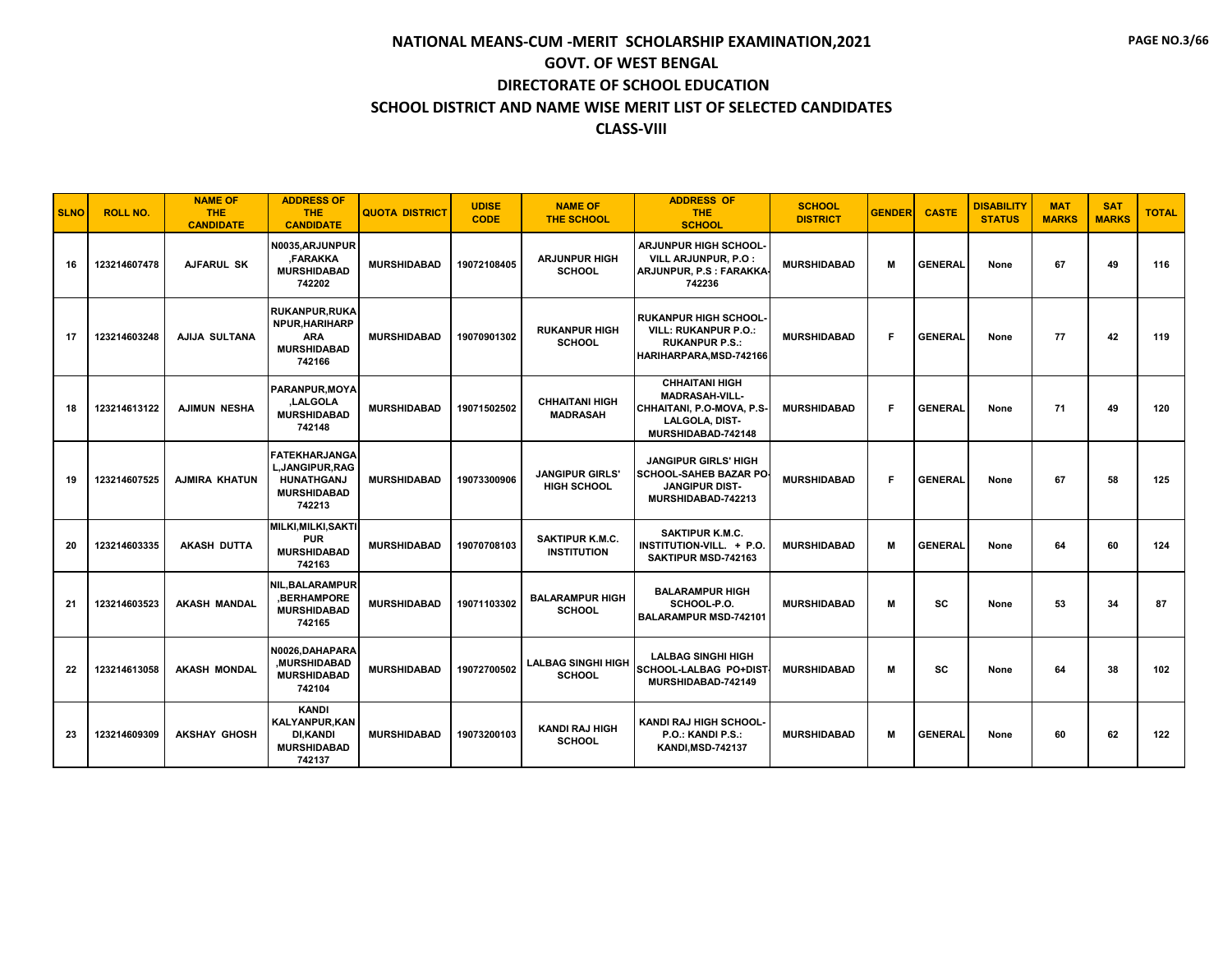| <b>SLNO</b> | <b>ROLL NO.</b> | <b>NAME OF</b><br><b>THE</b><br><b>CANDIDATE</b> | <b>ADDRESS OF</b><br>THE.<br><b>CANDIDATE</b>                                                                 | <b>QUOTA DISTRICT</b> | <b>UDISE</b><br><b>CODE</b> | <b>NAME OF</b><br><b>THE SCHOOL</b>                     | <b>ADDRESS OF</b><br><b>THE</b><br><b>SCHOOL</b>                                                                                         | <b>SCHOOL</b><br><b>DISTRICT</b> | <b>GENDER</b> | <b>CASTE</b>   | <b>DISABILITY</b><br><b>STATUS</b> | <b>MAT</b><br><b>MARKS</b> | <b>SAT</b><br><b>MARKS</b> | <b>TOTAL</b> |
|-------------|-----------------|--------------------------------------------------|---------------------------------------------------------------------------------------------------------------|-----------------------|-----------------------------|---------------------------------------------------------|------------------------------------------------------------------------------------------------------------------------------------------|----------------------------------|---------------|----------------|------------------------------------|----------------------------|----------------------------|--------------|
| 24          | 123214603405    | <b>AMALENDU DAS</b>                              | <b>SAKTIPUR.SAKTIP</b><br><b>UR, SAKTIPUR</b><br><b>MURSHIDABAD</b><br>742163                                 | <b>MURSHIDABAD</b>    | 19070708103                 | <b>SAKTIPUR K.M.C.</b><br><b>INSTITUTION</b>            | <b>SAKTIPUR K.M.C.</b><br>INSTITUTION-VILL. + P.O.<br>SAKTIPUR MSD-742163                                                                | <b>MURSHIDABAD</b>               | М             | <b>GENERAL</b> | None                               | 71                         | 65                         | 136          |
| 25          | 123214607260    | <b>AMINUL ISLAM</b>                              | N00354, BHABANIP<br><b>UR.FARAKKA</b><br><b>MURSHIDABAD</b><br>742202                                         | <b>MURSHIDABAD</b>    | 19072108405                 | <b>ARJUNPUR HIGH</b><br><b>SCHOOL</b>                   | ARJUNPUR HIGH SCHOOL-<br>VILL ARJUNPUR, P.O :<br>ARJUNPUR, P.S : FARAKKA<br>742236                                                       | <b>MURSHIDABAD</b>               | М             | <b>GENERAL</b> | None                               | 72                         | 55                         | 127          |
| 26          | 123214607196    | <b>AMINUL ISLAM</b>                              | NA, JANGIPUR, RA<br><b>GHUNATHGANJ</b><br><b>MURSHIDABAD</b><br>742213                                        | <b>MURSHIDABAD</b>    | 19072605501                 | <b>JOTEKAMAL HIGH</b><br><b>SCHOOL</b>                  | JOTEKAMAL HIGH SCHOOL<br><b>P.O JANGIPUR DIST</b><br>MURSHIDABAD-742213                                                                  | <b>MURSHIDABAD</b>               | М             | <b>GENERAL</b> | None                               | 69                         | 44                         | 113          |
| 27          | 123214605124    | <b>AMIT MONDAL</b>                               | 00,CHAR<br><b>RAJAPUR, RANINA</b><br><b>GAR</b><br><b>MURSHIDABAD</b><br>742306                               | <b>MURSHIDABAD</b>    | 19071709702                 | <b>CHAR MUNSHIPARA</b><br><b>HIGH SCHOOL</b>            | <b>CHAR MUNSHIPARA HIGH</b><br>SCHOOL-VILL-CHAR RAJA<br>PUR, P.S-RANINAGAR, DIST<br>MURSHIDABAD-742306                                   | <b>MURSHIDABAD</b>               | М             | SC             | None                               | 56                         | 37                         | 93           |
| 28          | 123214613036    | <b>AMIT MONDAL</b>                               | <b>HAIDARPUR</b><br><b>BRAHMATALA, BH</b><br>ATTABATI, MURSH<br><b>IDABAD</b><br><b>MURSHIDABAD</b><br>742149 | <b>MURSHIDABAD</b>    | 19071404403                 | <b>BAGMARA B.B.M.</b><br><b>VIDYANIKETAN</b>            | <b>BAGMARA B.B.M.</b><br><b>VIDYANIKETAN-</b><br><b>VILL:BAGMARA DIST:MSD-</b><br>742149                                                 | <b>MURSHIDABAD</b>               | М             | SC             | None                               | 60                         | 27                         | 87           |
| 29          | 123214609289    | <b>AMLAN MANDAL</b>                              | PARULIA.DEBI<br>PARULIA, KHARG<br><b>RAM</b><br><b>MURSHIDABAD</b><br>731244                                  | <b>MURSHIDABAD</b>    | 19070500903                 | <b>PARULIA HARI</b><br><b>CHARANI HIGH</b>              | <b>PARULIA HARI CHARANI</b><br><b>HIGH -VILL= PARULI P.O=</b><br><b>DEBI PARULIA DIST -</b><br><b>MURSHIDABAD PIN=</b><br>731244.-742159 | <b>MURSHIDABAD</b>               | M             | <b>GENERAL</b> | None                               | 77                         | 53                         | 130          |
| 30          | 123214609095    | <b>AMRITA MONDAL</b>                             | N0025, TENYA, SAL<br>AR<br><b>MURSHIDABAD</b><br>742404                                                       | <b>MURSHIDABAD</b>    | 19070304803                 | <b>BAIDYAPUR HIGH</b><br><b>SCHOOL</b>                  | <b>BAIDYAPUR HIGH SCHOOL-</b><br><b>VILL BAIDYAPUR P.S.</b><br><b>SALAR DIST</b><br>MURSHIDABAD-742404                                   | <b>MURSHIDABAD</b>               | F             | <b>GENERAL</b> | None                               | 66                         | 44                         | 110          |
| 31          |                 | 123214603533 ANAMITRA MONDAL                     | <b>JALANGI</b><br><b>ROAD.GOPINATH</b><br><b>PUR, MURSHIDAB</b><br>AD<br><b>MURSHIDABAD</b><br>742149         | <b>MURSHIDABAD</b>    | 19073101607                 | <b>BERHAMPORE</b><br><b>JAGANNATH</b><br><b>ACADEMY</b> | <b>BERHAMPORE</b><br>JAGANNATH ACADEMY-3,<br><b>AMAR CHAKRABORTY</b><br>ROAD P.O. KHAGRA MSD-<br>742103                                  | <b>MURSHIDABAD</b>               | М             | <b>SC</b>      | None                               | 63                         | 53                         | 116          |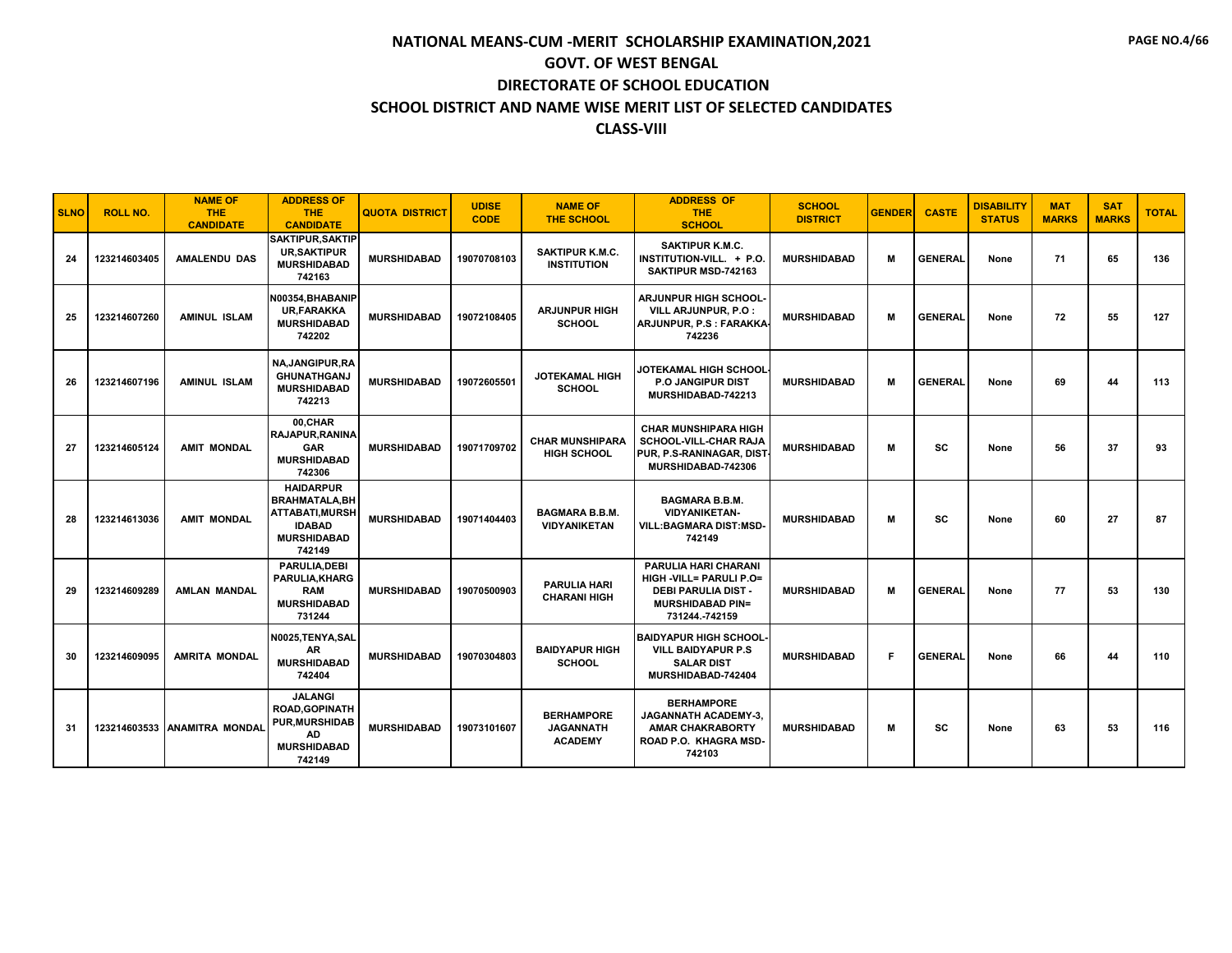| <b>SLNO</b> | <b>ROLL NO.</b> | <b>NAME OF</b><br><b>THE</b><br><b>CANDIDATE</b> | <b>ADDRESS OF</b><br><b>THE</b><br><b>CANDIDATE</b>                                                                | <b>QUOTA DISTRICT</b> | <b>UDISE</b><br><b>CODE</b> | <b>NAME OF</b><br><b>THE SCHOOL</b>                              | <b>ADDRESS OF</b><br><b>THE</b><br><b>SCHOOL</b>                                                                             | <b>SCHOOL</b><br><b>DISTRICT</b> | <b>GENDER</b> | <b>CASTE</b>   | <b>DISABILITY</b><br><b>STATUS</b> | <b>MAT</b><br><b>MARKS</b> | <b>SAT</b><br><b>MARKS</b> | <b>TOTAL</b> |
|-------------|-----------------|--------------------------------------------------|--------------------------------------------------------------------------------------------------------------------|-----------------------|-----------------------------|------------------------------------------------------------------|------------------------------------------------------------------------------------------------------------------------------|----------------------------------|---------------|----------------|------------------------------------|----------------------------|----------------------------|--------------|
| 32          | 123214613095    | ANANYA SARKAR                                    | LALGOLA.LALGO<br><b>LA.LALGOLA</b><br><b>MURSHIDABAD</b><br>742148                                                 | <b>MURSHIDABAD</b>    | 19071505402                 | <b>LALGOLA S.</b><br><b>MEMORIAL GIRLS</b><br><b>HIGH SCHOOL</b> | <b>LALGOLA S. MEMORIAL</b><br><b>GIRLS HIGH SCHOOL-VILL</b><br>SRIMANTAPUR, P.O+P.S-<br>LALGOLA, DIST-<br>MURSHIDABAD-742148 | <b>MURSHIDABAD</b>               | F             | SC             | None                               | 57                         | 47                         | 104          |
| 33          | 123214603483    | <b>ANEEK MONDAL</b>                              | <b>ALAMPUR.SABDA</b><br><b>RNAGAR.NOWDA</b><br><b>MURSHIDABAD</b><br>742175                                        | <b>MURSHIDABAD</b>    | 19073100810                 | <b>GORABAZAR I. C.</b><br><b>INSTITUTION</b>                     | <b>GORABAZAR I. C.</b><br><b>INSTITUTION-P.O.:</b><br>BERHAMPORE MSD-742101                                                  | <b>MURSHIDABAD</b>               | м             | <b>GENERAL</b> | None                               | 70                         | 55                         | 125          |
| 34          | 123214609379    | <b>ANIK MODE</b>                                 | <b>KAGRAM</b><br><b>MADHYA</b><br><b>PASCHIM</b><br>PARA, KAGRAM, S<br><b>ALAR</b><br><b>MURSHIDABAD</b><br>742401 | <b>MURSHIDABAD</b>    | 19070303902                 | <b>KAGRAM A.N.M.HIGH</b><br><b>SCHOOL</b>                        | <b>KAGRAM A.N.M.HIGH</b><br><b>SCHOOL-VILL KAGRAM P.O</b><br><b>KAGRAM DIST</b><br>MURSHIDABAD-742401                        | <b>MURSHIDABAD</b>               | м             | <b>GENERAL</b> | None                               | 70                         | 57                         | 127          |
| 35          | 123214603471    | <b>ANIKET MONDAL</b>                             | <b>PANCHKETIA.DOP</b><br><b>UKURIA, SAKTIPU</b><br>R MURSHIDABAD<br>742163                                         | <b>MURSHIDABAD</b>    | 19070710902                 | <b>DOPUKURIA HIGH</b><br><b>SCHOOL</b>                           | <b>DOPUKURIA HIGH SCHOOL</b><br>VILL. + P.O. DOPUKURIA<br>MSD-742163                                                         | <b>MURSHIDABAD</b>               | M             | <b>GENERAL</b> | Person with<br>low vision          | 60                         | 36                         | 96           |
| 36          | 123214609172    | <b>ANIMESH DEY</b>                               | 00.BIPRASEKHAR.<br><b>BURWAN</b><br><b>MURSHIDABAD</b><br>742168                                                   | <b>MURSHIDABAD</b>    | 19070414302                 | <b>TALWAN A.C. DEY</b><br><b>HIGH SCHOOL</b>                     | TALWAN A.C. DEY HIGH<br><b>SCHOOL-VILL: TALWAN</b><br>P.O.: BIPRASEKHAR.MSD-<br>742168                                       | <b>MURSHIDABAD</b>               | М             | <b>GENERAL</b> | None                               | 69                         | 59                         | 128          |
| 37          | 123214610212    | <b>ANINDA GHOSH</b>                              | TELSUNDI, JOYPU<br><b>R.KHARGRAM</b><br><b>MURSHIDABAD</b><br>742159                                               | <b>MURSHIDABAD</b>    |                             | 19070512102 SAUNDI HIGH SCHOOL                                   | <b>SAUNDI HIGH SCHOOL-</b><br>VILL. SAUNDI P.O.<br>PALSANDA P.S.<br>KHARGRAM MSD-742159                                      | <b>MURSHIDABAD</b>               | м             | <b>GENERAL</b> | None                               | 69                         | 54                         | 123          |
| 38          | 123214610300    | <b>ANINDITA PAL</b>                              | <b>BARAKAPSA, ANDI</b><br>,BURWAN<br><b>MURSHIDABAD</b><br>742168                                                  | <b>MURSHIDABAD</b>    | 19070412902                 | <b>ANDI LALCHAND</b><br><b>CHHAJER HIGH</b>                      | <b>ANDI LALCHAND CHHAJER</b><br>HIGH-VILL: ANDI P.O.: ANDI<br>P.S.: BARWAN, MSD-742168                                       | <b>MURSHIDABAD</b>               | F.            | <b>GENERAL</b> | None                               | 67                         | 60                         | 127          |
| 39          | 123214603341    | <b>ANIRBAN BISWAS</b>                            | SATUI, SATUI, BER<br><b>HAMPORE</b><br><b>MURSHIDABAD</b><br>742405                                                | <b>MURSHIDABAD</b>    | 19071125102                 | <b>SATUI R. N. HIGH</b><br><b>SCHOOL</b>                         | SATUI R. N. HIGH SCHOOL-<br>VILL+PO;SATUI<br><b>PS:BERHAMPORE</b><br><b>DIST:MSD WB-742103</b>                               | <b>MURSHIDABAD</b>               | м             | <b>GENERAL</b> | None                               | 59                         | 52                         | 111          |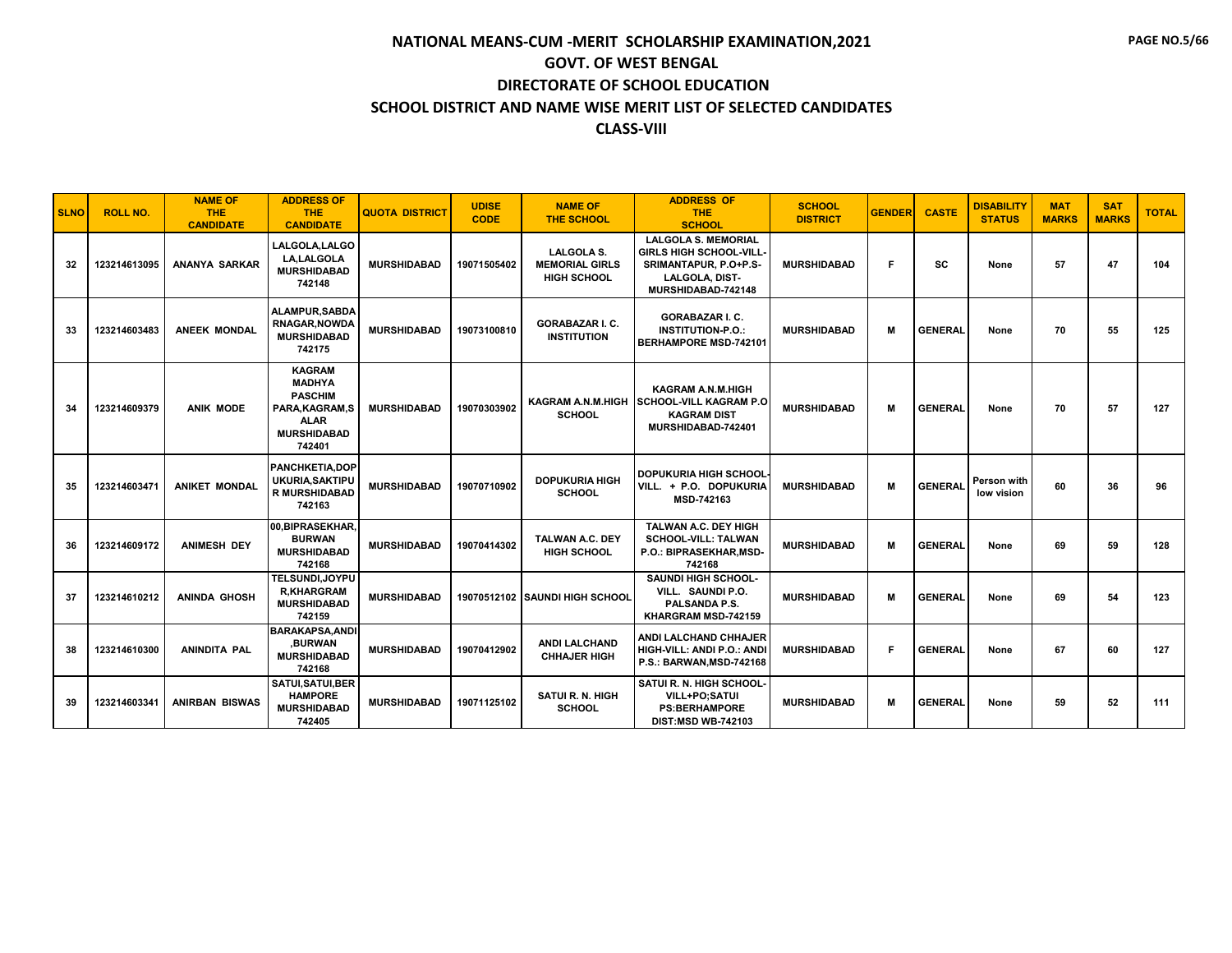| <b>SLNO</b> | <b>ROLL NO.</b> | <b>NAME OF</b><br><b>THE</b><br><b>CANDIDATE</b> | <b>ADDRESS OF</b><br>THE.<br><b>CANDIDATE</b>                                                    | <b>QUOTA DISTRICT</b> | <b>UDISE</b><br><b>CODE</b> | <b>NAME OF</b><br><b>THE SCHOOL</b>             | <b>ADDRESS OF</b><br><b>THE</b><br><b>SCHOOL</b>                                                                   | <b>SCHOOL</b><br><b>DISTRICT</b> | <b>GENDER</b> | <b>CASTE</b>   | <b>DISABILITY</b><br><b>STATUS</b>     | <b>MAT</b><br><b>MARKS</b> | <b>SAT</b><br><b>MARKS</b> | <b>TOTAL</b> |
|-------------|-----------------|--------------------------------------------------|--------------------------------------------------------------------------------------------------|-----------------------|-----------------------------|-------------------------------------------------|--------------------------------------------------------------------------------------------------------------------|----------------------------------|---------------|----------------|----------------------------------------|----------------------------|----------------------------|--------------|
| 40          | 123214609128    | <b>ANIRBAN SAHA</b>                              | <b>KAGRAM SAHA</b><br>PARA.KAGRAM.S<br><b>ALAR</b><br><b>MURSHIDABAD</b><br>742403               | <b>MURSHIDABAD</b>    | 19070303902                 | <b>KAGRAM A.N.M.HIGH</b><br><b>SCHOOL</b>       | <b>KAGRAM A.N.M.HIGH</b><br><b>SCHOOL-VILL KAGRAM P.O.</b><br><b>KAGRAM DIST</b><br>MURSHIDABAD-742401             | <b>MURSHIDABAD</b>               | м             | SC             | None                                   | 61                         | 44                         | 105          |
| 41          | 123214613032    | <b>ANIRBAN SARKAR</b>                            | PIRTALA, DAHAPA<br><b>RA, MURSHIDABA</b><br><b>D MURSHIDABAD</b><br>742104                       | <b>MURSHIDABAD</b>    | 19072700502                 | <b>LALBAG SINGHI HIGH</b><br><b>SCHOOL</b>      | <b>LALBAG SINGHI HIGH</b><br>SCHOOL-LALBAG PO+DIST<br>MURSHIDABAD-742149                                           | <b>MURSHIDABAD</b>               | M             | SC             | None                                   | 70                         | 38                         | 108          |
| 42          | 123214613142    | <b>ANJU PAL</b>                                  | <b>TENTULIA, TENTU</b><br><b>LIA.MURSHIDABA</b><br><b>D MURSHIDABAD</b><br>742302                | <b>MURSHIDABAD</b>    | 19071305701                 | <b>TENTULIA HIGH</b><br>SCHOOL (H.S)            | <b>TENTULIA HIGH SCHOOL</b><br>(H.S)-VILL+PO-TENTULIA<br><b>DIST-MURSHIDABAD-</b><br>742302                        | <b>MURSHIDABAD</b>               | F.            | <b>GENERAL</b> | None                                   | 68                         | 59                         | 127          |
| 43          | 123214609190    | <b>ANKAN MONDAL</b>                              | <b>C/O-BARUN</b><br><b>MONDAL, BHALKU</b><br><b>NDI.KHARGRAM</b><br><b>MURSHIDABAD</b><br>742159 | <b>MURSHIDABAD</b>    | 19070511704                 | <b>BHALKUNDI HIGH</b><br><b>SCHOOL</b>          | <b>BHALKUNDI HIGH SCHOOL-</b><br>VILL. BHALKUNDI P.O.<br><b>BHALKUNDI P.S.</b><br>KHARGRAM MSD-742157              | <b>MURSHIDABAD</b>               | м             | <b>GENERAL</b> | <b>Multiple</b><br><b>Disabilities</b> | 58                         | 40                         | 98           |
| 44          | 123214613365    | <b>ANKIT HALDAR</b>                              | <b>KRISHNAPUR, KRI</b><br>SHNAPUR, LALGO<br>LA<br><b>MURSHIDABAD</b><br>742148                   | <b>MURSHIDABAD</b>    | 19071505405                 | <b>LALGOLA MAHESH</b><br><b>NARAYAN ACADEMY</b> | <b>LALGOLA MAHESH</b><br><b>NARAYAN ACADEMY-</b><br>VILL+P.O-LALGOLA, P.S-<br>LALGOLA, DIST-<br>MURSHIDABAD-742148 | <b>MURSHIDABAD</b>               | M             | SC             | None                                   | 51                         | 44                         | 95           |
| 45          | 123214610053    | <b>ANKITA DAS</b>                                | <b>PANUTIA.SAHORA</b><br><b>BURWAN</b><br><b>MURSHIDABAD</b><br>731234                           | <b>MURSHIDABAD</b>    | 19070415602                 | <b>EKPAHARIA HIGH</b><br><b>SCHOOL</b>          | <b>EKPAHARIA HIGH SCHOOL</b><br><b>VILL: SRINATTI P.O.:</b><br><b>KANTUR, MSD-742132</b>                           | <b>MURSHIDABAD</b>               | F             | <b>GENERAL</b> | None                                   | 64                         | 47                         | 111          |
| 46          | 123214609291    | <b>ANKITA DEY</b>                                | NIL, CHAITPUR, BU<br><b>RWAN</b><br><b>MURSHIDABAD</b><br>742161                                 | <b>MURSHIDABAD</b>    | 19070402002                 | <b>CHAIT PUR JR. HIGH</b><br><b>SCHOOL</b>      | <b>CHAIT PUR JR. HIGH</b><br><b>SCHOOL-VILL: CHAITPUR</b><br><b>P.O.: CHAITPUR MSD-</b><br>742161                  | <b>MURSHIDABAD</b>               | F             | <b>GENERAL</b> | Person with<br>low vision              | 50                         | 42                         | 92           |
| 47          |                 | 123214605109 ANKITA MAJUMDER                     | <b>ISLAMPUR, ISLAM</b><br><b>PUR.ISLAMPUR</b><br><b>MURSHIDABAD</b><br>742304                    | <b>MURSHIDABAD</b>    | 19071604901                 | <b>ISLAMPUR GIRLS HIGH</b><br><b>SCHOOL</b>     | <b>ISLAMPUR GIRLS HIGH</b><br>SCHOOL-VILL+P.O+P.S-<br><b>ISLAMPUR, DIST-</b><br>MURSHIDABAD-742304                 | <b>MURSHIDABAD</b>               | F             | <b>GENERAL</b> | None                                   | 65                         | 54                         | 119          |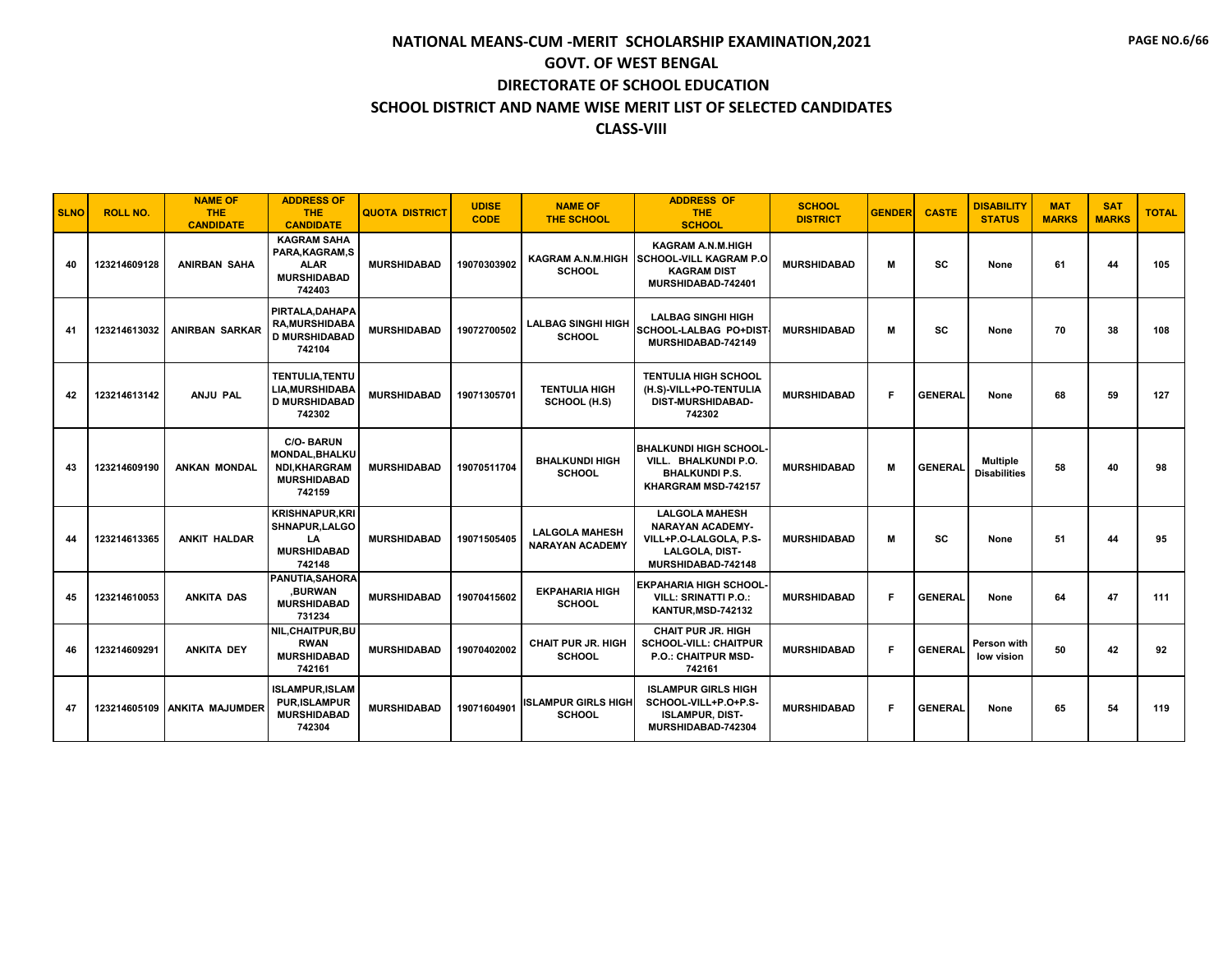| <b>SLNO</b> | <b>ROLL NO.</b> | <b>NAME OF</b><br><b>THE</b><br><b>CANDIDATE</b> | <b>ADDRESS OF</b><br><b>THE</b><br><b>CANDIDATE</b>                                                           | <b>QUOTA DISTRICT</b> | <b>UDISE</b><br><b>CODE</b> | <b>NAME OF</b><br><b>THE SCHOOL</b>                              | <b>ADDRESS OF</b><br><b>THE</b><br><b>SCHOOL</b>                                                                              | <b>SCHOOL</b><br><b>DISTRICT</b> | <b>GENDER</b> | <b>CASTE</b>   | <b>DISABILITY</b><br><b>STATUS</b> | <b>MAT</b><br><b>MARKS</b> | <b>SAT</b><br><b>MARKS</b> | <b>TOTAL</b> |
|-------------|-----------------|--------------------------------------------------|---------------------------------------------------------------------------------------------------------------|-----------------------|-----------------------------|------------------------------------------------------------------|-------------------------------------------------------------------------------------------------------------------------------|----------------------------------|---------------|----------------|------------------------------------|----------------------------|----------------------------|--------------|
| 48          | 123214607053    | <b>ANKITA MONDAL</b>                             | <b>DHANPAT</b><br><b>NAGAR.RAMDEBP</b><br><b>UR, RAGHUNATHG</b><br><b>ANJ</b><br><b>MURSHIDABAD</b><br>742213 | <b>MURSHIDABAD</b>    | 19073300906                 | <b>JANGIPUR GIRLS'</b><br><b>HIGH SCHOOL</b>                     | <b>JANGIPUR GIRLS' HIGH</b><br><b>SCHOOL-SAHEB BAZAR PO</b><br><b>JANGIPUR DIST-</b><br>MURSHIDABAD-742213                    | <b>MURSHIDABAD</b>               | F.            | <b>GENERAL</b> | None                               | 77                         | 61                         | 138          |
| 49          | 123214603254    | <b>ANKITA MONDAL</b>                             | <b>BEHIND DURGA</b><br><b>MANDIR.AMTALA.</b><br><b>NOWDA</b><br><b>MURSHIDABAD</b><br>742121                  | <b>MURSHIDABAD</b>    | 19070806002                 | <b>AMTALA ANNADAMAN</b><br><b>BALIKA VIDYALAYA</b><br>(H.S.)     | <b>AMTALA ANNADAMANI</b><br><b>BALIKA VIDYALAYA (H.S.)-</b><br>VILL AMTALA P.O AMTALA<br><b>P.S NOWDA DIST MSD-</b><br>742121 | <b>MURSHIDABAD</b>               | F.            | <b>GENERAL</b> | None                               | 65                         | 52                         | 117          |
| 50          | 123214607361    | <b>ANNEYSON DAS</b>                              | S/O-ARUN<br><b>KUMAR</b><br><b>DAS, SADIKPUR, S</b><br>UTI<br><b>MURSHIDABAD</b><br>742223                    | <b>MURSHIDABAD</b>    | 19072305902                 | <b>SADIKPUR B.K. HIGH</b><br><b>SCHOOL</b>                       | <b>SADIKPUR B.K. HIGH</b><br>SCHOOL-VILL+P.O= SADIK<br><b>PUR DIST= MURSHIDABAD</b><br>PIN= 742223-742223                     | <b>MURSHIDABAD</b>               | M             | <b>GENERAL</b> | None                               | 71                         | 59                         | 130          |
| 51          | 123214610116    | <b>ANTARA</b><br><b>PRAMANICK</b>                | VILL-<br>SABALDAHA.SAB<br>ALDAHA.KHARGR<br>AM<br><b>MURSHIDABAD</b><br>742159                                 | <b>MURSHIDABAD</b>    | 19070508902                 | <b>SABALDAHA HIGH</b><br><b>SCHOOL</b>                           | <b>SABALDAHA HIGH SCHOOL</b><br>VILL. SABALDAHA P.O.<br>SABALDAHA MSD-742159                                                  | <b>MURSHIDABAD</b>               | F.            | <b>GENERAL</b> | None                               | 59                         | 51                         | 110          |
| 52          | 123214613137    | <b>ANTARIP</b><br><b>MUKHERJEE</b>               | <b>GURAH.GURAH.N</b><br><b>ABAGRAM</b><br><b>MURSHIDABAD</b><br>742184                                        | <b>MURSHIDABAD</b>    | 19071411103                 | <b>GURAH PASHLA S.K.</b><br><b>S. NIKETAN</b>                    | <b>GURAH PASHLA S.K. S.</b><br><b>NIKETAN -VILL:GURAH</b><br>PO:GURAH DIST:MSD-<br>742184                                     | <b>MURSHIDABAD</b>               | M             | <b>GENERAL</b> | None                               | 71                         | 46                         | 117          |
| 53          | 123214609144    | <b>ANUMITA SAHA</b>                              | AMLAI, AMLAI, BHA<br><b>RATPUR</b><br><b>MURSHIDABAD</b><br>742301                                            | <b>MURSHIDABAD</b>    | 19070206202                 | <b>AMLAI BHALUIPARA</b><br><b>HIGH SCHOOL</b>                    | AMLAI BHALUIPARA HIGH<br>SCHOOL-VILL + P.O :<br>AMLAI-742301                                                                  | <b>MURSHIDABAD</b>               | F.            | <b>GENERAL</b> | None                               | 65                         | 56                         | 121          |
| 54          | 123214610086    | <b>ANURODH DAS</b>                               | <b>CHAITPUR.CHAIT</b><br><b>PUR, BURWAN</b><br><b>MURSHIDABAD</b><br>742161                                   | <b>MURSHIDABAD</b>    | 19070402503                 | <b>MANDRA A.K. HIGH</b><br><b>SCHOOL</b>                         | <b>MANDRA A.K. HIGH</b><br><b>SCHOOL-VILL: MANDRA</b><br>P.O.: MANDRA P.S.:<br>BARWAN, MSD-742161                             | <b>MURSHIDABAD</b>               | M             | <b>GENERAL</b> | None                               | 66                         | 51                         | 117          |
| 55          | 123214613401    | <b>ANUSHREE DAS</b>                              | LALGOLA.RAJAR<br>AMPUR, LALGOLA<br><b>MURSHIDABAD</b><br>742148                                               | <b>MURSHIDABAD</b>    | 19071505402                 | <b>LALGOLA S.</b><br><b>MEMORIAL GIRLS</b><br><b>HIGH SCHOOL</b> | <b>LALGOLA S. MEMORIAL</b><br>GIRLS HIGH SCHOOL-VILL<br>SRIMANTAPUR, P.O+P.S-<br><b>LALGOLA, DIST-</b><br>MURSHIDABAD-742148  | <b>MURSHIDABAD</b>               | F.            | SC             | None                               | 56                         | 35                         | 91           |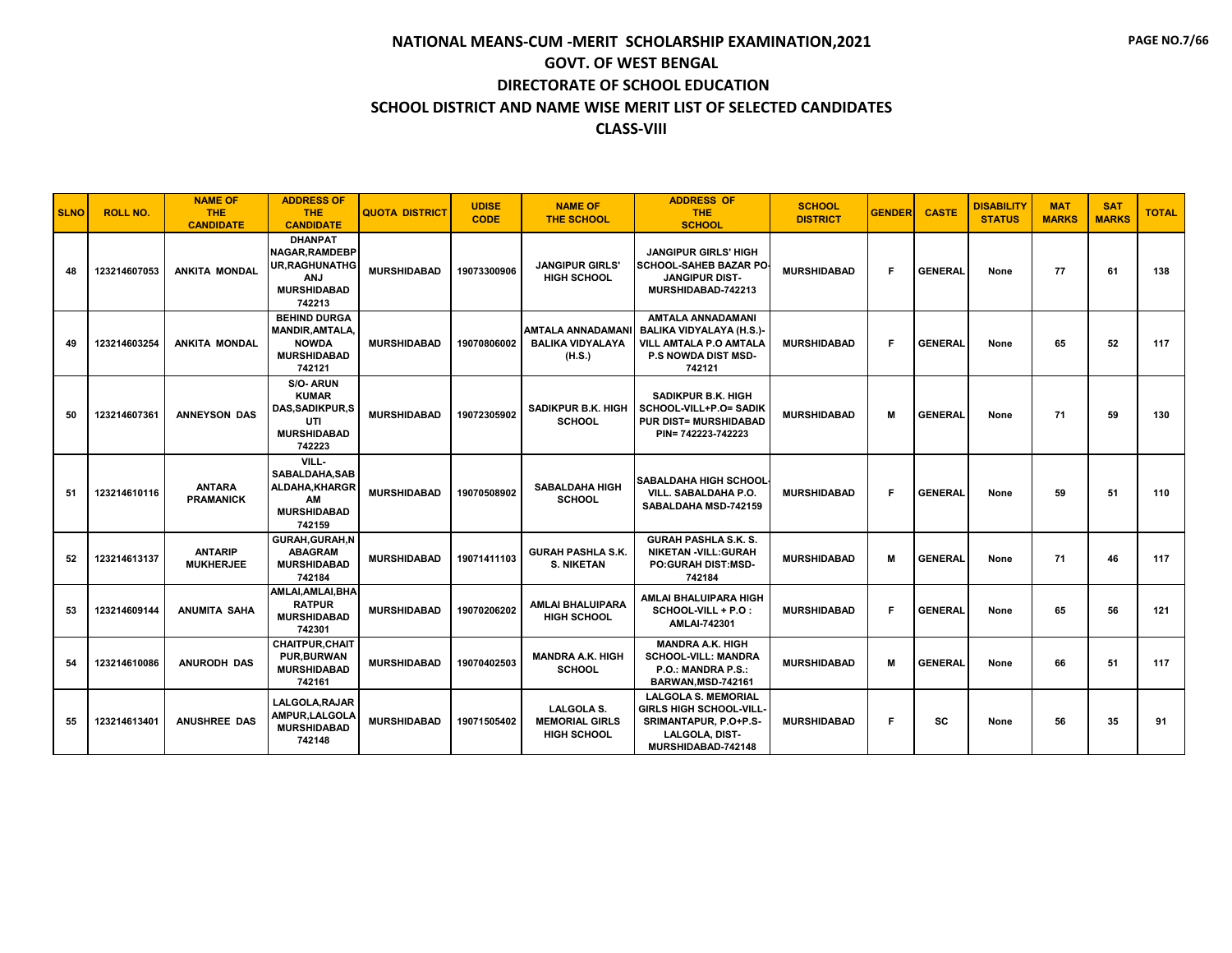| <b>SLNO</b> | <b>ROLL NO.</b> | <b>NAME OF</b><br><b>THE</b><br><b>CANDIDATE</b> | <b>ADDRESS OF</b><br>THE.<br><b>CANDIDATE</b>                                                           | <b>QUOTA DISTRICT</b> | <b>UDISE</b><br><b>CODE</b> | <b>NAME OF</b><br><b>THE SCHOOL</b>                        | <b>ADDRESS OF</b><br><b>THE</b><br><b>SCHOOL</b>                                                                                   | <b>SCHOOL</b><br><b>DISTRICT</b> | <b>GENDER</b> | <b>CASTE</b>   | <b>DISABILITY</b><br><b>STATUS</b> | <b>MAT</b><br><b>MARKS</b> | <b>SAT</b><br><b>MARKS</b> | <b>TOTAL</b> |
|-------------|-----------------|--------------------------------------------------|---------------------------------------------------------------------------------------------------------|-----------------------|-----------------------------|------------------------------------------------------------|------------------------------------------------------------------------------------------------------------------------------------|----------------------------------|---------------|----------------|------------------------------------|----------------------------|----------------------------|--------------|
| 56          | 123214610215    | <b>ANUSHREE</b><br><b>MONDAL</b>                 | <b>GANFUL.SABALD</b><br>AHA.KHARGRAM<br><b>MURSHIDABAD</b><br>742159                                    | <b>MURSHIDABAD</b>    | 19070508802                 | <b>PURAPARA HIGH</b><br><b>SCHOOL</b>                      | <b>PURAPARA HIGH SCHOOL</b><br>VILL. PURAPARA P.O.<br>SABALDAHA P.S.<br>KHARGRAM DIST. MSD-<br>742159                              | <b>MURSHIDABAD</b>               | F             | sc             | None                               | 62                         | 31                         | 93           |
| 57          | 123214609189    | <b>ANWESHA ROY</b>                               | SONARUNDI, BAN<br><b>WARIBAD</b><br>RAJ, SALAR<br><b>MURSHIDABAD</b><br>713123                          | <b>MURSHIDABAD</b>    | 19070308903                 | <b>BANWARIBAD</b><br><b>MAHARAJAS HIGH</b>                 | <b>BANWARIBAD MAHARAJAS</b><br><b>HIGH-P.O BANWARIBAD</b><br><b>RAJ</b><br><b>DIST MURSHIDABAD-</b><br>713123                      | <b>MURSHIDABAD</b>               | F.            | <b>GENERAL</b> | None                               | 70                         | 58                         | 128          |
| 58          | 123214610203    | <b>APABRITA</b><br><b>MUKHERJEE</b>              | TAGRA, PANCHTH<br><b>UPI.BURWAN</b><br><b>MURSHIDABAD</b><br>742161                                     | <b>MURSHIDABAD</b>    | 19070407603                 | <b>PANCHTHUPI</b><br>S.S.R.K.S. BALIKA<br><b>VIDYAPITH</b> | PANCHTHUPI S.S.R.K.S.<br><b>BALIKA VIDYAPITH-VILL:</b><br><b>PANCHTHUPI P.O.:</b><br><b>PANCHTHUPI P.S.:</b><br>BARWAN, MSD-742161 | <b>MURSHIDABAD</b>               | F.            | <b>GENERAL</b> | None                               | 73                         | 55                         | 128          |
| 59          | 123214610322    | <b>ARABINDA MARJIT</b>                           | VILL-<br><b>SARBAMANGALA</b><br><b>PUR.SABALDAHA</b><br><b>KHARGRAM</b><br><b>MURSHIDABAD</b><br>742159 | <b>MURSHIDABAD</b>    | 19070508902                 | <b>SABALDAHA HIGH</b><br><b>SCHOOL</b>                     | SABALDAHA HIGH SCHOOL<br>VILL. SABALDAHA P.O.<br>SABALDAHA MSD-742159                                                              | <b>MURSHIDABAD</b>               | м             | SC             | None                               | 48                         | 49                         | 97           |
| 60          | 123214603168    | <b>ARCHITA MONDAL</b>                            | <b>GOURIPUR.SAKTI</b><br><b>PUR, SAKTIPUR</b><br><b>MURSHIDABAD</b><br>742163                           | <b>MURSHIDABAD</b>    | 19070710902                 | <b>DOPUKURIA HIGH</b><br><b>SCHOOL</b>                     | <b>DOPUKURIA HIGH SCHOOL</b><br>VILL. + P.O. DOPUKURIA<br>MSD-742163                                                               | <b>MURSHIDABAD</b>               | F.            | <b>GENERAL</b> | None                               | 72                         | 65                         | 137          |
| 61          | 123214609188    | <b>ARGHA GHOSH</b>                               | <b>KOREGRAM.</b><br>UTTARPARA, KOR<br><b>EGRAM, SALAR</b><br><b>MURSHIDABAD</b><br>742404               | <b>MURSHIDABAD</b>    | 19070305402                 | <b>TENYA S.S. DAS</b><br><b>VIDYAMANDIR</b>                | <b>TENYA S.S. DAS</b><br>VIDYAMANDIR-VILL+P.O<br><b>TENYA DIST</b><br>MURSHIDABAD-742404                                           | <b>MURSHIDABAD</b>               | м             | <b>GENERAL</b> | None                               | 63                         | 49                         | 112          |
| 62          | 123214609231    | <b>ARGHYA GHOSH</b>                              | SISUA, UJUNIA, SA<br>LAR<br><b>MURSHIDABAD</b><br>742401                                                | <b>MURSHIDABAD</b>    | 19070301504                 | <b>AOUCHA</b><br><b>MAKHALTORE S.N.</b><br><b>HIGH</b>     | <b>AOUCHA MAKHALTORE</b><br><b>S.N. HIGH-VILL AOUCHA</b><br><b>P.O MAKHALTORE P.S.</b><br><b>SALAR DIST</b><br>MURSHIDABAD-742401  | <b>MURSHIDABAD</b>               | м             | <b>GENERAL</b> | None                               | 61                         | 51                         | 112          |
| 63          | 123214603250    | <b>ARIT BISWAS</b>                               | <b>ALAMPUR, SABDA</b><br>RNAGAR, NOWDA<br><b>MURSHIDABAD</b><br>742175                                  | <b>MURSHIDABAD</b>    | 19070801202                 | <b>JHOWBONA HIGH</b><br><b>SCHOOL</b>                      | <b>JHOWBONA HIGH SCHOOL</b><br><b>VILL JHOWBONA P.S</b><br><b>NOWDA DIST</b><br>MURSHIDABAD-742175                                 | <b>MURSHIDABAD</b>               | м             | <b>GENERAL</b> | None                               | 70                         | 49                         | 119          |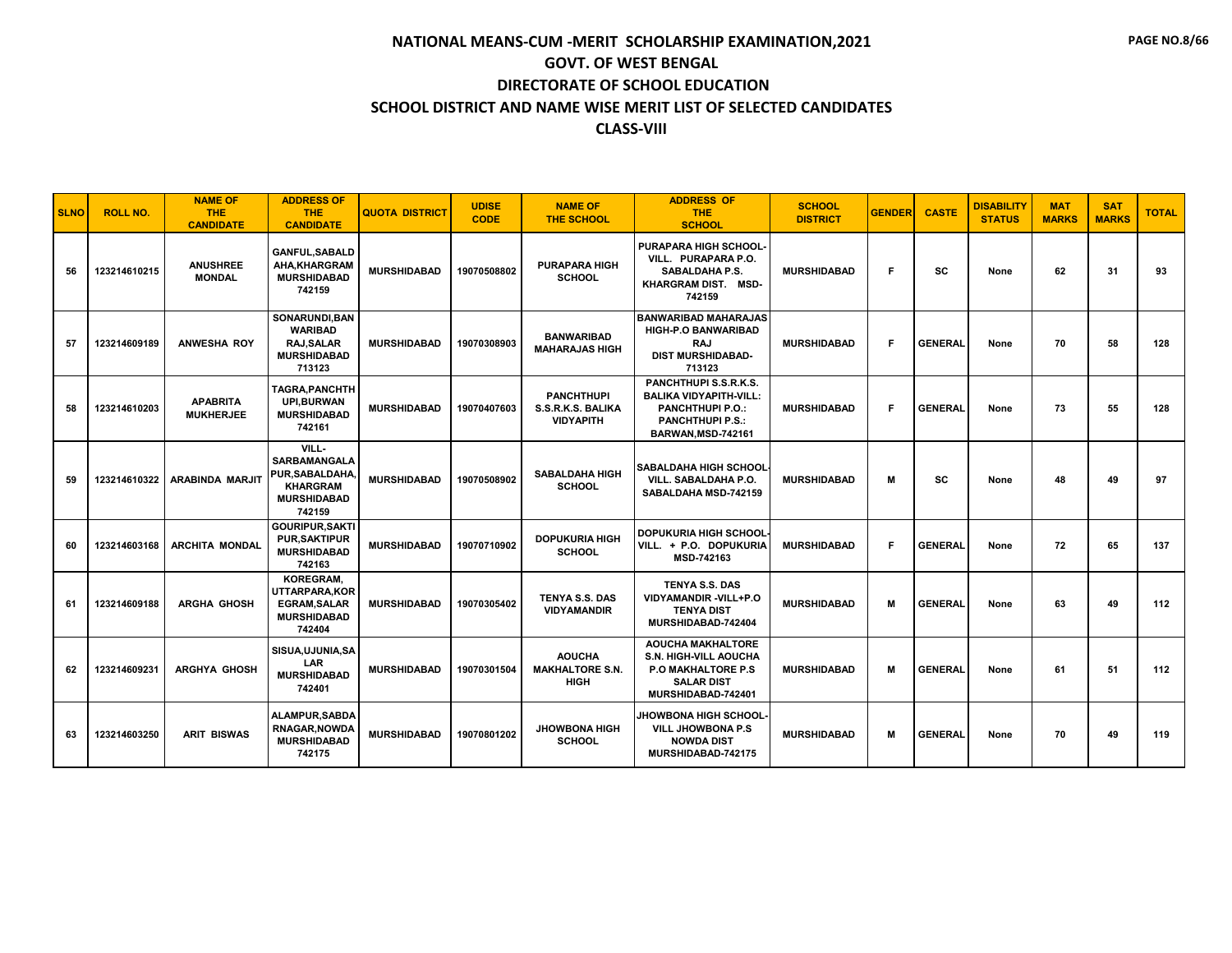| <b>SLNO</b> | <b>ROLL NO.</b> | <b>NAME OF</b><br>THE.<br><b>CANDIDATE</b> | <b>ADDRESS OF</b><br><b>THE</b><br><b>CANDIDATE</b>                                                                          | <b>QUOTA DISTRICT</b> | <b>UDISE</b><br><b>CODE</b> | <b>NAME OF</b><br>THE SCHOOL                              | <b>ADDRESS OF</b><br><b>THE</b><br><b>SCHOOL</b>                                                                        | <b>SCHOOL</b><br><b>DISTRICT</b> | <b>GENDER</b> | <b>CASTE</b>   | <b>DISABILITY</b><br><b>STATUS</b> | <b>MAT</b><br><b>MARKS</b> | <b>SAT</b><br><b>MARKS</b> | <b>TOTAL</b> |
|-------------|-----------------|--------------------------------------------|------------------------------------------------------------------------------------------------------------------------------|-----------------------|-----------------------------|-----------------------------------------------------------|-------------------------------------------------------------------------------------------------------------------------|----------------------------------|---------------|----------------|------------------------------------|----------------------------|----------------------------|--------------|
| 64          | 123214609279    | <b>ARIT ROY</b>                            | <b>DUTTABRUTIA,DU</b><br><b>TTABRUTIA, SALA</b><br><b>R MURSHIDABAD</b><br>742401                                            | <b>MURSHIDABAD</b>    | 19070307702                 | <b>DAKSHINKHANDA M</b><br><b>VIDYAPITH</b>                | <b>DAKSHINKHANDA M</b><br>VIDYAPITH-VILL+P.O<br><b>DAKSHINKHANDA P.S</b><br><b>SALAR DIST</b><br>MURSHIDABAD-713123     | <b>MURSHIDABAD</b>               | М             | <b>GENERAL</b> | None                               | 73                         | 53                         | 126          |
| 65          | 123214610196    | <b>ARITRA GHOSH</b>                        | SIMULIA.SIMULIA.<br><b>SALAR</b><br><b>MURSHIDABAD</b><br>713123                                                             | <b>MURSHIDABAD</b>    | 19070308101                 | <b>SIMULIA TARINI</b><br><b>PRASAD INSTITUTION</b>        | <b>SIMULIA TARINI PRASAD</b><br><b>INSTITUTION-VILL+P.O</b><br>SIMULIA P.S SALAR DIST<br>MURSHIDABAD-713123             | <b>MURSHIDABAD</b>               | F             | <b>GENERAL</b> | None                               | 72                         | 80                         | 152          |
| 66          | 123214613177    | <b>ARITRA HALDAR</b>                       | LALGOLA, LALGO<br><b>LA.LALGOLA</b><br><b>MURSHIDABAD</b><br>742148                                                          | <b>MURSHIDABAD</b>    | 19071505405                 | <b>LALGOLA MAHESH</b><br><b>NARAYAN ACADEMY</b>           | <b>LALGOLA MAHESH</b><br><b>NARAYAN ACADEMY-</b><br>VILL+P.O-LALGOLA. P.S-<br>LALGOLA, DIST-<br>MURSHIDABAD-742148      | <b>MURSHIDABAD</b>               | M             | SC             | None                               | 54                         | 33                         | 87           |
| 67          | 123214610019    | ARITRA MALAKAR                             | <b>BHARATPUR.BHA</b><br><b>RATPUR.BHARAT</b><br><b>PUR</b><br><b>MURSHIDABAD</b><br>742301                                   | <b>MURSHIDABAD</b>    | 19070209402                 | <b>BHARATPUR ALIA</b><br><b>HIGH</b>                      | <b>BHARATPUR ALIA HIGH-</b><br>VILL+P.O BHARATPUR DIST<br>MURSHIDABAD-742301                                            | <b>MURSHIDABAD</b>               | М             | <b>GENERAL</b> | None                               | 74                         | 58                         | 132          |
| 68          | 123214607182    | <b>ARIYAN RAHAMAN</b>                      | <b>NA.SANMATINAG</b><br>AR, RAGHUNATHG<br><b>ANJ</b><br><b>MURSHIDABAD</b><br>742213                                         | <b>MURSHIDABAD</b>    | 19072612502                 | <b>KANTAKHALI PUTHIA</b><br>H. S.                         | KANTAKHALI PUTHIA H.S.-<br><b>VILL KANTAKHALI P.S</b><br><b>RAGHUNATHGANJ DIST</b><br>MURSHIDABAD-742213                | <b>MURSHIDABAD</b>               | м             | <b>GENERAL</b> | None                               | 63                         | 56                         | 119          |
| 69          | 123214603146    | <b>ARPAN DAS</b>                           | <b>MADHUPUR.KARN</b><br>ASUBARNA, BERH<br><b>AMPORE</b><br><b>MURSHIDABAD</b><br>742405                                      | <b>MURSHIDABAD</b>    | 19071122803                 | <b>MADHUPUR</b><br><b>RAJASASANKA</b><br><b>VIDYAPITH</b> | <b>MADHUPUR RAJASASANKA</b><br><b>VIDYAPITH-</b><br><b>PO:KARNASUBARNA</b><br><b>VIASATUI DIST:MSD-742405</b>           | <b>MURSHIDABAD</b>               | м             | <b>GENERAL</b> | None                               | 55                         | 56                         | 111          |
| 70          | 123214603094    | <b>ARPAN DEBNATH</b>                       | <b>BALARAMPUR</b><br><b>DAKSHIN</b><br>COLONY, BALARA<br><b>MPORE, BERHAMP</b><br><b>ORE</b><br><b>MURSHIDABAD</b><br>742165 | <b>MURSHIDABAD</b>    | 19071123303                 | KODLA BEJOY K. A.<br><b>VIDYAMANDIR</b>                   | KODLA BEJOY K. A.<br><b>VIDYAMANDIR-VILL:KODLA</b><br><b>PO:KODLA</b><br><b>PS:BERHAMPORE</b><br><b>DIST:MSD-742405</b> | <b>MURSHIDABAD</b>               | М             | <b>GENERAL</b> | None                               | 63                         | 59                         | 122          |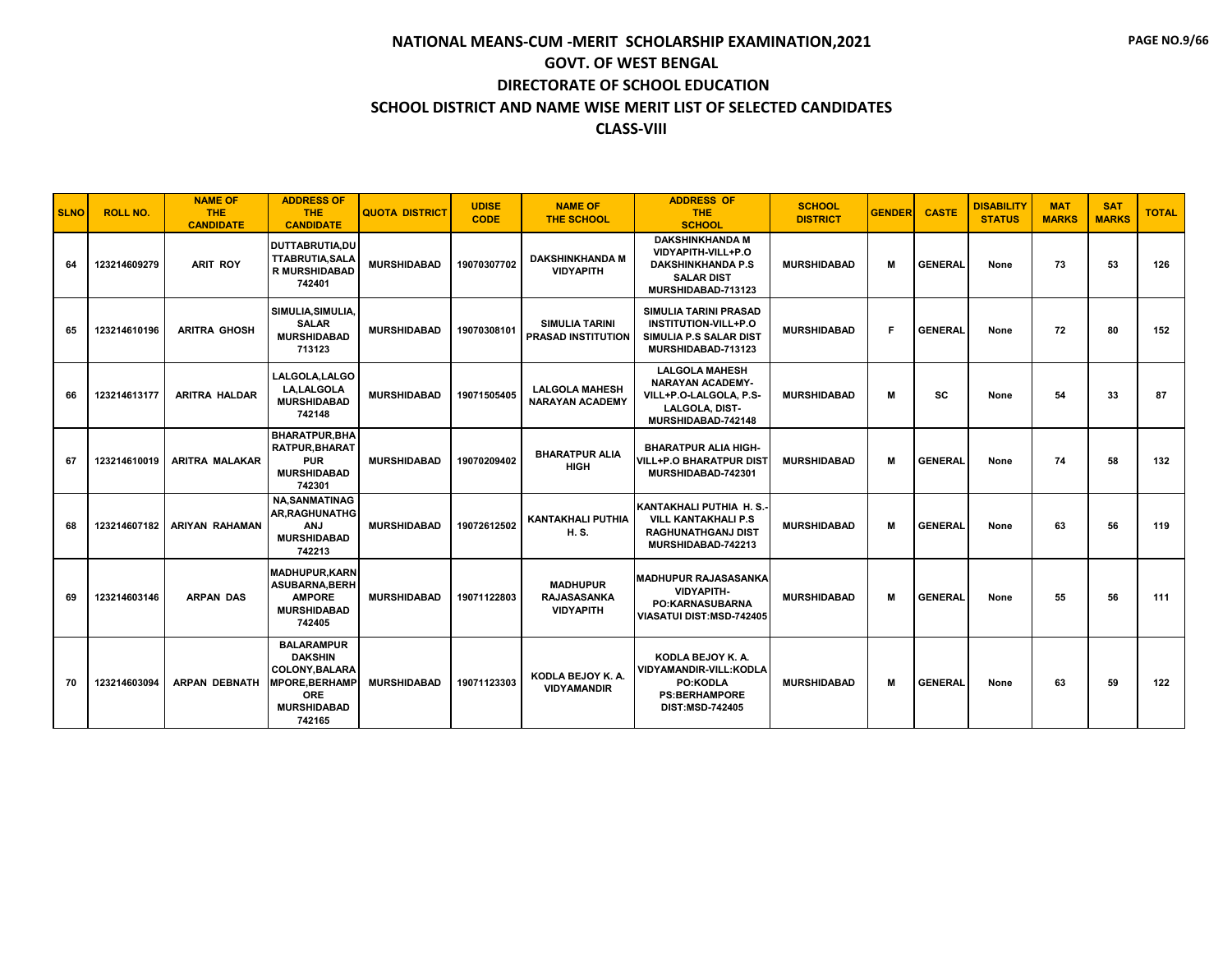| <b>SLNO</b> | <b>ROLL NO.</b> | <b>NAME OF</b><br><b>THE</b><br><b>CANDIDATE</b> | <b>ADDRESS OF</b><br>THE.<br><b>CANDIDATE</b>                                                                                     | <b>QUOTA DISTRICT</b> | <b>UDISE</b><br><b>CODE</b> | <b>NAME OF</b><br><b>THE SCHOOL</b>        | <b>ADDRESS OF</b><br><b>THE</b><br><b>SCHOOL</b>                                                                                | <b>SCHOOL</b><br><b>DISTRICT</b> | <b>GENDER</b> | <b>CASTE</b>   | <b>DISABILITY</b><br><b>STATUS</b> | <b>MAT</b><br><b>MARKS</b> | <b>SAT</b><br><b>MARKS</b> | <b>TOTAL</b> |
|-------------|-----------------|--------------------------------------------------|-----------------------------------------------------------------------------------------------------------------------------------|-----------------------|-----------------------------|--------------------------------------------|---------------------------------------------------------------------------------------------------------------------------------|----------------------------------|---------------|----------------|------------------------------------|----------------------------|----------------------------|--------------|
| 71          | 123214607117    | <b>ARPITA DAS</b>                                | JALANGAPARA.A<br><b>LAMPUR.SUTI</b><br><b>MURSHIDABAD</b><br>742223                                                               | <b>MURSHIDABAD</b>    | 19072304705                 | <b>BANGABARI HIGH</b><br><b>SCHOOL</b>     | <b>BANGABARI HIGH SCHOOL</b><br>VILL+PO-JANGIPUR-<br><b>BARRAGE PS-SUTI DIST-</b><br>MURSHIDABAD-742223                         | <b>MURSHIDABAD</b>               | F.            | <b>GENERAL</b> | None                               | 77                         | 60                         | 137          |
| 72          | 123214603514    | <b>ARPITA MONDAL</b>                             | <b>GOURIPUR.SAKTI</b><br><b>PUR.SAKTIPUR</b><br><b>MURSHIDABAD</b><br>742163                                                      | <b>MURSHIDABAD</b>    | 19070710902                 | <b>DOPUKURIA HIGH</b><br><b>SCHOOL</b>     | <b>DOPUKURIA HIGH SCHOOL</b><br>VILL. + P.O. DOPUKURIA<br>MSD-742163                                                            | <b>MURSHIDABAD</b>               | F.            | <b>GENERAL</b> | None                               | 70                         | 58                         | 128          |
| 73          | 123214610260    | <b>ARPITA MONDAL</b>                             | <b>VILL DESHALPUR.</b><br>PO-SABALDAHA.<br>PS-<br><b>KHARGRAM, SABA</b><br><b>LDAHA.KHARGRA</b><br><b>M MURSHIDABAD</b><br>742159 | <b>MURSHIDABAD</b>    | 19070508802                 | <b>PURAPARA HIGH</b><br><b>SCHOOL</b>      | PURAPARA HIGH SCHOOL-<br>VILL. PURAPARA P.O.<br><b>SABALDAHA P.S.</b><br>KHARGRAM DIST. MSD-<br>742159                          | <b>MURSHIDABAD</b>               | F.            | <b>SC</b>      | None                               | 64                         | 39                         | 103          |
| 74          | 123214610285    | <b>ARUP MARJIT</b>                               | <b>KALITALA PARA</b><br>ROAD.SABALDAH<br><b>A.KHARGRAM</b><br><b>MURSHIDABAD</b><br>742159                                        | <b>MURSHIDABAD</b>    | 19070508802                 | <b>PURAPARA HIGH</b><br><b>SCHOOL</b>      | PURAPARA HIGH SCHOOL-<br>VILL. PURAPARA P.O.<br><b>SABALDAHA P.S.</b><br>KHARGRAM DIST. MSD-<br>742159                          | <b>MURSHIDABAD</b>               | М             | <b>SC</b>      | None                               | 51                         | 38                         | 89           |
| 75          | 123214603115    | <b>ASEMA KHATUN</b>                              | <b>SANKARPUR.S</b><br><b>DHARAMPUR.HAR</b><br><b>IHARPARA</b><br><b>MURSHIDABAD</b><br>742166                                     | <b>MURSHIDABAD</b>    | 19071116403                 | <b>GANGAPROSAD HIGH</b><br><b>MADRASAH</b> | <b>GANGAPROSAD HIGH</b><br><b>MADRASAH-VILL:</b><br><b>GANGAPROSAD P.O.:</b><br><b>MADANPUR P.S.:</b><br>DAULATABAD, MSD-742304 | <b>MURSHIDABAD</b>               | F.            | <b>GENERAL</b> | None                               | 67                         | 54                         | 121          |
| 76          | 123214607241    | <b>ASMA KHATUN</b>                               | <b>NA,KHODARAMPU</b><br><b>R.RAGHUNATHGA</b><br>NJ<br><b>MURSHIDABAD</b><br>742213                                                | <b>MURSHIDABAD</b>    | 19072605501                 | <b>JOTEKAMAL HIGH</b><br><b>SCHOOL</b>     | JOTEKAMAL HIGH SCHOOL<br><b>P.O. JANGIPUR DIST</b><br>MURSHIDABAD-742213                                                        | <b>MURSHIDABAD</b>               | F.            | <b>GENERAL</b> | None                               | 68                         | 49                         | 117          |
| 77          | 123214613060    | ATANU MARJIT                                     | <b>SINGER</b><br><b>ROAD, SINGER, NA</b><br><b>BAGRAM</b><br><b>MURSHIDABAD</b><br>742184                                         | <b>MURSHIDABAD</b>    |                             |                                            | <b>SINGER HIGH SCHOOL-</b><br>19071407001 SINGER HIGH SCHOOL PO+VILL:SINGER DIST:MSD-<br>742184                                 | <b>MURSHIDABAD</b>               | М             | SC             | None                               | 62                         | 39                         | 101          |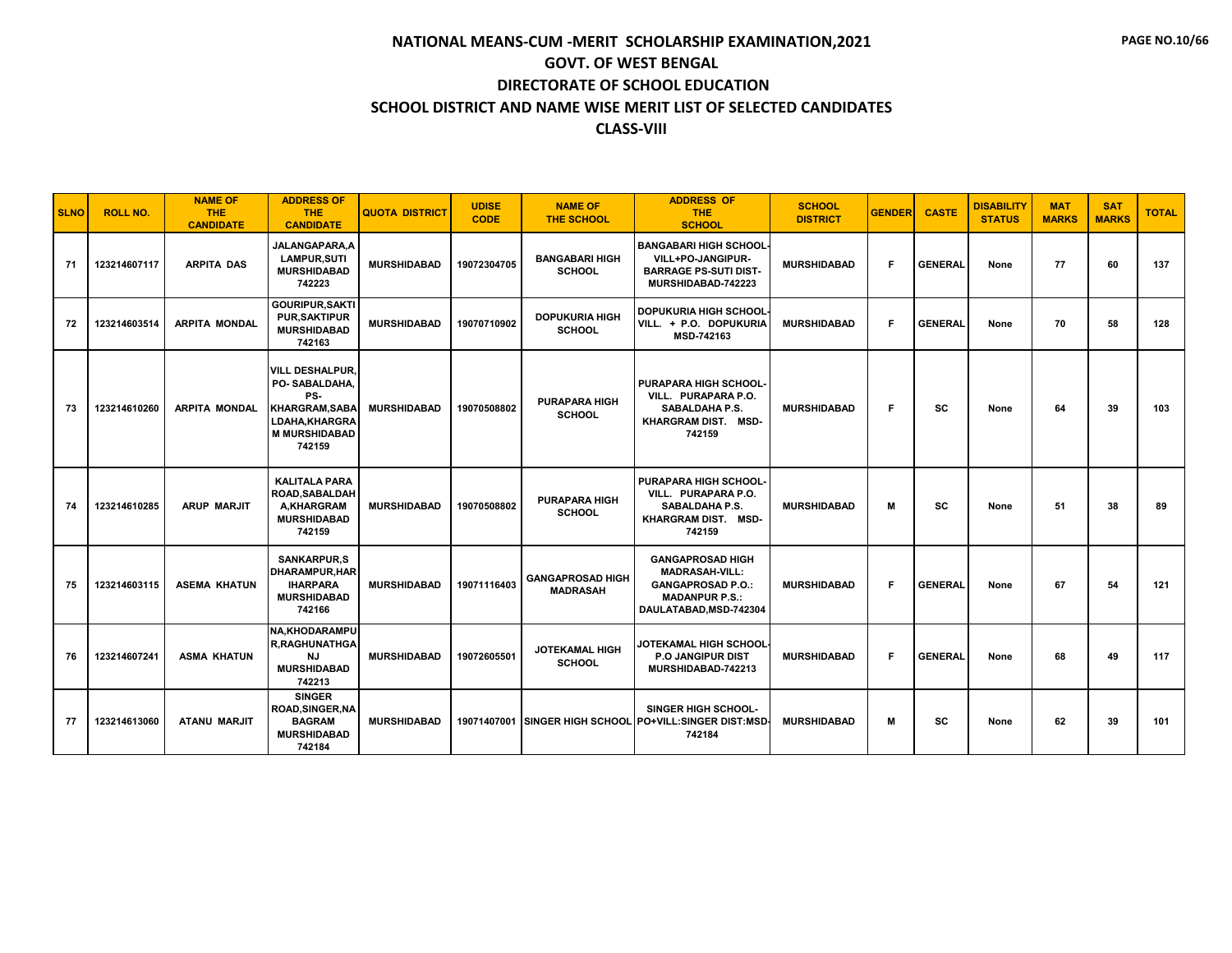| <b>SLNO</b> | <b>ROLL NO.</b> | <b>NAME OF</b><br><b>THE</b><br><b>CANDIDATE</b> | <b>ADDRESS OF</b><br><b>THE</b><br><b>CANDIDATE</b>                                                            | <b>QUOTA DISTRICT</b> | <b>UDISE</b><br><b>CODE</b> | <b>NAME OF</b><br><b>THE SCHOOL</b>           | <b>ADDRESS OF</b><br><b>THE</b><br><b>SCHOOL</b>                                                            | <b>SCHOOL</b><br><b>DISTRICT</b> | <b>GENDER</b> | <b>CASTE</b>   | <b>DISABILITY</b><br><b>STATUS</b> | <b>MAT</b><br><b>MARKS</b> | <b>SAT</b><br><b>MARKS</b> | <b>TOTAL</b> |
|-------------|-----------------|--------------------------------------------------|----------------------------------------------------------------------------------------------------------------|-----------------------|-----------------------------|-----------------------------------------------|-------------------------------------------------------------------------------------------------------------|----------------------------------|---------------|----------------|------------------------------------|----------------------------|----------------------------|--------------|
| 78          | 123214610140    | <b>ATINDRITA SAHA</b>                            | ANDI.ANDI.BURW<br>ΑN<br><b>MURSHIDABAD</b><br>742168                                                           | <b>MURSHIDABAD</b>    | 19070412902                 | <b>ANDI LALCHAND</b><br><b>CHHAJER HIGH</b>   | <b>ANDI LALCHAND CHHAJER</b><br>HIGH-VILL: ANDI P.O.: ANDI<br><b>P.S.: BARWAN.MSD-742168</b>                | <b>MURSHIDABAD</b>               | F.            | SC             | None                               | 71                         | 56                         | 127          |
| 79          | 123214610023    | <b>AVIK DAS</b>                                  | <b>THAKURPUKUR</b><br>PAR, TENYA, SALA<br><b>R MURSHIDABAD</b><br>742404                                       | <b>MURSHIDABAD</b>    | 19070305402                 | <b>TENYA S.S. DAS</b><br><b>VIDYAMANDIR</b>   | <b>TENYA S.S. DAS</b><br>VIDYAMANDIR-VILL+P.O<br><b>TENYA DIST</b><br>MURSHIDABAD-742404                    | <b>MURSHIDABAD</b>               | м             | SC             | None                               | 60                         | 46                         | 106          |
| 80          | 123214607108    | <b>AVOY DAS</b>                                  | <b>LAKSHMIJANARD</b><br><b>ANPUR, JANGIPUR</b><br><b>.RAGHUNATHGAN</b><br>J MURSHIDABAD<br>742213              | <b>MURSHIDABAD</b>    | 19072605501                 | <b>JOTEKAMAL HIGH</b><br><b>SCHOOL</b>        | JOTEKAMAL HIGH SCHOOL<br><b>P.O JANGIPUR DIST</b><br>MURSHIDABAD-742213                                     | <b>MURSHIDABAD</b>               | м             | <b>GENERAL</b> | None                               | 77                         | 74                         | 151          |
| 81          | 123214609226    | <b>AYAN GHOSH</b>                                | 00, PALSANDA, KH<br><b>ARGRAM</b><br><b>MURSHIDABAD</b><br>742159                                              | <b>MURSHIDABAD</b>    | 19070512102                 | <b>SAUNDI HIGH SCHOOL</b>                     | <b>SAUNDI HIGH SCHOOL-</b><br>VILL. SAUNDI P.O.<br>PALSANDA P.S.<br>KHARGRAM MSD-742159                     | <b>MURSHIDABAD</b>               | м             | <b>GENERAL</b> | None                               | 65                         | 54                         | 119          |
| 82          | 123214605034    | <b>AYAN MONDAL</b>                               | 00,CHAR<br><b>RAJAPUR.RANINA</b><br><b>GAR</b><br><b>MURSHIDABAD</b><br>742306                                 | <b>MURSHIDABAD</b>    | 19071709702                 | <b>CHAR MUNSHIPARA</b><br><b>HIGH SCHOOL</b>  | <b>CHAR MUNSHIPARA HIGH</b><br>SCHOOL-VILL-CHAR RAJA<br>PUR, P.S-RANINAGAR, DIST<br>MURSHIDABAD-742306      | <b>MURSHIDABAD</b>               | F             | SC             | None                               | 75                         | 40                         | 115          |
| 83          | 123214609108    | <b>AYAN KUMAR</b><br><b>MONDAL</b>               | <b>VILL</b><br><b>MAHISHGRAM.MA</b><br><b>HISHGRAM, BURW</b><br>AN<br><b>MURSHIDABAD</b><br>742168             | <b>MURSHIDABAD</b>    | 19070412902                 | <b>ANDI LALCHAND</b><br><b>CHHAJER HIGH</b>   | ANDI LALCHAND CHHAJER<br>HIGH-VILL: ANDI P.O.: ANDI<br><b>P.S.: BARWAN, MSD-742168</b>                      | <b>MURSHIDABAD</b>               | M             | SC             | None                               | 60                         | 39                         | 99           |
| 84          | 123214605072    | <b>AYESA SIDDIKA</b>                             | <b>DHANIRAMPUR.S</b><br><b>HIBNAGAR, SAGA</b><br><b>RPARA</b><br><b>MURSHIDABAD</b><br>742360                  | <b>MURSHIDABAD</b>    | 19071208002                 | <b>KAZIPARA HARIDAS</b><br><b>VIDYABHABAN</b> | <b>KAZIPARA HARIDAS</b><br><b>VIDYABHABAN-VILL:</b><br>KAZIPARA P.O.: KAZIPARA<br>P.S.: JALANGI, MSD-742306 | <b>MURSHIDABAD</b>               | F             | <b>GENERAL</b> | None                               | 73                         | 48                         | 121          |
| 85          | 123214607495    | <b>AYESA SIDDIKA</b>                             | <b>VILL RAJPUT</b><br><b>BAHURA, KHODAR</b><br>AMPUR, RAGHUNA<br><b>THGANJ</b><br><b>MURSHIDABAD</b><br>742213 | <b>MURSHIDABAD</b>    | 19072605501                 | <b>JOTEKAMAL HIGH</b><br><b>SCHOOL</b>        | JOTEKAMAL HIGH SCHOOL<br><b>P.O JANGIPUR DIST</b><br>MURSHIDABAD-742213                                     | <b>MURSHIDABAD</b>               | F.            | <b>GENERAL</b> | None                               | 59                         | 54                         | 113          |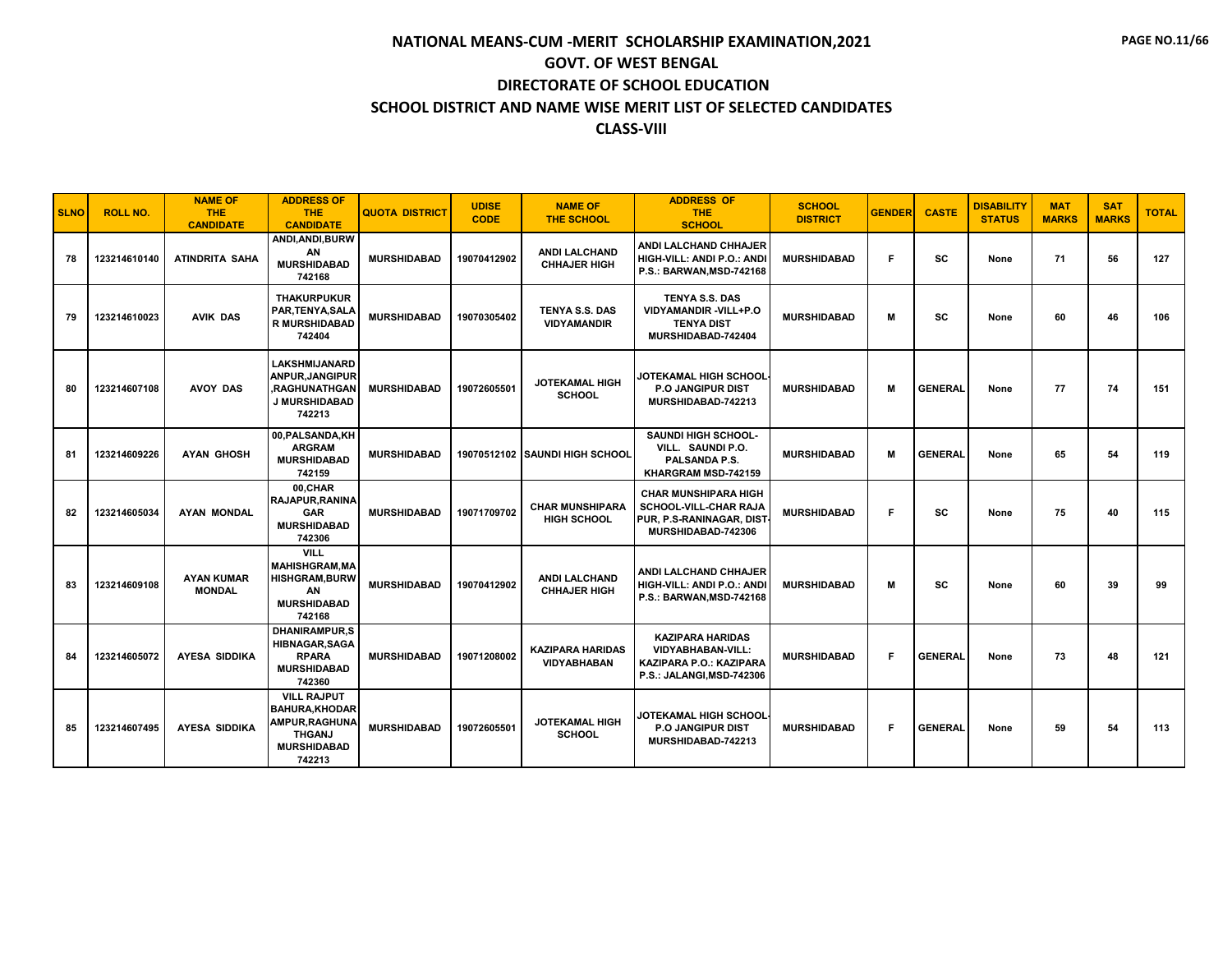| <b>SLNO</b> | <b>ROLL NO.</b> | <b>NAME OF</b><br><b>THE</b><br><b>CANDIDATE</b> | <b>ADDRESS OF</b><br><b>THE</b><br><b>CANDIDATE</b>                                                 | <b>QUOTA DISTRICT</b> | <b>UDISE</b><br><b>CODE</b> | <b>NAME OF</b><br><b>THE SCHOOL</b>                | <b>ADDRESS OF</b><br><b>THE</b><br><b>SCHOOL</b>                                                                    | <b>SCHOOL</b><br><b>DISTRICT</b> | <b>GENDER</b> | <b>CASTE</b>   | <b>DISABILITY</b><br><b>STATUS</b> | <b>MAT</b><br><b>MARKS</b> | <b>SAT</b><br><b>MARKS</b> | <b>TOTAL</b> |
|-------------|-----------------|--------------------------------------------------|-----------------------------------------------------------------------------------------------------|-----------------------|-----------------------------|----------------------------------------------------|---------------------------------------------------------------------------------------------------------------------|----------------------------------|---------------|----------------|------------------------------------|----------------------------|----------------------------|--------------|
| 86          | 123214609287    | <b>AYESA SIDDIKA</b>                             | <b>PURBAGRAM</b><br><b>DAKSHIN</b><br>PARA, SALAR, SAL<br><b>AR</b><br><b>MURSHIDABAD</b><br>742401 | <b>MURSHIDABAD</b>    | 19070310002                 | <b>TALIBPUR HIGH</b><br><b>SCHOOL</b>              | <b>TALIBPUR HIGH SCHOOL-</b><br>VILL+P.O TALIBPUR P.S<br><b>SALAR DIST</b><br>MURSHIDABAD-742402                    | <b>MURSHIDABAD</b>               | F.            | <b>GENERAL</b> | None                               | 59                         | 54                         | 113          |
| 87          | 123214609116    | <b>AYOSI PAL</b>                                 | EKDALA, KHOYRA.<br><b>BHARATPUR</b><br><b>MURSHIDABAD</b><br>742301                                 | <b>MURSHIDABAD</b>    | 19070207003                 | KHOYRA D.H.<br><b>VIDYAMANDIR</b>                  | KHOYRA D.H.<br><b>VIDYAMANDIR-P.O KHAYRA</b><br><b>P.S BHARATPUR DIST</b><br>MURSHIDABAD-742301                     | <b>MURSHIDABAD</b>               | F             | <b>GENERAL</b> | None                               | 51                         | 66                         | 117          |
| 88          | 123214613193    | <b>AYUSHYA</b><br><b>MUKHERJEE</b>               | <b>GURAH.GURAH.N</b><br><b>ABAGRAM</b><br><b>MURSHIDABAD</b><br>742184                              | <b>MURSHIDABAD</b>    | 19071411103                 | <b>GURAH PASHLA S.K.</b><br><b>S. NIKETAN</b>      | <b>GURAH PASHLA S.K. S.</b><br><b>NIKETAN -VILL:GURAH</b><br><b>PO:GURAH DIST:MSD-</b><br>742184                    | <b>MURSHIDABAD</b>               | F             | <b>GENERAL</b> | None                               | 66                         | 60                         | 126          |
| 89          | 123214603171    | <b>AZIBUR RAHAMAN</b>                            | KASHIPUR, KASHI<br><b>PUR.REJINAGAR</b><br><b>MURSHIDABAD</b><br>742189                             | <b>MURSHIDABAD</b>    | 19070701203                 | <b>KASHIPUR TARINI</b><br><b>SUN. VIDYAPITH</b>    | <b>KASHIPUR TARINI SUN.</b><br>VIDYAPITH-VILL. + P.O.<br>KASHIPUR MSD-742191                                        | <b>MURSHIDABAD</b>               | M             | <b>GENERAL</b> | None                               | 62                         | 52                         | 114          |
| 90          | 123214613154    | <b>AZIZA SULTANA</b>                             | <b>KAHARPARA, MAN</b><br><b>IKCHAK,LALGOLA</b><br><b>MURSHIDABAD</b><br>742148                      | <b>MURSHIDABAD</b>    | 19071515803                 | <b>MANIKCHAK JR. HIGH</b><br><b>MADRASAH(U-II)</b> | <b>MANIKCHAK JR. HIGH</b><br>MADRASAH(U-II)-<br><b>VILL=KAHARPARA, PO=</b><br><b>MANIKCHAK, DIST=MSD-</b><br>742148 | <b>MURSHIDABAD</b>               | F             | <b>GENERAL</b> | None                               | 70                         | 51                         | 121          |
| 91          | 123214610181    | <b>BABAI DAS</b>                                 | <b>PASCHIMPARA.H</b><br><b>ARISHCHANDRAP</b><br><b>UR.BHARATPUR</b><br><b>MURSHIDABAD</b><br>742161 | <b>MURSHIDABAD</b>    | 19070406902                 | <b>PANCHTHUPI</b><br>TRAILAKYANATH INS.            | <b>PANCHTHUPI</b><br><b>TRAILAKYANATH INS.-P.O.:</b><br><b>PANCHTHUPI P.S.:</b><br><b>BARWAN, MSD-742161</b>        | <b>MURSHIDABAD</b>               | М             | <b>GENERAL</b> | None                               | 65                         | 45                         | 110          |
| 92          | 123214603258    | <b>BAISAKHI HALDER</b>                           | <b>GOURIPUR</b><br><b>MALOPARA, SAKTI</b><br><b>PUR, SAKTIPUR</b><br><b>MURSHIDABAD</b><br>742163   | <b>MURSHIDABAD</b>    | 19070710902                 | <b>DOPUKURIA HIGH</b><br><b>SCHOOL</b>             | <b>DOPUKURIA HIGH SCHOOL</b><br>VILL. + P.O. DOPUKURIA<br>MSD-742163                                                | <b>MURSHIDABAD</b>               | F             | SC             | None                               | 71                         | 51                         | 122          |
| 93          | 123214603269    | <b>BANASHREE</b><br><b>MURARI</b>                | <b>HATINAGAR.HATI</b><br>NAGAR, BERHAMP<br><b>ORE</b><br><b>MURSHIDABAD</b><br>742102               | <b>MURSHIDABAD</b>    | 19071106804                 | <b>HATINAGAR SARADA</b><br><b>VIDYAPITH</b>        | <b>HATINAGAR SARADA</b><br>VIDYAPITH-VILL + P.O.<br><b>HATINAGAR P.S.</b><br><b>BERHAMPORE MSD-742101</b>           | <b>MURSHIDABAD</b>               | F             | <b>ST</b>      | None                               | 46                         | 24                         | 70           |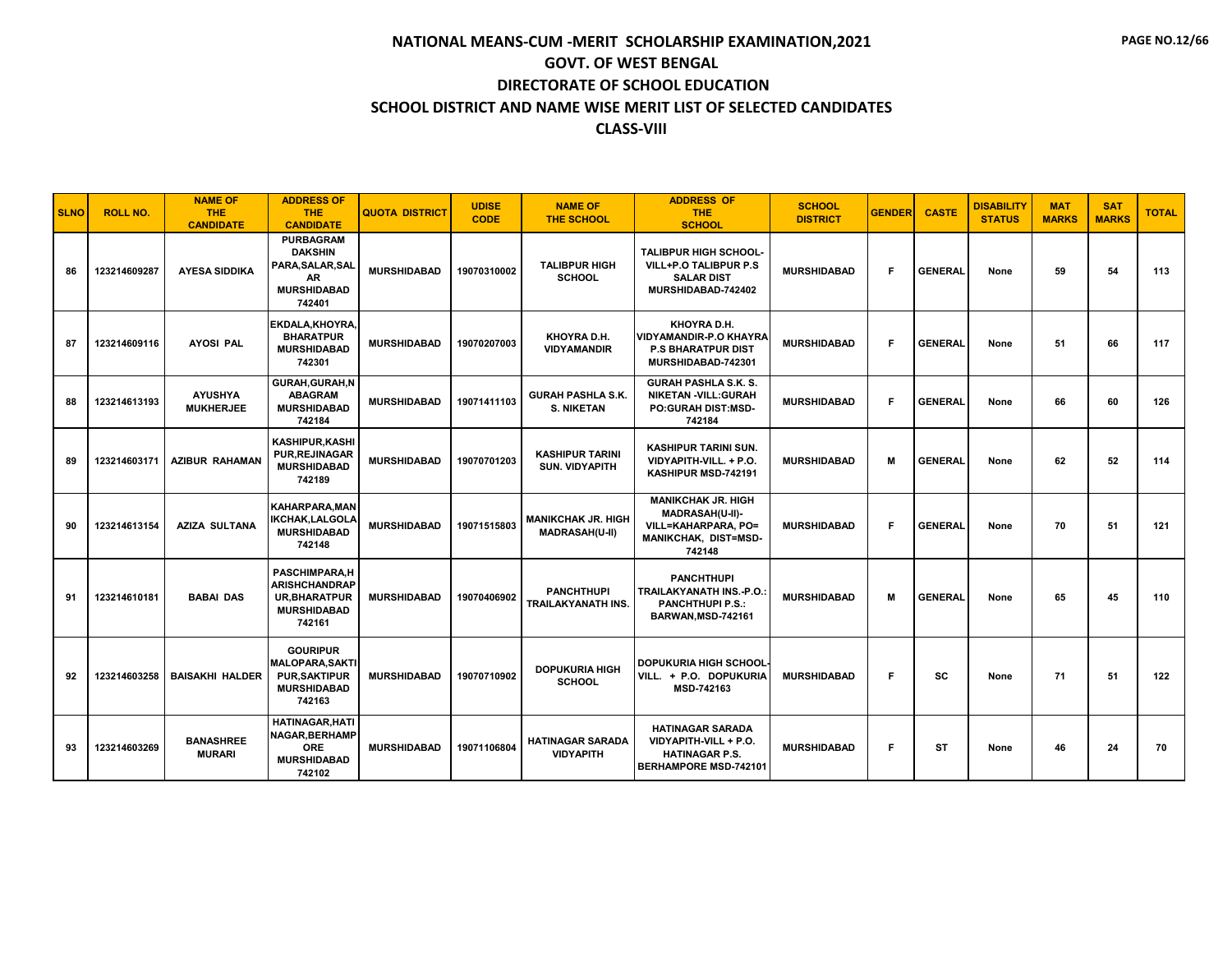| <b>SLNO</b> | <b>ROLL NO.</b> | <b>NAME OF</b><br><b>THE</b><br><b>CANDIDATE</b> | <b>ADDRESS OF</b><br><b>THE</b><br><b>CANDIDATE</b>                                                                                                                                                     | <b>QUOTA DISTRICT</b> | <b>UDISE</b><br><b>CODE</b> | <b>NAME OF</b><br><b>THE SCHOOL</b>          | <b>ADDRESS OF</b><br><b>THE</b><br><b>SCHOOL</b>                                                          | <b>SCHOOL</b><br><b>DISTRICT</b> | <b>GENDER</b> | <b>CASTE</b>   | <b>DISABILITY</b><br><b>STATUS</b> | <b>MAT</b><br><b>MARKS</b> | <b>SAT</b><br><b>MARKS</b> | <b>TOTAL</b> |
|-------------|-----------------|--------------------------------------------------|---------------------------------------------------------------------------------------------------------------------------------------------------------------------------------------------------------|-----------------------|-----------------------------|----------------------------------------------|-----------------------------------------------------------------------------------------------------------|----------------------------------|---------------|----------------|------------------------------------|----------------------------|----------------------------|--------------|
| 94          |                 | 123214607425 BARNAMOY SINGHA                     | <b>NA.JANGIPUR.RA</b><br><b>GHUNATHGANJ</b><br><b>MURSHIDABAD</b><br>742213                                                                                                                             | <b>MURSHIDABAD</b>    | 19072605501                 | <b>JOTEKAMAL HIGH</b><br><b>SCHOOL</b>       | <b>JOTEKAMAL HIGH SCHOOL</b><br>P.O JANGIPUR DIST<br>MURSHIDABAD-742213                                   | <b>MURSHIDABAD</b>               | M             | <b>SC</b>      | None                               | 68                         | 47                         | 115          |
| 95          | 123214609339    | <b>BARSHA DEY</b>                                | AMLAI, BHARATPU<br><b>R,BHARATPUR</b><br><b>MURSHIDABAD</b><br>742301                                                                                                                                   | <b>MURSHIDABAD</b>    | 19070206202                 | AMLAI BHALUIPARA<br><b>HIGH SCHOOL</b>       | AMLAI BHALUIPARA HIGH<br>SCHOOL-VILL + P.O :<br>AMLAI-742301                                              | <b>MURSHIDABAD</b>               | F.            | <b>GENERAL</b> | None                               | 78                         | 60                         | 138          |
| 96          | 123214607359    | <b>BARSHA PALIT</b>                              | KATHERPARA, AH<br><b>ERIPARA, SAGARD</b><br><b>IGHI</b><br><b>MURSHIDABAD</b><br>742226                                                                                                                 | <b>MURSHIDABAD</b>    | 19072010601                 | <b>SAGARDIGHI GIRLS'</b><br>HIGH SCHOOL      | <b>SAGARDIGHI GIRLS' HIGH</b><br>SCHOOL-VILL. + P.O.<br>SAGARDIGHI MSD-742226                             | <b>MURSHIDABAD</b>               | F             | <b>GENERAL</b> | None                               | 76                         | 60                         | 136          |
| 97          | 123214610253    | <b>BASUDEB MONDAL</b>                            | VILL-<br>CHANDIBATI, PAR<br>A-JHIKTA, PO-<br>JOYPUR, PS-<br>KHARGRAM, DIST-<br>MURSHIDABAD, W<br><b>EST BENGAL, PIN</b><br>CODE-<br>742159, JOYPUR, K<br><b>HARGRAM</b><br><b>MURSHIDABAD</b><br>742159 | <b>MURSHIDABAD</b>    | 19070511704                 | <b>BHALKUNDI HIGH</b><br><b>SCHOOL</b>       | <b>BHALKUNDI HIGH SCHOOL-</b><br>VILL. BHALKUNDI P.O.<br><b>BHALKUNDI P.S.</b><br>KHARGRAM MSD-742157     | <b>MURSHIDABAD</b>               | М             | <b>GENERAL</b> | Person with<br>low vision          | 63                         | 40                         | 103          |
| 98          | 123214613339    | <b>BEAUTY DAS</b>                                | SAGIA, SAGIA, LAL<br><b>GOLA</b><br><b>MURSHIDABAD</b><br>742151                                                                                                                                        | <b>MURSHIDABAD</b>    | 19071511804                 | <b>JAGANNATHPUR HIGH</b><br><b>SCHOOL</b>    | <b>JAGANNATHPUR HIGH</b><br>SCHOOL-VILL+PO=SAGIA.<br><b>PS=LALGOLA</b><br>.DIST=MSD,PIN=742151-<br>742151 | <b>MURSHIDABAD</b>               | F             | <b>GENERAL</b> | None                               | 59                         | 58                         | 117          |
| 99          | 123214605042    | <b>BIKRAM MANDAL</b>                             | <b>CHAR</b><br><b>RAJANAGAR BSF</b><br><b>ROAD, CHAR</b><br><b>MUNSHIPARA,RA</b><br><b>NINAGAR</b><br><b>MURSHIDABAD</b><br>742306                                                                      | <b>MURSHIDABAD</b>    | 19071709702                 | <b>CHAR MUNSHIPARA</b><br><b>HIGH SCHOOL</b> | <b>CHAR MUNSHIPARA HIGH</b><br>SCHOOL-VILL-CHAR RAJA<br>PUR, P.S-RANINAGAR, DIST<br>MURSHIDABAD-742306    | <b>MURSHIDABAD</b>               | м             | SC             | None                               | 69                         | 49                         | 118          |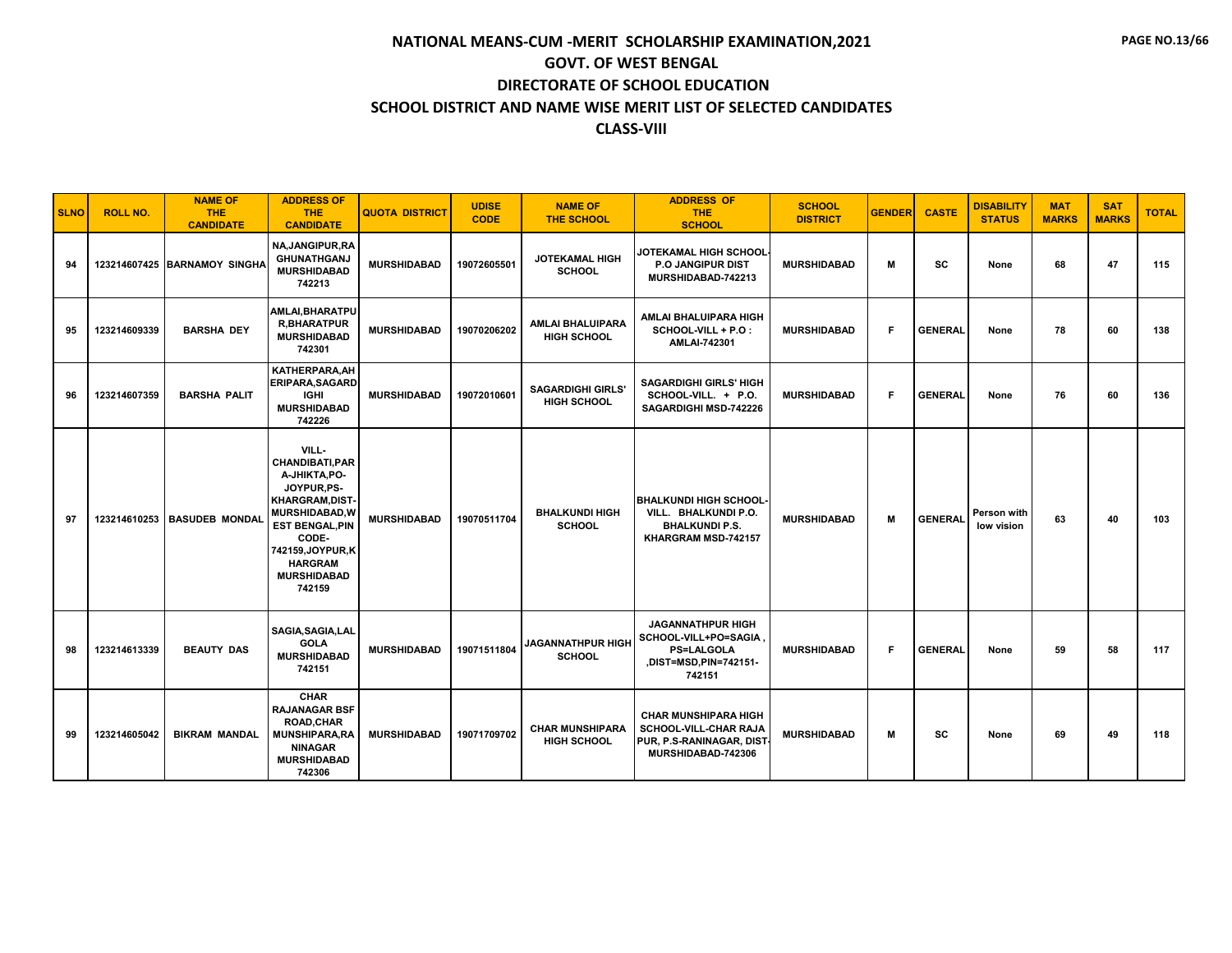| <b>SLNO</b> | <b>ROLL NO.</b> | <b>NAME OF</b><br><b>THE</b><br><b>CANDIDATE</b> | <b>ADDRESS OF</b><br>THE.<br><b>CANDIDATE</b>                                                             | <b>QUOTA DISTRICT</b> | <b>UDISE</b><br><b>CODE</b> | <b>NAME OF</b><br><b>THE SCHOOL</b>                          | <b>ADDRESS OF</b><br><b>THE</b><br><b>SCHOOL</b>                                                                                       | <b>SCHOOL</b><br><b>DISTRICT</b> | <b>GENDER</b> | <b>CASTE</b>   | <b>DISABILITY</b><br><b>STATUS</b> | <b>MAT</b><br><b>MARKS</b> | <b>SAT</b><br><b>MARKS</b> | <b>TOTAL</b> |
|-------------|-----------------|--------------------------------------------------|-----------------------------------------------------------------------------------------------------------|-----------------------|-----------------------------|--------------------------------------------------------------|----------------------------------------------------------------------------------------------------------------------------------------|----------------------------------|---------------|----------------|------------------------------------|----------------------------|----------------------------|--------------|
| 100         | 123214603067    | <b>BINAYAK MITRA</b>                             | TENYA,<br>UTTARPARA, TEN<br>YA.SALAR<br><b>MURSHIDABAD</b><br>742404                                      | <b>MURSHIDABAD</b>    | 19070611003                 | <b>SARGACHHI R.K.M.</b><br><b>HIGH SCHOOL</b>                | <b>SARGACHHI R.K.M. HIGH</b><br>SCHOOL-VILL+P.O:<br><b>SARGACHI. -742134</b>                                                           | <b>MURSHIDABAD</b>               | M             | <b>GENERAL</b> | None                               | 73                         | 47                         | 120          |
| 101         |                 | 123214613393 BINEET KARMAKAR                     | <b>RATANPUR.MURS</b><br><b>HIDABAD, MURSHI</b><br><b>DABAD</b><br><b>MURSHIDABAD</b><br>742149            | <b>MURSHIDABAD</b>    | 19072700502                 | <b>LALBAG SINGHI HIGH</b><br><b>SCHOOL</b>                   | <b>LALBAG SINGHI HIGH</b><br><b>SCHOOL-LALBAG PO+DIST</b><br>MURSHIDABAD-742149                                                        | <b>MURSHIDABAD</b>               | M             | <b>GENERAL</b> | None                               | 73                         | 76                         | 149          |
| 102         | 123214609324    | <b>BIPASHA MONDAL</b>                            | <b>SAUGRAM, SAUGR</b><br>AM,LABPUR<br><b>BIRBHUM 731234</b>                                               | <b>MURSHIDABAD</b>    | 19070402503                 | <b>MANDRA A.K. HIGH</b><br><b>SCHOOL</b>                     | <b>MANDRA A.K. HIGH</b><br><b>SCHOOL-VILL: MANDRA</b><br>P.O.: MANDRA P.S.:<br>BARWAN, MSD-742161                                      | <b>MURSHIDABAD</b>               | F.            | <b>GENERAL</b> | None                               | 66                         | 49                         | 115          |
| 103         | 123214610310    | <b>BIPLAB MONDAL</b>                             | <b>PAIKPARA, SAHOR</b><br><b>A,BURWAN</b><br><b>MURSHIDABAD</b><br>731234                                 | <b>MURSHIDABAD</b>    | 19070403704                 | <b>MOHURAKANDI B.</b><br><b>SANKAR HIGH</b><br><b>SCHOOL</b> | <b>MOHURAKANDI B. SANKAR</b><br><b>HIGH SCHOOL-VILL:</b><br><b>MOHURAKANDI P.O.:</b><br><b>MOHURAKANDI P.S.:</b><br>BARWAN, MSD-742132 | <b>MURSHIDABAD</b>               | M             | <b>GENERAL</b> | None                               | 67                         | 44                         | 111          |
| 104         | 123214610058    | <b>BRISHTI NANDI</b>                             | <b>GOPINATHPUR, A</b><br><b>MLAI, BHARATPUR</b><br><b>MURSHIDABAD</b><br>742301                           | <b>MURSHIDABAD</b>    | 19070206202                 | <b>AMLAI BHALUIPARA</b><br><b>HIGH SCHOOL</b>                | AMLAI BHALUIPARA HIGH<br>SCHOOL-VILL + P.O :<br><b>AMLAI-742301</b>                                                                    | <b>MURSHIDABAD</b>               | F.            | <b>GENERAL</b> | None                               | 80                         | 70                         | 150          |
| 105         | 123214603446    | <b>CHAND KUMAR</b><br><b>SAHA</b>                | MILKI, MILKI, SAKTI<br><b>PUR</b><br><b>MURSHIDABAD</b><br>742163                                         | <b>MURSHIDABAD</b>    | 19070712703                 | <b>MANIKYAHAR</b><br><b>SARANGI SUNDAR HI.</b>               | <b>MANIKYAHAR SARANGI</b><br>SUNDAR HI.-VILL-<br><b>MANIKYAHAR, P.S-</b><br><b>REJINAGAR, DIST-</b><br>MURSHIDABAD-742163              | <b>MURSHIDABAD</b>               | м             | <b>GENERAL</b> | None                               | 69                         | 41                         | 110          |
| 106         | 123214607250    | <b>DAYARAM SAHA</b>                              | <b>NEAR</b><br><b>BAHADURPUR</b><br><b>GP,BAGDABRA,F</b><br><b>ARAKKA</b><br><b>MURSHIDABAD</b><br>742212 | <b>MURSHIDABAD</b>    | 19072104101                 | <b>BAHADURPUR HIGH</b><br><b>SCHOOL</b>                      | <b>BAHADURPUR HIGH</b><br><b>SCHOOL-VILL:</b><br>TALIPUKUR. P.O:<br><b>BAGDABRA, P.S :</b><br><b>FARAKKA-742212</b>                    | <b>MURSHIDABAD</b>               | M             | <b>GENERAL</b> | None                               | 65                         | 59                         | 124          |
| 107         | 123214610238    | <b>DEBA BAGDI</b>                                | <b>SRIHATTA, GRAMS</b><br>ALIKA, BURWAN<br><b>MURSHIDABAD</b><br>742132                                   | <b>MURSHIDABAD</b>    | 19070412703                 | <b>KANLLA RAMKRISHNA</b><br><b>VIDYAPITH</b>                 | <b>KANLLA RAMKRISHNA</b><br><b>VIDYAPITH-VILL: KANILA</b><br>P.O.: NABADURGA P.S.:<br><b>BARWAN, MSD-742168</b>                        | <b>MURSHIDABAD</b>               | м             | SC             | None                               | 47                         | 46                         | 93           |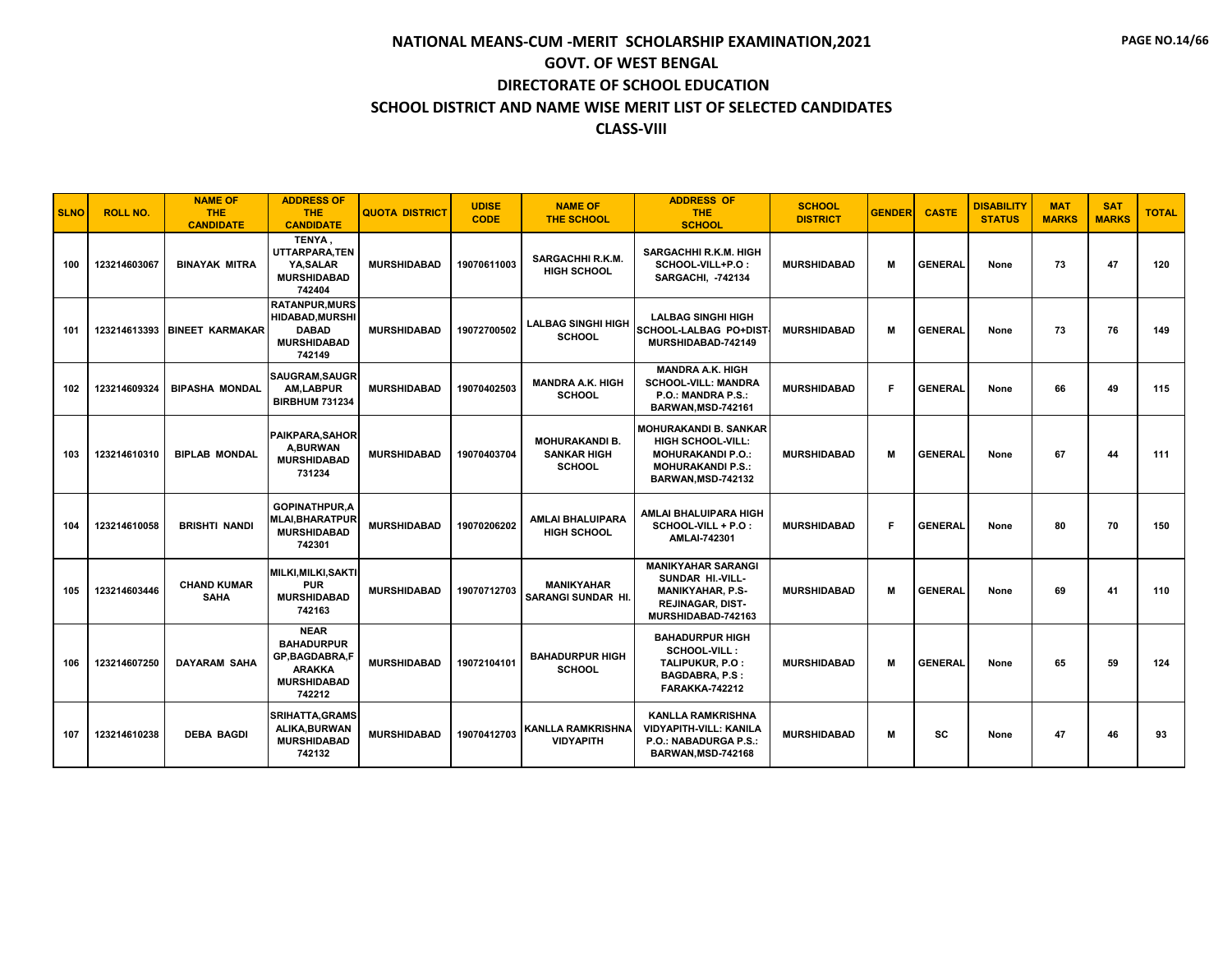| <b>SLNO</b> | <b>ROLL NO.</b> | <b>NAME OF</b><br><b>THE</b><br><b>CANDIDATE</b> | <b>ADDRESS OF</b><br><b>THE</b><br><b>CANDIDATE</b>                                                                                                                       | <b>QUOTA DISTRICT</b> | <b>UDISE</b><br><b>CODE</b> | <b>NAME OF</b><br><b>THE SCHOOL</b>                              | <b>ADDRESS OF</b><br><b>THE</b><br><b>SCHOOL</b>                                                                       | <b>SCHOOL</b><br><b>DISTRICT</b> | <b>GENDER</b> | <b>CASTE</b>   | <b>DISABILITY</b><br><b>STATUS</b> | <b>MAT</b><br><b>MARKS</b> | <b>SAT</b><br><b>MARKS</b> | <b>TOTAL</b> |
|-------------|-----------------|--------------------------------------------------|---------------------------------------------------------------------------------------------------------------------------------------------------------------------------|-----------------------|-----------------------------|------------------------------------------------------------------|------------------------------------------------------------------------------------------------------------------------|----------------------------------|---------------|----------------|------------------------------------|----------------------------|----------------------------|--------------|
| 108         | 123214610131    | <b>DEBABRATA NANDI</b>                           | AMLAI, AMLAI, BHA<br><b>RATPUR</b><br><b>MURSHIDABAD</b><br>742301                                                                                                        | <b>MURSHIDABAD</b>    | 19070206202                 | <b>AMLAI BHALUIPARA</b><br><b>HIGH SCHOOL</b>                    | AMLAI BHALUIPARA HIGH<br>SCHOOL-VILL + P.O :<br>AMLAI-742301                                                           | <b>MURSHIDABAD</b>               | M             | <b>GENERAL</b> | None                               | 74                         | 62                         | 136          |
| 109         | 123214603564    | <b>DEBANGSHU</b><br><b>HALDAR</b>                | <b>VILL</b><br>DANGAPARA, BHA<br><b>LANAGAR, NOWD</b><br>A MURSHIDABAD<br>742121                                                                                          | <b>MURSHIDABAD</b>    | 19070805002                 | <b>DANGAPARA</b><br><b>MOKTERPUR HIGH</b>                        | <b>DANGAPARA MOKTERPUR</b><br><b>HIGH-VILL DANGAPARA</b><br><b>P.O VELANAGAR DIST</b><br>MURSHIDABAD-742121            | <b>MURSHIDABAD</b>               | M             | <b>SC</b>      | None                               | 60                         | 62                         | 122          |
| 110         | 123214603022    | <b>DEBAYAN MANDAL</b>                            | <b>CHALTIA, CHALTIA</b><br><b>BERHAMPORE</b><br><b>MURSHIDABAD</b><br>742407                                                                                              | <b>MURSHIDABAD</b>    | 19073100810                 | <b>GORABAZAR I. C.</b><br><b>INSTITUTION</b>                     | <b>GORABAZAR I. C.</b><br><b>INSTITUTION-P.O.:</b><br><b>BERHAMPORE MSD-742101</b>                                     | <b>MURSHIDABAD</b>               | м             | SC             | None                               | 50                         | 34                         | 84           |
| 111         | 123214613178    | <b>DEBIKA PAL</b>                                | <b>VILL-CHAULPATTI</b><br>.PO-JIAGANJ ,PS-<br><b>JIAGANJ, DIST-</b><br><b>MURSHIDABAD</b><br>.PIN-<br>742123, JIAGANJ, JI<br><b>AGANJ</b><br><b>MURSHIDABAD</b><br>742123 | <b>MURSHIDABAD</b>    | 19072800105                 | JIAGANJ S. N. GIRLS<br><b>HIGH SCHOOL</b>                        | JIAGANJ S. N. GIRLS HIGH<br>SCHOOL-<br>VILL=BHATTAPARA, PO-<br>JIAGANJ, DIST= MSD-<br>742123                           | <b>MURSHIDABAD</b>               | F             | <b>GENERAL</b> | None                               | 68                         | 51                         | 119          |
| 112         | 123214613321    | <b>DEBJIT MANDAL</b>                             | HIZROL, GORORA,<br><b>NABAGRAM</b><br><b>MURSHIDABAD</b><br>742184                                                                                                        | <b>MURSHIDABAD</b>    |                             |                                                                  | <b>SINGER HIGH SCHOOL-</b><br>19071407001 SINGER HIGH SCHOOL PO+VILL:SINGER DIST:MSD-<br>742184                        | <b>MURSHIDABAD</b>               | м             | <b>SC</b>      | None                               | 53                         | 32                         | 85           |
| 113         |                 | 123214613265 DEBOLINA SARKAR                     | <b>LALGOLA, KRISHN</b><br>APUR, LALGOLA<br><b>MURSHIDABAD</b><br>742148                                                                                                   | <b>MURSHIDABAD</b>    | 19071505402                 | <b>LALGOLA S.</b><br><b>MEMORIAL GIRLS</b><br><b>HIGH SCHOOL</b> | <b>LALGOLA S. MEMORIAL</b><br>GIRLS HIGH SCHOOL-VILL-<br>SRIMANTAPUR, P.O+P.S-<br>LALGOLA, DIST-<br>MURSHIDABAD-742148 | <b>MURSHIDABAD</b>               | F             | <b>SC</b>      | None                               | 50                         | 38                         | 88           |
| 114         | 123214610111    | <b>DEEP GHOSH</b>                                | <b>GHOSHPARA.</b><br><b>DAKSHINPARA,K</b><br><b>ORGRAM, SALAR</b><br><b>MURSHIDABAD</b><br>742404                                                                         | <b>MURSHIDABAD</b>    | 19070305402                 | <b>TENYA S.S. DAS</b><br><b>VIDYAMANDIR</b>                      | TENYA S.S. DAS<br>VIDYAMANDIR - VILL+P.O<br><b>TENYA DIST</b><br>MURSHIDABAD-742404                                    | <b>MURSHIDABAD</b>               | M             | <b>GENERAL</b> | None                               | 66                         | 51                         | 117          |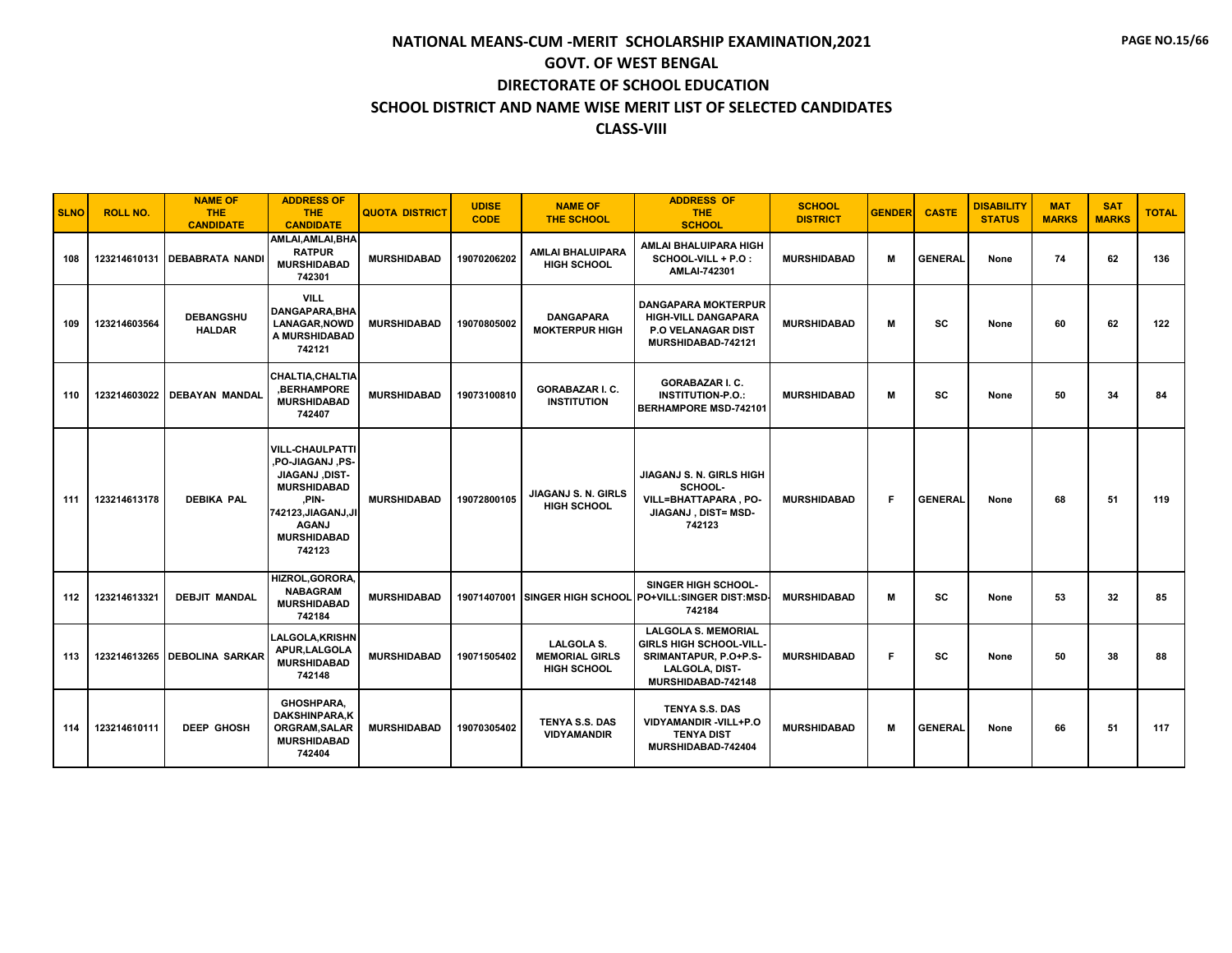| <b>SLNO</b> | <b>ROLL NO.</b> | <b>NAME OF</b><br><b>THE</b><br><b>CANDIDATE</b> | <b>ADDRESS OF</b><br><b>THE</b><br><b>CANDIDATE</b>                                           | <b>QUOTA DISTRICT</b> | <b>UDISE</b><br><b>CODE</b> | <b>NAME OF</b><br><b>THE SCHOOL</b>                     | <b>ADDRESS OF</b><br><b>THE</b><br><b>SCHOOL</b>                                                               | <b>SCHOOL</b><br><b>DISTRICT</b> | <b>GENDER</b> | <b>CASTE</b>   | <b>DISABILITY</b><br><b>STATUS</b> | <b>MAT</b><br><b>MARKS</b> | <b>SAT</b><br><b>MARKS</b> | <b>TOTAL</b> |
|-------------|-----------------|--------------------------------------------------|-----------------------------------------------------------------------------------------------|-----------------------|-----------------------------|---------------------------------------------------------|----------------------------------------------------------------------------------------------------------------|----------------------------------|---------------|----------------|------------------------------------|----------------------------|----------------------------|--------------|
| 115         | 123214609245    | <b>DEEP MARJIT</b>                               | <b>PURAPARA.SABA</b><br>LDAHA, KHARGRA<br><b>M MURSHIDABAD</b><br>742159                      | <b>MURSHIDABAD</b>    | 19070508802                 | <b>PURAPARA HIGH</b><br><b>SCHOOL</b>                   | PURAPARA HIGH SCHOOL-<br>VILL. PURAPARA P.O.<br><b>SABALDAHA P.S.</b><br>KHARGRAM DIST. MSD-<br>742159         | <b>MURSHIDABAD</b>               | м             | SC             | None                               | 57                         | 36                         | 93           |
| 116         | 123214603424    | <b>DEEP NANDI</b>                                | <b>BAZARSAU.BAZA</b><br><b>RSAU,SAKTIPUR</b><br><b>MURSHIDABAD</b><br>742163                  | <b>MURSHIDABAD</b>    | 19070611003                 | <b>SARGACHHI R.K.M.</b><br><b>HIGH SCHOOL</b>           | <b>SARGACHHI R.K.M. HIGH</b><br>SCHOOL-VILL+P.O:<br><b>SARGACHI, -742134</b>                                   | <b>MURSHIDABAD</b>               | М             | <b>GENERAL</b> | None                               | 77                         | 47                         | 124          |
| 117         | 123214603108    | <b>DEEPAN GANAL</b>                              | <b>CHAK</b><br><b>BAZARPARA.ISLA</b><br><b>MPUR, ISLAMPUR</b><br><b>MURSHIDABAD</b><br>742304 | <b>MURSHIDABAD</b>    | 19071112104                 | <b>MADANPUR HIGH</b><br><b>SCHOOL</b>                   | <b>MADANPUR HIGH SCHOOL-</b><br><b>VILL: MADNPUR P.O.:</b><br><b>MADANPUR P.S.:</b><br>DAULATABAD.MSD-742304   | <b>MURSHIDABAD</b>               | м             | <b>GENERAL</b> | None                               | 63                         | 50                         | 113          |
| 118         | 123214603307    | <b>DEVRAJ PRAMANIK</b>                           | 18/19/20.KHAGRA.<br><b>BERHAMPORE</b><br><b>MURSHIDABAD</b><br>742103                         | <b>MURSHIDABAD</b>    | 19073101607                 | <b>BERHAMPORE</b><br><b>JAGANNATH</b><br><b>ACADEMY</b> | <b>BERHAMPORE</b><br><b>JAGANNATH ACADEMY-3.</b><br><b>AMAR CHAKRABORTY</b><br>ROAD P.O. KHAGRA MSD-<br>742103 | <b>MURSHIDABAD</b>               | м             | <b>GENERAL</b> | None                               | 64                         | 53                         | 117          |
| 119         | 123214607046    | <b>DIBYA BHAKAT</b>                              | SAHEBBAZAR.JA<br><b>NGIPUR, RAGHUN</b><br><b>ATHGANJ</b><br><b>MURSHIDABAD</b><br>742213      | <b>MURSHIDABAD</b>    | 19073300906                 | <b>JANGIPUR GIRLS'</b><br><b>HIGH SCHOOL</b>            | <b>JANGIPUR GIRLS' HIGH</b><br><b>SCHOOL-SAHEB BAZAR PO</b><br><b>JANGIPUR DIST-</b><br>MURSHIDABAD-742213     | <b>MURSHIDABAD</b>               | F             | sc             | None                               | 59                         | 37                         | 96           |
| 120         | 123214607339    | <b>DILRUBA KHATUN</b>                            | <b>SH11A.JANGIPUR.</b><br><b>RAGHUNATHGAN</b><br>J MURSHIDABAD<br>742213                      | <b>MURSHIDABAD</b>    | 19072605501                 | <b>JOTEKAMAL HIGH</b><br><b>SCHOOL</b>                  | JOTEKAMAL HIGH SCHOOL<br>P.O JANGIPUR DIST<br>MURSHIDABAD-742213                                               | <b>MURSHIDABAD</b>               | F.            | <b>GENERAL</b> | None                               | 57                         | 55                         | 112          |
| 121         | 123214613167    | <b>DIP MURARI</b>                                | N0025.KHOSHBA<br><b>GH,MURSHIDABA</b><br><b>D MURSHIDABAD</b><br>742149                       | <b>MURSHIDABAD</b>    | 19071404403                 | <b>BAGMARA B.B.M.</b><br><b>VIDYANIKETAN</b>            | <b>BAGMARA B.B.M.</b><br><b>VIDYANIKETAN-</b><br><b>VILL:BAGMARA DIST:MSD-</b><br>742149                       | <b>MURSHIDABAD</b>               | м             | <b>ST</b>      | None                               | 34                         | 38                         | 72           |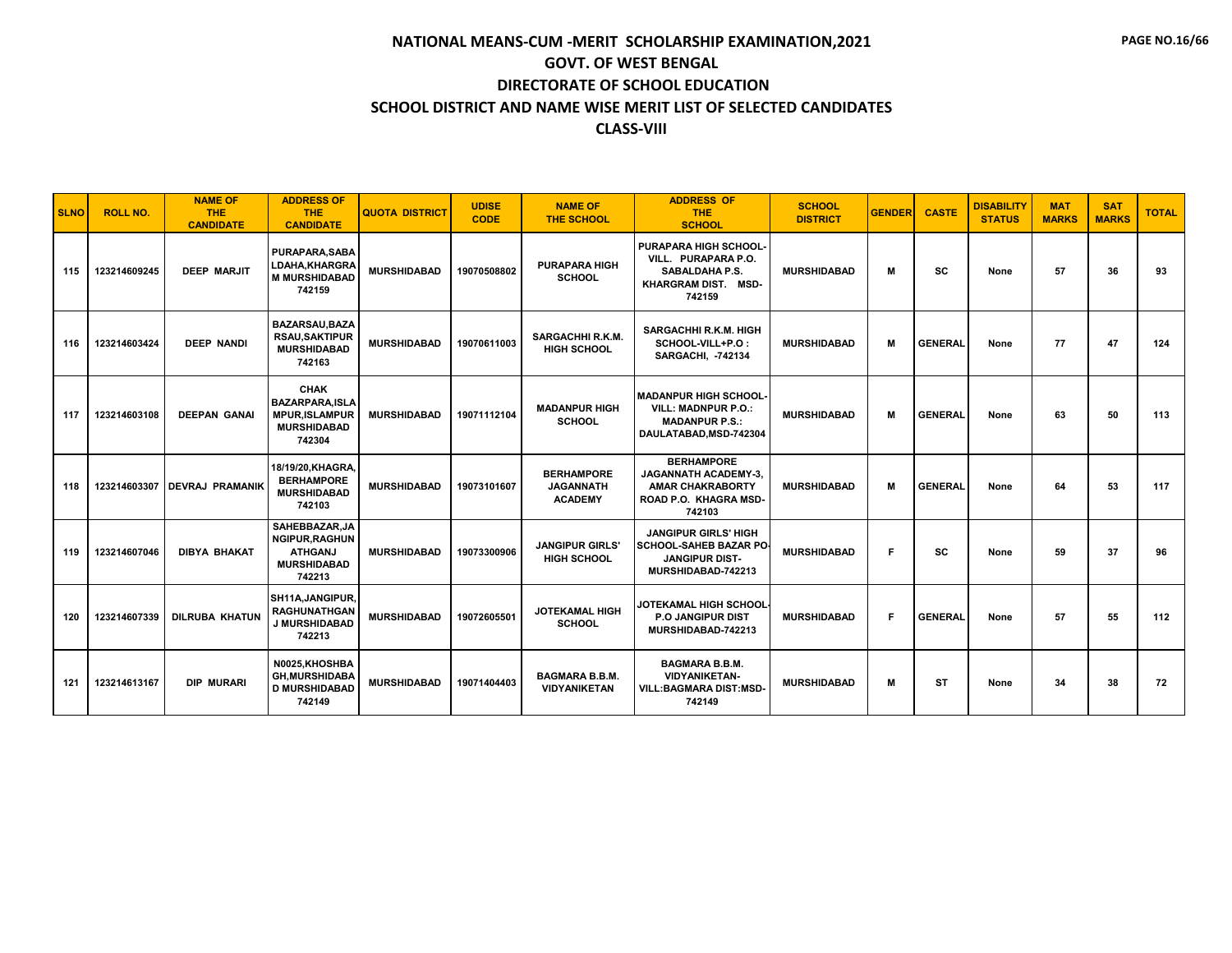| <b>SLNO</b> | <b>ROLL NO.</b> | <b>NAME OF</b><br><b>THE</b><br><b>CANDIDATE</b> | <b>ADDRESS OF</b><br>THE.<br><b>CANDIDATE</b>                                                                 | <b>QUOTA DISTRICT</b> | <b>UDISE</b><br><b>CODE</b> | <b>NAME OF</b><br><b>THE SCHOOL</b>          | <b>ADDRESS OF</b><br><b>THE</b><br><b>SCHOOL</b>                                                         | <b>SCHOOL</b><br><b>DISTRICT</b> | <b>GENDER</b> | <b>CASTE</b>   | <b>DISABILITY</b><br><b>STATUS</b> | <b>MAT</b><br><b>MARKS</b> | <b>SAT</b><br><b>MARKS</b> | <b>TOTAL</b> |
|-------------|-----------------|--------------------------------------------------|---------------------------------------------------------------------------------------------------------------|-----------------------|-----------------------------|----------------------------------------------|----------------------------------------------------------------------------------------------------------|----------------------------------|---------------|----------------|------------------------------------|----------------------------|----------------------------|--------------|
| 122         | 123214610342    | DIP PAL                                          | <b>NEAR AAM</b><br><b>PAKUR PAR KALI</b><br><b>MANDIR, JAWHARI</b><br>,BURWAN<br><b>MURSHIDABAD</b><br>742161 | <b>MURSHIDABAD</b>    | 19070405202                 | <b>JAWHARI HIGH</b><br><b>SCHOOL</b>         | <b>JAWHARI HIGH SCHOOL-</b><br>P.O.: JOWHARI, MSD-742161                                                 | <b>MURSHIDABAD</b>               | м             | <b>GENERAL</b> | None                               | 64                         | 46                         | 110          |
| 123         | 123214613077    | <b>DIPAN SARKAR</b>                              | PIRTALA, DAHAPA<br><b>RA, MURSHIDABA</b><br><b>D MURSHIDABAD</b><br>742104                                    | <b>MURSHIDABAD</b>    | 19072700502                 | <b>LALBAG SINGHI HIGH</b><br><b>SCHOOL</b>   | <b>LALBAG SINGHI HIGH</b><br>SCHOOL-LALBAG PO+DIST<br>MURSHIDABAD-742149                                 | <b>MURSHIDABAD</b>               | M             | SC             | None                               | 69                         | 57                         | 126          |
| 124         | 123214609280    | <b>DIPANNITA DEY</b>                             | SATITARA, SATITA<br><b>RA.BURWAN</b><br><b>MURSHIDABAD</b><br>742132                                          | <b>MURSHIDABAD</b>    | 19070416103                 | SATITARA N.G.N.S.<br><b>VIDYAPITH</b>        | SATITARA N.G.N.S.<br>VIDYAPITH-VILL: SATITARA<br>P.O.: SATITARA, MSD-<br>742170                          | <b>MURSHIDABAD</b>               | F.            | <b>GENERAL</b> | None                               | 72                         | 55                         | 127          |
| 125         | 123214609227    | DIPTAM DUTTA                                     | <b>BHARATPUR.BHA</b><br><b>RATPUR, BHARAT</b><br><b>PUR</b><br><b>MURSHIDABAD</b><br>742301                   | <b>MURSHIDABAD</b>    | 19070209402                 | <b>BHARATPUR ALIA</b><br><b>HIGH</b>         | <b>BHARATPUR ALIA HIGH-</b><br>VILL+P.O BHARATPUR DIST<br>MURSHIDABAD-742301                             | <b>MURSHIDABAD</b>               | м             | <b>GENERAL</b> | None                               | 75                         | 65                         | 140          |
| 126         | 123214613205    | <b>DISHA DAS</b>                                 | SAGIA, SAGIA, LAL<br><b>GOLA</b><br><b>MURSHIDABAD</b><br>742151                                              | <b>MURSHIDABAD</b>    | 19071511804                 | <b>JAGANNATHPUR HIGH</b><br><b>SCHOOL</b>    | <b>JAGANNATHPUR HIGH</b><br>SCHOOL-VILL+PO=SAGIA<br><b>PS=LALGOLA</b><br>.DIST=MSD,PIN=742151-<br>742151 | <b>MURSHIDABAD</b>               | F             | SC             | None                               | 62                         | 53                         | 115          |
| 127         | 123214603478    | <b>DISHA DAS</b>                                 | <b>MAMUDPUR.RUK</b><br>ANPUR, HARIHAR<br><b>PARA</b><br><b>MURSHIDABAD</b><br>742166                          | <b>MURSHIDABAD</b>    | 19070901302                 | <b>RUKANPUR HIGH</b><br><b>SCHOOL</b>        | <b>RUKANPUR HIGH SCHOOL</b><br>VILL: RUKANPUR P.O.:<br><b>RUKANPUR P.S.:</b><br>HARIHARPARA,MSD-742166   | <b>MURSHIDABAD</b>               | F.            | <b>GENERAL</b> | None                               | 61                         | 53                         | 114          |
| 128         | 123214613086    | <b>DOLON MONDAL</b>                              | HAIDARPUR, DAH<br><b>APARA.MURSHID</b><br><b>ABAD</b><br><b>MURSHIDABAD</b><br>742104                         | <b>MURSHIDABAD</b>    | 19071404403                 | <b>BAGMARA B.B.M.</b><br><b>VIDYANIKETAN</b> | <b>BAGMARA B.B.M.</b><br><b>VIDYANIKETAN-</b><br>VILL:BAGMARA DIST:MSD-<br>742149                        | <b>MURSHIDABAD</b>               | м             | SC             | None                               | 62                         | 42                         | 104          |
| 129         | 123214603199    | <b>ESA MONDAL</b>                                | <b>GOURIPUR, SAKTI</b><br><b>PUR, SAKTIPUR</b><br><b>MURSHIDABAD</b><br>742163                                | <b>MURSHIDABAD</b>    | 19070708102                 | <b>SAKTIPUR K.M.C.</b><br><b>GIRLS HIGH</b>  | <b>SAKTIPUR K.M.C. GIRLS</b><br>HIGH -VILL. SAKTIPUR<br>P.O. SAKTIPUR MSD-<br>742163                     | <b>MURSHIDABAD</b>               | F.            | <b>GENERAL</b> | None                               | 63                         | 51                         | 114          |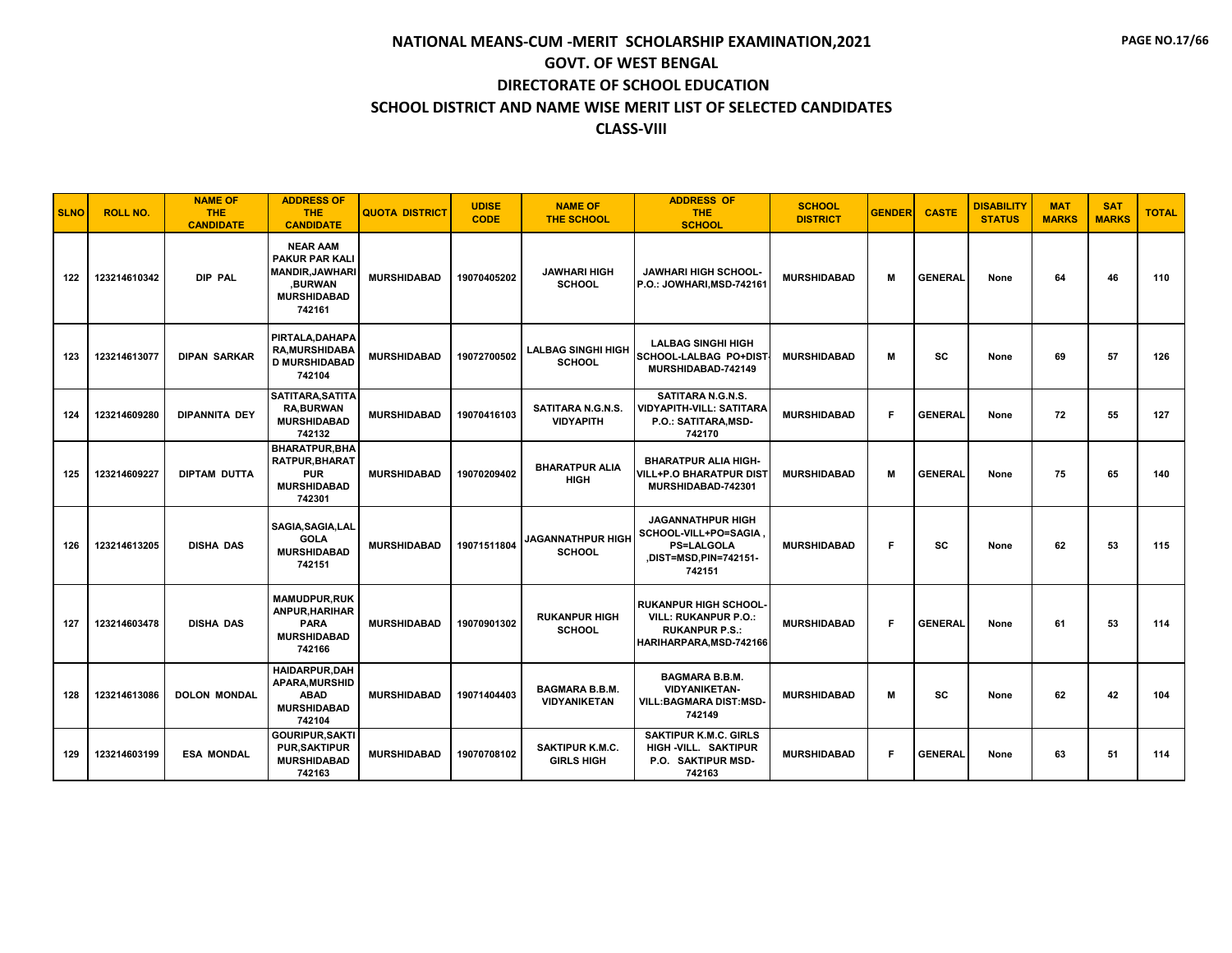| <b>SLNO</b> | <b>ROLL NO.</b> | <b>NAME OF</b><br><b>THE</b><br><b>CANDIDATE</b> | <b>ADDRESS OF</b><br><b>THE</b><br><b>CANDIDATE</b>                                                      | <b>QUOTA DISTRICT</b> | <b>UDISE</b><br><b>CODE</b> | <b>NAME OF</b><br><b>THE SCHOOL</b>             | <b>ADDRESS OF</b><br><b>THE</b><br><b>SCHOOL</b>                                                                   | <b>SCHOOL</b><br><b>DISTRICT</b> | <b>GENDER</b> | <b>CASTE</b>   | <b>DISABILITY</b><br><b>STATUS</b> | <b>MAT</b><br><b>MARKS</b> | <b>SAT</b><br><b>MARKS</b> | <b>TOTAL</b> |
|-------------|-----------------|--------------------------------------------------|----------------------------------------------------------------------------------------------------------|-----------------------|-----------------------------|-------------------------------------------------|--------------------------------------------------------------------------------------------------------------------|----------------------------------|---------------|----------------|------------------------------------|----------------------------|----------------------------|--------------|
| 130         | 123214610256    | <b>ESHA DAS</b>                                  | <b>NA,BURWAN,BUR</b><br><b>WAN</b><br><b>MURSHIDABAD</b><br>742132                                       | <b>MURSHIDABAD</b>    | 19070402503                 | <b>MANDRA A.K. HIGH</b><br><b>SCHOOL</b>        | <b>MANDRA A.K. HIGH</b><br><b>SCHOOL-VILL: MANDRA</b><br>P.O.: MANDRA P.S.:<br>BARWAN, MSD-742161                  | <b>MURSHIDABAD</b>               | F             | <b>GENERAL</b> | None                               | 71                         | 69                         | 140          |
| 131         | 123214609251    | <b>ESHA MONDAL</b>                               | C/O-UJJAL<br><b>MONDAL, BHALKU</b><br><b>NDI,KHARGRAM</b><br><b>MURSHIDABAD</b><br>742159                | <b>MURSHIDABAD</b>    | 19070511704                 | <b>BHALKUNDI HIGH</b><br><b>SCHOOL</b>          | <b>BHALKUNDI HIGH SCHOOL</b><br>VILL. BHALKUNDI P.O.<br><b>BHALKUNDI P.S.</b><br>KHARGRAM MSD-742157               | <b>MURSHIDABAD</b>               | F             | <b>GENERAL</b> | None                               | 71                         | 48                         | 119          |
| 132         | 123214613084    | <b>ESHA SARKAR</b>                               | PIRTALA, DAHAPA<br><b>RA.MURSHIDABA</b><br><b>D MURSHIDABAD</b><br>742104                                | <b>MURSHIDABAD</b>    | 19072700305                 | LALBAG M. M. C.<br>GIRLS H.S.                   | LALBAG M. M. C. GIRLS H.<br><b>S.-MOTIJHIL ROAD</b><br>PO+DIST-MURSHIDABAD-<br>742149                              | <b>MURSHIDABAD</b>               | F             | SC             | None                               | 48                         | 38                         | 86           |
| 133         | 123214609032    | <b>ESHITA BHALLA</b>                             | <b>RAMNAGAR, RAM</b><br><b>NAGAR.MAYURES</b><br><b>WAR BIRBHUM</b><br>731234                             | <b>MURSHIDABAD</b>    | 19070404303                 | <b>RAMNAGAR SAHORA</b><br><b>UNION HIGH</b>     | <b>RAMNAGAR SAHORA</b><br>UNION HIGH-P.O.:<br>SAHORA, MSD-731234                                                   | <b>MURSHIDABAD</b>               | F             | SC             | None                               | 56                         | 29                         | 85           |
| 134         | 123214603338    | <b>ESITA BISWAS</b>                              | <b>PARESHNATHPUR</b><br>.PARESHNATHPU<br><b>R,NOWDA</b><br><b>MURSHIDABAD</b><br>742175                  | <b>MURSHIDABAD</b>    | 19070802404                 | <b>SARAJUBALA</b><br><b>VIDYAPITH</b>           | SARAJUBALA VIDYAPITH-<br><b>VILL+P.O SABDARNAGAR</b><br><b>P.S NOWDA DIST</b><br>MURSHIDABAD-742175                | <b>MURSHIDABAD</b>               | F.            | <b>GENERAL</b> | None                               | 65                         | 50                         | 115          |
| 135         | 123214607131    | <b>FAHIM ANSARI</b>                              | N0065, JANGIPUR,<br><b>RAGHUNATHGAN</b><br><b>J MURSHIDABAD</b><br>742213                                | <b>MURSHIDABAD</b>    | 19072612502                 | <b>KANTAKHALI PUTHIA</b><br>H. S.               | KANTAKHALI PUTHIA H.S.<br><b>VILL KANTAKHALI P.S</b><br><b>RAGHUNATHGANJ DIST</b><br>MURSHIDABAD-742213            | <b>MURSHIDABAD</b>               | M             | <b>GENERAL</b> | None                               | 60                         | 52                         | 112          |
| 136         | 123214610286    | <b>FALGUNI PAL</b>                               | <b>HARIPUR</b><br><b>DHARMARAJ</b><br>TALA, HARIPUR, K<br><b>HARGRAM</b><br><b>MURSHIDABAD</b><br>742147 | <b>MURSHIDABAD</b>    | 19070505003                 | <b>HARIPUR JR. HIGH</b><br><b>SCHOOL</b>        | <b>HARIPUR JR. HIGH</b><br>SCHOOL-VILL+P.O=<br><b>HARIPUR DIST=</b><br><b>MURSHIDABAD</b><br>PIN=742147.-742147    | <b>MURSHIDABAD</b>               | F             | <b>GENERAL</b> | None                               | 67                         | 45                         | 112          |
| 137         | 123214613310    | <b>FARHAN BISWAS</b>                             | <b>LALGOLA, KRISHN</b><br>APUR, LALGOLA<br><b>MURSHIDABAD</b><br>742148                                  | <b>MURSHIDABAD</b>    | 19071505405                 | <b>LALGOLA MAHESH</b><br><b>NARAYAN ACADEMY</b> | <b>LALGOLA MAHESH</b><br><b>NARAYAN ACADEMY-</b><br>VILL+P.O-LALGOLA, P.S-<br>LALGOLA, DIST-<br>MURSHIDABAD-742148 | <b>MURSHIDABAD</b>               | м             | <b>GENERAL</b> | None                               | 64                         | 48                         | 112          |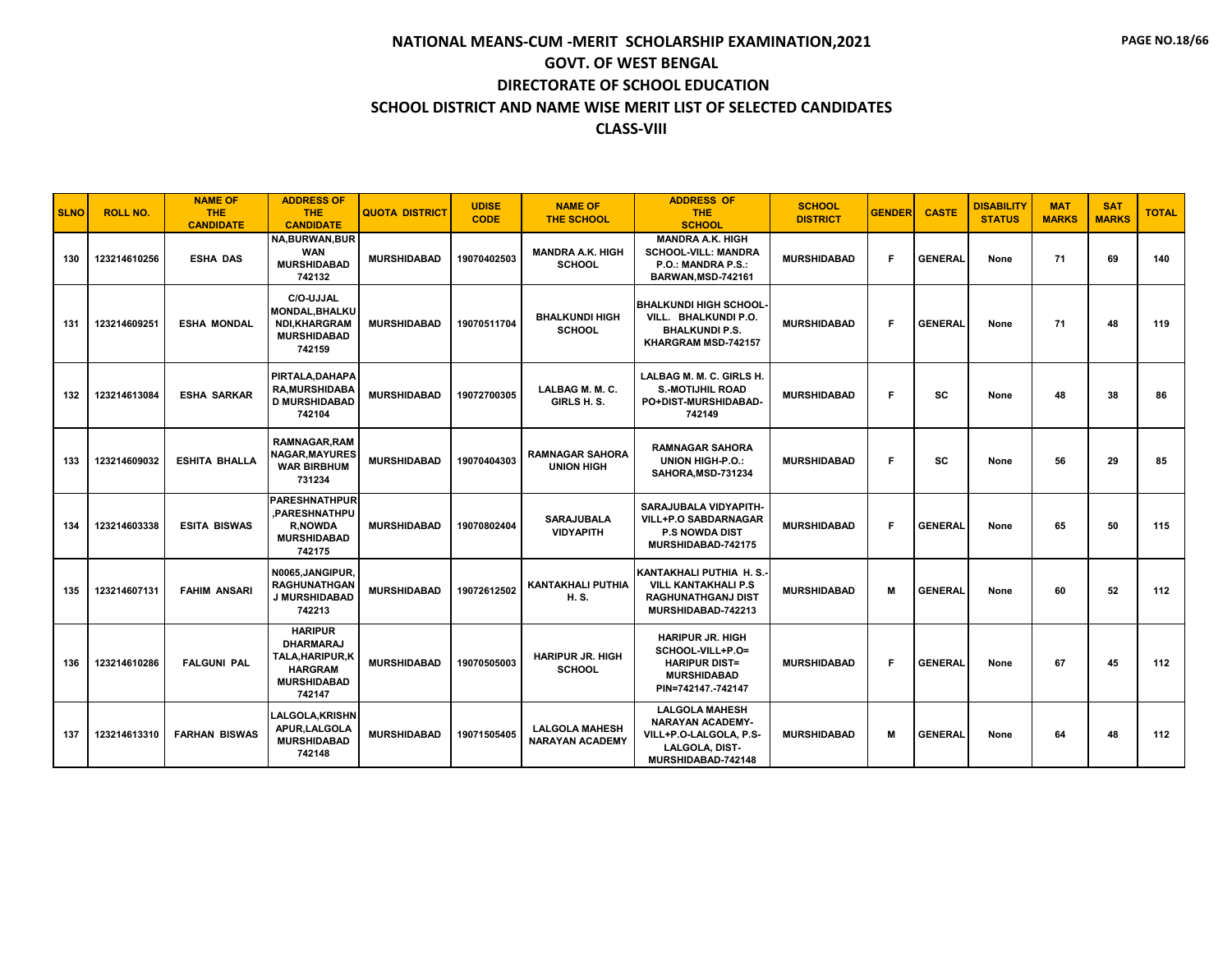| <b>SLNO</b> | <b>ROLL NO.</b> | <b>NAME OF</b><br><b>THE</b><br><b>CANDIDATE</b> | <b>ADDRESS OF</b><br><b>THE</b><br><b>CANDIDATE</b>                                                                                    | <b>QUOTA DISTRICT</b> | <b>UDISE</b><br><b>CODE</b> | <b>NAME OF</b><br><b>THE SCHOOL</b>                | <b>ADDRESS OF</b><br><b>THE</b><br><b>SCHOOL</b>                                                                        | <b>SCHOOL</b><br><b>DISTRICT</b> | <b>GENDER</b> | <b>CASTE</b>   | <b>DISABILITY</b><br><b>STATUS</b> | <b>MAT</b><br><b>MARKS</b> | <b>SAT</b><br><b>MARKS</b> | <b>TOTAL</b> |
|-------------|-----------------|--------------------------------------------------|----------------------------------------------------------------------------------------------------------------------------------------|-----------------------|-----------------------------|----------------------------------------------------|-------------------------------------------------------------------------------------------------------------------------|----------------------------------|---------------|----------------|------------------------------------|----------------------------|----------------------------|--------------|
| 138         |                 | 123214607464 FARHANA YEASMIN                     | <b>VILL TEGHARI</b><br><b>BISWASPARA, RAJ</b><br><b>PUT</b><br><b>TEGHARI.RAGHU</b><br><b>NATHGANJ</b><br><b>MURSHIDABAD</b><br>742213 | <b>MURSHIDABAD</b>    | 19072605501                 | <b>JOTEKAMAL HIGH</b><br><b>SCHOOL</b>             | JOTEKAMAL HIGH SCHOOL<br><b>P.O JANGIPUR DIST</b><br>MURSHIDABAD-742213                                                 | <b>MURSHIDABAD</b>               | F             | <b>GENERAL</b> | None                               | 63                         | 49                         | 112          |
| 139         | 123214613148    | <b>GAYETRI SONAR</b>                             | <b>ASHARIADAHA.AS</b><br><b>HARIADAHA.LALG</b><br><b>OLA</b><br><b>MURSHIDABAD</b><br>742148                                           | <b>MURSHIDABAD</b>    | 19071515803                 | <b>MANIKCHAK JR. HIGH</b><br><b>MADRASAH(U-II)</b> | <b>MANIKCHAK JR. HIGH</b><br>MADRASAH(U-II)-<br>VILL=KAHARPARA, PO=<br>MANIKCHAK, DIST=MSD-<br>742148                   | <b>MURSHIDABAD</b>               | F             | <b>GENERAL</b> | None                               | 60                         | 57                         | 117          |
| 140         | 123214603314    | <b>GUDDU MANDAL</b>                              | GOYALPARA, SAR<br><b>BANGAPUR, NOW</b><br>DA<br><b>MURSHIDABAD</b><br>742174                                                           | <b>MURSHIDABAD</b>    | 19070808403                 | <b>SARBANGAPUR</b><br>J.K.S.A.VIDYAPITH            | <b>SARBANGAPUR</b><br>J.K.S.A.VIDYAPITH -<br><b>VILL+P.O SARBANGAPUR</b><br><b>P.S NOWDA DIST</b><br>MURSHIDABAD-742174 | <b>MURSHIDABAD</b>               | м             | <b>GENERAL</b> | None                               | 67                         | 51                         | 118          |
| 141         | 123214607524    | <b>HABIBA KHATUN</b>                             | VILL-<br><b>KHODARAMPUR,K</b><br><b>HODARAMPUR,RA</b><br><b>GHUNATHGANJ</b><br><b>MURSHIDABAD</b><br>742213                            | <b>MURSHIDABAD</b>    | 19072605501                 | <b>JOTEKAMAL HIGH</b><br><b>SCHOOL</b>             | JOTEKAMAL HIGH SCHOOL<br>P.O JANGIPUR DIST<br>MURSHIDABAD-742213                                                        | <b>MURSHIDABAD</b>               | F.            | <b>GENERAL</b> | None                               | 59                         | 64                         | 123          |
| 142         | 123214607335    | <b>HAMMAD</b>                                    | <b>NA.KABILPUR.SA</b><br><b>GARDIGHI</b><br><b>MURSHIDABAD</b><br>742237                                                               | <b>MURSHIDABAD</b>    | 19072303102                 | <b>BANSHABATI HIGH</b><br><b>SCHOOL</b>            | <b>BANSHABATI HIGH</b><br>SCHOOL-VILL+PO-<br><b>BANSHABATI PS-SUTI DIST</b><br>MURSHIDABAD-731221                       | <b>MURSHIDABAD</b>               | M             | <b>GENERAL</b> | None                               | 61                         | 57                         | 118          |
| 143         | 123214610211    | <b>HASINA MAMTAZ</b>                             | SALAR, SALAR, SA<br><b>LAR</b><br><b>MURSHIDABAD</b><br>742401                                                                         | <b>MURSHIDABAD</b>    | 19070306102                 | <b>SALAR K.K. GIRLS</b><br><b>HIGH SCHOOL</b>      | <b>SALAR K.K. GIRLS HIGH</b><br>SCHOOL-VILL+P.O SALAR<br><b>DIST MURSHIDABAD-</b><br>742401                             | <b>MURSHIDABAD</b>               | F             | <b>GENERAL</b> | None                               | 68                         | 46                         | 114          |
| 144         | 123214613161    | <b>HEMA DAS</b>                                  | SARPAKHIA, RAJA<br><b>RAMPUR.LALGOL</b><br>A MURSHIDABAD<br>742151                                                                     | <b>MURSHIDABAD</b>    | 19071509902                 | <b>RAJARAMPUR HIGH</b><br><b>SCHOOL</b>            | <b>RAJARAMPUR HIGH</b><br>SCHOOL-VILL=RAJARAM<br>PUR, PS=LALGOLA,<br>DIST=MSD-742151                                    | <b>MURSHIDABAD</b>               | F             | sc             | None                               | 46                         | 44                         | 90           |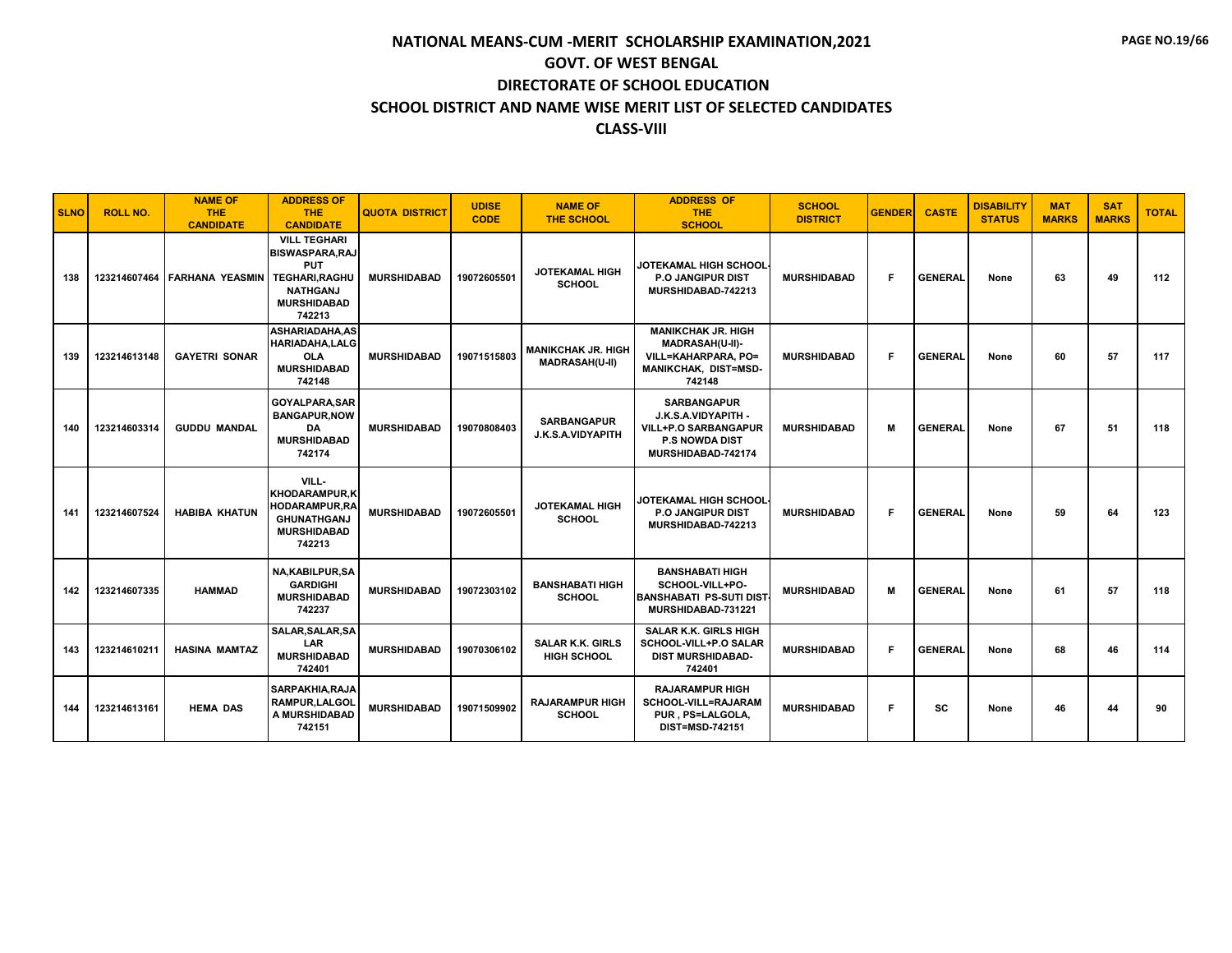| <b>SLNO</b> | <b>ROLL NO.</b> | <b>NAME OF</b><br><b>THE</b><br><b>CANDIDATE</b> | <b>ADDRESS OF</b><br><b>THE</b><br><b>CANDIDATE</b>                                                  | <b>QUOTA DISTRICT</b> | <b>UDISE</b><br><b>CODE</b> | <b>NAME OF</b><br><b>THE SCHOOL</b>                        | <b>ADDRESS OF</b><br><b>THE</b><br><b>SCHOOL</b>                                                                                   | <b>SCHOOL</b><br><b>DISTRICT</b> | <b>GENDER</b> | <b>CASTE</b>   | <b>DISABILITY</b><br><b>STATUS</b> | <b>MAT</b><br><b>MARKS</b> | <b>SAT</b><br><b>MARKS</b> | <b>TOTAL</b> |
|-------------|-----------------|--------------------------------------------------|------------------------------------------------------------------------------------------------------|-----------------------|-----------------------------|------------------------------------------------------------|------------------------------------------------------------------------------------------------------------------------------------|----------------------------------|---------------|----------------|------------------------------------|----------------------------|----------------------------|--------------|
| 145         | 123214609086    | <b>HRITTIKA DUTTA</b><br><b>PRAMANICK</b>        | <b>PANCHTHUPI.PAN</b><br>CHTHUPI, BURWA<br><b>N MURSHIDABAD</b><br>742161                            | <b>MURSHIDABAD</b>    | 19070407603                 | <b>PANCHTHUPI</b><br>S.S.R.K.S. BALIKA<br><b>VIDYAPITH</b> | PANCHTHUPI S.S.R.K.S.<br><b>BALIKA VIDYAPITH-VILL:</b><br><b>PANCHTHUPI P.O.:</b><br><b>PANCHTHUPI P.S.:</b><br>BARWAN, MSD-742161 | <b>MURSHIDABAD</b>               | F             | <b>GENERAL</b> | None                               | 73                         | 42                         | 115          |
| 146         | 123214607463    | <b>IKTIFA YASMIN</b>                             | N0034, ARJUNPUR<br><b>FARAKKA</b><br><b>MURSHIDABAD</b><br>742202                                    | <b>MURSHIDABAD</b>    | 19072108405                 | <b>ARJUNPUR HIGH</b><br><b>SCHOOL</b>                      | <b>ARJUNPUR HIGH SCHOOL</b><br>VILL ARJUNPUR, P.O :<br>ARJUNPUR, P.S : FARAKKA<br>742236                                           | <b>MURSHIDABAD</b>               | F.            | <b>GENERAL</b> | None                               | 66                         | 52                         | 118          |
| 147         | 123214610043    | <b>INDU RANI SAHA</b>                            | <b>BHARATPUR.BHA</b><br><b>RATPUR, BHARAT</b><br><b>PUR</b><br><b>MURSHIDABAD</b><br>742301          | <b>MURSHIDABAD</b>    | 19070209402                 | <b>BHARATPUR ALIA</b><br><b>HIGH</b>                       | <b>BHARATPUR ALIA HIGH-</b><br><b>VILL+P.O BHARATPUR DIST</b><br>MURSHIDABAD-742301                                                | <b>MURSHIDABAD</b>               | F             | <b>SC</b>      | None                               | 63                         | 44                         | 107          |
| 148         | 123214607456    | <b>INJAMUL HOQUE</b>                             | KHIDIRPUR, CHHA<br><b>BGHATI,SUTI</b><br><b>MURSHIDABAD</b><br>742201                                | <b>MURSHIDABAD</b>    | 19072407102                 | <b>CHHABGHATI K. DAS</b><br><b>VIDYALAYA</b>               | <b>CHHABGHATI K. DAS</b><br><b>VIDYALAYA -VILL</b><br>KHIDIRPUR, P.O :<br>CHHABGATI-742201                                         | <b>MURSHIDABAD</b>               | М             | <b>GENERAL</b> | None                               | 60                         | 59                         | 119          |
| 149         | 123214610191    | <b>ISANA BEGAM</b>                               | NAGAR.NAGAR.K<br><b>HARGRAM</b><br><b>MURSHIDABAD</b><br>742159                                      | <b>MURSHIDABAD</b>    | 19070515301                 | <b>NAGAR AZIZA</b><br><b>MEMORIAL HIGH</b><br><b>SCHO</b>  | <b>NAGAR AZIZA MEMORIAL</b><br>HIGH SCHO-VILL. + P.O.<br><b>NAGAR P.S. KHARGRAM</b><br>MSD-742159                                  | <b>MURSHIDABAD</b>               | F             | <b>GENERAL</b> | None                               | 75                         | 60                         | 135          |
| 150         | 123214603165    | <b>ISHITA BISWAS</b>                             | <b>VILL</b><br><b>GOBINDAPUR.RA</b><br>JNAGAR,HARIHAR<br><b>PARA</b><br><b>MURSHIDABAD</b><br>742175 | <b>MURSHIDABAD</b>    | 19070914702                 | <b>BEHARIA HIGH</b><br><b>SCHOOL</b>                       | <b>BEHARIA HIGH SCHOOL-</b><br><b>VILL: BEHARIA P.O.:</b><br><b>BEHARIA P.S.:</b><br>HARIHARPARA,MSD-742175                        | <b>MURSHIDABAD</b>               | F             | <b>GENERAL</b> | None                               | 65                         | 56                         | 121          |
| 151         | 123214609357    | <b>JAYANTA THANDAR</b>                           | BAHARA, ANDI, BU<br><b>RWAN</b><br><b>MURSHIDABAD</b><br>742168                                      | <b>MURSHIDABAD</b>    | 19070412902                 | <b>ANDI LALCHAND</b><br><b>CHHAJER HIGH</b>                | <b>ANDI LALCHAND CHHAJER</b><br>HIGH-VILL: ANDI P.O.: ANDI<br>P.S.: BARWAN, MSD-742168                                             | <b>MURSHIDABAD</b>               | м             | <b>SC</b>      | None                               | 55                         | 43                         | 98           |
| 152         | 123214610382    | <b>JIBAN KUMAR DEY</b>                           | 00, BIPRASEKHAR,<br><b>BURWAN</b><br><b>MURSHIDABAD</b><br>742168                                    | <b>MURSHIDABAD</b>    | 19070414302                 | <b>TALWAN A.C. DEY</b><br><b>HIGH SCHOOL</b>               | TALWAN A.C. DEY HIGH<br><b>SCHOOL-VILL: TALWAN</b><br>P.O.: BIPRASEKHAR, MSD-<br>742168                                            | <b>MURSHIDABAD</b>               | М             | <b>GENERAL</b> | Hearing<br>impairment              | 49                         | 22                         | 71           |
| 153         | 123214610183    | <b>JIT MONDAL</b>                                | 0,KHARJUNA,BUR<br><b>WAN</b><br><b>MURSHIDABAD</b><br>742168                                         | <b>MURSHIDABAD</b>    | 19070414302                 | <b>TALWAN A.C. DEY</b><br><b>HIGH SCHOOL</b>               | TALWAN A.C. DEY HIGH<br><b>SCHOOL-VILL: TALWAN</b><br><b>P.O.: BIPRASEKHAR.MSD-</b><br>742168                                      | <b>MURSHIDABAD</b>               | М             | <b>GENERAL</b> | None                               | 61                         | 49                         | 110          |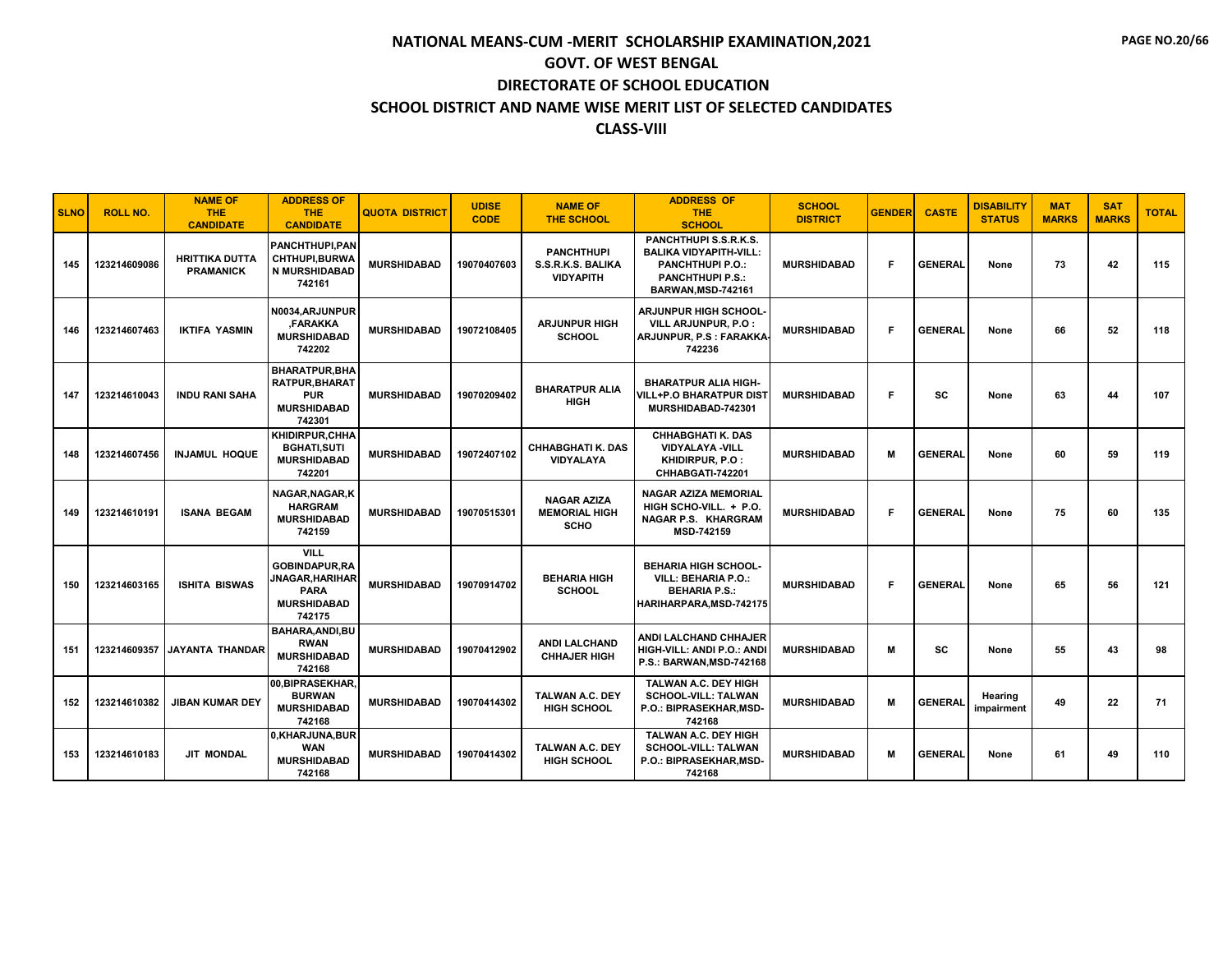| <b>SLNO</b> | <b>ROLL NO.</b> | <b>NAME OF</b><br><b>THE</b><br><b>CANDIDATE</b> | <b>ADDRESS OF</b><br><b>THE</b><br><b>CANDIDATE</b>                                                        | <b>QUOTA DISTRICT</b> | <b>UDISE</b><br><b>CODE</b> | <b>NAME OF</b><br><b>THE SCHOOL</b>                    | <b>ADDRESS OF</b><br><b>THE</b><br><b>SCHOOL</b>                                                                                 | <b>SCHOOL</b><br><b>DISTRICT</b> | <b>GENDER</b> | <b>CASTE</b>   | <b>DISABILITY</b><br><b>STATUS</b> | <b>MAT</b><br><b>MARKS</b> | <b>SAT</b><br><b>MARKS</b> | <b>TOTAL</b> |
|-------------|-----------------|--------------------------------------------------|------------------------------------------------------------------------------------------------------------|-----------------------|-----------------------------|--------------------------------------------------------|----------------------------------------------------------------------------------------------------------------------------------|----------------------------------|---------------|----------------|------------------------------------|----------------------------|----------------------------|--------------|
| 154         | 123214609343    | JITENDRA DUTTA                                   | <b>KHARGRAM</b><br><b>DUTTA</b><br><b>PARA.KHARGRAM</b><br><b>KHARGRAM</b><br><b>MURSHIDABAD</b><br>742147 | <b>MURSHIDABAD</b>    | 19070504002                 | <b>KHARGRAM HIGH</b><br><b>SCHOOL</b>                  | <b>KHARGRAM HIGH SCHOOL</b><br><b>VILL.P.O&amp;P.S= KHARGRAM</b><br><b>DIST= MURSHIDABAD PIN=</b><br>742147-742147               | <b>MURSHIDABAD</b>               | M             | <b>GENERAL</b> | None                               | 68                         | 62                         | 130          |
| 155         | 123214610376    | <b>JITENDRA</b><br><b>SAMANTA</b>                | <b>SENPARA, MAKHA</b><br><b>LTORE, SALAR</b><br><b>MURSHIDABAD</b><br>742401                               | <b>MURSHIDABAD</b>    | 19070301504                 | <b>AOUCHA</b><br><b>MAKHALTORE S.N.</b><br><b>HIGH</b> | <b>AOUCHA MAKHALTORE</b><br><b>S.N. HIGH-VILL AOUCHA</b><br><b>P.O MAKHALTORE P.S</b><br><b>SALAR DIST</b><br>MURSHIDABAD-742401 | <b>MURSHIDABAD</b>               | М             | <b>GENERAL</b> | None                               | 69                         | 45                         | 114          |
| 156         | 123214610223    | <b>JONI SK</b>                                   | CHAKTA, CHAKTA,<br><b>KETUGRAM</b><br><b>BARDDHAMAN</b><br>713129                                          | <b>MURSHIDABAD</b>    | 19070203804                 | <b>GEETGRAM HIGH</b><br><b>SCHOOL</b>                  | <b>GEETGRAM HIGH SCHOOL</b><br>P.O : GEERGRAM, P.S :<br>BHARATPUR-742401                                                         | <b>MURSHIDABAD</b>               | М             | <b>GENERAL</b> | None                               | 68                         | 46                         | 114          |
| 157         | 123214610216    | <b>JULEKHA KHATUN</b>                            | <b>C/O RANGLAL</b><br><b>MALLIK, RASULPU</b><br><b>R.NABAGRAM</b><br><b>MURSHIDABAD</b><br>742181          | <b>MURSHIDABAD</b>    | 19070511704                 | <b>BHALKUNDI HIGH</b><br><b>SCHOOL</b>                 | <b>BHALKUNDI HIGH SCHOOL</b><br>VILL. BHALKUNDI P.O.<br><b>BHALKUNDI P.S.</b><br>KHARGRAM MSD-742157                             | <b>MURSHIDABAD</b>               | F             | <b>GENERAL</b> | None                               | 70                         | 62                         | 132          |
| 158         | 123214607201    | <b>JUNAIM HOSSAIN</b>                            | NA, JANGIPUR, RA<br><b>GHUNATHGANJ</b><br><b>MURSHIDABAD</b><br>742213                                     | <b>MURSHIDABAD</b>    | 19072612502                 | <b>KANTAKHALI PUTHIA</b><br>H. S.                      | KANTAKHALI PUTHIA H. S.<br><b>VILL KANTAKHALI P.S</b><br><b>RAGHUNATHGANJ DIST</b><br>MURSHIDABAD-742213                         | <b>MURSHIDABAD</b>               | M             | <b>GENERAL</b> | None                               | 73                         | 46                         | 119          |
| 159         | 123214603081    | <b>JYOTI DE</b>                                  | <b>HALALPUR.KHIDI</b><br><b>RPUR, BELDANGA</b><br><b>MURSHIDABAD</b><br>742134                             | <b>MURSHIDABAD</b>    | 19073101206                 | <b>BERHAMPORE M.K.</b><br><b>GIRLS HIGH</b>            | <b>BERHAMPORE M.K. GIRLS</b><br><b>HIGH-P.O.: BERHAMPORE</b><br>P.S.: BERHAMPORE, MSD-<br>742101                                 | <b>MURSHIDABAD</b>               | F             | <b>GENERAL</b> | None                               | 76                         | 69                         | 145          |
| 160         | 123214613264    | <b>KANAI HALDAR</b>                              | <b>LALGOLA.KRISHN</b><br>APUR.LALGOLA<br><b>MURSHIDABAD</b><br>742148                                      | <b>MURSHIDABAD</b>    | 19071505405                 | <b>LALGOLA MAHESH</b><br><b>NARAYAN ACADEMY</b>        | <b>LALGOLA MAHESH</b><br><b>NARAYAN ACADEMY-</b><br>VILL+P.O-LALGOLA, P.S-<br><b>LALGOLA, DIST-</b><br>MURSHIDABAD-742148        | <b>MURSHIDABAD</b>               | м             | SC             | None                               | 41                         | 46                         | 87           |
| 161         | 123214605020    | <b>KANKANA MANDAL</b>                            | 00,CHAR<br><b>RAJAPUR, RANINA</b><br><b>GAR</b><br><b>MURSHIDABAD</b><br>742306                            | <b>MURSHIDABAD</b>    | 19071709702                 | <b>CHAR MUNSHIPARA</b><br><b>HIGH SCHOOL</b>           | <b>CHAR MUNSHIPARA HIGH</b><br>SCHOOL-VILL-CHAR RAJA<br>PUR, P.S-RANINAGAR, DIST<br>MURSHIDABAD-742306                           | <b>MURSHIDABAD</b>               | F             | sc             | None                               | 69                         | 36                         | 105          |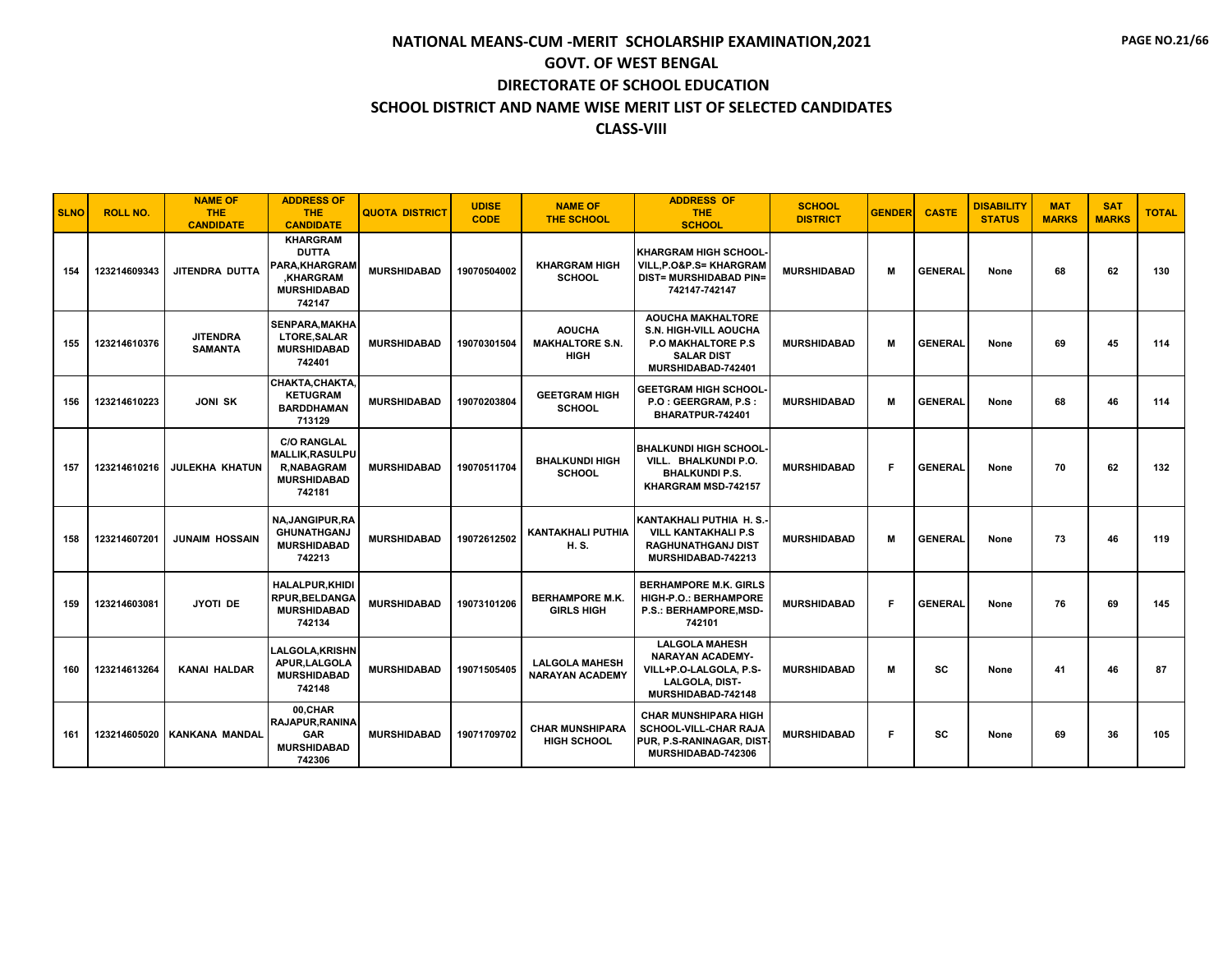| <b>SLNO</b> | <b>ROLL NO.</b> | <b>NAME OF</b><br><b>THE</b><br><b>CANDIDATE</b> | <b>ADDRESS OF</b><br>THE.<br><b>CANDIDATE</b>                                                                | <b>QUOTA DISTRICT</b> | <b>UDISE</b><br><b>CODE</b> | <b>NAME OF</b><br><b>THE SCHOOL</b>                | <b>ADDRESS OF</b><br><b>THE</b><br><b>SCHOOL</b>                                                              | <b>SCHOOL</b><br><b>DISTRICT</b> | <b>GENDER</b> | <b>CASTE</b>   | <b>DISABILITY</b><br><b>STATUS</b> | <b>MAT</b><br><b>MARKS</b> | <b>SAT</b><br><b>MARKS</b> | <b>TOTAL</b> |
|-------------|-----------------|--------------------------------------------------|--------------------------------------------------------------------------------------------------------------|-----------------------|-----------------------------|----------------------------------------------------|---------------------------------------------------------------------------------------------------------------|----------------------------------|---------------|----------------|------------------------------------|----------------------------|----------------------------|--------------|
| 162         | 123214603383    | <b>KEKA MONDAL</b>                               | <b>SAKTIPUR</b><br>DANGAPARA, SAK<br><b>TIPUR, SAKTIPUR</b><br><b>MURSHIDABAD</b><br>742163                  | <b>MURSHIDABAD</b>    | 19070708102                 | <b>SAKTIPUR K.M.C.</b><br><b>GIRLS HIGH</b>        | <b>SAKTIPUR K.M.C. GIRLS</b><br>HIGH -VILL. SAKTIPUR<br>P.O. SAKTIPUR MSD-<br>742163                          | <b>MURSHIDABAD</b>               | F             | <b>GENERAL</b> | None                               | 68                         | 47                         | 115          |
| 163         | 123214609367    | <b>KEYA NANDI</b>                                | <b>GOPINATHPUR.A</b><br><b>MLAI, BHARATPUR</b><br><b>MURSHIDABAD</b><br>742301                               | <b>MURSHIDABAD</b>    | 19070206202                 | AMLAI BHALUIPARA<br><b>HIGH SCHOOL</b>             | AMLAI BHALUIPARA HIGH<br>SCHOOL-VILL + P.O :<br>AMLAI-742301                                                  | <b>MURSHIDABAD</b>               | F.            | <b>GENERAL</b> | None                               | 57                         | 58                         | 115          |
| 164         | 123214609320    | <b>KEYA SAHA</b>                                 | <b>NIL, KANTUR, BUR</b><br><b>WAN</b><br><b>MURSHIDABAD</b><br>742132                                        | <b>MURSHIDABAD</b>    | 19070415602                 | <b>EKPAHARIA HIGH</b><br><b>SCHOOL</b>             | <b>EKPAHARIA HIGH SCHOOL</b><br><b>VILL: SRINATTI P.O.:</b><br><b>KANTUR, MSD-742132</b>                      | <b>MURSHIDABAD</b>               | F             | SC             | None                               | 62                         | 42                         | 104          |
| 165         | 123214613072    | <b>KEYA SARKAR</b>                               | PIRTALA, DAHAPA<br><b>RA, MURSHIDABA</b><br><b>D MURSHIDABAD</b><br>742104                                   | <b>MURSHIDABAD</b>    | 19072700305                 | LALBAG M. M. C.<br>GIRLS H.S.                      | LALBAG M. M. C. GIRLS H.<br><b>S.-MOTIJHIL ROAD</b><br>PO+DIST-MURSHIDABAD-<br>742149                         | <b>MURSHIDABAD</b>               | F             | sc             | None                               | 63                         | 43                         | 106          |
| 166         | 123214603119    | <b>KHAIRUL SK</b>                                | <b>C/O ISADUR</b><br><b>RAHAMAN</b><br><b>SK,SOMPARA,SA</b><br><b>KTIPUR</b><br><b>MURSHIDABAD</b><br>742163 | <b>MURSHIDABAD</b>    | 19070710902                 | <b>DOPUKURIA HIGH</b><br><b>SCHOOL</b>             | <b>DOPUKURIA HIGH SCHOOL</b><br>VILL. + P.O. DOPUKURIA<br>MSD-742163                                          | <b>MURSHIDABAD</b>               | M             | <b>GENERAL</b> | None                               | 70                         | 62                         | 132          |
| 167         | 123214613051    | <b>KHALID HASAN</b>                              | <b>KAHARPARA.MAN</b><br><b>IKCHAK,LALGOLA</b><br><b>MURSHIDABAD</b><br>742148                                | <b>MURSHIDABAD</b>    | 19071515803                 | <b>MANIKCHAK JR. HIGH</b><br><b>MADRASAH(U-II)</b> | <b>MANIKCHAK JR. HIGH</b><br>MADRASAH(U-II)-<br>VILL=KAHARPARA, PO=<br>MANIKCHAK, DIST=MSD-<br>742148         | <b>MURSHIDABAD</b>               | М             | <b>GENERAL</b> | None                               | 81                         | 72                         | 153          |
| 168         | 123214607176    | <b>KHALIL MEHEDI</b>                             | GOPALNAGAR, RA<br><b>GHUNATHGANJ.R</b><br><b>AGHUNATHGANJ</b><br><b>MURSHIDABAD</b><br>742225                | <b>MURSHIDABAD</b>    | 19073301702                 | <b>RAGHUNATHGANJ</b><br><b>HIGH SCHOOL</b>         | <b>RAGHUNATHGANJ HIGH</b><br>SCHOOL-P.O.<br><b>RAGHUNATHGANJ MSD-</b><br>742225                               | <b>MURSHIDABAD</b>               | M             | <b>GENERAL</b> | None                               | 65                         | 53                         | 118          |
| 169         | 123214609127    | <b>KIRON GHOSH</b>                               | <b>SUKHURIA, SAHO</b><br><b>RA.BURWAN</b><br><b>MURSHIDABAD</b><br>731234                                    | <b>MURSHIDABAD</b>    | 19070404404                 | <b>MAJIARA HIGH</b><br><b>SCHOOL</b>               | <b>MAJIARA HIGH SCHOOL-</b><br><b>VILL: MAJIARA P.O.:</b><br><b>MAJIARA P.S.: BARWAN</b><br><b>MSD-731234</b> | <b>MURSHIDABAD</b>               | M             | <b>GENERAL</b> | None                               | 69                         | 48                         | 117          |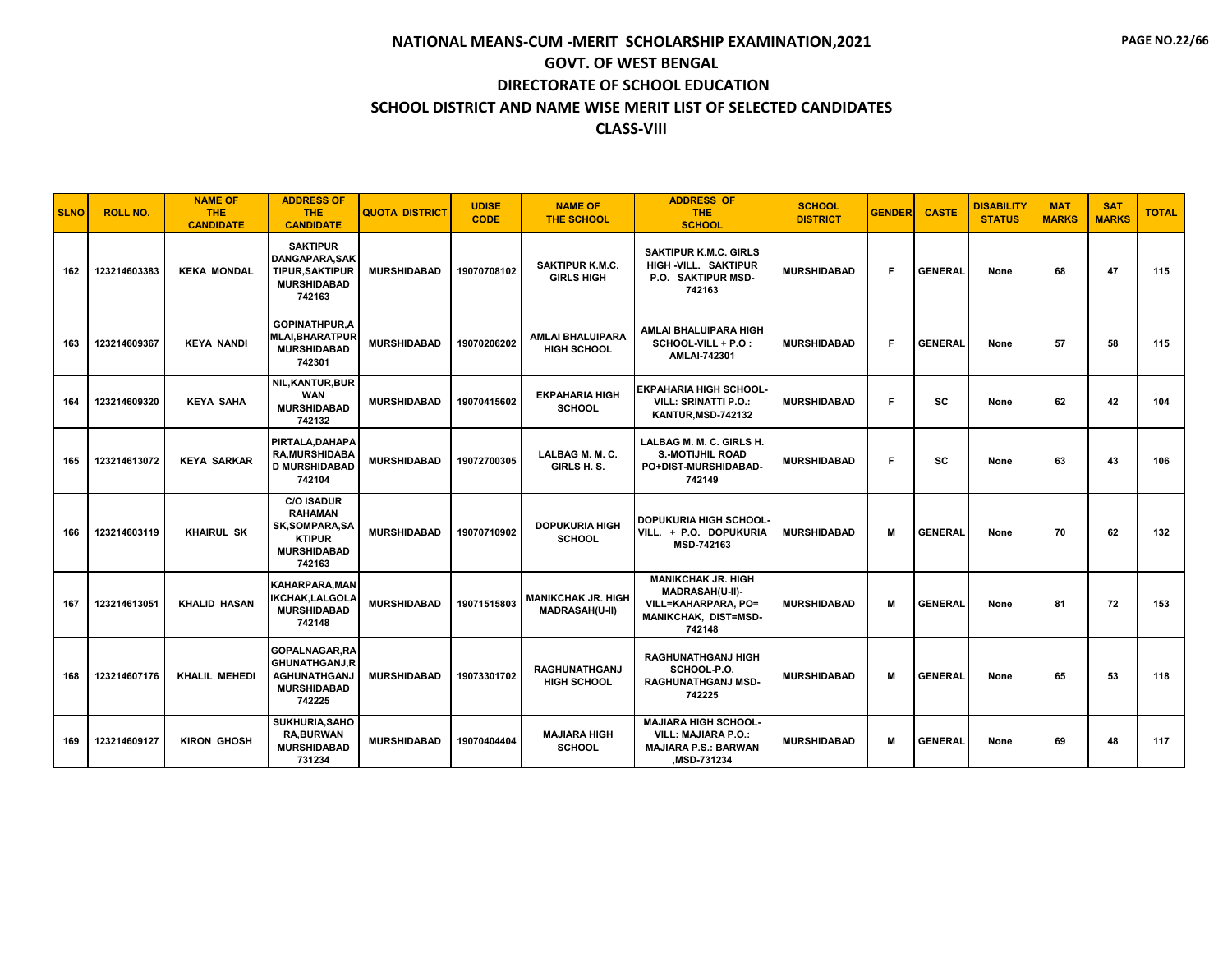| <b>SLNO</b> | <b>ROLL NO.</b> | <b>NAME OF</b><br><b>THE</b><br><b>CANDIDATE</b> | <b>ADDRESS OF</b><br><b>THE</b><br><b>CANDIDATE</b>                                   | <b>QUOTA DISTRICT</b> | <b>UDISE</b><br><b>CODE</b> | <b>NAME OF</b><br><b>THE SCHOOL</b>           | <b>ADDRESS OF</b><br><b>THE</b><br><b>SCHOOL</b>                                                            | <b>SCHOOL</b><br><b>DISTRICT</b> | <b>GENDER</b> | <b>CASTE</b>   | <b>DISABILITY</b><br><b>STATUS</b> | <b>MAT</b><br><b>MARKS</b> | <b>SAT</b><br><b>MARKS</b> | <b>TOTAL</b> |
|-------------|-----------------|--------------------------------------------------|---------------------------------------------------------------------------------------|-----------------------|-----------------------------|-----------------------------------------------|-------------------------------------------------------------------------------------------------------------|----------------------------------|---------------|----------------|------------------------------------|----------------------------|----------------------------|--------------|
| 170         | 123214613092    | <b>KOUSHANI GHOSH</b>                            | HIZROL.GORORA.<br><b>NABAGRAM</b><br><b>MURSHIDABAD</b><br>742184                     | <b>MURSHIDABAD</b>    | 19071407001                 |                                               | <b>SINGER HIGH SCHOOL-</b><br>SINGER HIGH SCHOOL PO+VILL:SINGER DIST:MSD-<br>742184                         | <b>MURSHIDABAD</b>               | F.            | <b>GENERAL</b> | None                               | 75                         | 58                         | 133          |
| 171         | 123214609170    | <b>KOUSHIK DAS</b>                               | M0025, BURWAN, B<br><b>URWAN</b><br><b>MURSHIDABAD</b><br>742168                      | <b>MURSHIDABAD</b>    | 19070409703                 | <b>BELDANGA HIGH</b><br><b>SCHOOL</b>         | <b>BELDANGA HIGH SCHOOL</b><br><b>VILL: BELDANGA P.O.:</b><br><b>JHIKARHATI P.S.:</b><br>BARWAN, MSD-742168 | <b>MURSHIDABAD</b>               | M             | <b>GENERAL</b> | None                               | 71                         | 44                         | 115          |
| 172         | 123214610097    | <b>KOUSHIK MONDAL</b>                            | <b>KAYA, MAHADEVB</b><br><b>ATI.KANDI</b><br><b>MURSHIDABAD</b><br>742161             | <b>MURSHIDABAD</b>    | 19070105503                 | <b>BAHARA ADARSHA</b><br><b>VIDYAPITH</b>     | <b>BAHARA ADARSHA</b><br><b>VIDYAPITH-</b><br>VILL+PO:BAHARA<br>PS:KANDI DIST:MSD-742138                    | <b>MURSHIDABAD</b>               | M             | <b>GENERAL</b> | None                               | 66                         | 48                         | 114          |
| 173         | 123214613317    | <b>KOYEL MARJIT</b>                              | MILKI.SAMSABAD.<br><b>SAGARDIGHI</b><br><b>MURSHIDABAD</b><br>742226                  | <b>MURSHIDABAD</b>    | 19071411103                 | <b>GURAH PASHLA S.K.</b><br><b>S. NIKETAN</b> | <b>GURAH PASHLA S.K. S.</b><br><b>NIKETAN -VILL:GURAH</b><br><b>PO:GURAH DIST:MSD-</b><br>742184            | <b>MURSHIDABAD</b>               | F.            | SC             | None                               | 43                         | 41                         | 84           |
| 174         | 123214609125    | <b>KOYEL NANDI</b>                               | AMLAI, AMLAI, BHA<br><b>RATPUR</b><br><b>MURSHIDABAD</b><br>742301                    | <b>MURSHIDABAD</b>    | 19070206202                 | <b>AMLAI BHALUIPARA</b><br><b>HIGH SCHOOL</b> | AMLAI BHALUIPARA HIGH<br>SCHOOL-VILL + P.O :<br><b>AMLAI-742301</b>                                         | <b>MURSHIDABAD</b>               | F             | <b>GENERAL</b> | None                               | 73                         | 72                         | 145          |
| 175         | 123214609126    | <b>KRINJAL DEY</b>                               | SALU, SALU, SALA<br><b>R MURSHIDABAD</b><br>742401                                    | <b>MURSHIDABAD</b>    | 19070300403                 | <b>SALU HIGH SCHOOL</b>                       | <b>SALU HIGH SCHOOL-</b><br>VILL+P.O SALU P.S SALAR<br><b>DIST MURSHIDABAD-</b><br>742401                   | <b>MURSHIDABAD</b>               | м             | <b>GENERAL</b> | None                               | 64                         | 51                         | 115          |
| 176         | 123214613249    | <b>KRISHNENDU</b><br><b>MANDAL</b>               | N0026.KHOSHBA<br><b>GH.MURSHIDABA</b><br><b>D MURSHIDABAD</b><br>742149               | <b>MURSHIDABAD</b>    | 19072700502                 | <b>LALBAG SINGHI HIGH</b><br><b>SCHOOL</b>    | <b>LALBAG SINGHI HIGH</b><br>SCHOOL-LALBAG PO+DIST<br>MURSHIDABAD-742149                                    | <b>MURSHIDABAD</b>               | м             | SC             | None                               | 61                         | 45                         | 106          |
| 177         | 123214609380    | <b>KRITTIKA NANDI</b>                            | AMLAI, AMLAI, BHA<br><b>RATPUR</b><br><b>MURSHIDABAD</b><br>742301                    | <b>MURSHIDABAD</b>    | 19070206202                 | <b>AMLAI BHALUIPARA</b><br><b>HIGH SCHOOL</b> | AMLAI BHALUIPARA HIGH<br>SCHOOL-VILL + P.O :<br><b>AMLAI-742301</b>                                         | <b>MURSHIDABAD</b>               | F.            | <b>GENERAL</b> | None                               | 61                         | 58                         | 119          |
| 178         | 123214603399    | <b>KUSHAL MANDAL</b>                             | <b>BAHARAN, BARUI</b><br>PARA, HARIHARPA<br><b>RA</b><br><b>MURSHIDABAD</b><br>742165 | <b>MURSHIDABAD</b>    | 19070911703                 | <b>BARUIPARA HIGH</b><br><b>SCHOOL</b>        | <b>BARUIPARA HIGH SCHOOL</b><br><b>VILL: BARUIPARA P.O.:</b><br><b>BARUIPARA MSD-742165</b>                 | <b>MURSHIDABAD</b>               | M             | <b>GENERAL</b> | None                               | 70                         | 46                         | 116          |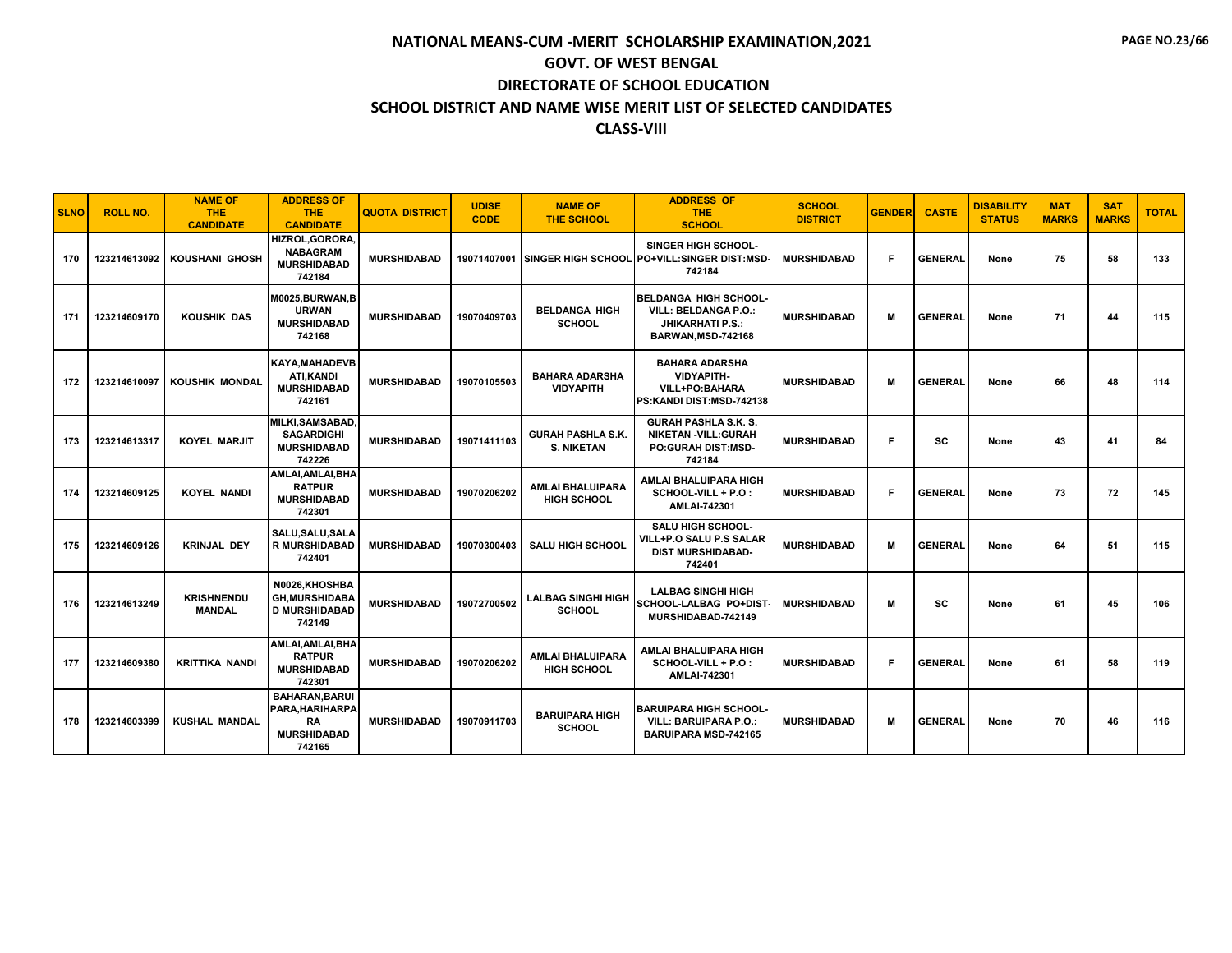| <b>SLNO</b> | <b>ROLL NO.</b> | <b>NAME OF</b><br><b>THE</b><br><b>CANDIDATE</b> | <b>ADDRESS OF</b><br>THE.<br><b>CANDIDATE</b>                                                                   | <b>QUOTA DISTRICT</b> | <b>UDISE</b><br><b>CODE</b> | <b>NAME OF</b><br><b>THE SCHOOL</b>          | <b>ADDRESS OF</b><br><b>THE</b><br><b>SCHOOL</b>                                                                          | <b>SCHOOL</b><br><b>DISTRICT</b> | <b>GENDER</b> | <b>CASTE</b>   | <b>DISABILITY</b><br><b>STATUS</b> | <b>MAT</b><br><b>MARKS</b> | <b>SAT</b><br><b>MARKS</b> | <b>TOTAL</b> |
|-------------|-----------------|--------------------------------------------------|-----------------------------------------------------------------------------------------------------------------|-----------------------|-----------------------------|----------------------------------------------|---------------------------------------------------------------------------------------------------------------------------|----------------------------------|---------------|----------------|------------------------------------|----------------------------|----------------------------|--------------|
| 179         | 123214613241    | <b>KUSHAL MANDAL</b>                             | <b>HAIDARPUR.DAH</b><br><b>APARA, MURSHID</b><br><b>ABAD</b><br><b>MURSHIDABAD</b><br>742104                    | <b>MURSHIDABAD</b>    | 19071404403                 | <b>BAGMARA B.B.M.</b><br><b>VIDYANIKETAN</b> | <b>BAGMARA B.B.M.</b><br><b>VIDYANIKETAN-</b><br><b>VILL:BAGMARA DIST:MSD-</b><br>742149                                  | <b>MURSHIDABAD</b>               | М             | SC             | None                               | 57                         | 36                         | 93           |
| 180         | 123214613248    | <b>LABIB ANIS ALAM</b>                           | <b>BELURI, NIMGRAM</b><br><b>BELURI, NABAGR</b><br>AM<br><b>MURSHIDABAD</b><br>742226                           | <b>MURSHIDABAD</b>    | 19071411801                 | <b>NIMGRAM BELURI</b><br>HIGH SCHOOL         | <b>NIMGRAM BELURI HIGH</b><br><b>SCHOOL-PO:NIMGRAM</b><br><b>BELURI DIST:MSD WB-</b><br>742226                            | <b>MURSHIDABAD</b>               | м             | <b>GENERAL</b> | None                               | 69                         | 43                         | 112          |
| 181         | 123214607255    | <b>LABONI MONDAL</b>                             | N0021, BHABANIP<br><b>UR.FARAKKA</b><br><b>MURSHIDABAD</b><br>742202                                            | <b>MURSHIDABAD</b>    | 19072108405                 | <b>ARJUNPUR HIGH</b><br><b>SCHOOL</b>        | <b>ARJUNPUR HIGH SCHOOL-</b><br>VILL ARJUNPUR, P.O :<br>ARJUNPUR, P.S : FARAKKA<br>742236                                 | <b>MURSHIDABAD</b>               | F.            | SC             | None                               | 48                         | 39                         | 87           |
| 182         | 123214613375    | <b>LAKSHMAN</b><br><b>MAHATO</b>                 | <b>VILL</b><br><b>SUKI, SUKI, NABAM</b><br><b>MURSHIDABAD</b><br>742226                                         | <b>MURSHIDABAD</b>    | 19071412603                 | <b>CHANAK V. BANI</b><br><b>MANDIR HIGH</b>  | <b>CHANAK V. BANI MANDIR</b><br><b>HIGH -VILL:SUKI</b><br><b>PS:NABAGRAM SUB</b><br><b>DIV:LALBAG DIST:MSD-</b><br>742226 | <b>MURSHIDABAD</b>               | М             | ST             | None                               | 43                         | 27                         | 70           |
| 183         | 123214607002    | <b>LAKSHMI MONDAL</b>                            | <b>VILL</b><br><b>PIARAPUR.SANM</b><br>ATINAGAR, RAGH<br><b>UNATHGANJ</b><br><b>MURSHIDABAD</b><br>742213       | <b>MURSHIDABAD</b>    | 19072605501                 | <b>JOTEKAMAL HIGH</b><br><b>SCHOOL</b>       | JOTEKAMAL HIGH SCHOOL<br><b>P.O. JANGIPUR DIST</b><br>MURSHIDABAD-742213                                                  | <b>MURSHIDABAD</b>               | F.            | SC             | None                               | 52                         | 40                         | 92           |
| 184         | 123214603009    | <b>MADHABI SARKAR</b>                            | 51/2 DHANAPATI<br><b>BABU</b><br><b>LANE.COSSIMBAZ</b><br><b>AR, BERHAMPORE</b><br><b>MURSHIDABAD</b><br>742102 | <b>MURSHIDABAD</b>    | 19071108803                 | <b>MANINDRANAGAR</b><br><b>GIRLS HIGH</b>    | <b>MANINDRANAGAR GIRLS</b><br>HIGH-P.O. COSSIMBAZAR<br>MSD-742101                                                         | <b>MURSHIDABAD</b>               | F.            | sc             | None                               | 50                         | 34                         | 84           |
| 185         | 123214603407    | <b>MADHUMITA DAS</b>                             | $\overline{2}$<br><b>HATROAD.KHAGR</b><br><b>A.BERHAMPORE</b><br><b>MURSHIDABAD</b><br>742103                   | <b>MURSHIDABAD</b>    | 19073102309                 | SAIDABAD M.S.C.B.<br><b>VIDYALAYA</b>        | SAIDABAD M.S.C.B.<br>VIDYALAYA-48, B.N SEN<br>ROAD P.O: KHAGRA-<br>742103                                                 | <b>MURSHIDABAD</b>               | F.            | <b>GENERAL</b> | None                               | 69                         | 44                         | 113          |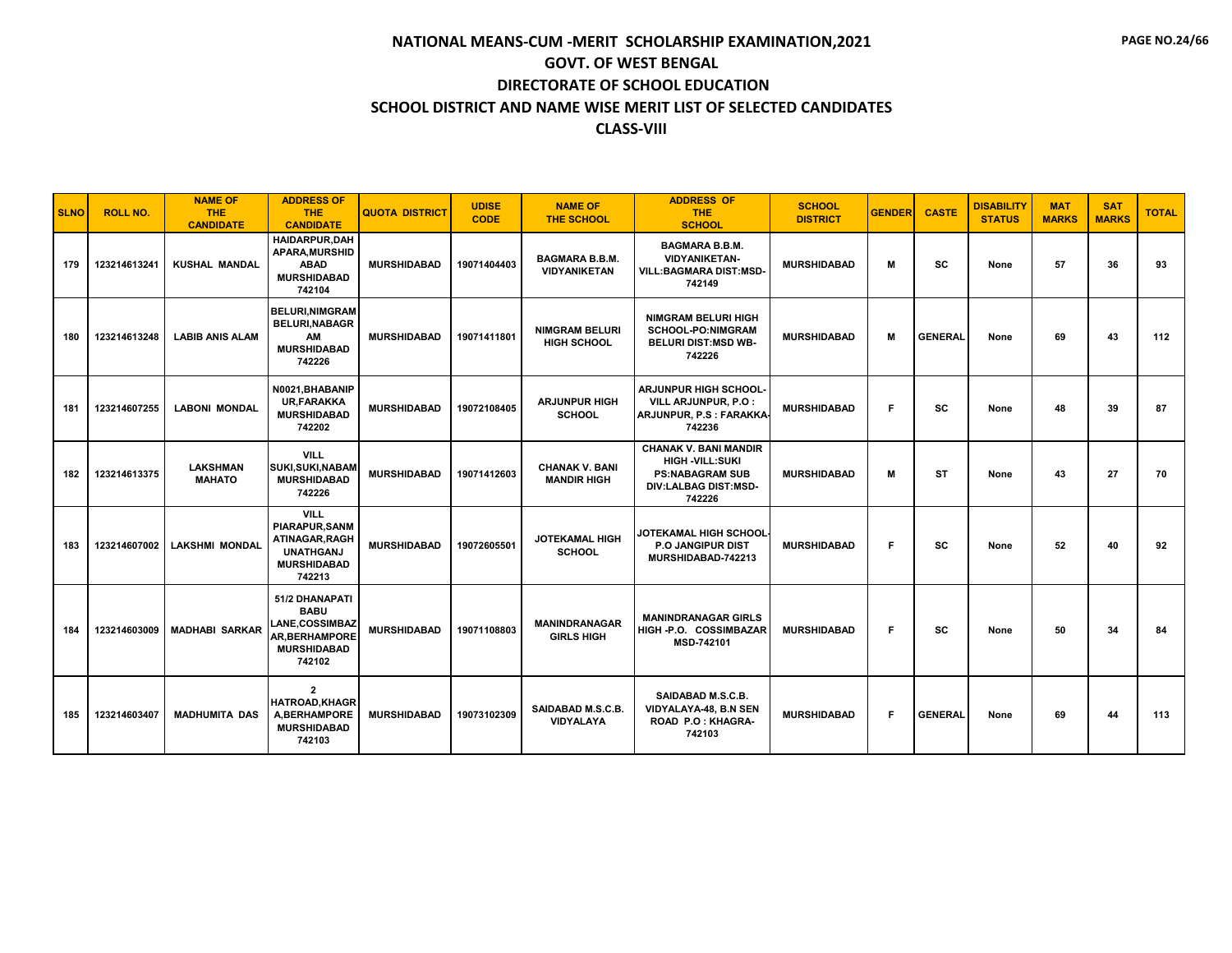| <b>SLNO</b> | <b>ROLL NO.</b> | <b>NAME OF</b><br><b>THE</b><br><b>CANDIDATE</b> | <b>ADDRESS OF</b><br><b>THE</b><br><b>CANDIDATE</b>                                                            | <b>QUOTA DISTRICT</b> | <b>UDISE</b><br><b>CODE</b> | <b>NAME OF</b><br><b>THE SCHOOL</b>                           | <b>ADDRESS OF</b><br><b>THE</b><br><b>SCHOOL</b>                                                                             | <b>SCHOOL</b><br><b>DISTRICT</b> | <b>GENDER</b> | <b>CASTE</b>   | <b>DISABILITY</b><br><b>STATUS</b> | <b>MAT</b><br><b>MARKS</b> | <b>SAT</b><br><b>MARKS</b> | <b>TOTAL</b> |
|-------------|-----------------|--------------------------------------------------|----------------------------------------------------------------------------------------------------------------|-----------------------|-----------------------------|---------------------------------------------------------------|------------------------------------------------------------------------------------------------------------------------------|----------------------------------|---------------|----------------|------------------------------------|----------------------------|----------------------------|--------------|
| 186         | 123214603050    | <b>MADHUMITA DE</b>                              | <b>NIL.BALARAMPUR</b><br>.BERHAMPORE<br><b>MURSHIDABAD</b><br>742165                                           | <b>MURSHIDABAD</b>    | 19071103302                 | <b>BALARAMPUR HIGH</b><br><b>SCHOOL</b>                       | <b>BALARAMPUR HIGH</b><br>SCHOOL-P.O.<br><b>BALARAMPUR MSD-742101</b>                                                        | <b>MURSHIDABAD</b>               | F             | <b>GENERAL</b> | None                               | 73                         | 54                         | 127          |
| 187         | 123214609307    | <b>MADHUSHREE</b><br><b>GHOSH</b>                | <b>KOREGRAM,</b><br><b>DAKSHINPARA.K</b><br><b>OREGRAM.SALAR</b><br><b>MURSHIDABAD</b><br>742404               | <b>MURSHIDABAD</b>    | 19070305402                 | <b>TENYA S.S. DAS</b><br><b>VIDYAMANDIR</b>                   | <b>TENYA S.S. DAS</b><br>VIDYAMANDIR-VILL+P.O<br><b>TENYA DIST</b><br>MURSHIDABAD-742404                                     | <b>MURSHIDABAD</b>               | F             | <b>GENERAL</b> | None                               | 69                         | 45                         | 114          |
| 188         | 123214607385    | <b>MAHADIYA ISLAM</b>                            | N0109,RAMDEVPU<br><b>R.RAGHUNATHGA</b><br>NJ<br><b>MURSHIDABAD</b><br>742213                                   | <b>MURSHIDABAD</b>    | 19072603401                 | <b>GIRIA HIGH SCHOOL</b>                                      | <b>GIRIA HIGH SCHOOL-P.O</b><br><b>GIRIA DIST MURSHIDABAD-</b><br>742213                                                     | <b>MURSHIDABAD</b>               | F             | <b>GENERAL</b> | None                               | 74                         | 54                         | 128          |
| 189         | 123214607091    | <b>MAHAMUDUL</b><br><b>HASAN</b>                 | <b>VILL RAJPUT</b><br><b>BAHURA, KHODAR</b><br>AMPUR, RAGHUNA<br><b>THGANJ</b><br><b>MURSHIDABAD</b><br>742213 | <b>MURSHIDABAD</b>    | 19072605501                 | <b>JOTEKAMAL HIGH</b><br><b>SCHOOL</b>                        | JOTEKAMAL HIGH SCHOOL<br><b>P.O. JANGIPUR DIST</b><br>MURSHIDABAD-742213                                                     | <b>MURSHIDABAD</b>               | М             | <b>GENERAL</b> | None                               | 67                         | 47                         | 114          |
| 190         | 123214613300    | <b>MAINAK RMA</b>                                | <b>SRIMANTAPUR.LA</b><br>LGOLA, LALGOLA<br><b>MURSHIDABAD</b><br>742148                                        | <b>MURSHIDABAD</b>    | 19071505405                 | <b>LALGOLA MAHESH</b><br><b>NARAYAN ACADEMY</b>               | <b>LALGOLA MAHESH</b><br><b>NARAYAN ACADEMY-</b><br>VILL+P.O-LALGOLA, P.S-<br><b>LALGOLA, DIST-</b><br>MURSHIDABAD-742148    | <b>MURSHIDABAD</b>               | M             | SC             | None                               | 40                         | 43                         | 83           |
| 191         | 123214610064    | <b>MALLIKA DAS</b>                               | <b>256.SAHI</b><br><b>SHERPUR.KHARG</b><br><b>RAM</b><br><b>MURSHIDABAD</b><br>742159                          | <b>MURSHIDABAD</b>    | 19070512402                 | <b>INDRANI HASNA</b><br><b>MAYANI HIGH SCHOOL</b>             | <b>INDRANI HASNA MAYANI</b><br><b>HIGH SCHOOL-VILL.</b><br><b>INDRANI P.S. KHARGRAM</b><br><b>MSD-742159</b>                 | <b>MURSHIDABAD</b>               | F             | <b>GENERAL</b> | None                               | 67                         | 45                         | 112          |
| 192         | 123214603018    | <b>MANAMI MANDAL</b>                             | <b>NIMTALA</b><br><b>BAZAR, AMTALA, N</b><br><b>OWDA</b><br><b>MURSHIDABAD</b><br>742121                       | <b>MURSHIDABAD</b>    | 19070806002                 | <b>AMTALA ANNADAMANI</b><br><b>BALIKA VIDYALAYA</b><br>(H.S.) | <b>AMTALA ANNADAMANI</b><br><b>BALIKA VIDYALAYA (H.S.)</b><br><b>VILL AMTALA P.O AMTALA</b><br>P.S NOWDA DIST MSD-<br>742121 | <b>MURSHIDABAD</b>               | F             | <b>GENERAL</b> | None                               | 64                         | 51                         | 115          |
| 193         | 123214605061    | <b>MANDIRA GANAI</b>                             | <b>HARHARIA</b><br><b>CHAK, ISLAMPUR, I</b><br><b>SLAMPUR</b><br><b>MURSHIDABAD</b><br>742304                  | <b>MURSHIDABAD</b>    | 19071605301                 | <b>CHAK GIRLS HIGH</b><br><b>SCHOOL</b>                       | <b>CHAK GIRLS HIGH SCHOOL</b><br>VILL-CHAK, P.O+P.S-<br><b>ISLAMPUR, DIST-</b><br>MURSHIDABAD-742304                         | <b>MURSHIDABAD</b>               | F.            | <b>GENERAL</b> | None                               | 79                         | 62                         | 141          |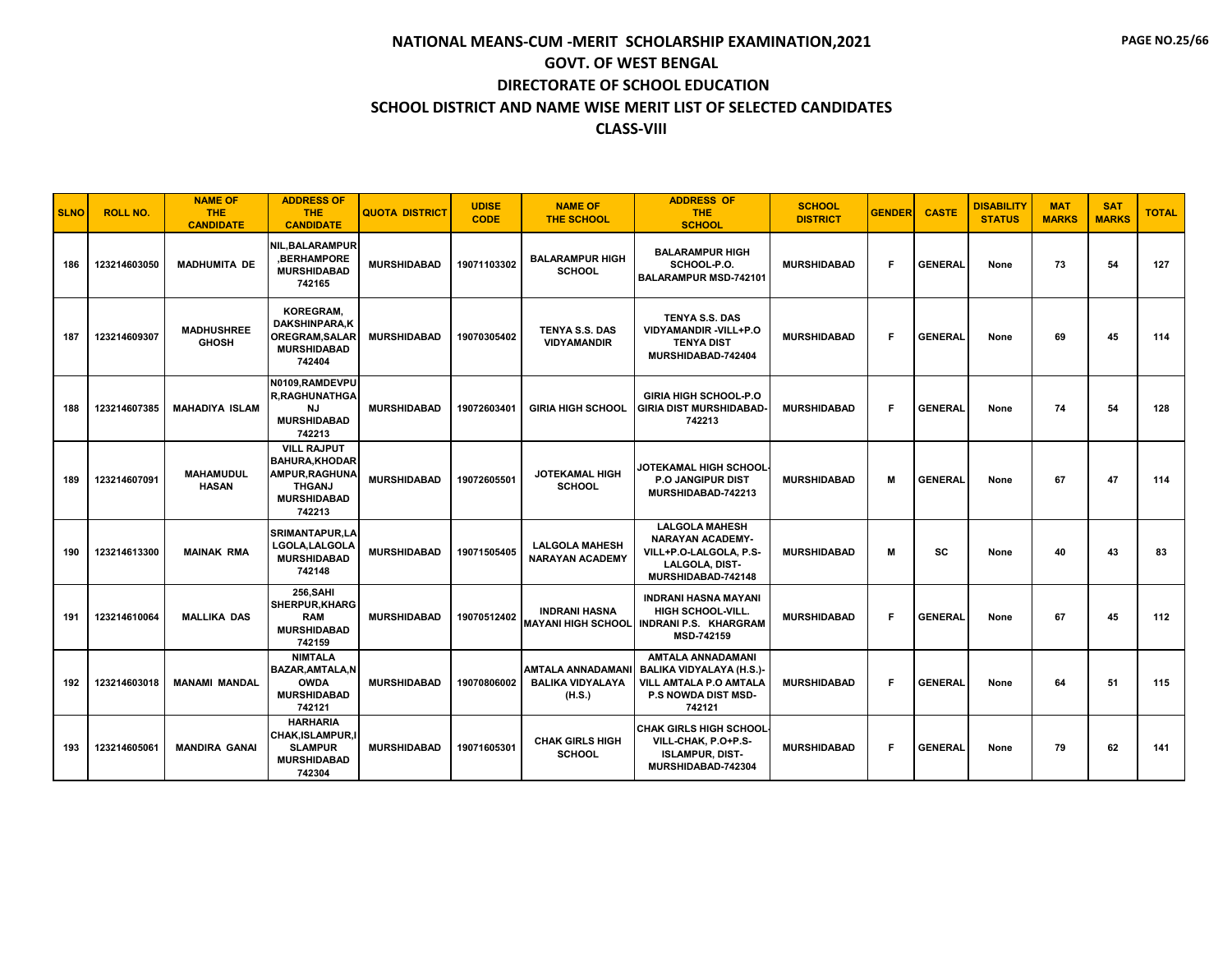| <b>SLNO</b> | <b>ROLL NO.</b> | <b>NAME OF</b><br><b>THE</b><br><b>CANDIDATE</b> | <b>ADDRESS OF</b><br><b>THE</b><br><b>CANDIDATE</b>                                                | <b>QUOTA DISTRICT</b> | <b>UDISE</b><br><b>CODE</b> | <b>NAME OF</b><br><b>THE SCHOOL</b>             | <b>ADDRESS OF</b><br><b>THE</b><br><b>SCHOOL</b>                                                                             | <b>SCHOOL</b><br><b>DISTRICT</b> | <b>GENDER</b> | <b>CASTE</b>   | <b>DISABILITY</b><br><b>STATUS</b> | <b>MAT</b><br><b>MARKS</b> | <b>SAT</b><br><b>MARKS</b> | <b>TOTAL</b> |
|-------------|-----------------|--------------------------------------------------|----------------------------------------------------------------------------------------------------|-----------------------|-----------------------------|-------------------------------------------------|------------------------------------------------------------------------------------------------------------------------------|----------------------------------|---------------|----------------|------------------------------------|----------------------------|----------------------------|--------------|
| 194         | 123214610087    | <b>MANGAL DIP PAN</b>                            | RAUTARI.SALU.S<br><b>ALAR</b><br><b>MURSHIDABAD</b><br>742401                                      | <b>MURSHIDABAD</b>    | 19070300202                 | <b>MASADDA HIGH</b><br><b>SCHOOL</b>            | <b>MASADDA HIGH SCHOOL-</b><br><b>VILL MOSADDA P.O SALU</b><br><b>DIST MURSHIDABAD-</b><br>742401                            | <b>MURSHIDABAD</b>               | М             | <b>GENERAL</b> | None                               | 63                         | 52                         | 115          |
| 195         | 123214609037    | <b>MANOTOSH DEY</b>                              | <b>BARAHATTY.</b><br>UTTARPARA,TEN<br>YA, SALAR<br><b>MURSHIDABAD</b><br>742404                    | <b>MURSHIDABAD</b>    | 19070305402                 | <b>TENYA S.S. DAS</b><br><b>VIDYAMANDIR</b>     | <b>TENYA S.S. DAS</b><br>VIDYAMANDIR - VILL+P.O<br><b>TENYA DIST</b><br>MURSHIDABAD-742404                                   | <b>MURSHIDABAD</b>               | м             | <b>GENERAL</b> | None                               | 66                         | 45                         | 111          |
| 196         | 123214603469    | <b>MARIUM NESA</b>                               | NATUNPARA.MAN<br><b>IKYAHAR.SAKTIP</b><br><b>UR</b><br><b>MURSHIDABAD</b><br>742163                | <b>MURSHIDABAD</b>    | 19070710902                 | <b>DOPUKURIA HIGH</b><br><b>SCHOOL</b>          | <b>DOPUKURIA HIGH SCHOOL</b><br>VILL. + P.O. DOPUKURIA<br>MSD-742163                                                         | <b>MURSHIDABAD</b>               | F.            | <b>GENERAL</b> | None                               | 67                         | 51                         | 118          |
| 197         | 123214603238    | <b>MASUD KARIM</b><br><b>SEIKH</b>               | <b>KASHIPUR, KASHI</b><br><b>PUR, REJINAGAR</b><br><b>MURSHIDABAD</b><br>742189                    | <b>MURSHIDABAD</b>    | 19070701203                 | <b>KASHIPUR TARINI</b><br><b>SUN. VIDYAPITH</b> | <b>KASHIPUR TARINI SUN.</b><br>VIDYAPITH-VILL. + P.O.<br>KASHIPUR MSD-742191                                                 | <b>MURSHIDABAD</b>               | м             | <b>GENERAL</b> | None                               | 74                         | 64                         | 138          |
| 198         | 123214603154    | <b>MASUM BAKUL</b><br><b>MANDAL</b>              | <b>ALAMPUR.SABDA</b><br><b>RNAGAR.NOWDA</b><br><b>MURSHIDABAD</b><br>742175                        | <b>MURSHIDABAD</b>    | 19070802404                 | <b>SARAJUBALA</b><br><b>VIDYAPITH</b>           | SARAJUBALA VIDYAPITH-<br><b>VILL+P.O SABDARNAGAR</b><br><b>P.S NOWDA DIST</b><br>MURSHIDABAD-742175                          | <b>MURSHIDABAD</b>               | M             | <b>GENERAL</b> | None                               | 79                         | 67                         | 146          |
| 199         | 123214603360    | <b>MD GHALIB</b>                                 | <b>SARGACHI, SARG</b><br><b>ACHI</b><br><b>ASHRAM.BELDAN</b><br>GA<br><b>MURSHIDABAD</b><br>742134 | <b>MURSHIDABAD</b>    | 19070611003                 | <b>SARGACHHI R.K.M.</b><br>HIGH SCHOOL          | <b>SARGACHHI R.K.M. HIGH</b><br>SCHOOL-VILL+P.O:<br><b>SARGACHI, -742134</b>                                                 | <b>MURSHIDABAD</b>               | M             | <b>GENERAL</b> | None                               | 67                         | 47                         | 114          |
| 200         | 123214610289    | <b>MD ARIF ZAMAN</b>                             | KANDURI, EROALI,<br><b>KHARGRAM</b><br><b>MURSHIDABAD</b><br>742147                                | <b>MURSHIDABAD</b>    | 19070502103                 | <b>KANDURIA HIGH</b><br><b>SCHOOL</b>           | <b>KANDURIA HIGH SCHOOL-</b><br><b>VILL= KANDURI P.O=</b><br><b>EROALI DIST=</b><br><b>MURSHIDABAD PIN=</b><br>742147-742147 | <b>MURSHIDABAD</b>               | м             | <b>GENERAL</b> | None                               | 84                         | 68                         | 152          |
| 201         | 123214610399    | <b>MD FARHAN SK</b>                              | <b>TALGRAM.TALGR</b><br>AM, BHARATPUR<br><b>MURSHIDABAD</b><br>742301                              | <b>MURSHIDABAD</b>    | 19070202802                 | <b>TALGRAM HAMID</b><br><b>SMRITY VIDYAPITH</b> | <b>TALGRAM HAMID SMRITY</b><br>VIDYAPITH-VILL+P.O :<br><b>TALGRAM, -742301</b>                                               | <b>MURSHIDABAD</b>               | M             | <b>GENERAL</b> | None                               | 72                         | 54                         | 126          |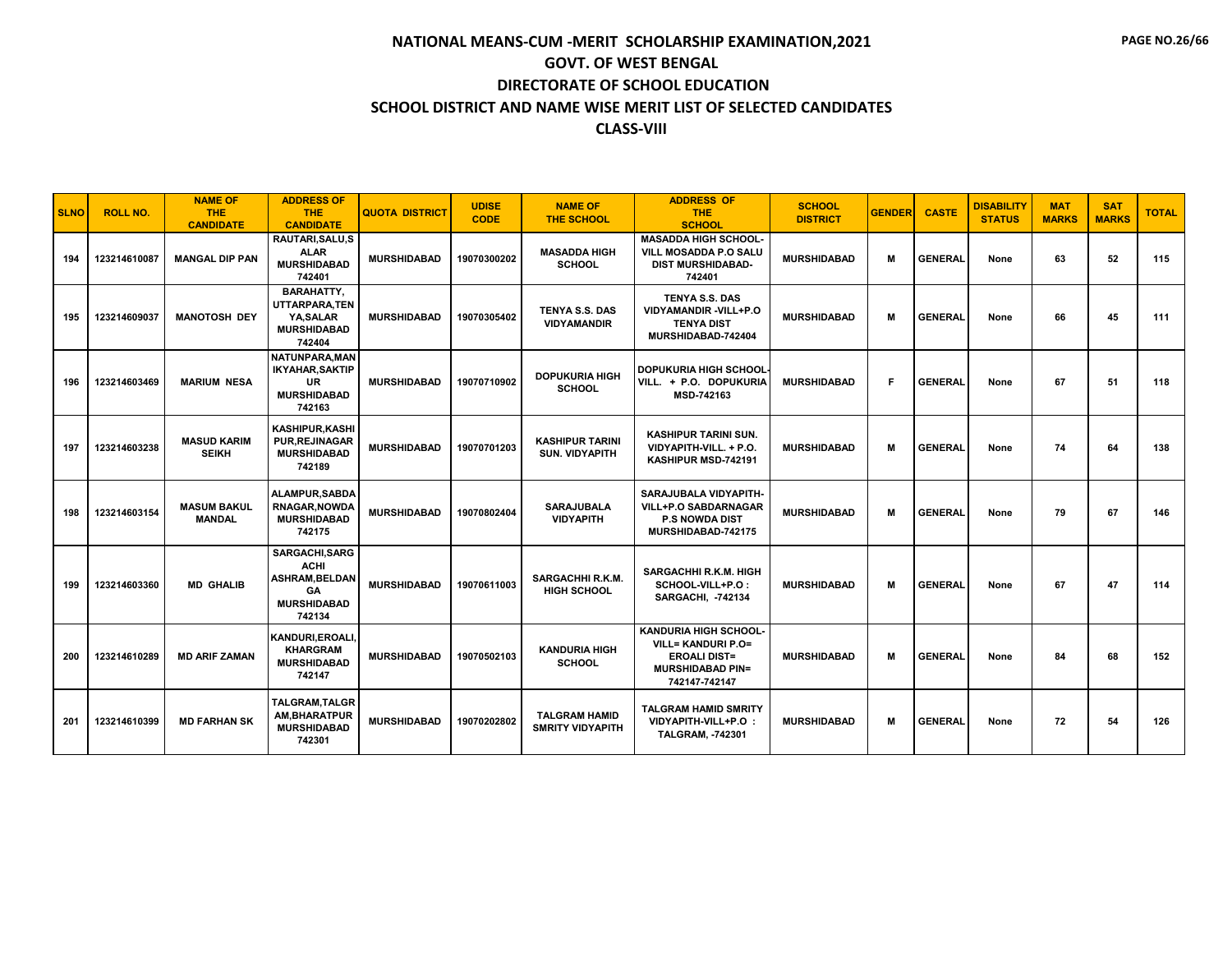| <b>SLNO</b> | <b>ROLL NO.</b> | <b>NAME OF</b><br><b>THE</b><br><b>CANDIDATE</b> | <b>ADDRESS OF</b><br>THE.<br><b>CANDIDATE</b>                                                            | <b>QUOTA DISTRICT</b> | <b>UDISE</b><br><b>CODE</b> | <b>NAME OF</b><br><b>THE SCHOOL</b>            | <b>ADDRESS OF</b><br><b>THE</b><br><b>SCHOOL</b>                                                        | <b>SCHOOL</b><br><b>DISTRICT</b> | <b>GENDER</b> | <b>CASTE</b>   | <b>DISABILITY</b><br><b>STATUS</b> | <b>MAT</b><br><b>MARKS</b> | <b>SAT</b><br><b>MARKS</b> | <b>TOTAL</b> |
|-------------|-----------------|--------------------------------------------------|----------------------------------------------------------------------------------------------------------|-----------------------|-----------------------------|------------------------------------------------|---------------------------------------------------------------------------------------------------------|----------------------------------|---------------|----------------|------------------------------------|----------------------------|----------------------------|--------------|
| 202         | 123214607535    | <b>MD INJAMAMUL</b><br><b>HOQUE</b>              | N00358,TINPAKUR<br>IA, SAMSERGANJ<br><b>MURSHIDABAD</b><br>742202                                        | <b>MURSHIDABAD</b>    | 19072108405                 | <b>ARJUNPUR HIGH</b><br><b>SCHOOL</b>          | <b>ARJUNPUR HIGH SCHOOL-</b><br>VILL ARJUNPUR, P.O :<br>ARJUNPUR, P.S : FARAKKA<br>742236               | <b>MURSHIDABAD</b>               | м             | <b>GENERAL</b> | None                               | 61                         | 58                         | 119          |
| 203         | 123214607458    | <b>MD MINAUR</b><br><b>RAHAMAN</b>               | NA, JANGIPUR, RA<br><b>GHUNATHGANJ</b><br><b>MURSHIDABAD</b><br>742213                                   | <b>MURSHIDABAD</b>    | 19072605501                 | <b>JOTEKAMAL HIGH</b><br><b>SCHOOL</b>         | <b>JOTEKAMAL HIGH SCHOOL</b><br><b>P.O JANGIPUR DIST</b><br>MURSHIDABAD-742213                          | <b>MURSHIDABAD</b>               | м             | <b>GENERAL</b> | None                               | 73                         | 51                         | 124          |
| 204         | 123214610112    | <b>MD MUNSUR ALI</b>                             | <b>PURBAGRAM</b><br><b>DAKSHIN</b><br>PARA, SALAR, SAL<br>AR<br><b>MURSHIDABAD</b><br>742401             | <b>MURSHIDABAD</b>    | 19070301002                 | KHARERA A.N.H.M<br><b>HIGH SCHOOL</b>          | KHARERA A.N.H.M HIGH<br>SCHOOL-VILL+P.O<br><b>KHARERA P.S SALAR DIST</b><br>MURSHIDABAD-742401          | <b>MURSHIDABAD</b>               | м             | <b>GENERAL</b> | None                               | 58                         | 60                         | 118          |
| 205         |                 | 123214607040 MD RAHIALAM KHAN                    | <b>OSMANPUR, JANG</b><br><b>IPUR, RAGHUNAT</b><br><b>HGANJ</b><br><b>MURSHIDABAD</b><br>742213           | <b>MURSHIDABAD</b>    | 19072605501                 | <b>JOTEKAMAL HIGH</b><br><b>SCHOOL</b>         | JOTEKAMAL HIGH SCHOOL<br><b>P.O JANGIPUR DIST</b><br>MURSHIDABAD-742213                                 | <b>MURSHIDABAD</b>               | м             | <b>GENERAL</b> | None                               | 70                         | 53                         | 123          |
| 206         | 123214607148    | <b>MD SARMAN</b>                                 | <b>NA.MITHIPUR.RAG</b><br><b>HUNATHGANJ</b><br><b>MURSHIDABAD</b><br>742213                              | <b>MURSHIDABAD</b>    | 19072612502                 | <b>KANTAKHALI PUTHIA</b><br>H. S.              | KANTAKHALI PUTHIA H.S.<br><b>VILL KANTAKHALI P.S</b><br><b>RAGHUNATHGANJ DIST</b><br>MURSHIDABAD-742213 | <b>MURSHIDABAD</b>               | м             | <b>GENERAL</b> | None                               | 67                         | 42                         | 109          |
| 207         | 123214605028    | <b>MD TANVIR TARIK</b>                           | NOWDAPARA.KAL<br>ADANGA, DAULAT<br><b>ABAD</b><br><b>MURSHIDABAD</b><br>742304                           | <b>MURSHIDABAD</b>    | 19071605201                 | <b>CHAK ISLAMPUR</b><br><b>S.C.M HIGH SCHO</b> | <b>CHAK ISLAMPUR S.C.M</b><br>HIGH SCHO-VILL+P.O-<br><b>ISLAMPUR, DIST-</b><br>MURSHIDABAD-742304       | <b>MURSHIDABAD</b>               | м             | <b>GENERAL</b> | None                               | 67                         | 47                         | 114          |
| 208         | 123214610309    | <b>MEGHNA GHOSH</b>                              | <b>MAHISHGRAM.MA</b><br><b>HISHGRAM, BURW</b><br>AN<br><b>MURSHIDABAD</b><br>742168                      | <b>MURSHIDABAD</b>    | 19070412902                 | <b>ANDI LALCHAND</b><br><b>CHHAJER HIGH</b>    | ANDI LALCHAND CHHAJER<br>HIGH-VILL: ANDI P.O.: ANDI<br>P.S.: BARWAN, MSD-742168                         | <b>MURSHIDABAD</b>               | F.            | <b>GENERAL</b> | None                               | 64                         | 50                         | 114          |
| 209         | 123214607512    | <b>MEHEK KHATUN</b>                              | <b>RAGHUNATHGAN</b><br>J-<br><b>II.MITHIPUR.RAGH</b><br><b>UNATHGANJ</b><br><b>MURSHIDABAD</b><br>742213 | <b>MURSHIDABAD</b>    | 19072603401                 | <b>GIRIA HIGH SCHOOL</b>                       | <b>GIRIA HIGH SCHOOL-P.O</b><br><b>GIRIA DIST MURSHIDABAD-</b><br>742213                                | <b>MURSHIDABAD</b>               | F             | <b>GENERAL</b> | None                               | 63                         | 53                         | 116          |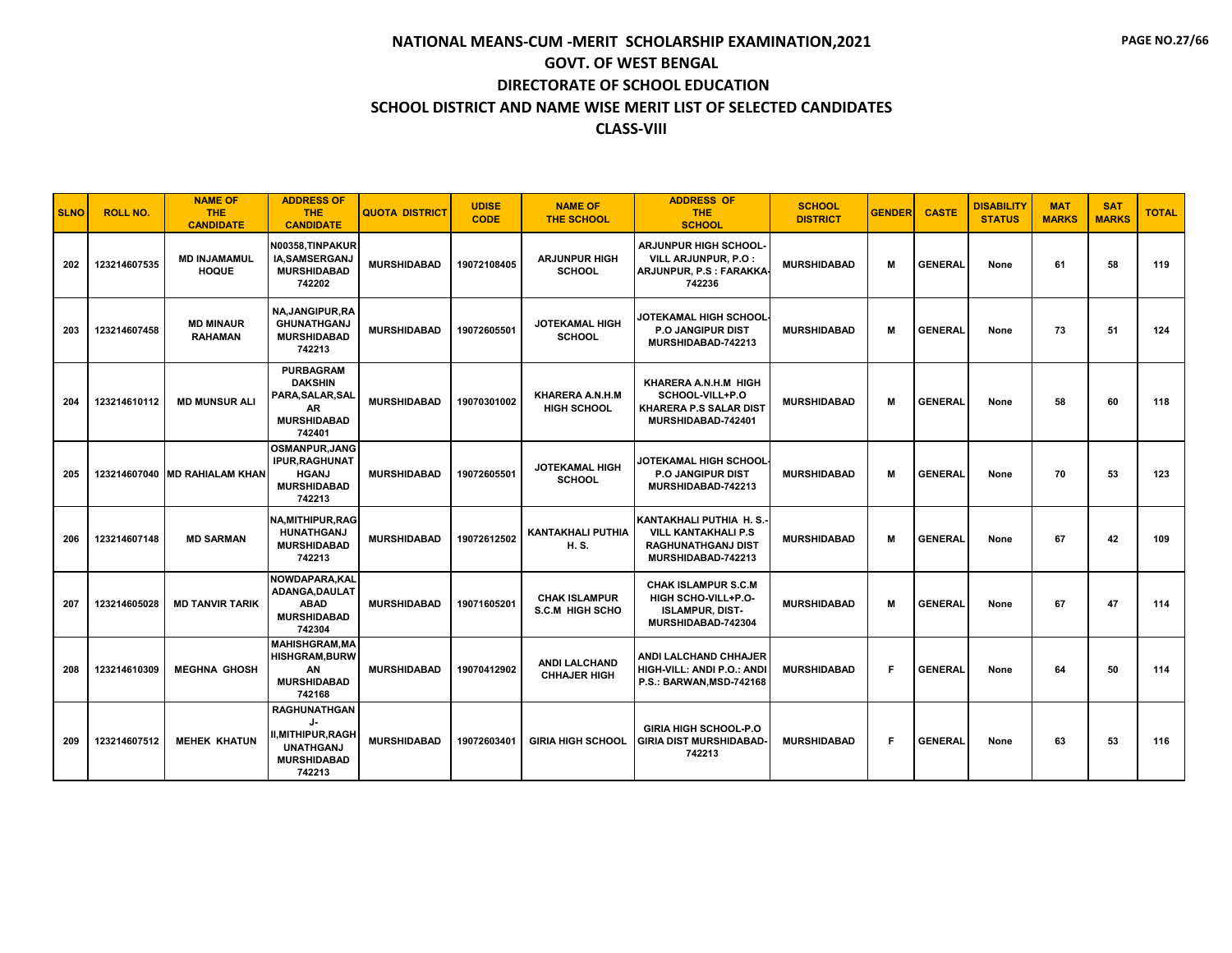| <b>SLNO</b> | <b>ROLL NO.</b> | <b>NAME OF</b><br><b>THE</b><br><b>CANDIDATE</b> | <b>ADDRESS OF</b><br>THE.<br><b>CANDIDATE</b>                                                      | <b>QUOTA DISTRICT</b> | <b>UDISE</b><br><b>CODE</b> | <b>NAME OF</b><br><b>THE SCHOOL</b>                          | <b>ADDRESS OF</b><br><b>THE</b><br><b>SCHOOL</b>                                                                              | <b>SCHOOL</b><br><b>DISTRICT</b> | <b>GENDER</b> | <b>CASTE</b>   | <b>DISABILITY</b><br><b>STATUS</b> | <b>MAT</b><br><b>MARKS</b> | <b>SAT</b><br><b>MARKS</b> | <b>TOTAL</b> |
|-------------|-----------------|--------------------------------------------------|----------------------------------------------------------------------------------------------------|-----------------------|-----------------------------|--------------------------------------------------------------|-------------------------------------------------------------------------------------------------------------------------------|----------------------------------|---------------|----------------|------------------------------------|----------------------------|----------------------------|--------------|
| 210         | 123214609278    | <b>MILAN MARJIT</b>                              | <b>C/O-SUBAL</b><br><b>MARJIT.BHALKUN</b><br><b>DI,KHARGRAM</b><br><b>MURSHIDABAD</b><br>742159    | <b>MURSHIDABAD</b>    | 19070511704                 | <b>BHALKUNDI HIGH</b><br><b>SCHOOL</b>                       | <b>BHALKUNDI HIGH SCHOOL</b><br>VILL. BHALKUNDI P.O.<br><b>BHALKUNDI P.S.</b><br>KHARGRAM MSD-742157                          | <b>MURSHIDABAD</b>               | м             | SC             | None                               | 69                         | 37                         | 106          |
| 211         | 123214603086    | <b>MIMI DAS</b>                                  | <b>MAMUDPUR.RUK</b><br><b>ANPUR.HARIHAR</b><br><b>PARA</b><br><b>MURSHIDABAD</b><br>742166         | <b>MURSHIDABAD</b>    | 19070901302                 | <b>RUKANPUR HIGH</b><br><b>SCHOOL</b>                        | <b>RUKANPUR HIGH SCHOOL</b><br><b>VILL: RUKANPUR P.O.:</b><br><b>RUKANPUR P.S.:</b><br>HARIHARPARA.MSD-742166                 | <b>MURSHIDABAD</b>               | F.            | <b>GENERAL</b> | None                               | 72                         | 54                         | 126          |
| 212         | 123214607262    | <b>MINHAJUL SK</b>                               | <b>NABABJAIGIR.KH</b><br><b>ODARAMPUR.RA</b><br><b>GHUNATHGANJ</b><br><b>MURSHIDABAD</b><br>742213 | <b>MURSHIDABAD</b>    | 19072605501                 | <b>JOTEKAMAL HIGH</b><br><b>SCHOOL</b>                       | JOTEKAMAL HIGH SCHOOL<br><b>P.O JANGIPUR DIST</b><br>MURSHIDABAD-742213                                                       | <b>MURSHIDABAD</b>               | м             | <b>GENERAL</b> | None                               | 73                         | 49                         | 122          |
| 213         | 123214603143    | <b>MITRA</b><br><b>CHAKRABORTY</b>               | <b>KALYANPUR</b><br><b>ROAD.RAIPUR</b><br><b>MIRPUR, NOWDA</b><br><b>MURSHIDABAD</b><br>742121     | <b>MURSHIDABAD</b>    | 19070806002                 | <b>AMTALA ANNADAMAN</b><br><b>BALIKA VIDYALAYA</b><br>(H.S.) | <b>AMTALA ANNADAMANI</b><br>BALIKA VIDYALAYA (H.S.)-<br><b>VILL AMTALA P.O AMTALA</b><br><b>P.S NOWDA DIST MSD-</b><br>742121 | <b>MURSHIDABAD</b>               | F.            | <b>GENERAL</b> | None                               | 70                         | 49                         | 119          |
| 214         | 123214609350    | <b>MOINAK SARKAR</b>                             | <b>BHARATPUR.BHA</b><br><b>RATPUR.BHARAT</b><br><b>PUR</b><br><b>MURSHIDABAD</b><br>742301         | <b>MURSHIDABAD</b>    | 19070209402                 | <b>BHARATPUR ALIA</b><br><b>HIGH</b>                         | <b>BHARATPUR ALIA HIGH-</b><br><b>VILL+P.O BHARATPUR DIST</b><br>MURSHIDABAD-742301                                           | <b>MURSHIDABAD</b>               | м             | <b>GENERAL</b> | None                               | 65                         | 48                         | 113          |
| 215         | 123214607027    | <b>MONEM SK</b>                                  | SAMSERGANJ.CH<br>AKSAPUR, SAMSE<br><b>RGANJ</b><br><b>MURSHIDABAD</b><br>742202                    | <b>MURSHIDABAD</b>    | 19072200802                 | <b>BAHARAGACHHI HIGH</b><br><b>SCHOOL</b>                    | <b>BAHARAGACHHI HIGH</b><br>SCHOOL-P.O : MALANCHA<br>P.S: SAMSERGANJ-742202                                                   | <b>MURSHIDABAD</b>               | м             | <b>GENERAL</b> | None                               | 72                         | 43                         | 115          |
| 216         | 123214613096    | <b>MONIKA BESRA</b>                              | DARAPNAGAR, HA<br><b>RIBHANGA, MURS</b><br><b>HIDABAD</b><br><b>MURSHIDABAD</b><br>742302          | <b>MURSHIDABAD</b>    | 19072700305                 | LALBAG M. M. C.<br>GIRLS H.S.                                | LALBAG M. M. C. GIRLS H.<br><b>S.-MOTIJHIL ROAD</b><br>PO+DIST-MURSHIDABAD-<br>742149                                         | <b>MURSHIDABAD</b>               | F             | ST             | None                               | 38                         | 40                         | 78           |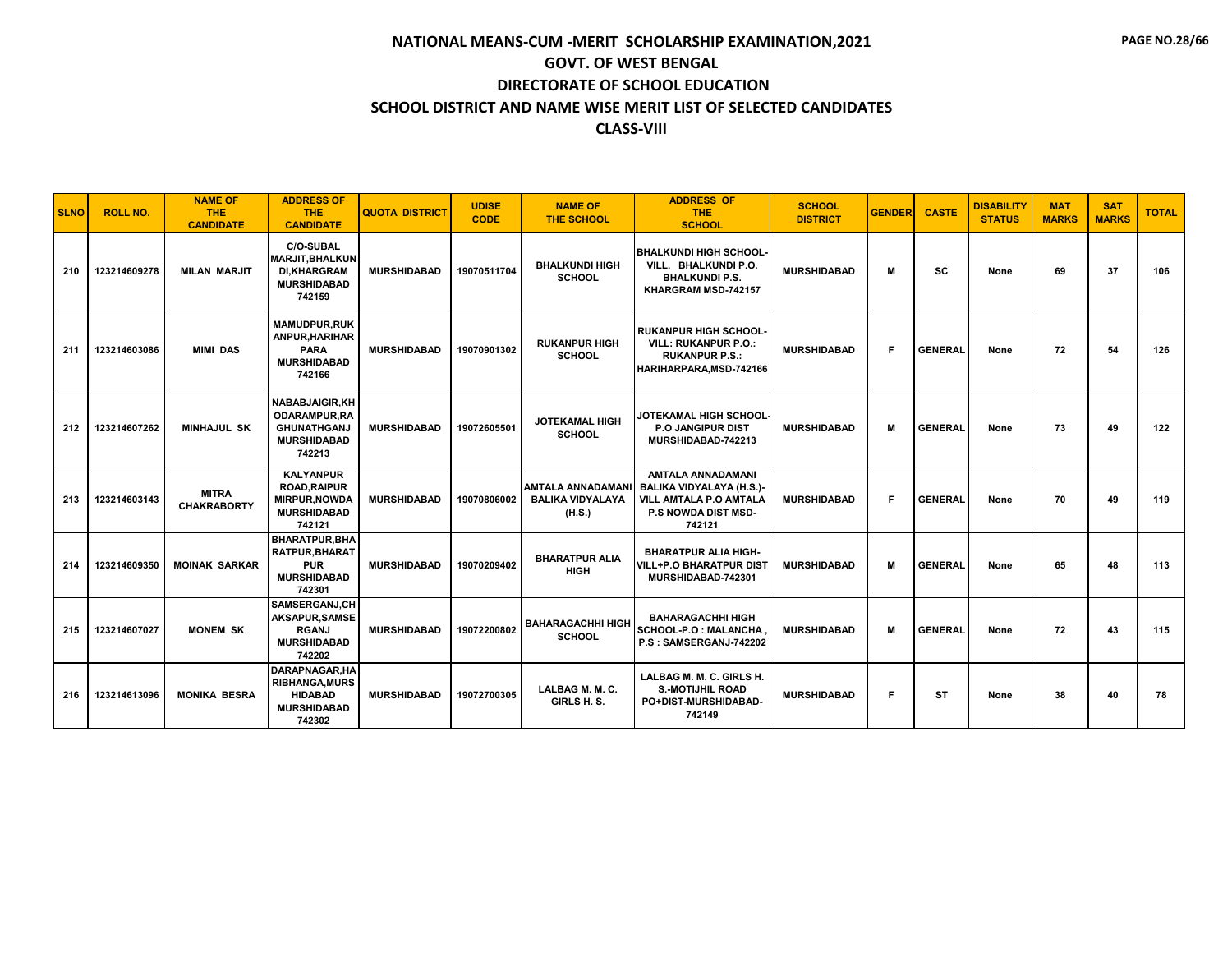| <b>SLNO</b> | <b>ROLL NO.</b> | <b>NAME OF</b><br><b>THE</b><br><b>CANDIDATE</b> | <b>ADDRESS OF</b><br>THE.<br><b>CANDIDATE</b>                                         | <b>QUOTA DISTRICT</b> | <b>UDISE</b><br><b>CODE</b> | <b>NAME OF</b><br><b>THE SCHOOL</b>           | <b>ADDRESS OF</b><br><b>THE</b><br><b>SCHOOL</b>                                                                             | <b>SCHOOL</b><br><b>DISTRICT</b> | <b>GENDER</b> | <b>CASTE</b>   | <b>DISABILITY</b><br><b>STATUS</b> | <b>MAT</b><br><b>MARKS</b> | <b>SAT</b><br><b>MARKS</b> | <b>TOTAL</b> |
|-------------|-----------------|--------------------------------------------------|---------------------------------------------------------------------------------------|-----------------------|-----------------------------|-----------------------------------------------|------------------------------------------------------------------------------------------------------------------------------|----------------------------------|---------------|----------------|------------------------------------|----------------------------|----------------------------|--------------|
| 217         | 123214609358    | <b>MONISHA MONDAL</b>                            | <b>MATHPARA.SABA</b><br>LDAHA,KHARGRA<br><b>M MURSHIDABAD</b><br>742159               | <b>MURSHIDABAD</b>    | 19070508802                 | <b>PURAPARA HIGH</b><br><b>SCHOOL</b>         | <b>PURAPARA HIGH SCHOOL</b><br>VILL. PURAPARA P.O.<br>SABALDAHA P.S.<br>KHARGRAM DIST. MSD-<br>742159                        | <b>MURSHIDABAD</b>               | F.            | SC             | None                               | 59                         | 44                         | 103          |
| 218         | 123214605132    | <b>MONISHA MONDAL</b>                            | 00.CHAR<br>RAJAPUR, RANINA<br><b>GAR</b><br><b>MURSHIDABAD</b><br>742306              | <b>MURSHIDABAD</b>    | 19071709702                 | <b>CHAR MUNSHIPARA</b><br><b>HIGH SCHOOL</b>  | <b>CHAR MUNSHIPARA HIGH</b><br><b>SCHOOL-VILL-CHAR RAJA</b><br>PUR, P.S-RANINAGAR, DIST<br>MURSHIDABAD-742306                | <b>MURSHIDABAD</b>               | F.            | SC             | None                               | 65                         | 33                         | 98           |
| 219         | 123214609110    | <b>MONISHA SAHA</b>                              | KANDURI, EROALI,<br><b>KHARGRAM</b><br><b>MURSHIDABAD</b><br>742147                   | <b>MURSHIDABAD</b>    | 19070502103                 | <b>KANDURIA HIGH</b><br><b>SCHOOL</b>         | <b>KANDURIA HIGH SCHOOL-</b><br><b>VILL= KANDURI P.O=</b><br><b>EROALI DIST=</b><br><b>MURSHIDABAD PIN=</b><br>742147-742147 | <b>MURSHIDABAD</b>               | F.            | <b>SC</b>      | None                               | 65                         | 40                         | 105          |
| 220         | 123214603287    | <b>MONOJIT DAS</b>                               | <b>BAZARSAU.BAZA</b><br><b>RSAU,SAKTIPUR</b><br><b>MURSHIDABAD</b><br>742163          | <b>MURSHIDABAD</b>    | 19070708103                 | SAKTIPUR K.M.C.<br><b>INSTITUTION</b>         | <b>SAKTIPUR K.M.C.</b><br>INSTITUTION-VILL. + P.O.<br>SAKTIPUR MSD-742163                                                    | <b>MURSHIDABAD</b>               | М             | <b>SC</b>      | None                               | 67                         | 40                         | 107          |
| 221         | 123214605161    | MOSAMMAD KARIMA<br><b>KHATUN</b>                 | <b>GUDHIA.GUDHIA.</b><br><b>MURSHIDABAD</b><br><b>MURSHIDABAD</b><br>742302           | <b>MURSHIDABAD</b>    | 19071202601                 | <b>GHOSHPARA S. P.</b><br><b>VIDYANIKETAN</b> | <b>GHOSHPARA S. P.</b><br><b>VIDYANIKETAN-</b><br><b>PO:MURADPURARJI</b><br><b>DIST:MSD PIN:742305-</b><br>742305            | <b>MURSHIDABAD</b>               | F             | <b>GENERAL</b> | Person with<br>low vision          | 46                         | 43                         | 89           |
| 222         | 123214603244    | <b>MOU MONDAL</b>                                | <b>GORDUARA.MANI</b><br><b>KYAHAR, SAKTIPU</b><br><b>R MURSHIDABAD</b><br>742163      | <b>MURSHIDABAD</b>    | 19070710902                 | <b>DOPUKURIA HIGH</b><br><b>SCHOOL</b>        | <b>DOPUKURIA HIGH SCHOOL</b><br>VILL. + P.O. DOPUKURIA<br>MSD-742163                                                         | <b>MURSHIDABAD</b>               | F.            | <b>GENERAL</b> | None                               | 67                         | 42                         | 109          |
| 223         | 123214610088    | <b>MOU MONDAL</b>                                | <b>PURAPARA, SABA</b><br>LDAHA,KHARGRA<br><b>M MURSHIDABAD</b><br>742159              | <b>MURSHIDABAD</b>    | 19070508802                 | <b>PURAPARA HIGH</b><br><b>SCHOOL</b>         | <b>PURAPARA HIGH SCHOOL</b><br>VILL. PURAPARA P.O.<br>SABALDAHA P.S.<br>KHARGRAM DIST. MSD-<br>742159                        | <b>MURSHIDABAD</b>               | F.            | <b>SC</b>      | None                               | 62                         | 41                         | 103          |
| 224         | 123214613223    | <b>MOULINA BISWAS</b>                            | <b>RAJDHARPUR.BH</b><br>ATTABATI, NABAG<br><b>RAM</b><br><b>MURSHIDABAD</b><br>742149 | <b>MURSHIDABAD</b>    | 19072700305                 | LALBAG M. M. C.<br>GIRLS H.S.                 | LALBAG M. M. C. GIRLS H.<br><b>S.-MOTIJHIL ROAD</b><br>PO+DIST-MURSHIDABAD-<br>742149                                        | <b>MURSHIDABAD</b>               | F             | SC             | None                               | 52                         | 37                         | 89           |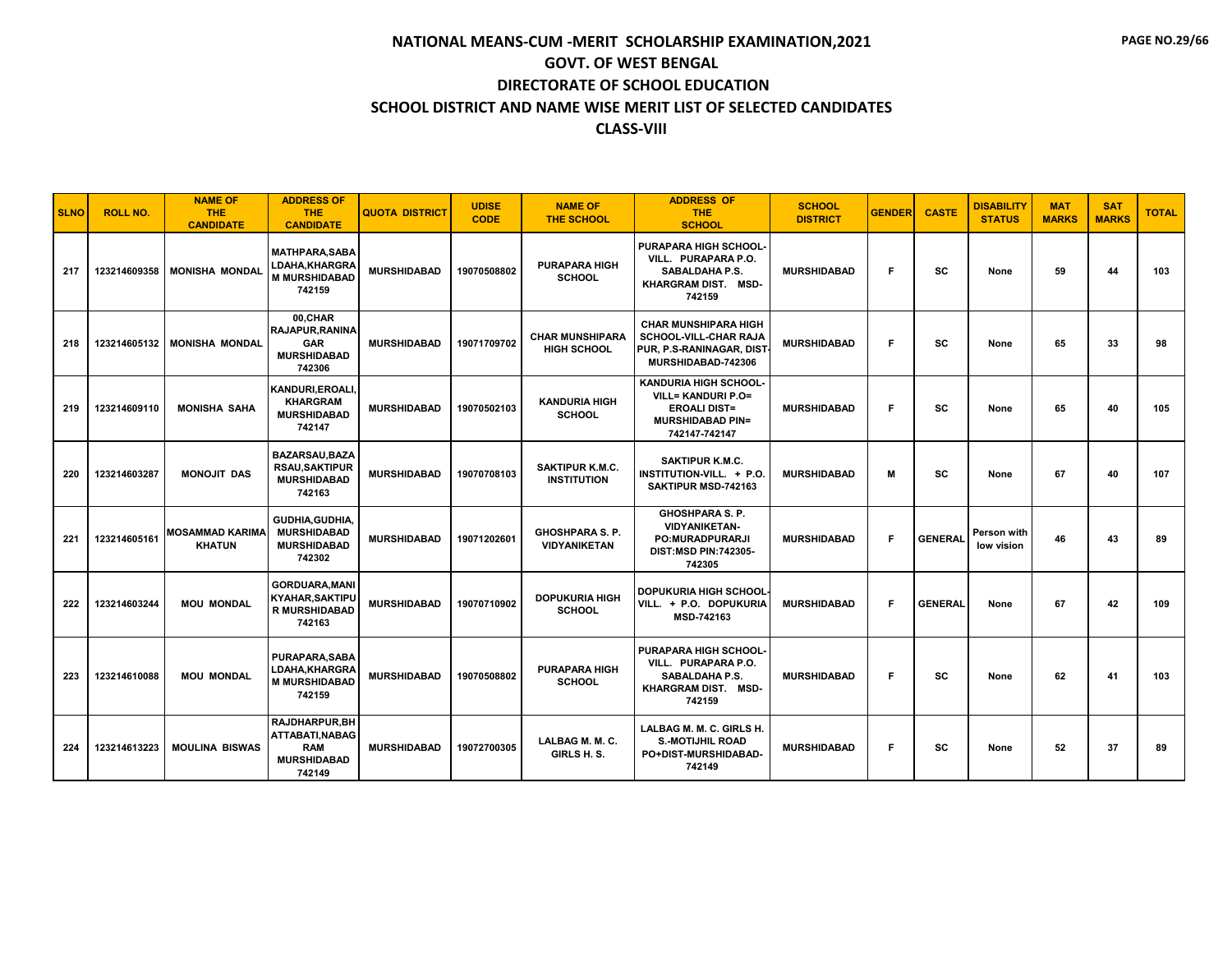| <b>SLNO</b> | <b>ROLL NO.</b> | <b>NAME OF</b><br><b>THE</b><br><b>CANDIDATE</b> | <b>ADDRESS OF</b><br><b>THE</b><br><b>CANDIDATE</b>                                                               | <b>QUOTA DISTRICT</b> | <b>UDISE</b><br><b>CODE</b> | <b>NAME OF</b><br><b>THE SCHOOL</b>                | <b>ADDRESS OF</b><br><b>THE</b><br><b>SCHOOL</b>                                                                                                | <b>SCHOOL</b><br><b>DISTRICT</b> | <b>GENDER</b> | <b>CASTE</b>   | <b>DISABILITY</b><br><b>STATUS</b> | <b>MAT</b><br><b>MARKS</b> | <b>SAT</b><br><b>MARKS</b> | <b>TOTAL</b> |
|-------------|-----------------|--------------------------------------------------|-------------------------------------------------------------------------------------------------------------------|-----------------------|-----------------------------|----------------------------------------------------|-------------------------------------------------------------------------------------------------------------------------------------------------|----------------------------------|---------------|----------------|------------------------------------|----------------------------|----------------------------|--------------|
| 225         | 123214607440    | <b>MOUMITA DAS</b>                               | <b>RASUNPUR.ALAM</b><br><b>PUR, SUTI</b><br><b>MURSHIDABAD</b><br>742223                                          | <b>MURSHIDABAD</b>    | 19072304705                 | <b>BANGABARI HIGH</b><br><b>SCHOOL</b>             | <b>BANGABARI HIGH SCHOOL</b><br>VILL+PO-JANGIPUR-<br><b>BARRAGE PS-SUTI DIST-</b><br>MURSHIDABAD-742223                                         | <b>MURSHIDABAD</b>               | F             | <b>GENERAL</b> | None                               | 62                         | 65                         | 127          |
| 226         | 123214607515    | <b>MOUMITA DAS</b>                               | <b>BAGANBARI, RAG</b><br><b>HUNATHGANJ,RA</b><br><b>GHUNATHGANJ</b><br><b>MURSHIDABAD</b><br>742225               | <b>MURSHIDABAD</b>    | 19073301504                 | <b>RAGHUNATHGANJ</b><br>GIRLS' H.S. SCH.           | <b>RAGHUNATHGANJ GIRLS</b><br>H.S. SCH.-VILL FANSITALA<br><b>DIST MURSHIDABAD-</b><br>742225                                                    | <b>MURSHIDABAD</b>               | F             | <b>SC</b>      | None                               | 53                         | 62                         | 115          |
| 227         | 123214609181    | <b>MOUMITA SAHA</b>                              | NAGAR, NAGAR, K<br><b>HARGRAM</b><br><b>MURSHIDABAD</b><br>742159                                                 | <b>MURSHIDABAD</b>    | 19070515301                 | <b>NAGAR AZIZA</b><br><b>MEMORIAL HIGH</b><br>SCHO | <b>NAGAR AZIZA MEMORIAL</b><br>HIGH SCHO-VILL. + P.O.<br>NAGAR P.S. KHARGRAM<br>MSD-742159                                                      | <b>MURSHIDABAD</b>               | F             | <b>GENERAL</b> | None                               | 63                         | 47                         | 110          |
| 228         | 123214610267    | <b>MOUPARNA SEN</b>                              | <b>BHARATPUR.BHA</b><br><b>RATPUR, BHARAT</b><br><b>PUR</b><br><b>MURSHIDABAD</b><br>742301                       | <b>MURSHIDABAD</b>    | 19070209206                 | <b>GOVT MODEL</b><br><b>SCHOOL BHARATPUR</b>       | <b>GOVT MODEL SCHOOL</b><br><b>BHARATPUR I-VILL</b><br><b>BHARATPUR</b><br><b>POBHARATPUR PS</b><br><b>BHARATPUR DIST</b><br>MURSHIDABAD-742301 | <b>MURSHIDABAD</b>               | F             | <b>GENERAL</b> | None                               | 75                         | 61                         | 136          |
| 229         | 123214607402    | <b>MOUSUMI MARDI</b>                             | SAMSABAD, SAMS<br>ABAD, SAGARDIG<br><b>HI MURSHIDABAD</b><br>742226                                               | <b>MURSHIDABAD</b>    | 19072014104                 | <b>SAMSABAD HIGH</b><br><b>SCHOOL</b>              | <b>SAMSABAD HIGH SCHOOL</b><br>P.O. SAMSABAD P.S.<br>SAGARDIGHI MSD-742226                                                                      | <b>MURSHIDABAD</b>               | F             | <b>ST</b>      | None                               | 36                         | 29                         | 65           |
| 230         | 123214607239    | <b>MUNTAHINA</b><br><b>KHATUN</b>                | <b>BAHADURPUR</b><br><b>ROYPARA.BAHAD</b><br><b>URPUR</b><br><b>ROYPARA, SUTI</b><br><b>MURSHIDABAD</b><br>742223 | <b>MURSHIDABAD</b>    | 19072306302                 | <b>FATULLAPUR</b><br><b>SASIMONI H. SCHOOL</b>     | <b>FATULLAPUR SASIMONI H.</b><br>SCHOOL-VILL+PO-<br><b>FATEPUR PS-SUTI DIST-</b><br>MURSHIDABAD-742223                                          | <b>MURSHIDABAD</b>               | F.            | <b>GENERAL</b> | None                               | 67                         | 70                         | 137          |
| 231         | 123214609211    | <b>MUSTAK AHAMED</b>                             | <b>MIRPARA.KAGRA</b><br><b>M.SALAR</b><br><b>MURSHIDABAD</b><br>742403                                            | <b>MURSHIDABAD</b>    | 19070303902                 | <b>KAGRAM A.N.M.HIGH</b><br><b>SCHOOL</b>          | <b>KAGRAM A.N.M.HIGH</b><br><b>SCHOOL-VILL KAGRAM P.O</b><br><b>KAGRAM DIST</b><br>MURSHIDABAD-742401                                           | <b>MURSHIDABAD</b>               | M             | <b>GENERAL</b> | None                               | 66                         | 47                         | 113          |
| 232         | 123214613452    | <b>NABANITA BISWAS</b>                           | NEHALBAGH.KUT<br><b>MITOLA, MURSHID</b><br><b>ABAD</b><br><b>MURSHIDABAD</b><br>742149                            | <b>MURSHIDABAD</b>    | 19072701103                 | <b>LALBAG G. S. GIRLS</b><br><b>HIGH SCHOOL</b>    | <b>LALBAG G. S. GIRLS HIGH</b><br>SCHOOL-VILL-ICHHAGANJ<br>PO+DIST-MURSHIDABAD-<br>742149                                                       | <b>MURSHIDABAD</b>               | F             | SC             | None                               | 57                         | 36                         | 93           |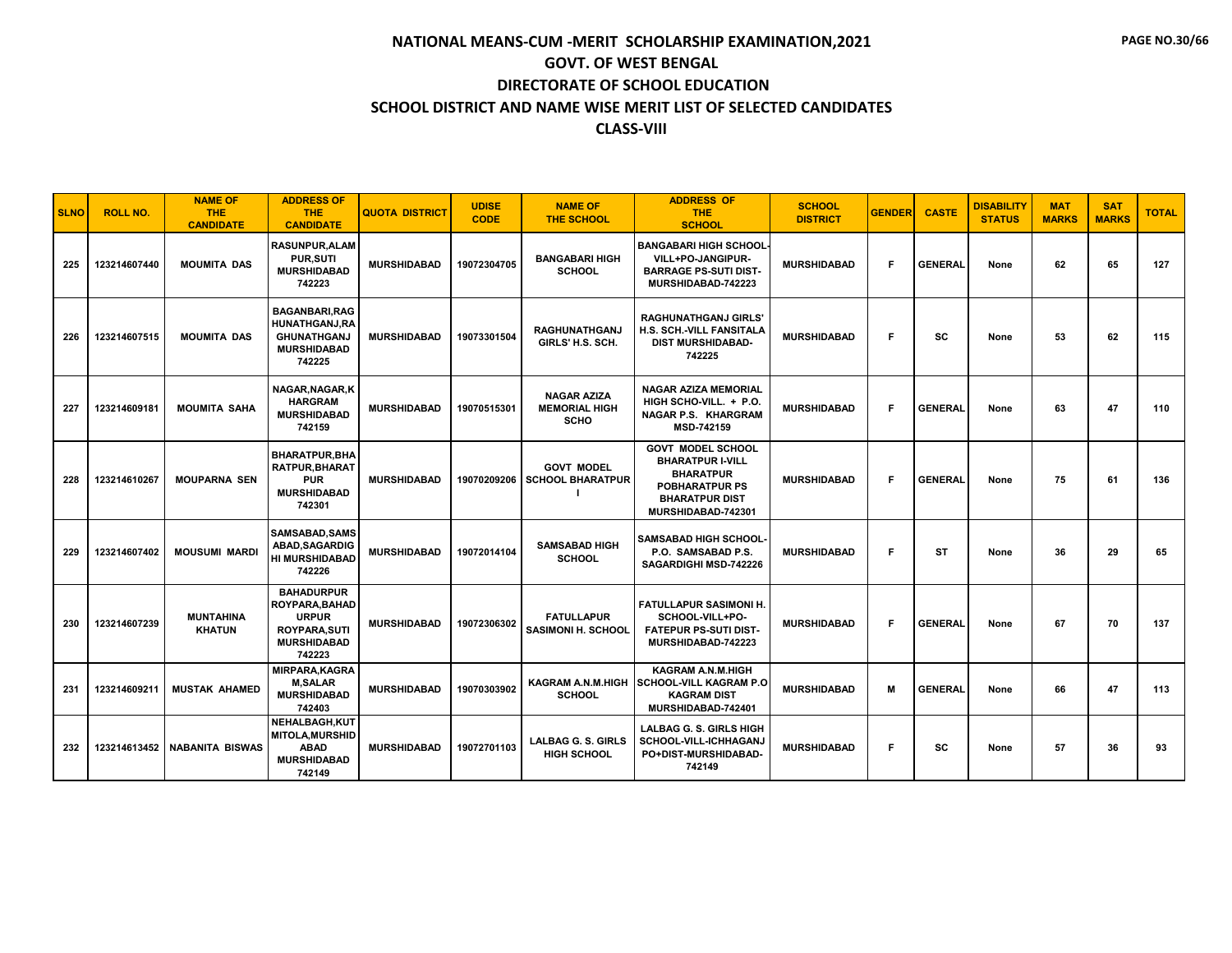| <b>SLNO</b> | <b>ROLL NO.</b> | <b>NAME OF</b><br><b>THE</b><br><b>CANDIDATE</b> | <b>ADDRESS OF</b><br><b>THE</b><br><b>CANDIDATE</b>                                                                                         | <b>QUOTA DISTRICT</b> | <b>UDISE</b><br><b>CODE</b> | <b>NAME OF</b><br><b>THE SCHOOL</b>                       | <b>ADDRESS OF</b><br><b>THE</b><br><b>SCHOOL</b>                                                                                     | <b>SCHOOL</b><br><b>DISTRICT</b> | <b>GENDER</b> | <b>CASTE</b>   | <b>DISABILITY</b><br><b>STATUS</b> | <b>MAT</b><br><b>MARKS</b> | <b>SAT</b><br><b>MARKS</b> | <b>TOTAL</b> |
|-------------|-----------------|--------------------------------------------------|---------------------------------------------------------------------------------------------------------------------------------------------|-----------------------|-----------------------------|-----------------------------------------------------------|--------------------------------------------------------------------------------------------------------------------------------------|----------------------------------|---------------|----------------|------------------------------------|----------------------------|----------------------------|--------------|
| 233         | 123214607129    | <b>NANDINI SARKAR</b>                            | <b>GHORAIPARA, SRI</b><br><b>MANTAPUR.FARA</b><br><b>KKA</b><br><b>MURSHIDABAD</b><br>742212                                                | <b>MURSHIDABAD</b>    | 19073301504                 | <b>RAGHUNATHGANJ</b><br>GIRLS' H.S. SCH.                  | <b>RAGHUNATHGANJ GIRLS'</b><br>H.S. SCH.-VILL FANSITALA<br><b>DIST MURSHIDABAD-</b><br>742225                                        | <b>MURSHIDABAD</b>               | F.            | SC             | None                               | 45                         | 42                         | 87           |
| 234         | 123214607294    | <b>NASRIN SULTANA</b>                            | <b>D/O MD ALTAF</b><br><b>HOSSAIN VILL</b><br><b>BASUDEBPUR,CH</b><br><b>ACHANDA, SAMSE</b><br><b>RGANJ</b><br><b>MURSHIDABAD</b><br>742224 | <b>MURSHIDABAD</b>    | 19072208903                 | <b>CHACHANDA B.J. HIGH</b><br><b>SCHOOL</b>               | <b>CHACHANDA B.J. HIGH</b><br>SCHOOL-VILL +P.O:<br><b>CHACHANDA, P.S :</b><br>SAMSERGANJ-742224                                      | <b>MURSHIDABAD</b>               | F.            | <b>GENERAL</b> | None                               | 74                         | 57                         | 131          |
| 235         | 123214610189    | <b>NEHA GHOSH</b>                                | ATA, ATAI, KHARG<br><b>RAM</b><br><b>MURSHIDABAD</b><br>742159                                                                              | <b>MURSHIDABAD</b>    | 19070515301                 | <b>NAGAR AZIZA</b><br><b>MEMORIAL HIGH</b><br><b>SCHO</b> | <b>NAGAR AZIZA MEMORIAL</b><br>HIGH SCHO-VILL. + P.O.<br><b>NAGAR P.S. KHARGRAM</b><br>MSD-742159                                    | <b>MURSHIDABAD</b>               | F             | <b>GENERAL</b> | None                               | 80                         | 56                         | 136          |
| 236         | 123214603025    | <b>NEHA SAMADDAR</b>                             | <b>HATINAGAR, HATI</b><br><b>NAGAR, BERHAMP</b><br><b>ORE</b><br><b>MURSHIDABAD</b><br>742102                                               | <b>MURSHIDABAD</b>    | 19071106804                 | <b>HATINAGAR SARADA</b><br><b>VIDYAPITH</b>               | <b>HATINAGAR SARADA</b><br>VIDYAPITH-VILL + P.O.<br><b>HATINAGAR P.S.</b><br><b>BERHAMPORE MSD-742101</b>                            | <b>MURSHIDABAD</b>               | F.            | SC             | None                               | 54                         | 32                         | 86           |
| 237         | 123214613275    | <b>NIBEDITA DAS</b>                              | RAJARAMPUR.RA<br><b>JARAMPUR.LALG</b><br><b>OLA</b><br><b>MURSHIDABAD</b><br>742151                                                         | <b>MURSHIDABAD</b>    | 19071509902                 | <b>RAJARAMPUR HIGH</b><br><b>SCHOOL</b>                   | <b>RAJARAMPUR HIGH</b><br>SCHOOL-VILL=RAJARAM<br>PUR, PS=LALGOLA,<br><b>DIST=MSD-742151</b>                                          | <b>MURSHIDABAD</b>               | F             | <b>SC</b>      | None                               | 60                         | 47                         | 107          |
| 238         | 123214613328    | <b>NIKITA SARKAR</b>                             | JIAGANJ, WORD<br>NO-<br>1, JIAGANJ, JIAGA<br>NJ<br><b>MURSHIDABAD</b><br>742123                                                             | <b>MURSHIDABAD</b>    | 19072800105                 | JIAGANJ S. N. GIRLS<br><b>HIGH SCHOOL</b>                 | JIAGANJ S. N. GIRLS HIGH<br>SCHOOL-<br><b>VILL=BHATTAPARA, PO-</b><br>JIAGANJ, DIST= MSD-<br>742123                                  | <b>MURSHIDABAD</b>               | F             | SC             | None                               | 49                         | 46                         | 95           |
| 239         | 123214603324    | <b>NILANJANA</b><br><b>CHOWDHURY</b>             | <b>BINPARA, MOSHIM</b><br><b>PUR.SAKTIPUR</b><br><b>MURSHIDABAD</b><br>742163                                                               | <b>MURSHIDABAD</b>    | 19070710004                 | <b>TARANAGAR</b><br><b>SEKENDARPUR M.S.K</b>              | <b>TARANAGAR</b><br><b>SEKENDARPUR M.S.K-</b><br><b>VILL:TARANAGAR</b><br><b>PO:MOSHIMPUR DIST:MSD</b><br>BLOCK:BELBANGA2-<br>742163 | <b>MURSHIDABAD</b>               | F.            | <b>SC</b>      | None                               | 45                         | 42                         | 87           |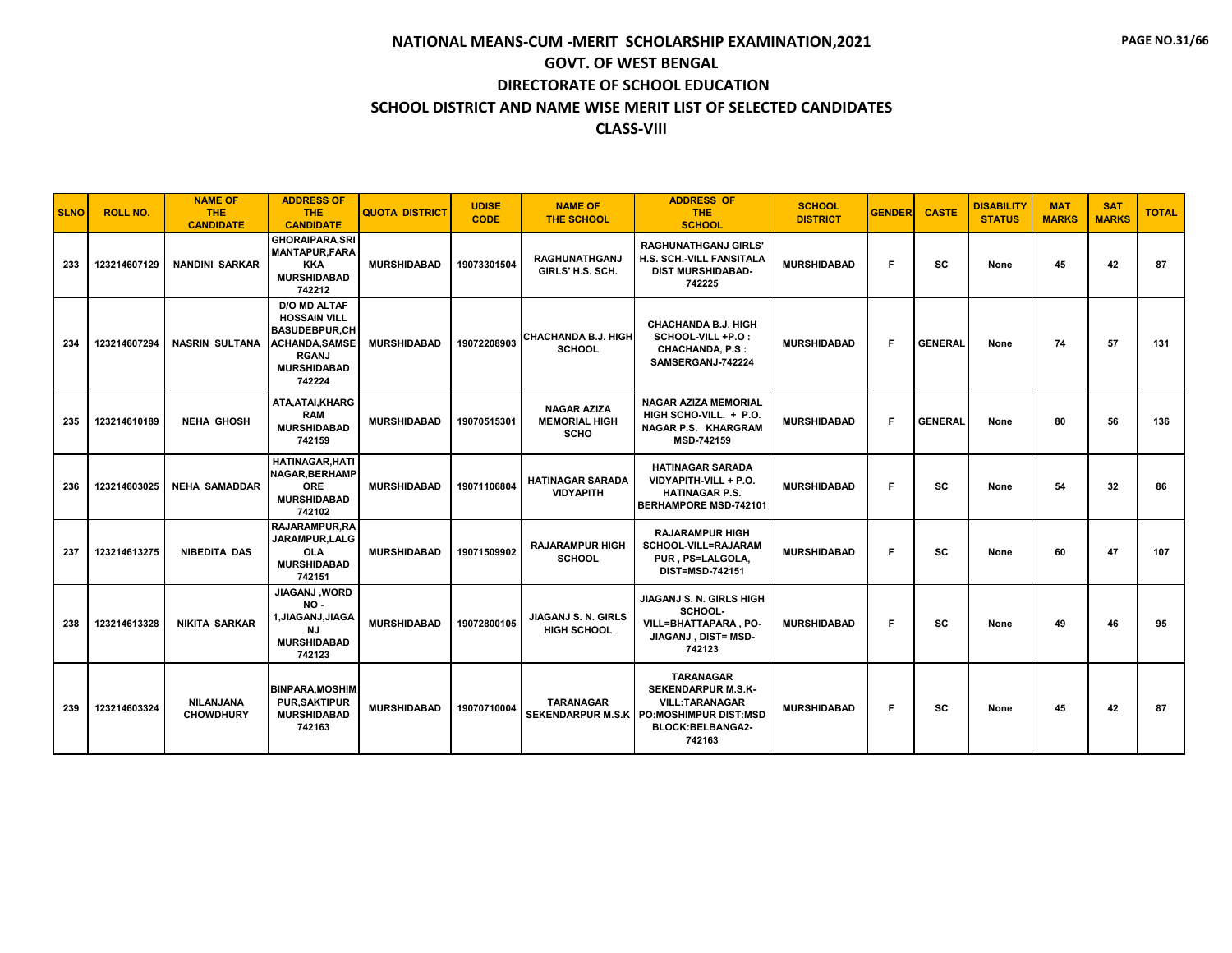| <b>SLNO</b> | <b>ROLL NO.</b> | <b>NAME OF</b><br><b>THE</b><br><b>CANDIDATE</b> | <b>ADDRESS OF</b><br><b>THE</b><br><b>CANDIDATE</b>                                                                 | <b>QUOTA DISTRICT</b> | <b>UDISE</b><br><b>CODE</b> | <b>NAME OF</b><br><b>THE SCHOOL</b>                | <b>ADDRESS OF</b><br><b>THE</b><br><b>SCHOOL</b>                                                                                               | <b>SCHOOL</b><br><b>DISTRICT</b> | <b>GENDER</b> | <b>CASTE</b>   | <b>DISABILITY</b><br><b>STATUS</b> | <b>MAT</b><br><b>MARKS</b> | <b>SAT</b><br><b>MARKS</b> | <b>TOTAL</b> |
|-------------|-----------------|--------------------------------------------------|---------------------------------------------------------------------------------------------------------------------|-----------------------|-----------------------------|----------------------------------------------------|------------------------------------------------------------------------------------------------------------------------------------------------|----------------------------------|---------------|----------------|------------------------------------|----------------------------|----------------------------|--------------|
| 240         | 123214613438    | <b>NILKANTHA SAHA</b>                            | NABAGRAM, NABA<br><b>GRAM, NABAGRA</b><br><b>M MURSHIDABAD</b><br>742184                                            | <b>MURSHIDABAD</b>    |                             |                                                    | <b>SINGER HIGH SCHOOL-</b><br>19071407001 SINGER HIGH SCHOOL PO+VILL:SINGER DIST:MSD-<br>742184                                                | <b>MURSHIDABAD</b>               | м             | <b>GENERAL</b> | None                               | 75                         | 65                         | 140          |
| 241         | 123214603362    | <b>NIMESH MONDAL</b>                             | <b>SARBANGAPUR,S</b><br>ARBANGAPUR, NO<br><b>WDA</b><br><b>MURSHIDABAD</b><br>742174                                | <b>MURSHIDABAD</b>    | 19070808403                 | <b>SARBANGAPUR</b><br><b>J.K.S.A.VIDYAPITH</b>     | <b>SARBANGAPUR</b><br>J.K.S.A.VIDYAPITH -<br><b>VILL+P.O SARBANGAPUR</b><br><b>P.S NOWDA DIST</b><br>MURSHIDABAD-742174                        | <b>MURSHIDABAD</b>               | M             | <b>GENERAL</b> | None                               | 61                         | 50                         | 111          |
| 242         | 123214610274    | <b>NIRANJAN NANDI</b>                            | SIMULIA, SIMULIA,<br><b>SALAR</b><br><b>MURSHIDABAD</b><br>713123                                                   | <b>MURSHIDABAD</b>    | 19070308101                 | <b>SIMULIA TARINI</b><br><b>PRASAD INSTITUTION</b> | <b>SIMULIA TARINI PRASAD</b><br><b>INSTITUTION-VILL+P.O</b><br>SIMULIA P.S SALAR DIST<br>MURSHIDABAD-713123                                    | <b>MURSHIDABAD</b>               | м             | <b>GENERAL</b> | None                               | 77                         | 45                         | 122          |
| 243         | 123214610348    | <b>NISHA MONDAL</b>                              | <b>PURAPARA.SABA</b><br>LDAHA,KHARGRA<br><b>M MURSHIDABAD</b><br>742159                                             | <b>MURSHIDABAD</b>    | 19070508802                 | <b>PURAPARA HIGH</b><br><b>SCHOOL</b>              | <b>PURAPARA HIGH SCHOOL</b><br>VILL. PURAPARA P.O.<br><b>SABALDAHA P.S.</b><br>KHARGRAM DIST. MSD-<br>742159                                   | <b>MURSHIDABAD</b>               | F.            | SC             | None                               | 57                         | 34                         | 91           |
| 244         | 123214607175    | <b>NISHA SULTANA</b>                             | <b>VILL</b><br>NAYACHAKPARA.<br><b>KHODARAMPUR,R</b><br>AGHUNATHGANJ<br><b>MURSHIDABAD</b><br>742213                | <b>MURSHIDABAD</b>    | 19072605501                 | <b>JOTEKAMAL HIGH</b><br><b>SCHOOL</b>             | JOTEKAMAL HIGH SCHOOL<br><b>P.O. JANGIPUR DIST</b><br>MURSHIDABAD-742213                                                                       | <b>MURSHIDABAD</b>               | F             | <b>GENERAL</b> | None                               | 61                         | 50                         | 111          |
| 245         | 123214610217    | <b>NOWSHIN ISLAM</b>                             | <b>KAGRAM PURBA</b><br>PARA, KAGRAM, S<br><b>ALAR</b><br><b>MURSHIDABAD</b><br>742401                               | <b>MURSHIDABAD</b>    | 19070303902                 | <b>SCHOOL</b>                                      | <b>KAGRAM A.N.M.HIGH</b><br>KAGRAM A.N.M.HIGH SCHOOL-VILL KAGRAM P.O<br><b>KAGRAM DIST</b><br>MURSHIDABAD-742401                               | <b>MURSHIDABAD</b>               | F             | <b>GENERAL</b> | None                               | 69                         | 42                         | 111          |
| 246         |                 | 123214613324 NURJAHAN KHATUN                     | <b>VILL - DIAR</b><br><b>BALAGACHHI.S</b><br><b>GOURIPUR, SAGA</b><br><b>RDIGHI</b><br><b>MURSHIDABAD</b><br>742122 | <b>MURSHIDABAD</b>    | 19071801203                 | <b>ORAHAR GIRLS HIGH</b><br><b>SCHOOL</b>          | <b>ORAHAR GIRLS HIGH</b><br><b>SCHOOL-VILL;ORAHAR</b><br><b>PO:SUNDARPUR</b><br><b>PS:BHAGWANGOLA</b><br><b>MISD:MSD PIN:742135-</b><br>742135 | <b>MURSHIDABAD</b>               | F.            | <b>GENERAL</b> | None                               | 69                         | 55                         | 124          |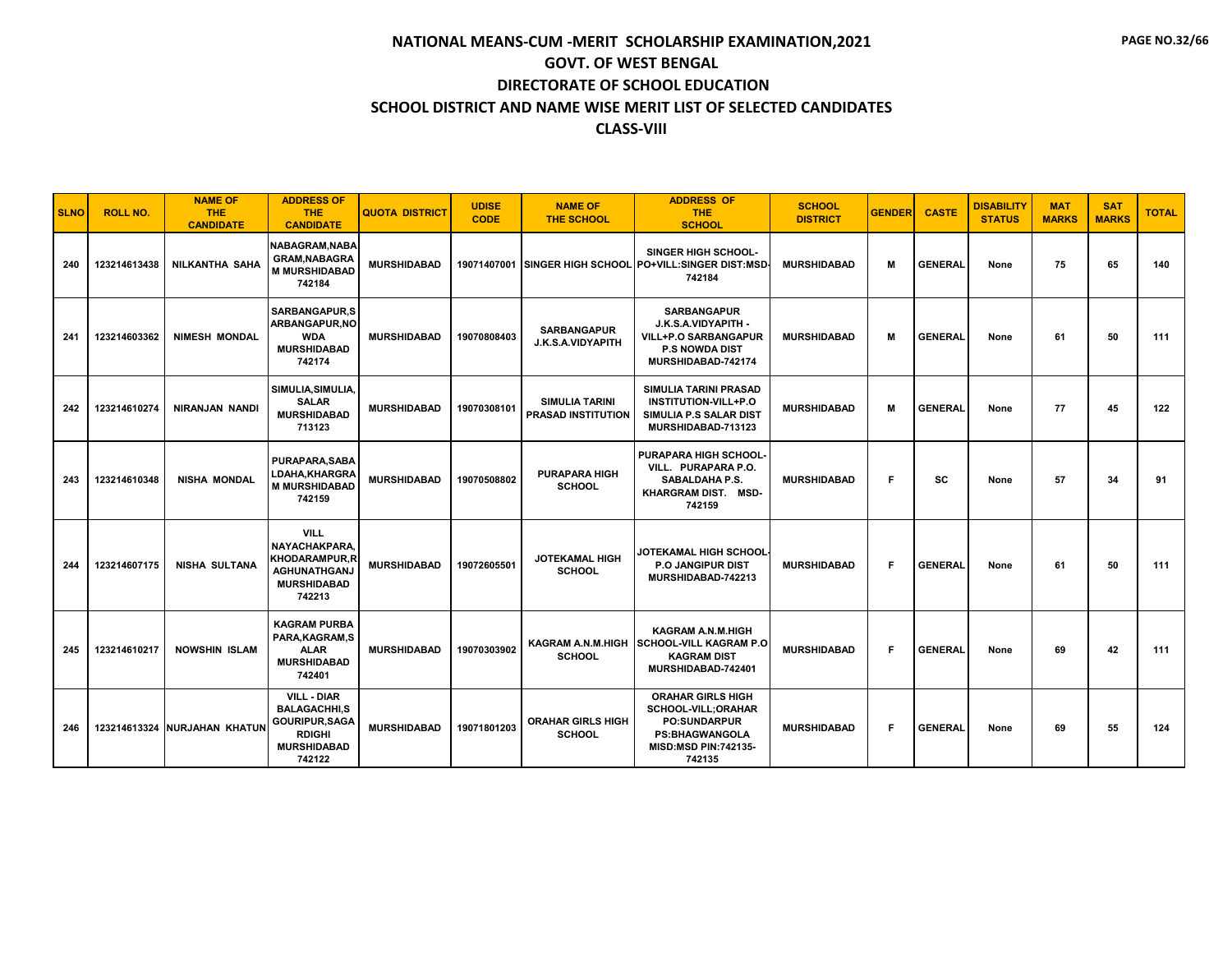| <b>SLNO</b> | <b>ROLL NO.</b> | <b>NAME OF</b><br><b>THE</b><br><b>CANDIDATE</b> | <b>ADDRESS OF</b><br><b>THE</b><br><b>CANDIDATE</b>                                                                              | <b>QUOTA DISTRICT</b> | <b>UDISE</b><br><b>CODE</b> | <b>NAME OF</b><br><b>THE SCHOOL</b>       | <b>ADDRESS OF</b><br><b>THE</b><br><b>SCHOOL</b>                                                                                                    | <b>SCHOOL</b><br><b>DISTRICT</b> | <b>GENDER</b> | <b>CASTE</b>   | <b>DISABILITY</b><br><b>STATUS</b> | <b>MAT</b><br><b>MARKS</b> | <b>SAT</b><br><b>MARKS</b> | <b>TOTAL</b> |
|-------------|-----------------|--------------------------------------------------|----------------------------------------------------------------------------------------------------------------------------------|-----------------------|-----------------------------|-------------------------------------------|-----------------------------------------------------------------------------------------------------------------------------------------------------|----------------------------------|---------------|----------------|------------------------------------|----------------------------|----------------------------|--------------|
| 247         |                 | 123214613368 OBAIDUR RAHAMAN                     | <b>KHAMARPARA,SA</b><br><b>DAR</b><br>NASHIPUR, LALGO<br>LA<br><b>MURSHIDABAD</b><br>742151                                      | <b>MURSHIDABAD</b>    | 19071509902                 | <b>RAJARAMPUR HIGH</b><br><b>SCHOOL</b>   | <b>RAJARAMPUR HIGH</b><br>SCHOOL-VILL=RAJARAM<br>PUR, PS=LALGOLA,<br><b>DIST=MSD-742151</b>                                                         | <b>MURSHIDABAD</b>               | м             | <b>GENERAL</b> | None                               | 67                         | 49                         | 116          |
| 248         | 123214607366    | <b>PALLAVI MONDAL</b>                            | <b>HAIDARPUR.DAH</b><br><b>APARA, MURSHID</b><br><b>ABAD</b><br><b>MURSHIDABAD</b><br>742149                                     | <b>MURSHIDABAD</b>    | 19072407603                 | <b>MURALI PUKUR HIGH</b><br><b>SCHOOL</b> | <b>MURALI PUKUR HIGH</b><br><b>SCHOOL-VILL</b><br>MURALIPUKUR, P.O :<br><b>PARULIA-742201</b>                                                       | <b>MURSHIDABAD</b>               | F             | sc             | None                               | 57                         | 33                         | 90           |
| 249         | 123214613267    | <b>PARTHIB MONDAL</b>                            | <b>LALITAKURI, SITE</b><br>SHNAGAR, BHAG<br><b>WANGOLA</b><br><b>MURSHIDABAD</b><br>742151                                       | <b>MURSHIDABAD</b>    | 19071801202                 | <b>ORAHAR HIGH</b><br><b>SCHOOL</b>       | <b>ORAHAR HIGH SCHOOL-</b><br><b>VILL:ORAHAR</b><br><b>PO:BHAGWANGOLA</b><br><b>SUNDARPUR</b><br><b>PS:BFAGWANGOLA</b><br><b>DIST:MSD WB-742135</b> | <b>MURSHIDABAD</b>               | м             | <b>GENERAL</b> | None                               | 69                         | 40                         | 109          |
| 250         | 123214610207    | PIU DAS                                          | M0025.JHIKARHA<br><b>TI.BURWAN</b><br><b>MURSHIDABAD</b><br>742168                                                               | <b>MURSHIDABAD</b>    | 19070409703                 | <b>BELDANGA HIGH</b><br><b>SCHOOL</b>     | <b>BELDANGA HIGH SCHOOL</b><br><b>VILL: BELDANGA P.O.:</b><br><b>JHIKARHATI P.S.:</b><br>BARWAN, MSD-742168                                         | <b>MURSHIDABAD</b>               | F             | <b>GENERAL</b> | None                               | 71                         | 69                         | 140          |
| 251         | 123214607504    | <b>PIYASI DAS</b>                                | ALAMPUR, ALAMP<br>UR, SUTI<br><b>MURSHIDABAD</b><br>742223                                                                       | <b>MURSHIDABAD</b>    | 19072304705                 | <b>BANGABARI HIGH</b><br><b>SCHOOL</b>    | <b>BANGABARI HIGH SCHOOL</b><br>VILL+PO-JANGIPUR-<br><b>BARRAGE PS-SUTI DIST-</b><br>MURSHIDABAD-742223                                             | <b>MURSHIDABAD</b>               | F.            | <b>GENERAL</b> | None                               | 71                         | 49                         | 120          |
| 252         | 123214610138    | POLLABI MONDAL                                   | <b>VILL PURAPARA.</b><br>PO-SABALDAHA.<br>PS-<br><b>KHARGRAM, SABA</b><br><b>LDAHA.KHARGRA</b><br><b>M MURSHIDABAD</b><br>742159 | <b>MURSHIDABAD</b>    | 19070508802                 | <b>PURAPARA HIGH</b><br><b>SCHOOL</b>     | PURAPARA HIGH SCHOOL-<br>VILL. PURAPARA P.O.<br><b>SABALDAHA P.S.</b><br>KHARGRAM DIST. MSD-<br>742159                                              | <b>MURSHIDABAD</b>               | F.            | SC             | None                               | 69                         | 43                         | 112          |
| 253         | 123214609122    | <b>POULISA PAL</b>                               | PATHDANGA.JOY<br><b>PUR, KHARGRAM</b><br><b>MURSHIDABAD</b><br>742159                                                            | <b>MURSHIDABAD</b>    | 19070511403                 | <b>JOYPUR HIGH</b><br><b>SCHOOL</b>       | JOYPUR HIGH SCHOOL-<br>VILL. JOYPUR P.S.<br>JOYPUR P.S. KHARGRAM<br>MSD-742159                                                                      | <b>MURSHIDABAD</b>               | F.            | <b>GENERAL</b> | None                               | 75                         | 62                         | 137          |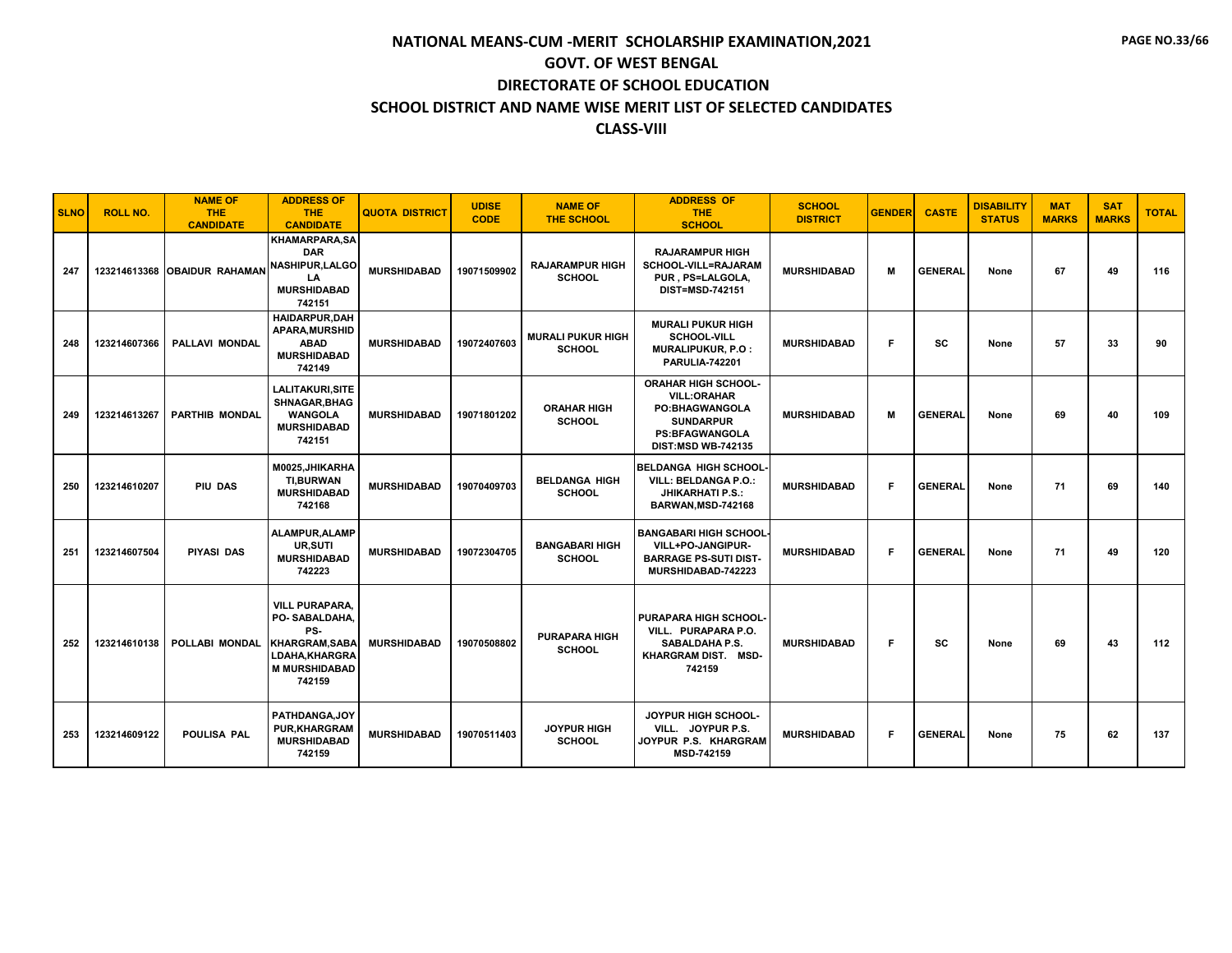| <b>SLNO</b> | <b>ROLL NO.</b> | <b>NAME OF</b><br><b>THE</b><br><b>CANDIDATE</b> | <b>ADDRESS OF</b><br><b>THE</b><br><b>CANDIDATE</b>                                                                | <b>QUOTA DISTRICT</b> | <b>UDISE</b><br><b>CODE</b> | <b>NAME OF</b><br>THE SCHOOL                   | <b>ADDRESS OF</b><br><b>THE</b><br><b>SCHOOL</b>                                                              | <b>SCHOOL</b><br><b>DISTRICT</b> | <b>GENDER</b> | <b>CASTE</b>   | <b>DISABILITY</b><br><b>STATUS</b> | <b>MAT</b><br><b>MARKS</b> | <b>SAT</b><br><b>MARKS</b> | <b>TOTAL</b> |
|-------------|-----------------|--------------------------------------------------|--------------------------------------------------------------------------------------------------------------------|-----------------------|-----------------------------|------------------------------------------------|---------------------------------------------------------------------------------------------------------------|----------------------------------|---------------|----------------|------------------------------------|----------------------------|----------------------------|--------------|
| 254         | 123214613346    | <b>PRABIR MONDAL</b>                             | <b>HAIDARPUR.DAH</b><br><b>APARA.MURSHID</b><br><b>ABAD</b><br><b>MURSHIDABAD</b><br>742140                        | <b>MURSHIDABAD</b>    | 19071404403                 | <b>BAGMARA B.B.M.</b><br><b>VIDYANIKETAN</b>   | <b>BAGMARA B.B.M.</b><br><b>VIDYANIKETAN-</b><br><b>VILL:BAGMARA DIST:MSD-</b><br>742149                      | <b>MURSHIDABAD</b>               | м             | <b>SC</b>      | None                               | 66                         | 41                         | 107          |
| 255         | 123214610184    | <b>PRADIPTA GHOSH</b>                            | 00.PANCHTHUPI.P<br><b>ANCHTHUPI</b><br><b>MURSHIDABAD</b><br>742161                                                | <b>MURSHIDABAD</b>    | 19070406902                 | <b>PANCHTHUPI</b><br><b>TRAILAKYANATH INS.</b> | <b>PANCHTHUPI</b><br><b>TRAILAKYANATH INS.-P.O.</b><br><b>PANCHTHUPI P.S.:</b><br>BARWAN, MSD-742161          | <b>MURSHIDABAD</b>               | M             | <b>GENERAL</b> | None                               | 63                         | 63                         | 126          |
| 256         | 123214603528    | PRADYUT HALDER ZONE.RADHARGH                     | <b>RADHAR GHAT</b><br><b>NEAR BINOTA</b><br><b>DIGITAL</b><br><b>AT.BERHAMPORE</b><br><b>MURSHIDABAD</b><br>742187 | <b>MURSHIDABAD</b>    | 19073101207                 | <b>KRISHNATH COLLEGE</b><br><b>SCHOOL</b>      | <b>KRISHNATH COLLEGE</b><br>SCHOOL-P.O.:<br><b>BERHAMPORE P.S.:</b><br>BERHAMPORE, MSD-742101                 | <b>MURSHIDABAD</b>               | M             | SC             | None                               | 70                         | 67                         | 137          |
| 257         | 123214610151    | <b>PRAJUKTA DAS</b>                              | <b>KRISHNABAGAN</b><br>ROAD, KANDI, KAN<br><b>DI MURSHIDABAD</b><br>742137                                         | <b>MURSHIDABAD</b>    | 19073200204                 | <b>KANDI R.M.C. GIRLS</b><br><b>HIGH SCHOO</b> | <b>KANDI R.M.C. GIRLS HIGH</b><br>SCHOO - P.O.: KANDI P.S.:<br><b>KANDI, MSD-742137</b>                       | <b>MURSHIDABAD</b>               | F.            | <b>GENERAL</b> | None                               | 61                         | 51                         | 112          |
| 258         | 123214610378    | PRAKASH HAZRA                                    | N0135, TENYA, SAL<br>AR<br><b>MURSHIDABAD</b><br>742404                                                            | <b>MURSHIDABAD</b>    | 19070304803                 | <b>BAIDYAPUR HIGH</b><br><b>SCHOOL</b>         | <b>BAIDYAPUR HIGH SCHOOL-</b><br><b>VILL BAIDYAPUR P.S</b><br><b>SALAR DIST</b><br>MURSHIDABAD-742404         | <b>MURSHIDABAD</b>               | M             | SC             | None                               | 49                         | 36                         | 85           |
| 259         | 123214610394    | <b>PRAKRITI PANJA</b>                            | <b>KANDANAG.PACH</b><br><b>UNDI,KETUGRAM</b><br><b>BARDDHAMAN</b><br>713123                                        | <b>MURSHIDABAD</b>    | 19070308903                 | <b>BANWARIBAD</b><br><b>MAHARAJAS HIGH</b>     | <b>BANWARIBAD MAHARAJAS</b><br><b>HIGH-P.O BANWARIBAD</b><br><b>RAJ</b><br><b>DIST MURSHIDABAD-</b><br>713123 | <b>MURSHIDABAD</b>               | F.            | <b>GENERAL</b> | None                               | 75                         | 68                         | 143          |
| 260         | 123214613147    | <b>PRALAY DAS</b>                                | RAMPAL, SAGIA, L<br><b>ALGOLA</b><br><b>MURSHIDABAD</b><br>742151                                                  | <b>MURSHIDABAD</b>    | 19071509902                 | <b>RAJARAMPUR HIGH</b><br><b>SCHOOL</b>        | <b>RAJARAMPUR HIGH</b><br>SCHOOL-VILL=RAJARAM<br>PUR. PS=LALGOLA.<br><b>DIST=MSD-742151</b>                   | <b>MURSHIDABAD</b>               | M             | <b>SC</b>      | None                               | 78                         | 44                         | 122          |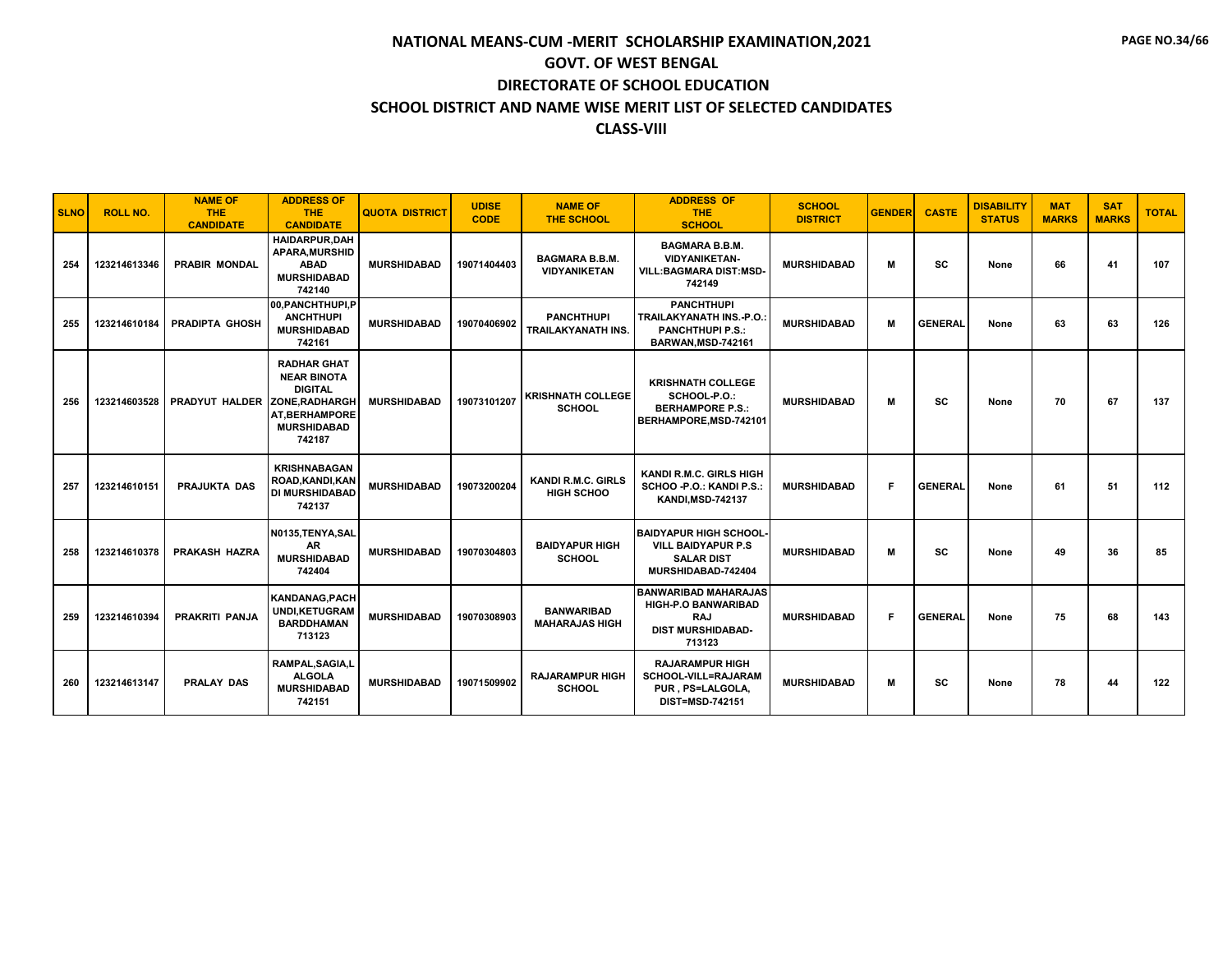| <b>SLNO</b> | <b>ROLL NO.</b> | <b>NAME OF</b><br><b>THE</b><br><b>CANDIDATE</b> | <b>ADDRESS OF</b><br><b>THE</b><br><b>CANDIDATE</b>                                                           | <b>QUOTA DISTRICT</b> | <b>UDISE</b><br><b>CODE</b> | <b>NAME OF</b><br>THE SCHOOL               | <b>ADDRESS OF</b><br><b>THE</b><br><b>SCHOOL</b>                                                      | <b>SCHOOL</b><br><b>DISTRICT</b> | <b>GENDER</b> | <b>CASTE</b>   | <b>DISABILITY</b><br><b>STATUS</b> | <b>MAT</b><br><b>MARKS</b> | <b>SAT</b><br><b>MARKS</b> | <b>TOTAL</b> |
|-------------|-----------------|--------------------------------------------------|---------------------------------------------------------------------------------------------------------------|-----------------------|-----------------------------|--------------------------------------------|-------------------------------------------------------------------------------------------------------|----------------------------------|---------------|----------------|------------------------------------|----------------------------|----------------------------|--------------|
| 261         |                 | 123214603354 PRANTIKA SARKAR                     | 52/29/1 KUMAR<br><b>DURGANATH</b><br><b>LANE.KHAGRA.BE</b><br><b>RHAMPORE</b><br><b>MURSHIDABAD</b><br>742103 | <b>MURSHIDABAD</b>    | 19073102309                 | SAIDABAD M.S.C.B.<br><b>VIDYALAYA</b>      | SAIDABAD M.S.C.B.<br>VIDYALAYA-48, B.N SEN<br><b>ROAD P.O: KHAGRA-</b><br>742103                      | <b>MURSHIDABAD</b>               | F.            | <b>GENERAL</b> | None                               | 63                         | 51                         | 114          |
| 262         |                 | 123214609130 PRASHANTA HAZRA                     | N0110, TENYA, SAL<br>AR<br><b>MURSHIDABAD</b><br>742404                                                       | <b>MURSHIDABAD</b>    | 19070304803                 | <b>BAIDYAPUR HIGH</b><br><b>SCHOOL</b>     | <b>BAIDYAPUR HIGH SCHOOL</b><br><b>VILL BAIDYAPUR P.S.</b><br><b>SALAR DIST</b><br>MURSHIDABAD-742404 | <b>MURSHIDABAD</b>               | M             | SC             | None                               | 60                         | 24                         | 84           |
| 263         | 123214603522    | <b>PRITI MONDAL</b>                              | <b>MAJLISHPUR, KAM</b><br>NAGAR.SAKTIPUR<br><b>MURSHIDABAD</b><br>742405                                      | <b>MURSHIDABAD</b>    | 19070708701                 | <b>BAZARSAHU HIGH</b><br><b>SCHOOL</b>     | <b>BAZARSAHU HIGH SCHOOL</b><br>VILL. BAZARSAHU P.S.<br><b>REJINAGAR MSD-742163</b>                   | <b>MURSHIDABAD</b>               | F.            | <b>GENERAL</b> | None                               | 72                         | 45                         | 117          |
| 264         | 123214609220    | PRITISHA SINGHA                                  | N0140.JHIKARHAT<br><b>I.BURWAN</b><br><b>MURSHIDABAD</b><br>742168                                            | <b>MURSHIDABAD</b>    | 19070408603                 | <b>SHIDDHESWARI HIGH</b><br><b>SCHOOL</b>  | <b>SHIDDHESWARI HIGH</b><br>SCHOOL-VILL:<br>SIDDHESWARI P.O.: KUNIA<br>P.S.: BARWAN, MSD-742168       | <b>MURSHIDABAD</b>               | F.            | <b>GENERAL</b> | Person with<br>low vision          | 69                         | 45                         | 114          |
| 265         | 123214610030    | <b>PRIYA BIRBANSHA</b>                           | <b>BHALKUNDI.BHAL</b><br>KUNDI, KHARGRA<br><b>M MURSHIDABAD</b><br>742159                                     | <b>MURSHIDABAD</b>    | 19070511704                 | <b>BHALKUNDI HIGH</b><br><b>SCHOOL</b>     | <b>BHALKUNDI HIGH SCHOOL</b><br>VILL. BHALKUNDI P.O.<br><b>BHALKUNDI P.S.</b><br>KHARGRAM MSD-742157  | <b>MURSHIDABAD</b>               | F.            | SC             | None                               | 54                         | 38                         | 92           |
| 266         | 123214607369    | <b>PRIYA SAHA</b>                                | <b>VILL</b><br>SANMATINAGAR.<br>SANMATINAGAR.<br><b>RAGHUNATHGAN</b><br>J MURSHIDABAD<br>742213               | <b>MURSHIDABAD</b>    | 19072605501                 | <b>JOTEKAMAL HIGH</b><br><b>SCHOOL</b>     | JOTEKAMAL HIGH SCHOOL·<br><b>P.O JANGIPUR DIST</b><br>MURSHIDABAD-742213                              | <b>MURSHIDABAD</b>               | F.            | SC             | None                               | 47                         | 37                         | 84           |
| 267         | 123214613114    | <b>PRIYABRATA</b><br><b>MANDAL</b>               | <b>RANSAGAR, MURS</b><br><b>HIDABAD, MURSHI</b><br><b>DABAD</b><br><b>MURSHIDABAD</b><br>742149               | <b>MURSHIDABAD</b>    | 19072701003                 | <b>NAWAB BAHADUR</b><br><b>INSTITUTION</b> | <b>NAWAB BAHADUR</b><br>INSTITUTION-PO+DIST-<br>MURSHIDABAD-742149                                    | <b>MURSHIDABAD</b>               | м             | SC             | None                               | 46                         | 42                         | 88           |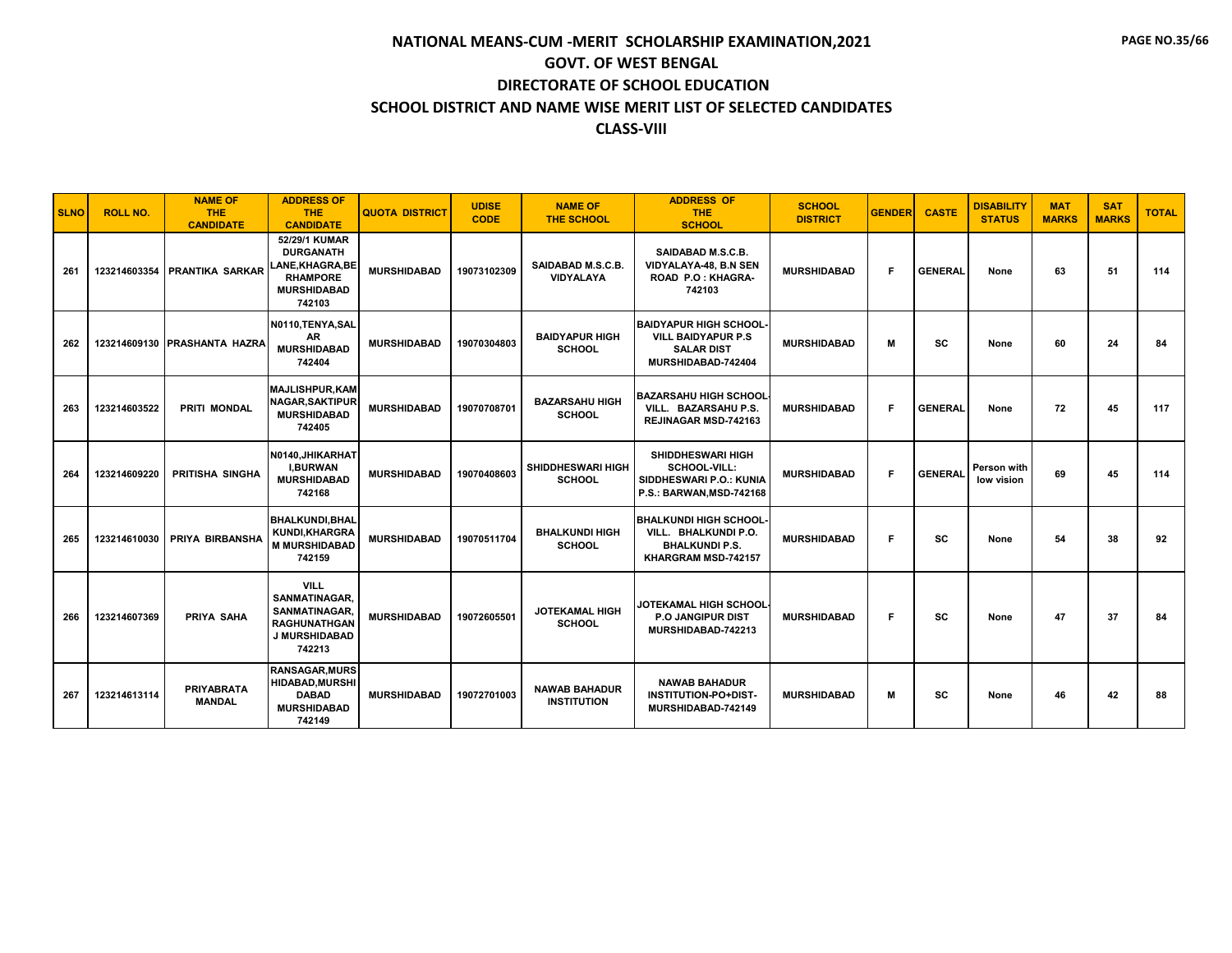| <b>SLNO</b> | <b>ROLL NO.</b> | <b>NAME OF</b><br><b>THE</b><br><b>CANDIDATE</b> | <b>ADDRESS OF</b><br><b>THE</b><br><b>CANDIDATE</b>                                                             | <b>QUOTA DISTRICT</b> | <b>UDISE</b><br><b>CODE</b> | <b>NAME OF</b><br><b>THE SCHOOL</b>                           | <b>ADDRESS OF</b><br><b>THE</b><br><b>SCHOOL</b>                                                                              | <b>SCHOOL</b><br><b>DISTRICT</b> | <b>GENDER</b> | <b>CASTE</b>   | <b>DISABILITY</b><br><b>STATUS</b> | <b>MAT</b><br><b>MARKS</b> | <b>SAT</b><br><b>MARKS</b> | <b>TOTAL</b> |
|-------------|-----------------|--------------------------------------------------|-----------------------------------------------------------------------------------------------------------------|-----------------------|-----------------------------|---------------------------------------------------------------|-------------------------------------------------------------------------------------------------------------------------------|----------------------------------|---------------|----------------|------------------------------------|----------------------------|----------------------------|--------------|
| 268         | 123214603411    | <b>PRIYABRATA</b><br><b>MONDAL</b>               | <b>PANCHKETIA.DOP</b><br>UKURIA, SAKTIPU<br><b>R MURSHIDABAD</b><br>742163                                      | <b>MURSHIDABAD</b>    | 19070710902                 | <b>DOPUKURIA HIGH</b><br><b>SCHOOL</b>                        | <b>DOPUKURIA HIGH SCHOOL</b><br>VILL. + P.O. DOPUKURIA<br>MSD-742163                                                          | <b>MURSHIDABAD</b>               | м             | <b>GENERAL</b> | Person with<br>low vision          | 73                         | 39                         | 112          |
| 269         | 123214607227    | <b>PRIYAM BISWAS</b>                             | <b>NILRATAN</b><br><b>COLONY, RAGHUN</b><br>ATHGANJ,RAGHU<br><b>NATHGANJ</b><br><b>MURSHIDABAD</b><br>742225    | <b>MURSHIDABAD</b>    | 19073301702                 | <b>RAGHUNATHGANJ</b><br><b>HIGH SCHOOL</b>                    | <b>RAGHUNATHGANJ HIGH</b><br>SCHOOL-P.O.<br><b>RAGHUNATHGANJ MSD-</b><br>742225                                               | <b>MURSHIDABAD</b>               | м             | <b>GENERAL</b> | None                               | 80                         | 75                         | 155          |
| 270         | 123214603396    | <b>PRIYAM KUMAR</b><br><b>HALDAR</b>             | 185/6/1,<br><b>BISHNUPUR</b><br><b>ROAD,COSSIMBA</b><br><b>ZAR, BERHAMPOR</b><br><b>E MURSHIDABAD</b><br>742102 | <b>MURSHIDABAD</b>    | 19073101207                 | <b>KRISHNATH COLLEGE</b><br><b>SCHOOL</b>                     | <b>KRISHNATH COLLEGE</b><br>SCHOOL-P.O.:<br><b>BERHAMPORE P.S.:</b><br>BERHAMPORE, MSD-742101                                 | <b>MURSHIDABAD</b>               | M             | SC             | None                               | 66                         | 53                         | 119          |
| 271         | 123214613073    | <b>PRIYANGSU</b><br><b>MANDAL</b>                | <b>RAJDHARPUR.BH</b><br>ATTABATI.NABAG<br><b>RAM</b><br><b>MURSHIDABAD</b><br>742149                            | <b>MURSHIDABAD</b>    | 19071404403                 | <b>BAGMARA B.B.M.</b><br><b>VIDYANIKETAN</b>                  | <b>BAGMARA B.B.M.</b><br><b>VIDYANIKETAN-</b><br><b>VILL:BAGMARA DIST:MSD-</b><br>742149                                      | <b>MURSHIDABAD</b>               | M             | SC             | None                               | 55                         | 37                         | 92           |
| 272         | 123214609311    | <b>PRODIP MARJIT</b>                             | C/O-GOPAL<br><b>MARJIT.BHALKUN</b><br><b>DI.KHARGRAM</b><br><b>MURSHIDABAD</b><br>742159                        | <b>MURSHIDABAD</b>    | 19070511704                 | <b>BHALKUNDI HIGH</b><br><b>SCHOOL</b>                        | <b>BHALKUNDI HIGH SCHOOL</b><br>VILL. BHALKUNDI P.O.<br><b>BHALKUNDI P.S.</b><br>KHARGRAM MSD-742157                          | <b>MURSHIDABAD</b>               | м             | SC             | None                               | 51                         | 38                         | 89           |
| 273         | 123214607209    | <b>PRONOTI BISWAS</b>                            | VILL-<br><b>PRATAPPUR.RAG</b><br>HUNATHGANJ,RA<br><b>GHUNATHGANJ</b><br><b>MURSHIDABAD</b><br>742225            | <b>MURSHIDABAD</b>    | 19073301504                 | <b>RAGHUNATHGANJ</b><br>GIRLS' H.S. SCH.                      | <b>RAGHUNATHGANJ GIRLS'</b><br><b>H.S. SCH.-VILL FANSITALA</b><br><b>DIST MURSHIDABAD-</b><br>742225                          | <b>MURSHIDABAD</b>               | F.            | <b>SC</b>      | None                               | 64                         | 43                         | 107          |
| 274         | 123214603264    | <b>PUJA GHOSH</b>                                | <b>INFORNT SHIV</b><br><b>MANDIR, BUNDAIN</b><br><b>AGAR, NOWDA</b><br><b>MURSHIDABAD</b><br>742175             | <b>MURSHIDABAD</b>    | 19070806002                 | <b>AMTALA ANNADAMANI</b><br><b>BALIKA VIDYALAYA</b><br>(H.S.) | <b>AMTALA ANNADAMANI</b><br><b>BALIKA VIDYALAYA (H.S.)-</b><br>VILL AMTALA P.O AMTALA<br><b>P.S NOWDA DIST MSD-</b><br>742121 | <b>MURSHIDABAD</b>               | F             | <b>GENERAL</b> | None                               | 75                         | 68                         | 143          |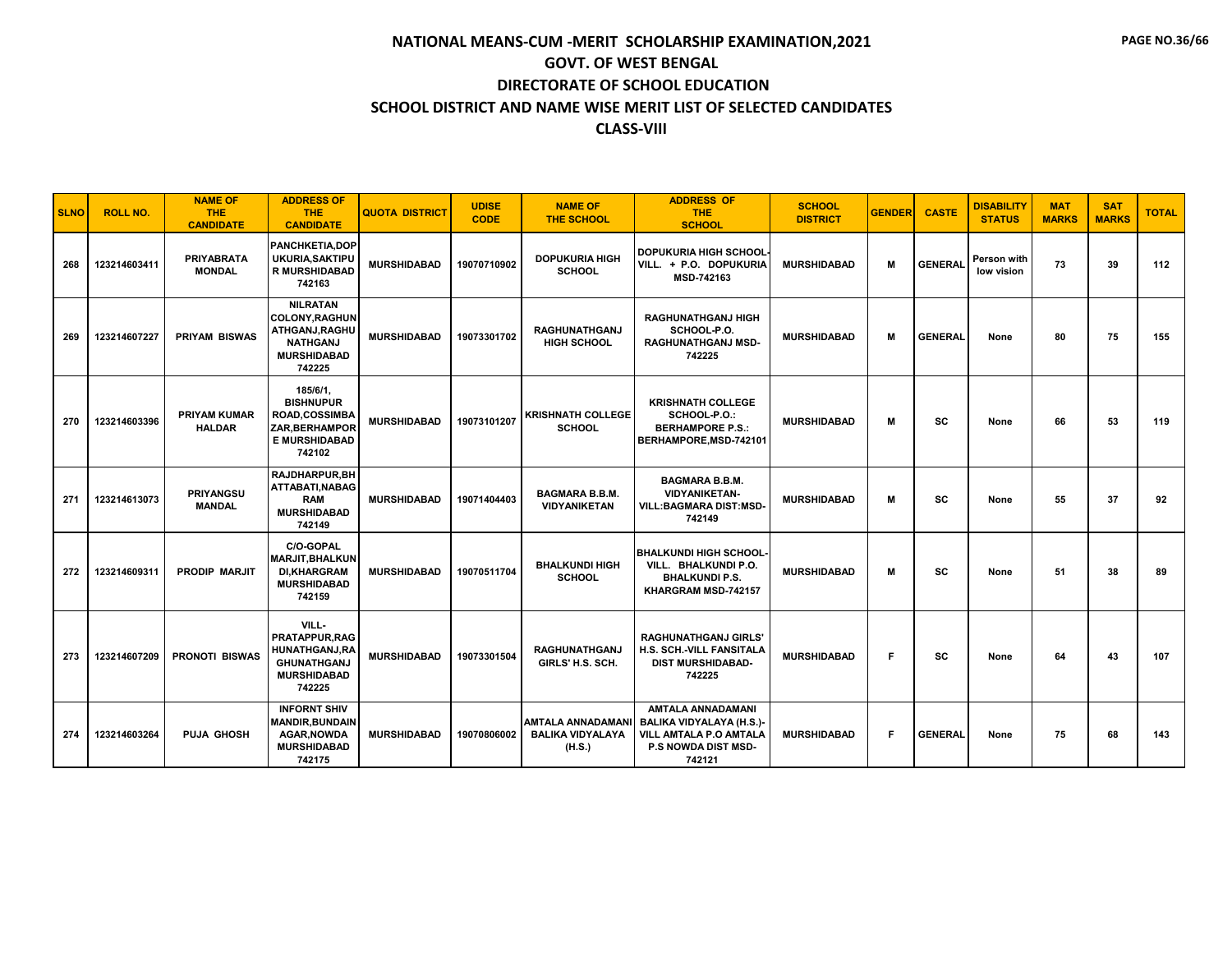| <b>SLNO</b> | <b>ROLL NO.</b> | <b>NAME OF</b><br><b>THE</b><br><b>CANDIDATE</b> | <b>ADDRESS OF</b><br><b>THE</b><br><b>CANDIDATE</b>                                               | <b>QUOTA DISTRICT</b> | <b>UDISE</b><br><b>CODE</b> | <b>NAME OF</b><br><b>THE SCHOOL</b>                | <b>ADDRESS OF</b><br><b>THE</b><br><b>SCHOOL</b>                                                                          | <b>SCHOOL</b><br><b>DISTRICT</b> | <b>GENDER</b> | <b>CASTE</b>   | <b>DISABILITY</b><br><b>STATUS</b> | <b>MAT</b><br><b>MARKS</b> | <b>SAT</b><br><b>MARKS</b> | <b>TOTAL</b> |
|-------------|-----------------|--------------------------------------------------|---------------------------------------------------------------------------------------------------|-----------------------|-----------------------------|----------------------------------------------------|---------------------------------------------------------------------------------------------------------------------------|----------------------------------|---------------|----------------|------------------------------------|----------------------------|----------------------------|--------------|
| 275         | 123214609290    | PURNIMA MANDAL                                   | <b>BARAHATTY,</b><br>UTTARPARA.TEN<br>YA.SALAR<br><b>MURSHIDABAD</b><br>742404                    | <b>MURSHIDABAD</b>    | 19070305402                 | <b>TENYA S.S. DAS</b><br><b>VIDYAMANDIR</b>        | TENYA S.S. DAS<br><b>VIDYAMANDIR -VILL+P.O</b><br><b>TENYA DIST</b><br>MURSHIDABAD-742404                                 | <b>MURSHIDABAD</b>               | F.            | <b>GENERAL</b> | None                               | 70                         | 58                         | 128          |
| 276         | 123214605089    | <b>PUROBI SARKAR</b>                             | 00.CHAR<br><b>RAJAPUR.RANINA</b><br><b>GAR</b><br><b>MURSHIDABAD</b><br>742306                    | <b>MURSHIDABAD</b>    | 19071709702                 | <b>CHAR MUNSHIPARA</b><br><b>HIGH SCHOOL</b>       | <b>CHAR MUNSHIPARA HIGH</b><br>SCHOOL-VILL-CHAR RAJA<br>PUR. P.S-RANINAGAR, DIST<br>MURSHIDABAD-742306                    | <b>MURSHIDABAD</b>               | F             | sc             | None                               | 57                         | 33                         | 90           |
| 277         | 123214610056    | <b>PUSKAR HAZRA</b>                              | SIMULIA, SIMULIA,<br><b>SALAR</b><br><b>MURSHIDABAD</b><br>713123                                 | <b>MURSHIDABAD</b>    | 19070308101                 | <b>SIMULIA TARINI</b><br><b>PRASAD INSTITUTION</b> | <b>SIMULIA TARINI PRASAD</b><br><b>INSTITUTION-VILL+P.O</b><br>SIMULIA P.S SALAR DIST<br>MURSHIDABAD-713123               | <b>MURSHIDABAD</b>               | M             | SC             | None                               | 55                         | 42                         | 97           |
| 278         | 123214603047    | <b>RACHANA BARAL</b>                             | <b>NA,SATUI,BERHA</b><br><b>MPORE</b><br><b>MURSHIDABAD</b><br>742405                             | <b>MURSHIDABAD</b>    | 19071125102                 | <b>SATUI R. N. HIGH</b><br><b>SCHOOL</b>           | SATUI R. N. HIGH SCHOOL-<br>VILL+PO:SATUI<br><b>PS:BERHAMPORE</b><br><b>DIST:MSD WB-742103</b>                            | <b>MURSHIDABAD</b>               | F.            | <b>GENERAL</b> | None                               | 70                         | 43                         | 113          |
| 279         | 123214609115    | <b>RACHANA BEGAM</b>                             | <b>SABALDAHA</b><br><b>MUSLIM</b><br>PARA, SABALDAH<br>A.KHARGRAM<br><b>MURSHIDABAD</b><br>742159 | <b>MURSHIDABAD</b>    | 19070508802                 | <b>PURAPARA HIGH</b><br><b>SCHOOL</b>              | <b>PURAPARA HIGH SCHOOL</b><br>VILL. PURAPARA P.O.<br>SABALDAHA P.S.<br>KHARGRAM DIST. MSD-<br>742159                     | <b>MURSHIDABAD</b>               | F             | <b>GENERAL</b> | None                               | 62                         | 57                         | 119          |
| 280         | 123214603298    | <b>RACHANA GHOSH</b>                             | <b>SARBANGAPUR,S</b><br>ARBANGAPUR, NO<br><b>WDA</b><br><b>MURSHIDABAD</b><br>742174              | <b>MURSHIDABAD</b>    | 19070808403                 | <b>SARBANGAPUR</b><br><b>J.K.S.A.VIDYAPITH</b>     | <b>SARBANGAPUR</b><br>J.K.S.A.VIDYAPITH -<br><b>VILL+P.O SARBANGAPUR</b><br><b>P.S NOWDA DIST</b><br>MURSHIDABAD-742174   | <b>MURSHIDABAD</b>               | F.            | <b>GENERAL</b> | None                               | 63                         | 50                         | 113          |
| 281         | 123214609224    | <b>RAHUL GURE</b>                                | N0015, TENYA, SAL<br>AR<br><b>MURSHIDABAD</b><br>742404                                           | <b>MURSHIDABAD</b>    | 19070304803                 | <b>BAIDYAPUR HIGH</b><br><b>SCHOOL</b>             | <b>BAIDYAPUR HIGH SCHOOL</b><br><b>VILL BAIDYAPUR P.S</b><br><b>SALAR DIST</b><br>MURSHIDABAD-742404                      | <b>MURSHIDABAD</b>               | м             | SC             | None                               | 52                         | 45                         | 97           |
| 282         | 123214613128    | <b>RAHUL HALDAR</b>                              | <b>LALGOLA, KRISHN</b><br>APUR,LALGOLA<br><b>MURSHIDABAD</b><br>742148                            | <b>MURSHIDABAD</b>    | 19071505405                 | <b>LALGOLA MAHESH</b><br><b>NARAYAN ACADEMY</b>    | <b>LALGOLA MAHESH</b><br><b>NARAYAN ACADEMY-</b><br>VILL+P.O-LALGOLA, P.S-<br><b>LALGOLA, DIST-</b><br>MURSHIDABAD-742148 | <b>MURSHIDABAD</b>               | м             | SC             | None                               | 67                         | 46                         | 113          |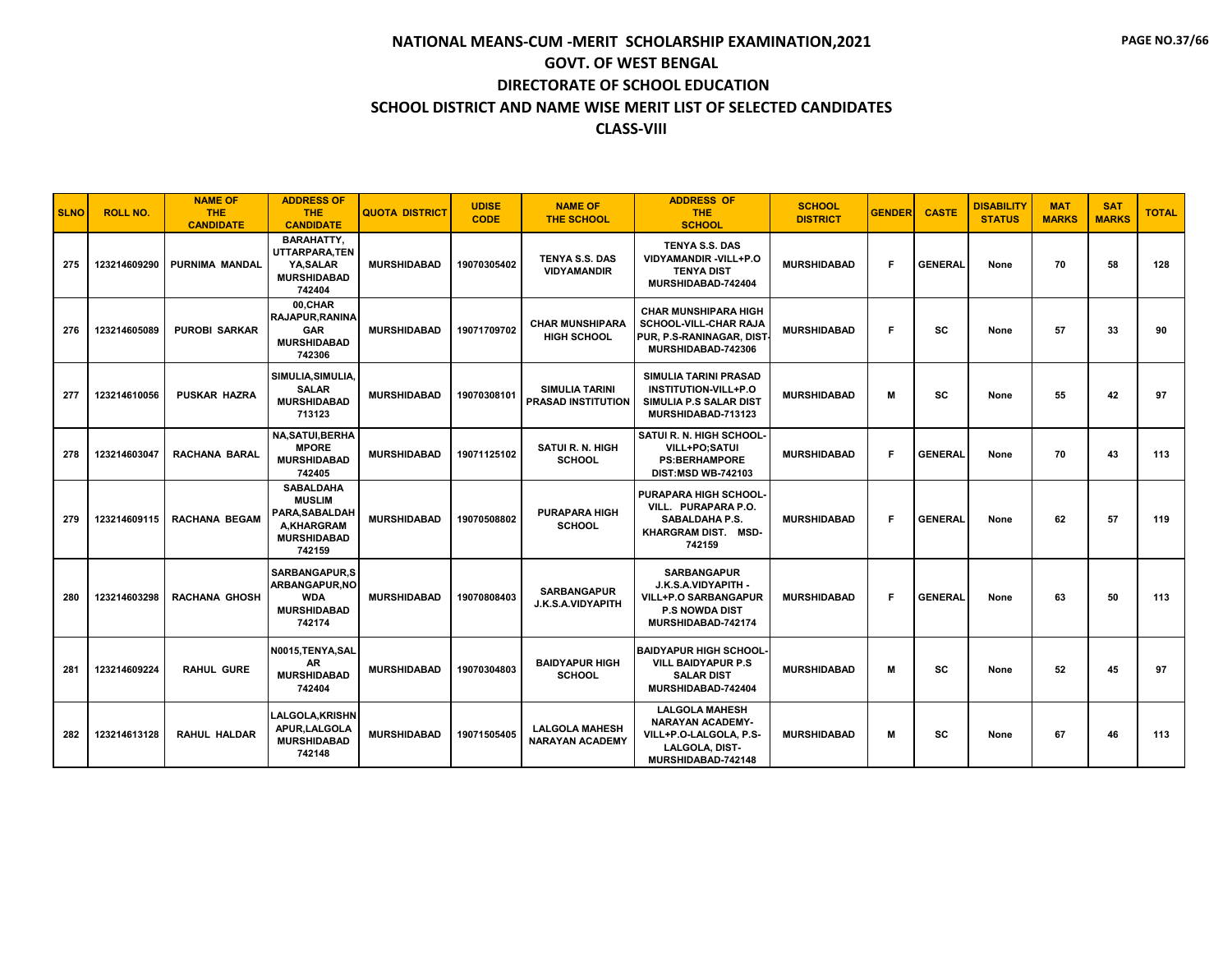| <b>SLNO</b> | <b>ROLL NO.</b> | <b>NAME OF</b><br><b>THE</b><br><b>CANDIDATE</b> | <b>ADDRESS OF</b><br>THE.<br><b>CANDIDATE</b>                                                       | <b>QUOTA DISTRICT</b> | <b>UDISE</b><br><b>CODE</b> | <b>NAME OF</b><br><b>THE SCHOOL</b>                       | <b>ADDRESS OF</b><br><b>THE</b><br><b>SCHOOL</b>                                                                    | <b>SCHOOL</b><br><b>DISTRICT</b> | <b>GENDER</b> | <b>CASTE</b>   | <b>DISABILITY</b><br><b>STATUS</b> | <b>MAT</b><br><b>MARKS</b> | <b>SAT</b><br><b>MARKS</b> | <b>TOTAL</b> |
|-------------|-----------------|--------------------------------------------------|-----------------------------------------------------------------------------------------------------|-----------------------|-----------------------------|-----------------------------------------------------------|---------------------------------------------------------------------------------------------------------------------|----------------------------------|---------------|----------------|------------------------------------|----------------------------|----------------------------|--------------|
| 283         | 123214609268    | <b>RAHUL MONDAL</b>                              | <b>CHHATRAPUR.KO</b><br><b>LLA, BHARATPUR</b><br><b>MURSHIDABAD</b><br>742301                       | <b>MURSHIDABAD</b>    | 19070209402                 | <b>BHARATPUR ALIA</b><br><b>HIGH</b>                      | <b>BHARATPUR ALIA HIGH-</b><br><b>VILL+P.O BHARATPUR DIST</b><br>MURSHIDABAD-742301                                 | <b>MURSHIDABAD</b>               | м             | <b>GENERAL</b> | None                               | 74                         | 64                         | 138          |
| 284         | 123214609062    | <b>RAIHAN AHAMED</b>                             | <b>KHARGRAM.KHA</b><br><b>RGRAM, KHARGR</b><br>AM<br><b>MURSHIDABAD</b><br>742147                   | <b>MURSHIDABAD</b>    | 19070300202                 | <b>MASADDA HIGH</b><br><b>SCHOOL</b>                      | <b>MASADDA HIGH SCHOOL-</b><br><b>VILL MOSADDA P.O SALU</b><br><b>DIST MURSHIDABAD-</b><br>742401                   | <b>MURSHIDABAD</b>               | м             | <b>GENERAL</b> | None                               | 70                         | 56                         | 126          |
| 285         | 123214610174    | <b>RAIHAN PARWEZ</b>                             | N047, NAGAR, KHA<br><b>RGRAM</b><br><b>MURSHIDABAD</b><br>742159                                    | <b>MURSHIDABAD</b>    | 19070515301                 | <b>NAGAR AZIZA</b><br><b>MEMORIAL HIGH</b><br><b>SCHO</b> | <b>NAGAR AZIZA MEMORIAL</b><br>HIGH SCHO-VILL. + P.O.<br>NAGAR P.S. KHARGRAM<br>MSD-742159                          | <b>MURSHIDABAD</b>               | м             | <b>GENERAL</b> | None                               | 80                         | 82                         | 162          |
| 286         | 123214613139    | <b>RAJ BISWAS</b>                                | <b>KRISHNAPUR.KRI</b><br>SHNAPUR, LALGO<br>LA<br><b>MURSHIDABAD</b><br>742148                       | <b>MURSHIDABAD</b>    | 19071505405                 | <b>LALGOLA MAHESH</b><br><b>NARAYAN ACADEMY</b>           | <b>LALGOLA MAHESH</b><br><b>NARAYAN ACADEMY-</b><br>VILL+P.O-LALGOLA, P.S-<br>LALGOLA, DIST-<br>MURSHIDABAD-742148  | <b>MURSHIDABAD</b>               | м             | SC             | None                               | 50                         | 43                         | 93           |
| 287         | 123214613348    | <b>RAJ DAS</b>                                   | <b>SARPAKHIA, RAJA</b><br><b>RAMPUR, LALGOL</b><br>A MURSHIDABAD<br>742151                          | <b>MURSHIDABAD</b>    | 19071509902                 | <b>RAJARAMPUR HIGH</b><br><b>SCHOOL</b>                   | <b>RAJARAMPUR HIGH</b><br><b>SCHOOL-VILL=RAJARAM</b><br>PUR, PS=LALGOLA,<br>DIST=MSD-742151                         | <b>MURSHIDABAD</b>               | м             | SC             | None                               | 55                         | 38                         | 93           |
| 288         |                 | 123214613119 RAJASHREE KADIA                     | <b>VILL NEHALIA</b><br><b>TANTIPARA, JIAGA</b><br><b>NJ,JIAGANJ</b><br><b>MURSHIDABAD</b><br>742123 | <b>MURSHIDABAD</b>    | 19072800105                 | <b>JIAGANJ S. N. GIRLS</b><br><b>HIGH SCHOOL</b>          | JIAGANJ S. N. GIRLS HIGH<br>SCHOOL-<br><b>VILL=BHATTAPARA.PO-</b><br>JIAGANJ, DIST= MSD-<br>742123                  | <b>MURSHIDABAD</b>               | F             | <b>GENERAL</b> | None                               | 59                         | 53                         | 112          |
| 289         | 123214610264    | <b>RAJDIP BALL</b>                               | <b>DAKSHINKHANDA</b><br>.DAKSHINKHAND<br><b>A,SALAR</b><br><b>MURSHIDABAD</b><br>713123             | <b>MURSHIDABAD</b>    | 19070307702                 | <b>DAKSHINKHANDA M</b><br><b>VIDYAPITH</b>                | <b>DAKSHINKHANDA M</b><br>VIDYAPITH-VILL+P.O<br><b>DAKSHINKHANDA P.S</b><br><b>SALAR DIST</b><br>MURSHIDABAD-713123 | <b>MURSHIDABAD</b>               | м             | <b>GENERAL</b> | None                               | 72                         | 43                         | 115          |
| 290         | 123214613105    | <b>RAJIB MANDAL</b>                              | GURAH, GURAH, N<br><b>ABAGRAM</b><br><b>MURSHIDABAD</b><br>742184                                   | <b>MURSHIDABAD</b>    | 19071411103                 | <b>GURAH PASHLA S.K.</b><br><b>S. NIKETAN</b>             | <b>GURAH PASHLA S.K. S.</b><br><b>NIKETAN -VILL:GURAH</b><br><b>PO:GURAH DIST:MSD-</b><br>742184                    | <b>MURSHIDABAD</b>               | м             | SC             | None                               | 81                         | 54                         | 135          |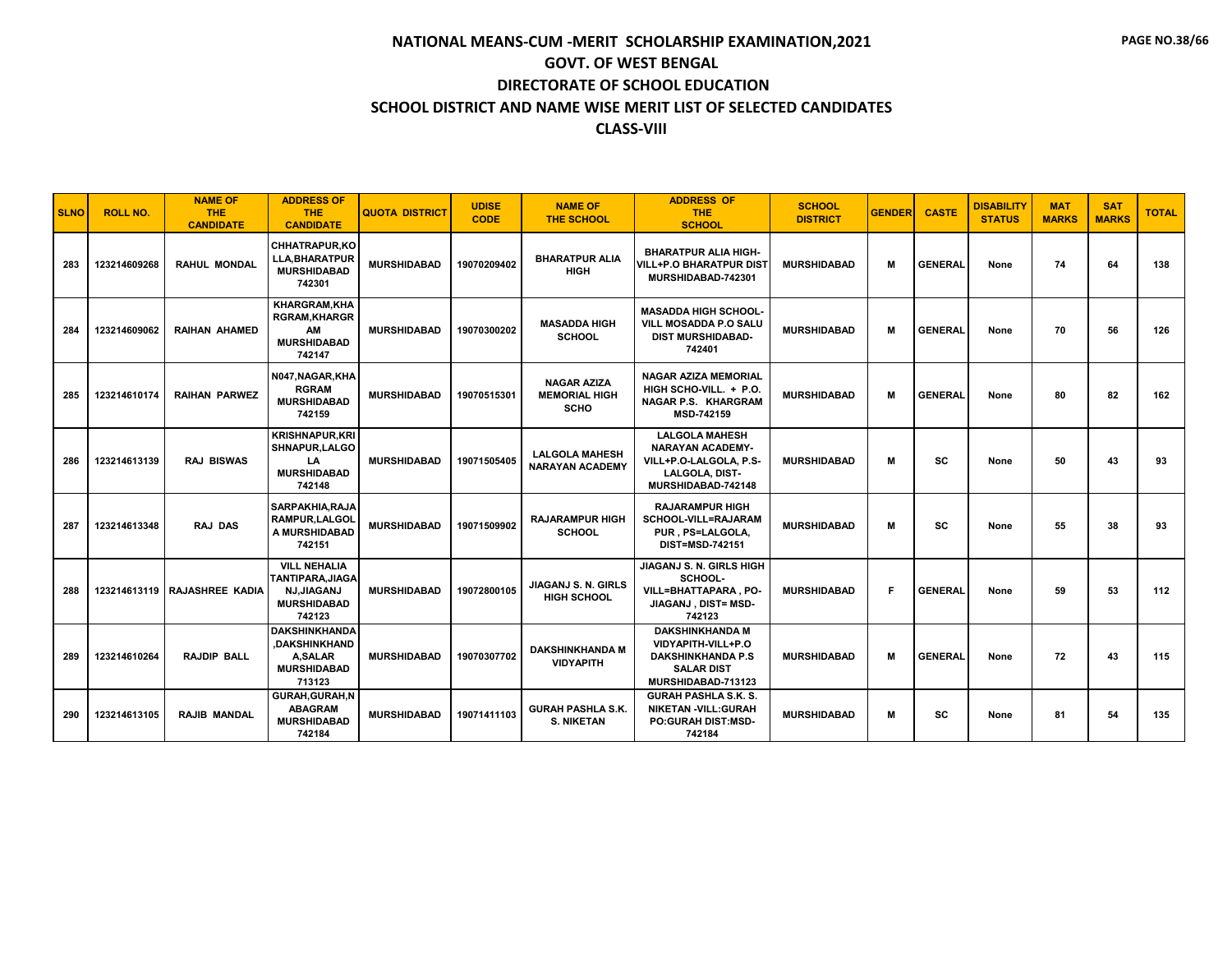| <b>SLNO</b> | <b>ROLL NO.</b> | <b>NAME OF</b><br><b>THE</b><br><b>CANDIDATE</b> | <b>ADDRESS OF</b><br><b>THE</b><br><b>CANDIDATE</b>                                                       | <b>QUOTA DISTRICT</b> | <b>UDISE</b><br><b>CODE</b> | <b>NAME OF</b><br><b>THE SCHOOL</b>             | <b>ADDRESS OF</b><br><b>THE</b><br><b>SCHOOL</b>                                                                   | <b>SCHOOL</b><br><b>DISTRICT</b> | <b>GENDER</b> | <b>CASTE</b>   | <b>DISABILITY</b><br><b>STATUS</b> | <b>MAT</b><br><b>MARKS</b> | <b>SAT</b><br><b>MARKS</b> | <b>TOTAL</b> |
|-------------|-----------------|--------------------------------------------------|-----------------------------------------------------------------------------------------------------------|-----------------------|-----------------------------|-------------------------------------------------|--------------------------------------------------------------------------------------------------------------------|----------------------------------|---------------|----------------|------------------------------------|----------------------------|----------------------------|--------------|
| 291         | 123214613255    | <b>RAKESH HALDAR</b>                             | <b>LALGOLA, KRISHN</b><br>APUR, LALGOLA<br><b>MURSHIDABAD</b><br>742148                                   | <b>MURSHIDABAD</b>    | 19071505405                 | <b>LALGOLA MAHESH</b><br><b>NARAYAN ACADEMY</b> | <b>LALGOLA MAHESH</b><br><b>NARAYAN ACADEMY-</b><br>VILL+P.O-LALGOLA, P.S-<br>LALGOLA, DIST-<br>MURSHIDABAD-742148 | <b>MURSHIDABAD</b>               | м             | <b>GENERAL</b> | None                               | 75                         | 62                         | 137          |
| 292         | 123214609107    | <b>RAMA DAS</b>                                  | <b>C/O-DINABANDHU</b><br>DAS, BHALKUNDI,<br><b>KHARGRAM</b><br><b>MURSHIDABAD</b><br>742159               | <b>MURSHIDABAD</b>    | 19070511704                 | <b>BHALKUNDI HIGH</b><br><b>SCHOOL</b>          | <b>BHALKUNDI HIGH SCHOOL</b><br>VILL. BHALKUNDI P.O.<br><b>BHALKUNDI P.S.</b><br>KHARGRAM MSD-742157               | <b>MURSHIDABAD</b>               | F.            | <b>SC</b>      | None                               | 54                         | 40                         | 94           |
| 293         | 123214603042    | <b>RANA MONDAL</b>                               | KODLA, KODLA, BE<br><b>RHAMPORE</b><br><b>MURSHIDABAD</b><br>742405                                       | <b>MURSHIDABAD</b>    | 19071123303                 | KODLA BEJOY K. A.<br><b>VIDYAMANDIR</b>         | KODLA BEJOY K. A.<br><b>VIDYAMANDIR-VILL:KODLA</b><br>PO:KODLA<br><b>PS:BERHAMPORE</b><br><b>DIST:MSD-742405</b>   | <b>MURSHIDABAD</b>               | M             | <b>GENERAL</b> | None                               | 58                         | 58                         | 116          |
| 294         | 123214607017    | <b>RANIT DAS</b>                                 | S/O- JATAN<br><b>DAS.BAHADURPU</b><br>R ROYPARA, SUTI<br><b>MURSHIDABAD</b><br>742223                     | <b>MURSHIDABAD</b>    | 19072305902                 | <b>SADIKPUR B.K. HIGH</b><br><b>SCHOOL</b>      | SADIKPUR B.K. HIGH<br>SCHOOL-VILL+P.O= SADIK<br><b>PUR DIST= MURSHIDABAD</b><br>PIN= 742223-742223                 | <b>MURSHIDABAD</b>               | M             | <b>GENERAL</b> | None                               | 65                         | 48                         | 113          |
| 295         | 123214603266    | <b>RANJIT</b><br><b>CHOWDHURY</b>                | <b>MOKTARPUR, BHE</b><br><b>LANAGAR, NOWD</b><br>A MURSHIDABAD<br>742121                                  | <b>MURSHIDABAD</b>    | 19070805002                 | <b>DANGAPARA</b><br><b>MOKTERPUR HIGH</b>       | <b>DANGAPARA MOKTERPUR</b><br><b>HIGH-VILL DANGAPARA</b><br><b>P.O VELANAGAR DIST</b><br>MURSHIDABAD-742121        | <b>MURSHIDABAD</b>               | M             | <b>SC</b>      | None                               | 63                         | 49                         | 112          |
| 296         | 123214613269    | <b>RANOJITA DAS</b>                              | <b>GANGADHAR</b><br><b>COLONY.MURSHI</b><br>DABAD, MURSHID<br><b>ABAD</b><br><b>MURSHIDABAD</b><br>742149 | <b>MURSHIDABAD</b>    | 19072701103                 | <b>LALBAG G. S. GIRLS</b><br><b>HIGH SCHOOL</b> | <b>LALBAG G. S. GIRLS HIGH</b><br>SCHOOL-VILL-ICHHAGANJ<br>PO+DIST-MURSHIDABAD-<br>742149                          | <b>MURSHIDABAD</b>               | F.            | <b>SC</b>      | None                               | 58                         | 40                         | 98           |
| 297         | 123214603166    | <b>RICHA HALDER</b>                              | <b>SAKTIPUR</b><br><b>DANGAPARA, SAK</b><br><b>TIPUR.SAKTIPUR</b><br><b>MURSHIDABAD</b><br>742163         | <b>MURSHIDABAD</b>    | 19070708102                 | <b>SAKTIPUR K.M.C.</b><br><b>GIRLS HIGH</b>     | <b>SAKTIPUR K.M.C. GIRLS</b><br>HIGH -VILL. SAKTIPUR<br>P.O. SAKTIPUR MSD-<br>742163                               | <b>MURSHIDABAD</b>               | F             | <b>SC</b>      | None                               | 54                         | 41                         | 95           |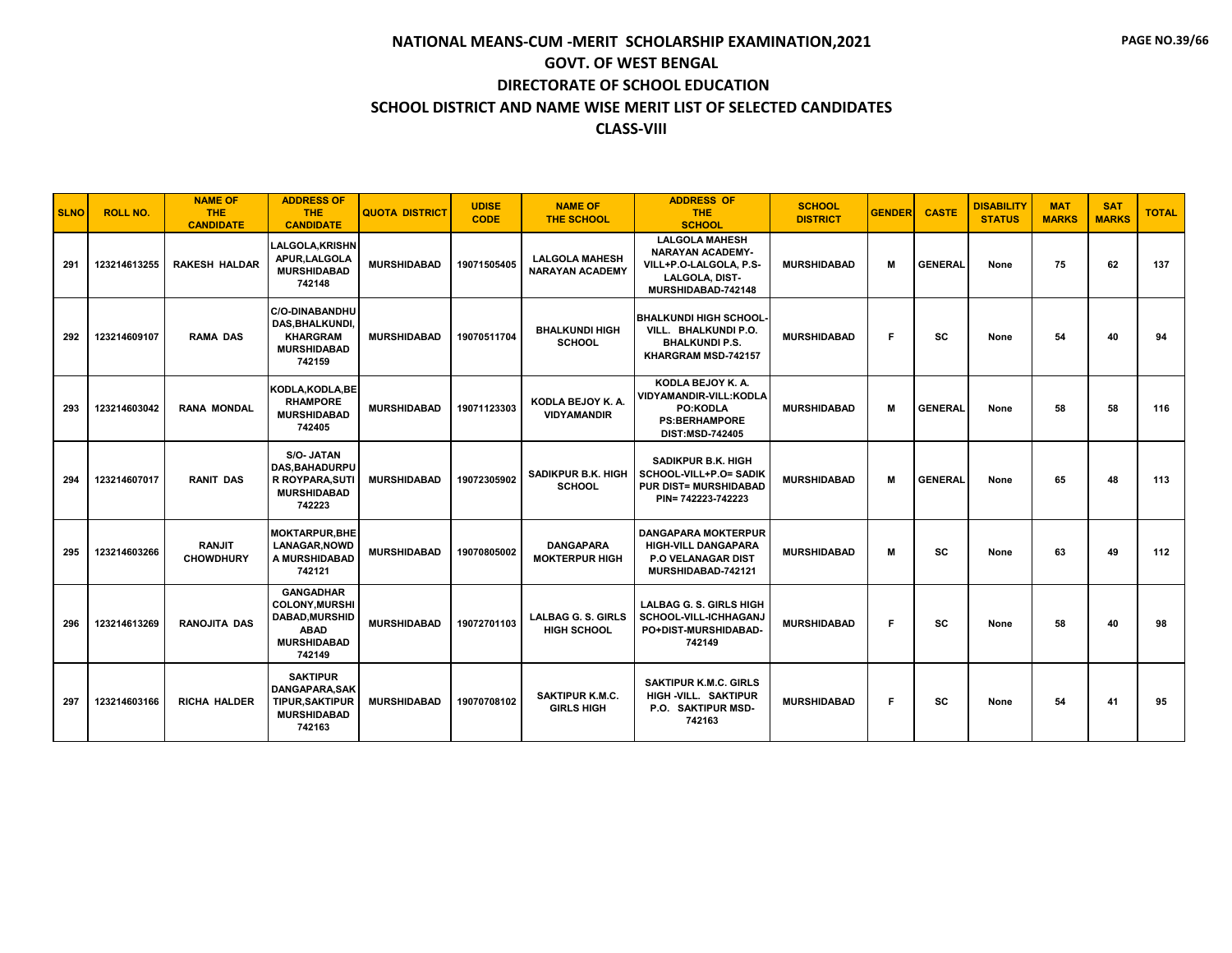| <b>SLNO</b> | <b>ROLL NO.</b> | <b>NAME OF</b><br><b>THE</b><br><b>CANDIDATE</b> | <b>ADDRESS OF</b><br><b>THE</b><br><b>CANDIDATE</b>                                                                              | <b>QUOTA DISTRICT</b> | <b>UDISE</b><br><b>CODE</b> | <b>NAME OF</b><br><b>THE SCHOOL</b>                              | <b>ADDRESS OF</b><br><b>THE</b><br><b>SCHOOL</b>                                                                        | <b>SCHOOL</b><br><b>DISTRICT</b> | <b>GENDER</b> | <b>CASTE</b>   | <b>DISABILITY</b><br><b>STATUS</b> | <b>MAT</b><br><b>MARKS</b> | <b>SAT</b><br><b>MARKS</b> | <b>TOTAL</b> |
|-------------|-----------------|--------------------------------------------------|----------------------------------------------------------------------------------------------------------------------------------|-----------------------|-----------------------------|------------------------------------------------------------------|-------------------------------------------------------------------------------------------------------------------------|----------------------------------|---------------|----------------|------------------------------------|----------------------------|----------------------------|--------------|
| 298         | 123214609236    | <b>RIK GHOSH</b>                                 | <b>PASHUPATIBATI.</b><br><b>MOHURAKANDI.B</b><br><b>URWAN</b><br><b>MURSHIDABAD</b><br>742132                                    | <b>MURSHIDABAD</b>    | 19070403205                 | <b>ANDULIA S.S. HIGH</b><br><b>SCHOOL</b>                        | <b>ANDULIA S.S. HIGH</b><br><b>SCHOOL-VILL: ANDULIA</b><br>P.O.; MOHURA KANDI P.S.:<br>BARWAN, MSD-742132               | <b>MURSHIDABAD</b>               | м             | <b>GENERAL</b> | None                               | 79                         | 47                         | 126          |
| 299         | 123214609263    | <b>RIK MONDAL</b>                                | <b>RASULPUR.HARIP</b><br><b>UR,KHARGRAM</b><br><b>MURSHIDABAD</b><br>742147                                                      | <b>MURSHIDABAD</b>    | 19070505003                 | <b>HARIPUR JR. HIGH</b><br><b>SCHOOL</b>                         | <b>HARIPUR JR. HIGH</b><br>SCHOOL-VILL+P.O=<br><b>HARIPUR DIST=</b><br><b>MURSHIDABAD</b><br>PIN=742147.-742147         | <b>MURSHIDABAD</b>               | м             | <b>GENERAL</b> | None                               | 77                         | 45                         | 122          |
| 300         | 123214609222    | <b>RIK MONDAL</b>                                | <b>PURAPARA, KHAR</b><br><b>GRAM, KHARGRA</b><br><b>M MURSHIDABAD</b><br>742159                                                  | <b>MURSHIDABAD</b>    | 19070508802                 | <b>PURAPARA HIGH</b><br><b>SCHOOL</b>                            | <b>PURAPARA HIGH SCHOOL</b><br>VILL. PURAPARA P.O.<br><b>SABALDAHA P.S.</b><br>KHARGRAM DIST. MSD-<br>742159            | <b>MURSHIDABAD</b>               | м             | SC             | None                               | 47                         | 37                         | 84           |
| 301         | 123214603040    | <b>RIMA PRAMANIK</b>                             | <b>SARBANGAPUR.S</b><br><b>ARBANGAPUR.NO</b><br><b>WDA</b><br><b>MURSHIDABAD</b><br>742174                                       | <b>MURSHIDABAD</b>    | 19070808403                 | <b>SARBANGAPUR</b><br>J.K.S.A.VIDYAPITH                          | <b>SARBANGAPUR</b><br>J.K.S.A.VIDYAPITH -<br><b>VILL+P.O SARBANGAPUR</b><br><b>P.S NOWDA DIST</b><br>MURSHIDABAD-742174 | <b>MURSHIDABAD</b>               | F             | <b>GENERAL</b> | None                               | 73                         | 51                         | 124          |
| 302         | 123214607268    | <b>RIMESH SARKAR</b>                             | <b>CHHOTKALIA /</b><br>N0095/<br><b>CHHOTKALIA.JAN</b><br><b>GIPUR, RAGHUNA</b><br><b>THGANJ</b><br><b>MURSHIDABAD</b><br>742213 | <b>MURSHIDABAD</b>    | 19072605501                 | <b>JOTEKAMAL HIGH</b><br><b>SCHOOL</b>                           | JOTEKAMAL HIGH SCHOOL<br><b>P.O JANGIPUR DIST</b><br>MURSHIDABAD-742213                                                 | <b>MURSHIDABAD</b>               | м             | SC             | None                               | 68                         | 51                         | 119          |
| 303         | 123214609087    | <b>RIMI GHOSH</b>                                | <b>KANDI</b><br><b>HARISAGARPAR.</b><br><b>KANDI.KANDI</b><br><b>MURSHIDABAD</b><br>742137                                       | <b>MURSHIDABAD</b>    | 19073200204                 | <b>KANDI R.M.C. GIRLS</b><br><b>HIGH SCHOO</b>                   | KANDI R.M.C. GIRLS HIGH<br>SCHOO - P.O.: KANDI P.S.:<br><b>KANDI, MSD-742137</b>                                        | <b>MURSHIDABAD</b>               | F.            | <b>GENERAL</b> | None                               | 70                         | 50                         | 120          |
| 304         | 123214613044    | <b>RIMPA SINGHA</b>                              | LALGOLA, BANSG<br><b>ARA.LALGOLA</b><br><b>MURSHIDABAD</b><br>742148                                                             | <b>MURSHIDABAD</b>    | 19071505402                 | <b>LALGOLA S.</b><br><b>MEMORIAL GIRLS</b><br><b>HIGH SCHOOL</b> | <b>LALGOLA S. MEMORIAL</b><br>GIRLS HIGH SCHOOL-VILL-<br>SRIMANTAPUR, P.O+P.S-<br>LALGOLA, DIST-<br>MURSHIDABAD-742148  | <b>MURSHIDABAD</b>               | F             | sc             | None                               | 56                         | 33                         | 89           |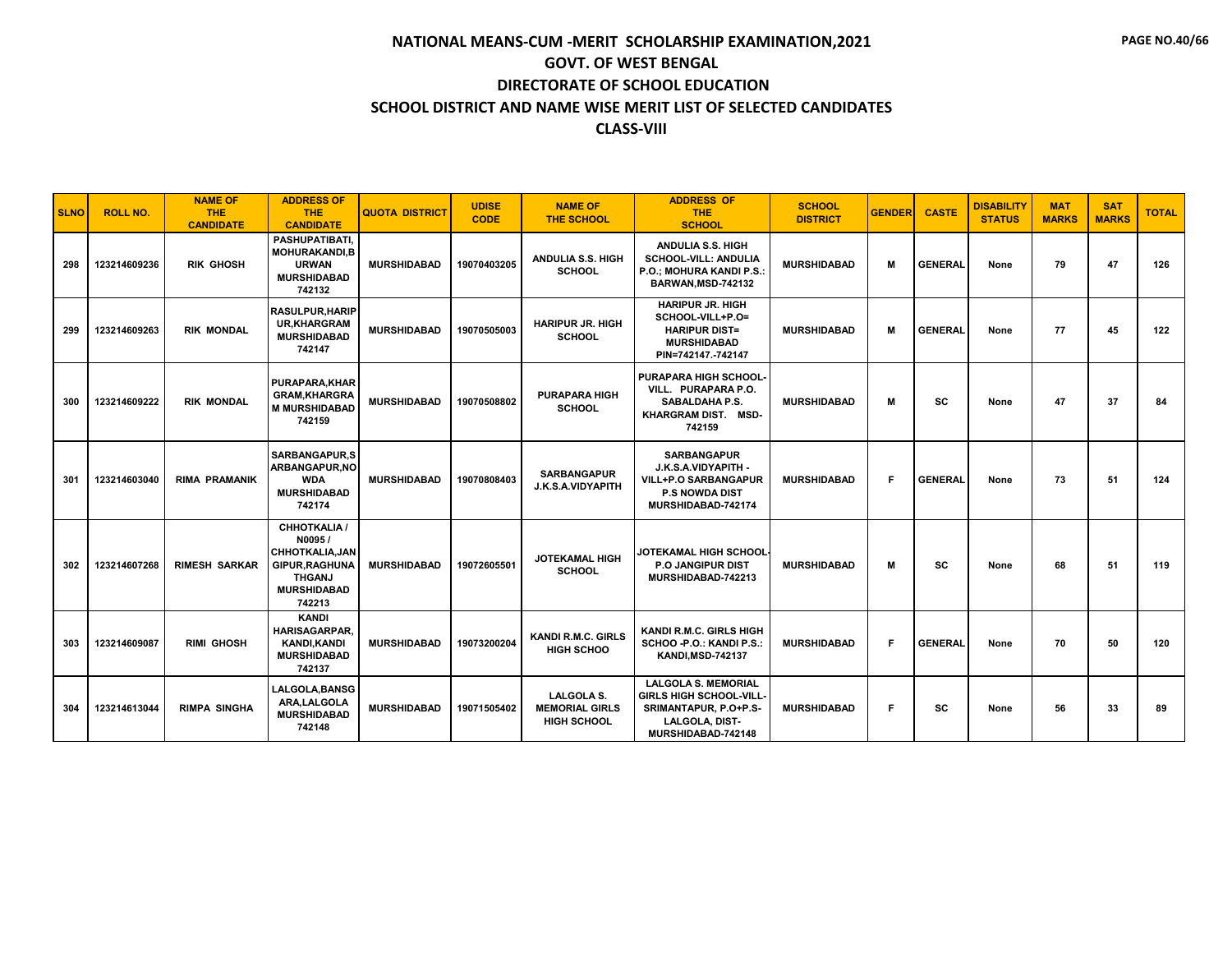| <b>SLNO</b> | <b>ROLL NO.</b> | <b>NAME OF</b><br><b>THE</b><br><b>CANDIDATE</b> | <b>ADDRESS OF</b><br><b>THE</b><br><b>CANDIDATE</b>                                           | <b>QUOTA DISTRICT</b> | <b>UDISE</b><br><b>CODE</b> | <b>NAME OF</b><br><b>THE SCHOOL</b>           | <b>ADDRESS OF</b><br><b>THE</b><br><b>SCHOOL</b>                                                                        | <b>SCHOOL</b><br><b>DISTRICT</b> | <b>GENDER</b> | <b>CASTE</b>   | <b>DISABILITY</b><br><b>STATUS</b> | <b>MAT</b><br><b>MARKS</b> | <b>SAT</b><br><b>MARKS</b> | <b>TOTAL</b> |
|-------------|-----------------|--------------------------------------------------|-----------------------------------------------------------------------------------------------|-----------------------|-----------------------------|-----------------------------------------------|-------------------------------------------------------------------------------------------------------------------------|----------------------------------|---------------|----------------|------------------------------------|----------------------------|----------------------------|--------------|
| 305         | 123214603386    | <b>RINA NANDI</b>                                | <b>NA.KANTHALIA.B</b><br><b>ERHAMPORE</b><br><b>MURSHIDABAD</b><br>742405                     | <b>MURSHIDABAD</b>    | 19071123303                 | KODLA BEJOY K. A.<br><b>VIDYAMANDIR</b>       | KODLA BEJOY K. A.<br><b>VIDYAMANDIR-VILL:KODLA</b><br><b>PO:KODLA</b><br><b>PS:BERHAMPORE</b><br><b>DIST:MSD-742405</b> | <b>MURSHIDABAD</b>               | F.            | <b>GENERAL</b> | None                               | 78                         | 59                         | 137          |
| 306         | 123214610115    | <b>RIPAN DEY</b>                                 | AMLAI, AMLAI, BHA<br><b>RATPUR</b><br><b>MURSHIDABAD</b><br>742301                            | <b>MURSHIDABAD</b>    | 19070206202                 | <b>AMLAI BHALUIPARA</b><br><b>HIGH SCHOOL</b> | AMLAI BHALUIPARA HIGH<br>SCHOOL-VILL + P.O :<br><b>AMLAI-742301</b>                                                     | <b>MURSHIDABAD</b>               | M             | <b>GENERAL</b> | None                               | 73                         | 53                         | 126          |
| 307         | 123214603326    | <b>RISHA DUTTA</b>                               | DOPUKURIA, DOP<br>UKURIA, SAKTIPU<br><b>R MURSHIDABAD</b><br>742163                           | <b>MURSHIDABAD</b>    | 19070710902                 | <b>DOPUKURIA HIGH</b><br><b>SCHOOL</b>        | DOPUKURIA HIGH SCHOOL<br>VILL. + P.O. DOPUKURIA<br>MSD-742163                                                           | <b>MURSHIDABAD</b>               | F.            | <b>GENERAL</b> | None                               | 61                         | 57                         | 118          |
| 308         | 123214609282    | <b>RITA DEY</b>                                  | AMLAI.AMLAI.BHA<br><b>RATPUR</b><br><b>MURSHIDABAD</b><br>742301                              | <b>MURSHIDABAD</b>    | 19070206202                 | <b>AMLAI BHALUIPARA</b><br><b>HIGH SCHOOL</b> | AMLAI BHALUIPARA HIGH<br>SCHOOL-VILL + P.O :<br>AMLAI-742301                                                            | <b>MURSHIDABAD</b>               | F.            | <b>GENERAL</b> | None                               | 77                         | 73                         | 150          |
| 309         | 123214609347    | <b>RITIKA DAS</b>                                | <b>BHARATPUR, BHA</b><br><b>RATPUR, BHARAT</b><br><b>PUR</b><br><b>MURSHIDABAD</b><br>742301  | <b>MURSHIDABAD</b>    | 19070203804                 | <b>GEETGRAM HIGH</b><br><b>SCHOOL</b>         | <b>GEETGRAM HIGH SCHOOL</b><br>P.O : GEERGRAM, P.S :<br>BHARATPUR-742401                                                | <b>MURSHIDABAD</b>               | F.            | <b>GENERAL</b> | None                               | 62                         | 61                         | 123          |
| 310         | 123214605159    | <b>ROCKY MANDAL</b>                              | 00.CHAR<br><b>RAJAPUR, RANINA</b><br>GAR<br><b>MURSHIDABAD</b><br>742306                      | <b>MURSHIDABAD</b>    | 19071709702                 | <b>CHAR MUNSHIPARA</b><br><b>HIGH SCHOOL</b>  | <b>CHAR MUNSHIPARA HIGH</b><br><b>SCHOOL-VILL-CHAR RAJA</b><br>PUR, P.S-RANINAGAR, DIST<br>MURSHIDABAD-742306           | <b>MURSHIDABAD</b>               | M             | <b>SC</b>      | None                               | 53                         | 37                         | 90           |
| 311         | 123214613102    | <b>ROCKY PAUL</b>                                | TENTULIA, TENTU<br>LIA, MURSHIDABA<br><b>D MURSHIDABAD</b><br>742302                          | <b>MURSHIDABAD</b>    | 19071305701                 | <b>TENTULIA HIGH</b><br>SCHOOL (H.S)          | <b>TENTULIA HIGH SCHOOL</b><br>(H.S)-VILL+PO-TENTULIA<br><b>DIST-MURSHIDABAD-</b><br>742302                             | <b>MURSHIDABAD</b>               | M             | <b>GENERAL</b> | None                               | 80                         | 53                         | 133          |
| 312         | 123214603347    | <b>ROHAN SK</b>                                  | <b>HARISHPUR.BAR</b><br><b>UIPARA, HARIHAR</b><br><b>PARA</b><br><b>MURSHIDABAD</b><br>742165 | <b>MURSHIDABAD</b>    | 19070911703                 | <b>BARUIPARA HIGH</b><br><b>SCHOOL</b>        | <b>BARUIPARA HIGH SCHOOL-</b><br><b>VILL: BARUIPARA P.O.:</b><br><b>BARUIPARA MSD-742165</b>                            | <b>MURSHIDABAD</b>               | M             | <b>GENERAL</b> | None                               | 67                         | 46                         | 113          |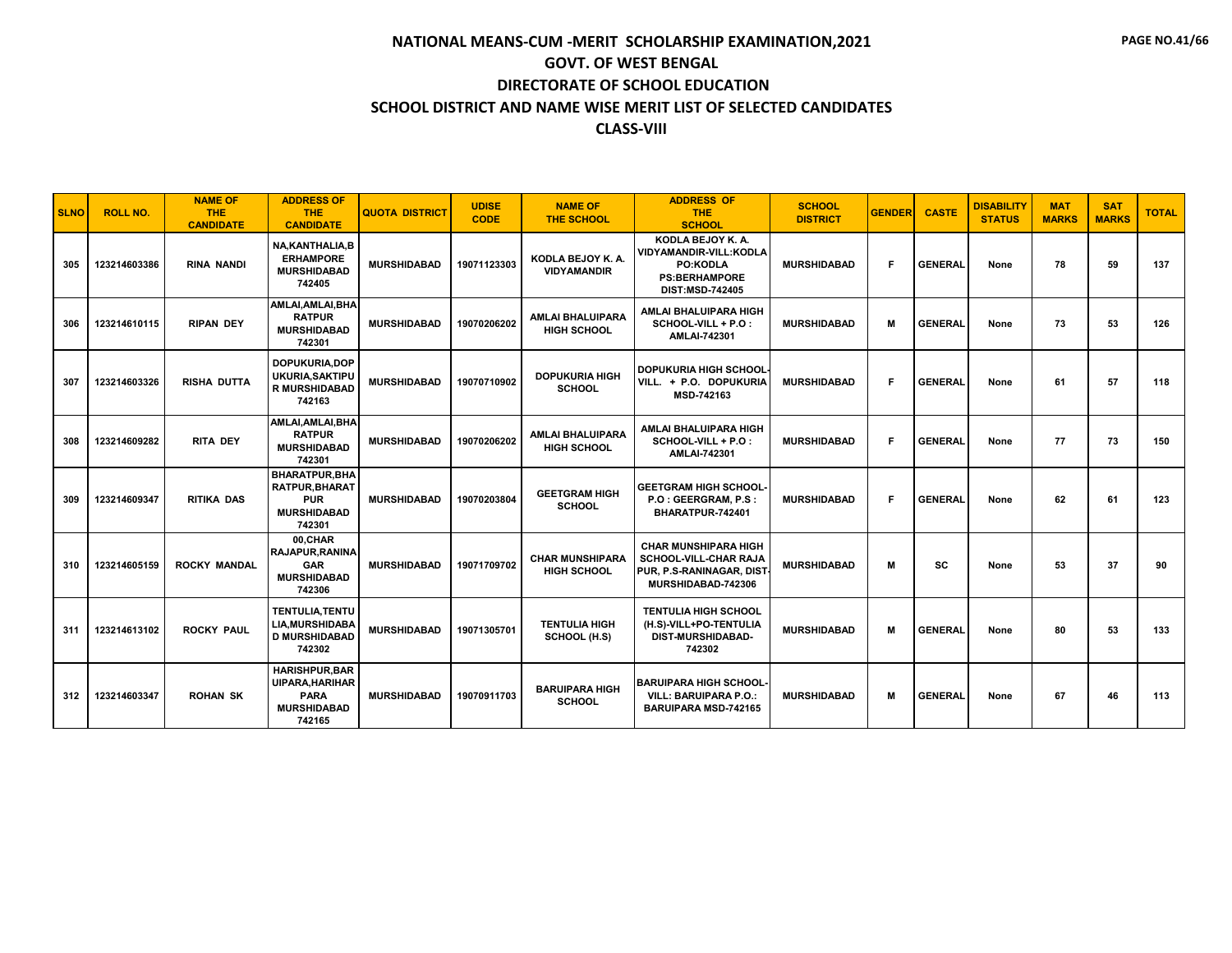| <b>SLNO</b> | <b>ROLL NO.</b> | <b>NAME OF</b><br><b>THE</b><br><b>CANDIDATE</b> | <b>ADDRESS OF</b><br><b>THE</b><br><b>CANDIDATE</b>                                                | <b>QUOTA DISTRICT</b> | <b>UDISE</b><br><b>CODE</b> | <b>NAME OF</b><br><b>THE SCHOOL</b>                              | <b>ADDRESS OF</b><br><b>THE</b><br><b>SCHOOL</b>                                                                                                    | <b>SCHOOL</b><br><b>DISTRICT</b> | <b>GENDER</b> | <b>CASTE</b>   | <b>DISABILITY</b><br><b>STATUS</b> | <b>MAT</b><br><b>MARKS</b> | <b>SAT</b><br><b>MARKS</b> | <b>TOTAL</b> |
|-------------|-----------------|--------------------------------------------------|----------------------------------------------------------------------------------------------------|-----------------------|-----------------------------|------------------------------------------------------------------|-----------------------------------------------------------------------------------------------------------------------------------------------------|----------------------------------|---------------|----------------|------------------------------------|----------------------------|----------------------------|--------------|
| 313         | 123214607314    | <b>ROHID SK</b>                                  | <b>LALKHANDIAR.LA</b><br><b>LKHANDIAR.RAG</b><br><b>HUNATHGANJ</b><br><b>MURSHIDABAD</b><br>742213 | <b>MURSHIDABAD</b>    | 19072602402                 | <b>SEKENDRA HIGH</b><br><b>SCHOOL</b>                            | <b>SEKENDRA HIGH SCHOOL</b><br><b>VILL SEKENDRA P.O GIRIA</b><br><b>P.S RAGHUNATHGANJ DIST</b><br>MSD-742230                                        | <b>MURSHIDABAD</b>               | М             | <b>GENERAL</b> | None                               | 59                         | 57                         | 116          |
| 314         | 123214613045    | <b>ROHIDUL ISLAM</b>                             | <b>NATUN</b><br>NALDAHARI, LALG<br>OLA.LALGOLA<br><b>MURSHIDABAD</b><br>742148                     | <b>MURSHIDABAD</b>    | 19071505405                 | <b>LALGOLA MAHESH</b><br><b>NARAYAN ACADEMY</b>                  | <b>LALGOLA MAHESH</b><br><b>NARAYAN ACADEMY-</b><br>VILL+P.O-LALGOLA, P.S-<br><b>LALGOLA, DIST-</b><br>MURSHIDABAD-742148                           | <b>MURSHIDABAD</b>               | M             | <b>GENERAL</b> | None                               | 61                         | 49                         | 110          |
| 315         | 123214613283    | <b>ROHIT HALDAR</b>                              | LALGOLA, LALGO<br><b>LA.LALGOLA</b><br><b>MURSHIDABAD</b><br>742148                                | <b>MURSHIDABAD</b>    | 19071505402                 | <b>LALGOLA S.</b><br><b>MEMORIAL GIRLS</b><br><b>HIGH SCHOOL</b> | <b>LALGOLA S. MEMORIAL</b><br><b>GIRLS HIGH SCHOOL-VILL</b><br>SRIMANTAPUR, P.O+P.S-<br>LALGOLA, DIST-<br>MURSHIDABAD-742148                        | <b>MURSHIDABAD</b>               | М             | SC             | None                               | 45                         | 42                         | 87           |
| 316         | 123214607021    | <b>ROKI MONDAL</b>                               | SIDHORI, SIDHORI,<br><b>SUTI</b><br><b>MURSHIDABAD</b><br>731222                                   | <b>MURSHIDABAD</b>    | 19072302501                 | <b>BAHUTALI HIGH</b><br><b>SCHOOL</b>                            | <b>BAHUTALI HIGH SCHOOL-</b><br>VILL+P.O= BAHUTALI DIST<br><b>MURSHIDABAD, PIN=</b><br>731222-731222                                                | <b>MURSHIDABAD</b>               | M             | SC             | None                               | 68                         | 59                         | 127          |
| 317         | 123214609104    | <b>ROMA GHOSH</b>                                | <b>MASADDA, SALU, S</b><br><b>ALAR</b><br><b>MURSHIDABAD</b><br>742401                             | <b>MURSHIDABAD</b>    | 19070400904                 | <b>MOSADDA JR. HIGH</b><br><b>SCHOOL</b>                         | <b>MOSADDA JR. HIGH</b><br>SCHOOL-VILL=MOSADDA<br>PO=BARWAN, DIST=MSD-<br>742132                                                                    | <b>MURSHIDABAD</b>               | F             | <b>GENERAL</b> | None                               | 59                         | 63                         | 122          |
| 318         | 123214613394    | <b>RONY DAS</b>                                  | <b>ARIJPUR, SITESHN</b><br><b>AGAR.BHAGWAN</b><br>GOLA<br><b>MURSHIDABAD</b><br>742151             | <b>MURSHIDABAD</b>    | 19071801202                 | <b>ORAHAR HIGH</b><br><b>SCHOOL</b>                              | <b>ORAHAR HIGH SCHOOL-</b><br><b>VILL:ORAHAR</b><br><b>PO:BHAGWANGOLA</b><br><b>SUNDARPUR</b><br><b>PS:BFAGWANGOLA</b><br><b>DIST:MSD WB-742135</b> | <b>MURSHIDABAD</b>               | M             | <b>GENERAL</b> | None                               | 64                         | 56                         | 120          |
| 319         | 123214613411    | <b>ROSIDA ISLAM</b>                              | <b>PANCHGRAM.PAN</b><br>CHGRAM, NABAG<br><b>RAM</b><br><b>MURSHIDABAD</b><br>742184                | <b>MURSHIDABAD</b>    | 19071407901                 | <b>PANCHGRAM GIRLS</b><br><b>HIGH SCHOOL</b>                     | <b>PANCHGRAM GIRLS HIGH</b><br>SCHOOL-<br><b>VILL:PANCHGRAM</b><br><b>PO:PANCH GRAM</b><br>DIST:MSD-742184                                          | <b>MURSHIDABAD</b>               | F.            | <b>GENERAL</b> | Hearing<br>impairment              | 45                         | 35                         | 80           |
| 320         | 123214613061    | <b>ROUJATUNNESHA</b><br><b>KHATUN</b>            | <b>KAHARPARA.MAN</b><br><b>IKCHAK,LALGOLA</b><br><b>MURSHIDABAD</b><br>742148                      | <b>MURSHIDABAD</b>    | 19071515803                 | <b>MANIKCHAK JR. HIGH</b><br><b>MADRASAH(U-II)</b>               | <b>MANIKCHAK JR. HIGH</b><br>MADRASAH(U-II)-<br>VILL=KAHARPARA. PO=<br>MANIKCHAK, DIST=MSD-<br>742148                                               | <b>MURSHIDABAD</b>               | F.            | <b>GENERAL</b> | None                               | 63                         | 52                         | 115          |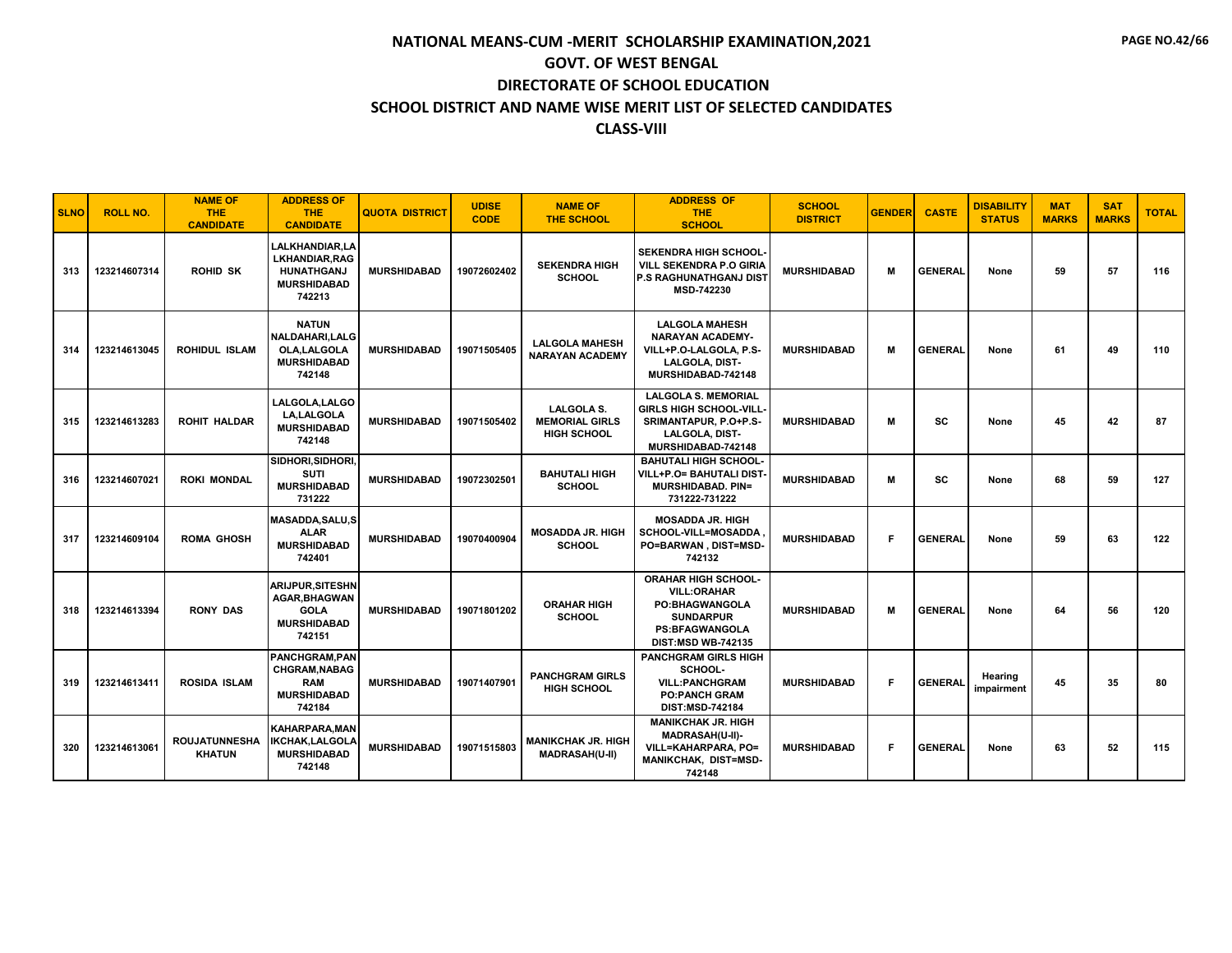| <b>SLNO</b> | <b>ROLL NO.</b> | <b>NAME OF</b><br><b>THE</b><br><b>CANDIDATE</b> | <b>ADDRESS OF</b><br><b>THE</b><br><b>CANDIDATE</b>                                             | <b>QUOTA DISTRICT</b> | <b>UDISE</b><br><b>CODE</b> | <b>NAME OF</b><br><b>THE SCHOOL</b>                       | <b>ADDRESS OF</b><br><b>THE</b><br><b>SCHOOL</b>                                                         | <b>SCHOOL</b><br><b>DISTRICT</b> | <b>GENDER</b> | <b>CASTE</b>   | <b>DISABILITY</b><br><b>STATUS</b> | <b>MAT</b><br><b>MARKS</b> | <b>SAT</b><br><b>MARKS</b> | <b>TOTAL</b> |
|-------------|-----------------|--------------------------------------------------|-------------------------------------------------------------------------------------------------|-----------------------|-----------------------------|-----------------------------------------------------------|----------------------------------------------------------------------------------------------------------|----------------------------------|---------------|----------------|------------------------------------|----------------------------|----------------------------|--------------|
| 321         | 123214610176    | <b>ROWSONARA</b><br><b>BEGAM</b>                 | NAGAR.NAGAR.K<br><b>HARGRAM</b><br><b>MURSHIDABAD</b><br>742159                                 | <b>MURSHIDABAD</b>    | 19070515301                 | <b>NAGAR AZIZA</b><br><b>MEMORIAL HIGH</b><br><b>SCHO</b> | <b>NAGAR AZIZA MEMORIAL</b><br>HIGH SCHO-VILL. + P.O.<br><b>NAGAR P.S. KHARGRAM</b><br><b>MSD-742159</b> | <b>MURSHIDABAD</b>               | F.            | <b>GENERAL</b> | None                               | 82                         | 79                         | 161          |
| 322         | 123214603179    | <b>RUBAI DAS</b>                                 | DABUK.DABUK.M<br><b>AYURESWAR</b><br><b>MURSHIDABAD</b><br>731216                               | <b>MURSHIDABAD</b>    | 19070611003                 | SARGACHHI R.K.M.<br><b>HIGH SCHOOL</b>                    | <b>SARGACHHI R.K.M. HIGH</b><br>SCHOOL-VILL+P.O:<br><b>SARGACHI, -742134</b>                             | <b>MURSHIDABAD</b>               | м             | <b>GENERAL</b> | None                               | 65                         | 47                         | 112          |
| 323         | 123214610380    | <b>RUBAID ALAM</b>                               | <b>TENTULIA, MAHAL</b><br>ANDI.KANDI<br><b>MURSHIDABAD</b><br>742136                            | <b>MURSHIDABAD</b>    | 19070301002                 | KHARERA A.N.H.M<br><b>HIGH SCHOOL</b>                     | KHARERA A.N.H.M HIGH<br>SCHOOL-VILL+P.O<br><b>KHARERA P.S SALAR DIST</b><br>MURSHIDABAD-742401           | <b>MURSHIDABAD</b>               | м             | <b>GENERAL</b> | None                               | 68                         | 58                         | 126          |
| 324         | 123214613165    | <b>RUDRA MARJIT</b>                              | PASHLA.PASHLA.<br><b>NABAGRAM</b><br><b>MURSHIDABAD</b><br>742184                               | <b>MURSHIDABAD</b>    | 19071411103                 | <b>GURAH PASHLA S.K.</b><br><b>S. NIKETAN</b>             | <b>GURAH PASHLA S.K. S.</b><br><b>NIKETAN -VILL:GURAH</b><br><b>PO:GURAH DIST:MSD-</b><br>742184         | <b>MURSHIDABAD</b>               | M             | <b>SC</b>      | None                               | 60                         | 41                         | 101          |
| 325         | 123214603240    | <b>RUPAM GHOSH</b>                               | 0.BUNDAINAGAR.<br><b>NOWDA</b><br><b>MURSHIDABAD</b><br>742175                                  | <b>MURSHIDABAD</b>    | 19070806003                 | <b>AMTALA HIGH</b><br><b>SCHOOL</b>                       | <b>AMTALA HIGH SCHOOL-</b><br>VILL AMTALA P.O AMTALA<br><b>DIST MURSHIDABAD-</b><br>742121               | <b>MURSHIDABAD</b>               | м             | <b>GENERAL</b> | None                               | 74                         | 47                         | 121          |
| 326         | 123214610370    | <b>RUPAM GOSWAMI</b>                             | <b>BHARATPUR, BHA</b><br><b>RATPUR.BHARAT</b><br><b>PUR</b><br><b>MURSHIDABAD</b><br>742301     | <b>MURSHIDABAD</b>    | 19070209402                 | <b>BHARATPUR ALIA</b><br>HIGH                             | <b>BHARATPUR ALIA HIGH-</b><br>VILL+P.O BHARATPUR DIS1<br>MURSHIDABAD-742301                             | <b>MURSHIDABAD</b>               | м             | <b>GENERAL</b> | None                               | 62                         | 48                         | 110          |
| 327         | 123214607186    | <b>RUPAM SAHA</b>                                | <b>VILL</b><br>SANMATINAGAR.<br>SANMATINAGAR.<br><b>RAGHUNATHGAN</b><br>J MURSHIDABAD<br>742213 | <b>MURSHIDABAD</b>    | 19072605501                 | <b>JOTEKAMAL HIGH</b><br><b>SCHOOL</b>                    | JOTEKAMAL HIGH SCHOOL·<br><b>P.O. JANGIPUR DIST</b><br>MURSHIDABAD-742213                                | <b>MURSHIDABAD</b>               | м             | SC             | None                               | 50                         | 34                         | 84           |
| 328         | 123214603543    | <b>RUPESH MANDAL</b>                             | 00,DOPUKURIA,S<br><b>AKTIPUR</b><br><b>MURSHIDABAD</b><br>742163                                | <b>MURSHIDABAD</b>    | 19070710902                 | <b>DOPUKURIA HIGH</b><br><b>SCHOOL</b>                    | DOPUKURIA HIGH SCHOOL<br>VILL. + P.O. DOPUKURIA<br>MSD-742163                                            | <b>MURSHIDABAD</b>               | м             | <b>GENERAL</b> | None                               | 71                         | 54                         | 125          |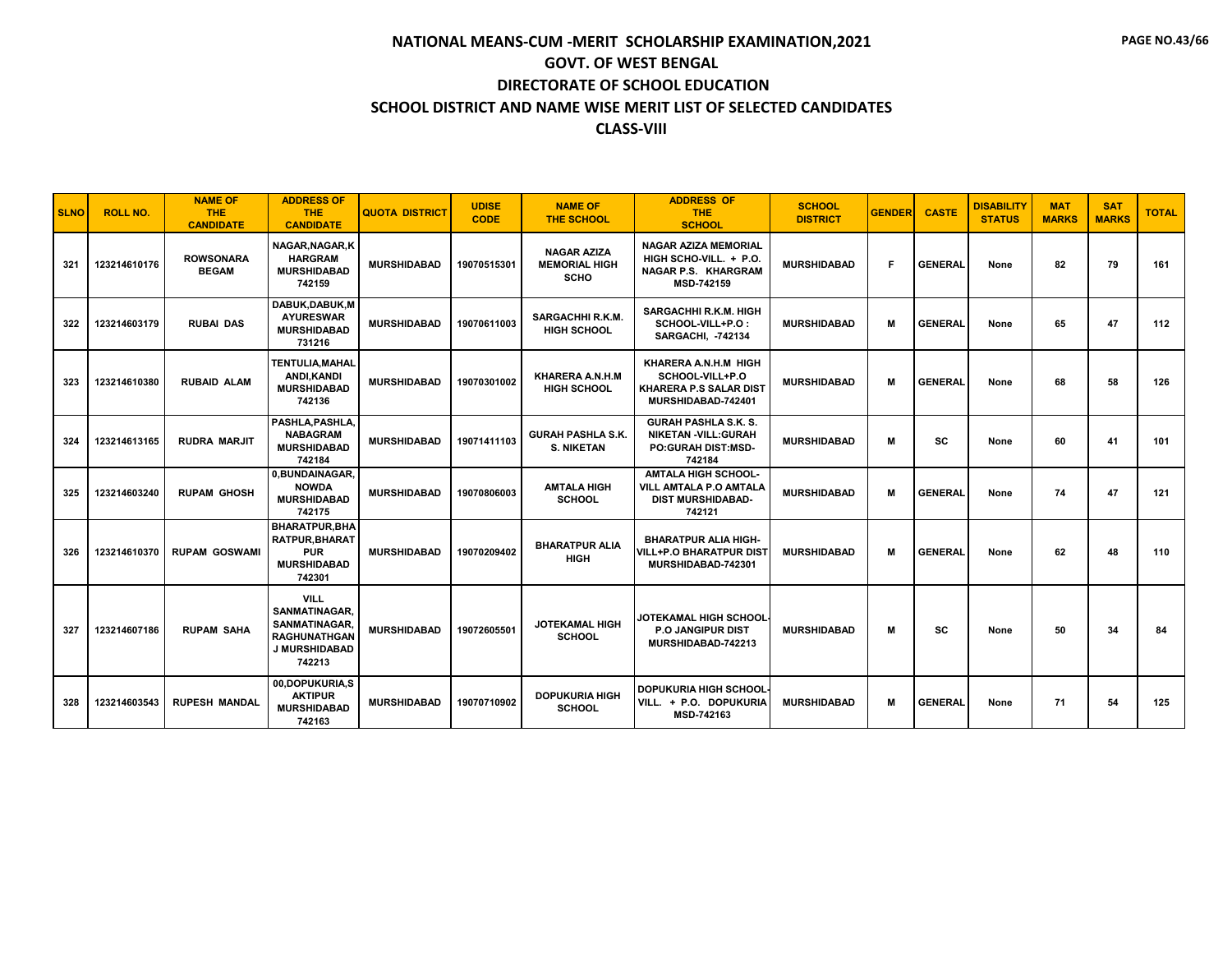| <b>SLNO</b> | <b>ROLL NO.</b> | <b>NAME OF</b><br><b>THE</b><br><b>CANDIDATE</b> | <b>ADDRESS OF</b><br><b>THE</b><br><b>CANDIDATE</b>                                   | <b>QUOTA DISTRICT</b> | <b>UDISE</b><br><b>CODE</b> | <b>NAME OF</b><br>THE SCHOOL                                     | <b>ADDRESS OF</b><br><b>THE</b><br><b>SCHOOL</b>                                                                                    | <b>SCHOOL</b><br><b>DISTRICT</b> | <b>GENDER</b> | <b>CASTE</b>   | <b>DISABILITY</b><br><b>STATUS</b> | <b>MAT</b><br><b>MARKS</b> | <b>SAT</b><br><b>MARKS</b> | <b>TOTAL</b> |
|-------------|-----------------|--------------------------------------------------|---------------------------------------------------------------------------------------|-----------------------|-----------------------------|------------------------------------------------------------------|-------------------------------------------------------------------------------------------------------------------------------------|----------------------------------|---------------|----------------|------------------------------------|----------------------------|----------------------------|--------------|
| 329         | 123214607306    | <b>SABNAM PARVIN</b>                             | <b>NA,KULGACHHI,R</b><br><b>AGHUNATHGANJ</b><br><b>MURSHIDABAD</b><br>742213          | <b>MURSHIDABAD</b>    | 19072609601                 | <b>GOBINDAPUR HIGH</b><br><b>SCHOOL</b>                          | <b>GOBINDAPUR HIGH</b><br><b>SCHOOL-VILL KALBAGH</b><br><b>DIST MURSHIDABAD-</b><br>742213                                          | <b>MURSHIDABAD</b>               | F.            | <b>GENERAL</b> | None                               | 78                         | 61                         | 139          |
| 330         | 123214610044    | <b>SABYASACHI</b><br><b>BISWAS</b>               | <b>VILL</b><br>ANUKHA, MAHADE<br><b>VBATI.KANDI</b><br><b>MURSHIDABAD</b><br>742161   | <b>MURSHIDABAD</b>    | 19073200103                 | <b>KANDI RAJ HIGH</b><br><b>SCHOOL</b>                           | KANDI RAJ HIGH SCHOOL-<br>P.O.: KANDI P.S.:<br><b>KANDI, MSD-742137</b>                                                             | <b>MURSHIDABAD</b>               | м             | <b>GENERAL</b> | None                               | 68                         | 51                         | 119          |
| 331         | 123214603408    | <b>SAGNIK MONDAL</b>                             | <b>ALAMPUR.SABDA</b><br><b>RNAGAR, NOWDA</b><br><b>MURSHIDABAD</b><br>742175          | <b>MURSHIDABAD</b>    | 19073100810                 | <b>GORABAZAR I. C.</b><br><b>INSTITUTION</b>                     | <b>GORABAZAR I. C.</b><br><b>INSTITUTION-P.O.:</b><br><b>BERHAMPORE MSD-742101</b>                                                  | <b>MURSHIDABAD</b>               | м             | <b>GENERAL</b> | None                               | 69                         | 52                         | 121          |
| 332         | 123214603004    | <b>SAGNIK KUMAR</b><br><b>RISHI</b>              | <b>RUKANPUR, RUKA</b><br>NPUR, HARIHARP<br><b>ARA</b><br><b>MURSHIDABAD</b><br>742166 | <b>MURSHIDABAD</b>    | 19070901302                 | <b>RUKANPUR HIGH</b><br><b>SCHOOL</b>                            | <b>RUKANPUR HIGH SCHOOL</b><br><b>VILL: RUKANPUR P.O.:</b><br><b>RUKANPUR P.S.:</b><br>HARIHARPARA, MSD-742166                      | <b>MURSHIDABAD</b>               | M             | SC             | None                               | 61                         | 40                         | 101          |
| 333         | 123214609016    | <b>SAHAJADI BEGUM</b>                            | <b>KAGRAM DANGA</b><br>PARA, KAGRAM, S<br><b>ALAR</b><br><b>MURSHIDABAD</b><br>742401 | <b>MURSHIDABAD</b>    | 19070303902                 | KAGRAM A.N.M.HIGH<br><b>SCHOOL</b>                               | <b>KAGRAM A.N.M.HIGH</b><br><b>SCHOOL-VILL KAGRAM P.O</b><br><b>KAGRAM DIST</b><br>MURSHIDABAD-742401                               | <b>MURSHIDABAD</b>               | F.            | <b>GENERAL</b> | None                               | 66                         | 48                         | 114          |
| 334         | 123214613152    | <b>SAHAJADI MAHFUJA</b><br><b>ISLAM</b>          | <b>LALGOLA.KD</b><br>PARA.LALGOLA<br><b>MURSHIDABAD</b><br>742148                     | <b>MURSHIDABAD</b>    | 19071505402                 | <b>LALGOLA S.</b><br><b>MEMORIAL GIRLS</b><br><b>HIGH SCHOOL</b> | <b>LALGOLA S. MEMORIAL</b><br>GIRLS HIGH SCHOOL-VILL<br>SRIMANTAPUR, P.O+P.S-<br>LALGOLA, DIST-<br>MURSHIDABAD-742148               | <b>MURSHIDABAD</b>               | F.            | <b>GENERAL</b> | None                               | 64                         | 56                         | 120          |
| 335         | 123214607406    | <b>SAHIDA KHATUN</b>                             | <b>TEGHARI.742213.</b><br><b>RAGHUNATHGAN</b><br>J MURSHIDABAD<br>742213              | <b>MURSHIDABAD</b>    | 19072608103                 | <b>KHAMRA BHABKI HIGH</b><br><b>SCHOOL</b>                       | <b>KHAMRA BHABKI HIGH</b><br>SCHOOL-VILL TEGHARI P.O<br><b>RAJPUT TEGHARI P.S</b><br><b>RAGHUNATHGANJ DIST</b><br><b>MSD-742213</b> | <b>MURSHIDABAD</b>               | F.            | <b>GENERAL</b> | None                               | 68                         | 45                         | 113          |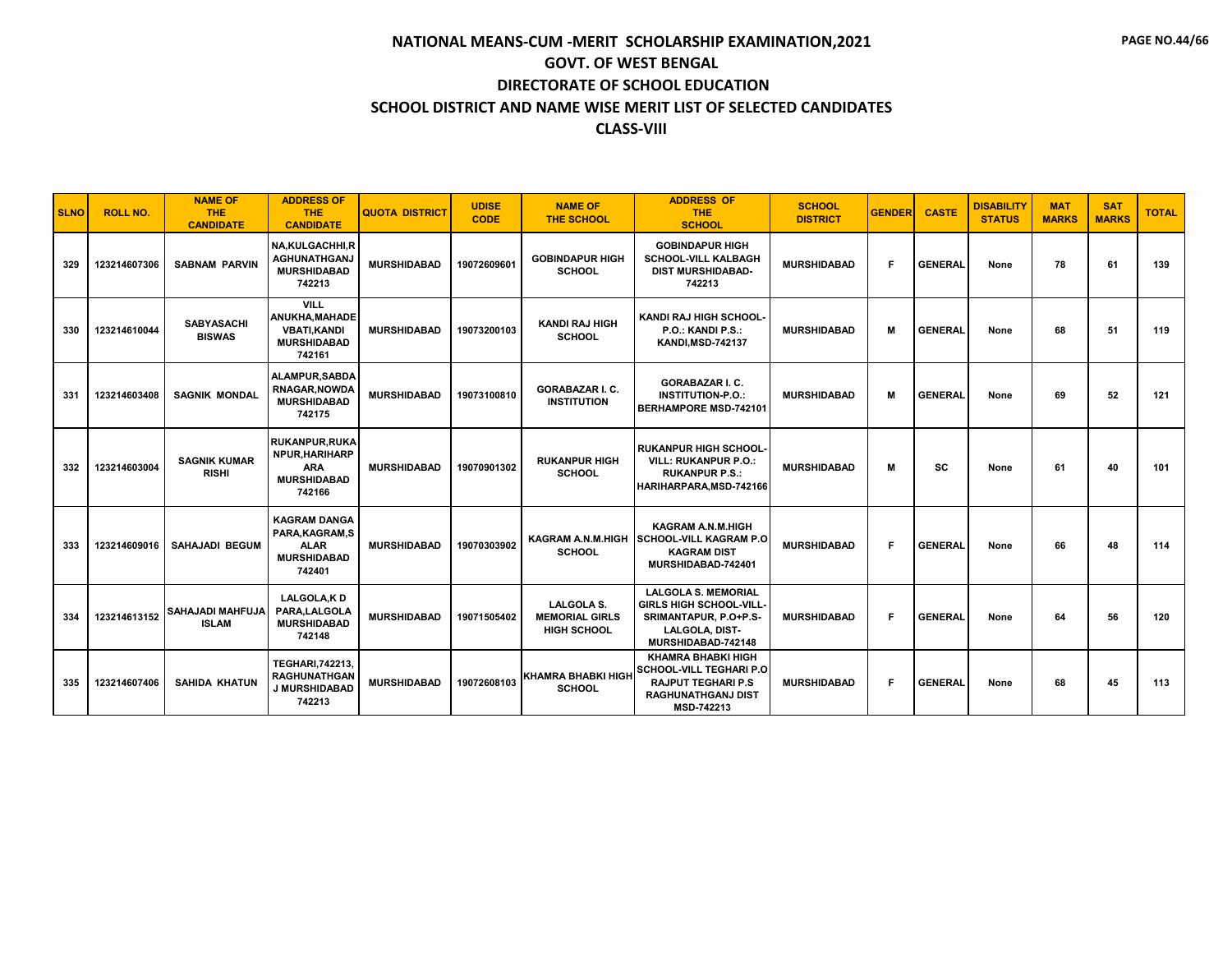| <b>SLNO</b> | <b>ROLL NO.</b> | <b>NAME OF</b><br><b>THE</b><br><b>CANDIDATE</b> | <b>ADDRESS OF</b><br><b>THE</b><br><b>CANDIDATE</b>                                                               | <b>QUOTA DISTRICT</b> | <b>UDISE</b><br><b>CODE</b> | <b>NAME OF</b><br><b>THE SCHOOL</b>             | <b>ADDRESS OF</b><br><b>THE</b><br><b>SCHOOL</b>                                                               | <b>SCHOOL</b><br><b>DISTRICT</b> | <b>GENDER</b> | <b>CASTE</b>   | <b>DISABILITY</b><br><b>STATUS</b> | <b>MAT</b><br><b>MARKS</b> | <b>SAT</b><br><b>MARKS</b> | <b>TOTAL</b> |
|-------------|-----------------|--------------------------------------------------|-------------------------------------------------------------------------------------------------------------------|-----------------------|-----------------------------|-------------------------------------------------|----------------------------------------------------------------------------------------------------------------|----------------------------------|---------------|----------------|------------------------------------|----------------------------|----------------------------|--------------|
| 336         | 123214607118    | <b>SAHIDA PARVEEN</b>                            | VILL-<br>MITHIPUR.MITHIP<br><b>UR, RAGHUNATHG</b><br><b>ANJ</b><br><b>MURSHIDABAD</b><br>742213                   | <b>MURSHIDABAD</b>    | 19072603401                 | <b>GIRIA HIGH SCHOOL</b>                        | <b>GIRIA HIGH SCHOOL-P.O</b><br><b>GIRIA DIST MURSHIDABAD</b><br>742213                                        | <b>MURSHIDABAD</b>               | F.            | <b>GENERAL</b> | None                               | 72                         | 49                         | 121          |
| 337         | 123214603521    | <b>SAIDA SULTANA</b>                             | JHANJA.RUKANP<br><b>UR.HARIHARPAR</b><br>A MURSHIDABAD<br>742166                                                  | <b>MURSHIDABAD</b>    | 19070901302                 | <b>RUKANPUR HIGH</b><br><b>SCHOOL</b>           | <b>RUKANPUR HIGH SCHOOL</b><br><b>VILL: RUKANPUR P.O.:</b><br><b>RUKANPUR P.S.:</b><br>HARIHARPARA, MSD-742166 | <b>MURSHIDABAD</b>               | F             | <b>GENERAL</b> | None                               | 62                         | 54                         | 116          |
| 338         | 123214603193    | <b>SAIKAT MONDAL</b>                             | NIDHINAGAR.KAL<br>ADANGA, DAULAT<br><b>ABAD</b><br><b>MURSHIDABAD</b><br>742304                                   | <b>MURSHIDABAD</b>    | 19071112104                 | <b>MADANPUR HIGH</b><br><b>SCHOOL</b>           | <b>MADANPUR HIGH SCHOOL</b><br><b>VILL: MADNPUR P.O.:</b><br><b>MADANPUR P.S.:</b><br>DAULATABAD.MSD-742304    | <b>MURSHIDABAD</b>               | M             | sc             | None                               | 66                         | 46                         | 112          |
| 339         | 123214609257    | <b>SAKHAWAT</b><br><b>AHAMED</b>                 | <b>TALGRAM.TALGR</b><br>AM, BHARATPUR<br><b>MURSHIDABAD</b><br>742301                                             | <b>MURSHIDABAD</b>    | 19070202802                 | <b>TALGRAM HAMID</b><br><b>SMRITY VIDYAPITH</b> | <b>TALGRAM HAMID SMRITY</b><br>VIDYAPITH-VILL+P.O :<br><b>TALGRAM, -742301</b>                                 | <b>MURSHIDABAD</b>               | м             | <b>GENERAL</b> | None                               | 69                         | 59                         | 128          |
| 340         | 123214607429    | <b>SAMIM SK</b>                                  | <b>VILL NATUN</b><br><b>BARASHIMUL.SA</b><br>NMATINAGAR, RA<br><b>GHUNATHGANJ</b><br><b>MURSHIDABAD</b><br>742213 | <b>MURSHIDABAD</b>    | 19072605501                 | <b>JOTEKAMAL HIGH</b><br><b>SCHOOL</b>          | <b>JOTEKAMAL HIGH SCHOOL</b><br><b>P.O JANGIPUR DIST</b><br>MURSHIDABAD-742213                                 | <b>MURSHIDABAD</b>               | М             | <b>GENERAL</b> | Hearing<br>impairment              | 56                         | 47                         | 103          |
| 341         | 123214609092    | <b>SAMIRAN GHOSH</b>                             | KHARGRAM, KHA<br><b>RGRAM,KHARGR</b><br>АM<br><b>MURSHIDABAD</b><br>742147                                        | <b>MURSHIDABAD</b>    | 19070504002                 | <b>KHARGRAM HIGH</b><br><b>SCHOOL</b>           | <b>KHARGRAM HIGH SCHOOL</b><br>VILL, P.O&P.S= KHARGRAM<br><b>DIST= MURSHIDABAD PIN=</b><br>742147-742147       | <b>MURSHIDABAD</b>               | м             | <b>GENERAL</b> | None                               | 66                         | 60                         | 126          |
| 342         | 123214610403    | <b>SAMIUL RAHAMAN</b>                            | <b>NIL, MOHURUL</b><br>ANANTAPUR, NAB<br><b>AGRAM</b><br><b>MURSHIDABAD</b><br>742136                             | <b>MURSHIDABAD</b>    | 19070301002                 | KHARERA A.N.H.M<br><b>HIGH SCHOOL</b>           | KHARERA A.N.H.M HIGH<br>SCHOOL-VILL+P.O<br><b>KHARERA P.S SALAR DIST</b><br>MURSHIDABAD-742401                 | <b>MURSHIDABAD</b>               | M             | <b>GENERAL</b> | None                               | 73                         | 71                         | 144          |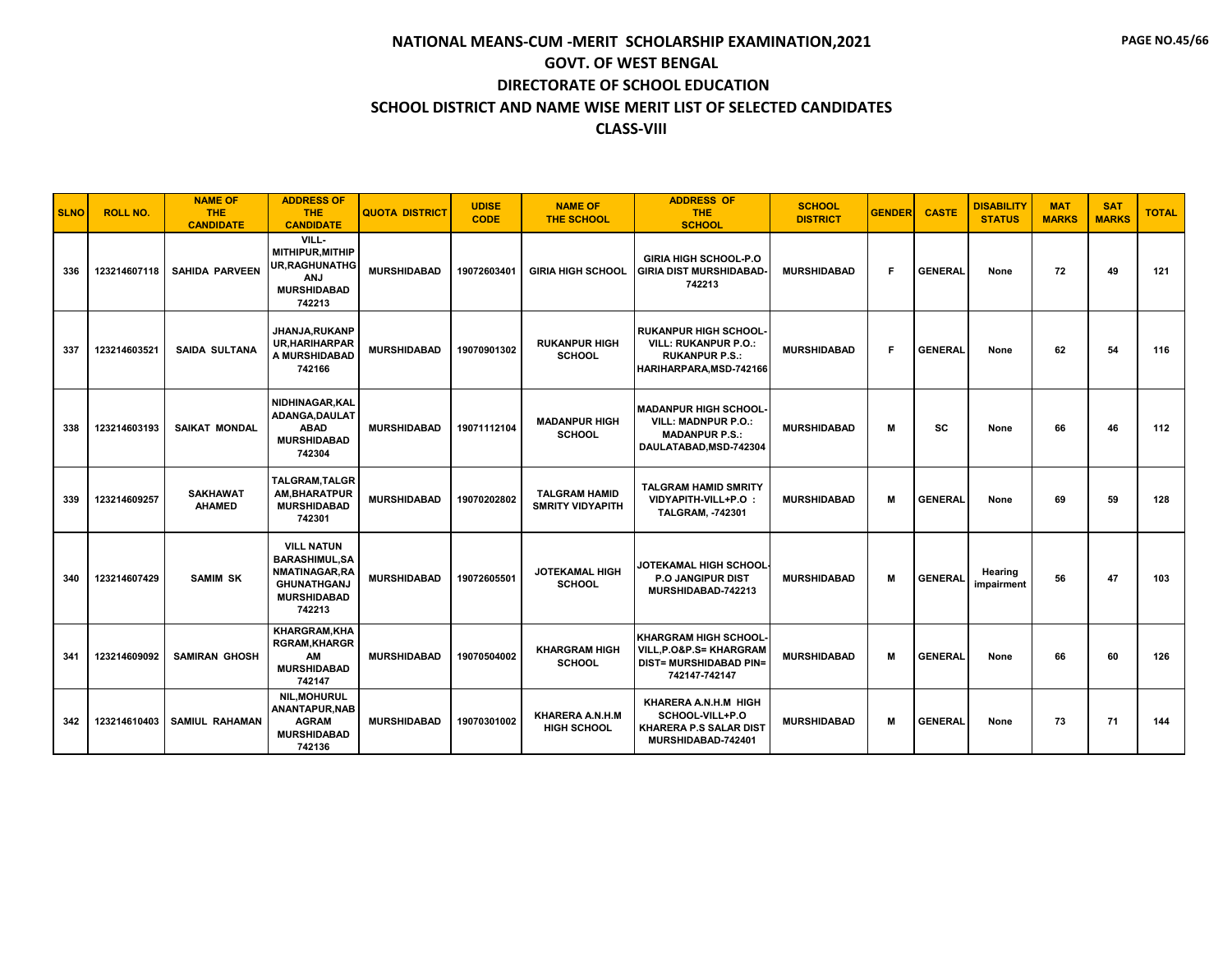| <b>SLNO</b> | <b>ROLL NO.</b> | <b>NAME OF</b><br><b>THE</b><br><b>CANDIDATE</b> | <b>ADDRESS OF</b><br>THE.<br><b>CANDIDATE</b>                                                              | <b>QUOTA DISTRICT</b> | <b>UDISE</b><br><b>CODE</b> | <b>NAME OF</b><br><b>THE SCHOOL</b>                              | <b>ADDRESS OF</b><br><b>THE</b><br><b>SCHOOL</b>                                                                             | <b>SCHOOL</b><br><b>DISTRICT</b> | <b>GENDER</b> | <b>CASTE</b>   | <b>DISABILITY</b><br><b>STATUS</b> | <b>MAT</b><br><b>MARKS</b> | <b>SAT</b><br><b>MARKS</b> | <b>TOTAL</b> |
|-------------|-----------------|--------------------------------------------------|------------------------------------------------------------------------------------------------------------|-----------------------|-----------------------------|------------------------------------------------------------------|------------------------------------------------------------------------------------------------------------------------------|----------------------------------|---------------|----------------|------------------------------------|----------------------------|----------------------------|--------------|
| 343         | 123214613440    | <b>SAMPA MONDAL</b>                              | <b>HAIDARPUR.DAH</b><br><b>APARA.MURSHID</b><br><b>ABAD</b><br><b>MURSHIDABAD</b><br>742104                | <b>MURSHIDABAD</b>    | 19071404403                 | <b>BAGMARA B.B.M.</b><br><b>VIDYANIKETAN</b>                     | <b>BAGMARA B.B.M.</b><br><b>VIDYANIKETAN-</b><br><b>VILL:BAGMARA DIST:MSD-</b><br>742149                                     | <b>MURSHIDABAD</b>               | F             | SC             | None                               | 51                         | 43                         | 94           |
| 344         | 123214610298    | <b>SAMPAD MONDAL</b>                             | <b>TATIPARA,DEBI</b><br>PARULIA, KHARG<br><b>RAM</b><br><b>MURSHIDABAD</b><br>731244                       | <b>MURSHIDABAD</b>    | 19070500903                 | <b>PARULIA HARI</b><br><b>CHARANI HIGH</b>                       | PARULIA HARI CHARANI<br>HIGH -VILL= PARULI P.O=<br><b>DEBI PARULIA DIST -</b><br><b>MURSHIDABAD PIN=</b><br>731244.-742159   | <b>MURSHIDABAD</b>               | М             | <b>GENERAL</b> | None                               | 83                         | 61                         | 144          |
| 345         | 123214603293    | <b>SANANDA DAS</b>                               | <b>JALANGITO</b><br><b>BERHAMPORE</b><br>ROAD,ISLAMPUR,I<br><b>SLAMPUR</b><br><b>MURSHIDABAD</b><br>742304 | <b>MURSHIDABAD</b>    | 19071112104                 | <b>MADANPUR HIGH</b><br><b>SCHOOL</b>                            | <b>MADANPUR HIGH SCHOOL</b><br><b>VILL: MADNPUR P.O.:</b><br><b>MADANPUR P.S.:</b><br>DAULATABAD, MSD-742304                 | <b>MURSHIDABAD</b>               | F.            | <b>GENERAL</b> | None                               | 69                         | 57                         | 126          |
| 346         | 123214610156    | <b>SANCHITA DEY</b>                              | <b>BIRPANCHANAN,</b><br><b>CHOATORE, BHAR</b><br><b>ATPUR</b><br><b>MURSHIDABAD</b><br>742140              | <b>MURSHIDABAD</b>    | 19070206202                 | <b>AMLAI BHALUIPARA</b><br><b>HIGH SCHOOL</b>                    | AMLAI BHALUIPARA HIGH<br>SCHOOL-VILL + P.O :<br>AMLAI-742301                                                                 | <b>MURSHIDABAD</b>               | F.            | <b>GENERAL</b> | None                               | 71                         | 54                         | 125          |
| 347         | 123214613385    | <b>SANDIP PAL</b>                                | SAGIA, SAGIA, LAL<br><b>GOLA</b><br><b>MURSHIDABAD</b><br>742151                                           | <b>MURSHIDABAD</b>    | 19071511804                 | <b>JAGANNATHPUR HIGH</b><br><b>SCHOOL</b>                        | <b>JAGANNATHPUR HIGH</b><br>SCHOOL-VILL+PO=SAGIA<br><b>PS=LALGOLA</b><br>,DIST=MSD,PIN=742151-<br>742151                     | <b>MURSHIDABAD</b>               | м             | <b>GENERAL</b> | None                               | 60                         | 53                         | 113          |
| 348         | 123214603436    | <b>SANDIP PRAMANIK</b>                           | <b>SAKTIPUR</b><br><b>MAHATAPARA, SA</b><br><b>KTIPUR, SAKTIPU</b><br><b>R MURSHIDABAD</b><br>742163       | <b>MURSHIDABAD</b>    | 19070708103                 | <b>SAKTIPUR K.M.C.</b><br><b>INSTITUTION</b>                     | <b>SAKTIPUR K.M.C.</b><br>INSTITUTION-VILL. + P.O.<br>SAKTIPUR MSD-742163                                                    | <b>MURSHIDABAD</b>               | М             | <b>GENERAL</b> | None                               | 68                         | 51                         | 119          |
| 349         | 123214613188    | <b>SANGITA MAHANTO</b>                           | <b>LALGOLA.KRISHN</b><br>APUR.LALGOLA<br><b>MURSHIDABAD</b><br>742148                                      | <b>MURSHIDABAD</b>    | 19071505402                 | <b>LALGOLA S.</b><br><b>MEMORIAL GIRLS</b><br><b>HIGH SCHOOL</b> | <b>LALGOLA S. MEMORIAL</b><br><b>GIRLS HIGH SCHOOL-VILL</b><br>SRIMANTAPUR, P.O+P.S-<br>LALGOLA, DIST-<br>MURSHIDABAD-742148 | <b>MURSHIDABAD</b>               | F.            | SC             | None                               | 56                         | 48                         | 104          |
| 350         | 123214609084    | <b>SANJU MONDAL</b>                              | RUHA, JAJAN, BHA<br><b>RATPUR</b><br><b>MURSHIDABAD</b><br>742140                                          | <b>MURSHIDABAD</b>    | 19070201102                 | <b>JAJAN KENARAM</b><br><b>HIGH</b>                              | JAJAN KENARAM HIGH-<br>VILL. + P.O. JAJAN MSD-<br>742140                                                                     | <b>MURSHIDABAD</b>               | М             | <b>GENERAL</b> | None                               | 66                         | 44                         | 110          |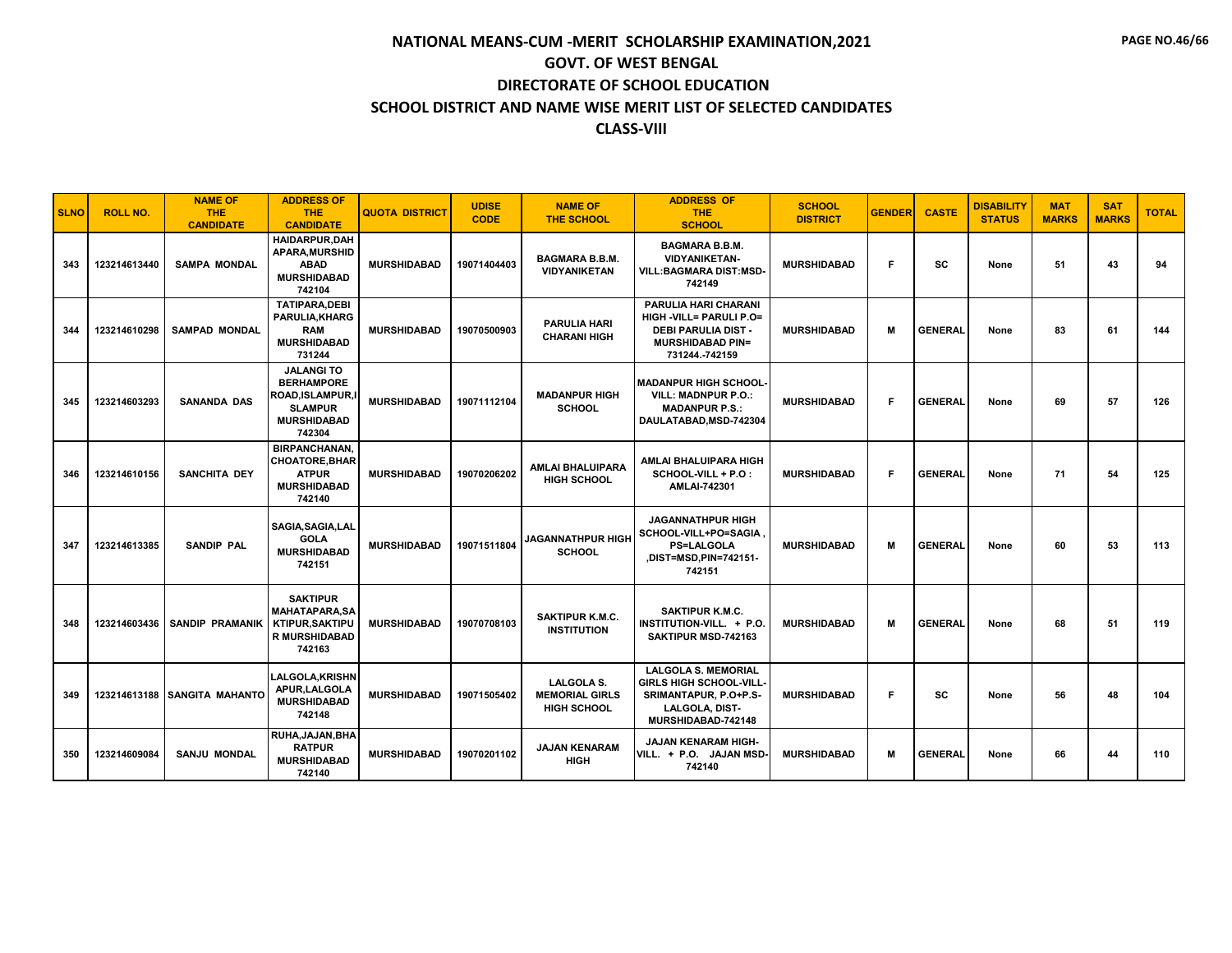| <b>SLNO</b> | <b>ROLL NO.</b> | <b>NAME OF</b><br><b>THE</b><br><b>CANDIDATE</b> | <b>ADDRESS OF</b><br><b>THE</b><br><b>CANDIDATE</b>                                              | <b>QUOTA DISTRICT</b> | <b>UDISE</b><br><b>CODE</b> | <b>NAME OF</b><br><b>THE SCHOOL</b>                    | <b>ADDRESS OF</b><br><b>THE</b><br><b>SCHOOL</b>                                                                           | <b>SCHOOL</b><br><b>DISTRICT</b> | <b>GENDER</b> | <b>CASTE</b>   | <b>DISABILITY</b><br><b>STATUS</b> | <b>MAT</b><br><b>MARKS</b> | <b>SAT</b><br><b>MARKS</b> | <b>TOTAL</b> |
|-------------|-----------------|--------------------------------------------------|--------------------------------------------------------------------------------------------------|-----------------------|-----------------------------|--------------------------------------------------------|----------------------------------------------------------------------------------------------------------------------------|----------------------------------|---------------|----------------|------------------------------------|----------------------------|----------------------------|--------------|
| 351         | 123214603014    | <b>SANKU MONDAL</b>                              | <b>BASUDEBKHALI.R</b><br><b>ADHARGHAT, BER</b><br><b>HAMPORE</b><br><b>MURSHIDABAD</b><br>742187 | <b>MURSHIDABAD</b>    | 19071118003                 | <b>GOALJAN REFUGEE</b><br><b>HIGH SCHOOL</b>           | <b>GOALJAN REFUGEE HIGH</b><br>SCHOOL-<br>VILL+PO:GOAILJAN<br><b>DIST:MSD-742188</b>                                       | <b>MURSHIDABAD</b>               | м             | SC             | Loco motor<br>disability           | 48                         | 30                         | 78           |
| 352         | 123214610219    | <b>SANTU DAS</b>                                 | GOPEGRAM.PRO<br>SADPUR.SALAR<br><b>MURSHIDABAD</b><br>742401                                     | <b>MURSHIDABAD</b>    | 19070301504                 | <b>AOUCHA</b><br><b>MAKHALTORE S.N.</b><br><b>HIGH</b> | <b>AOUCHA MAKHALTORE</b><br><b>S.N. HIGH-VILL AOUCHA</b><br>P.O MAKHALTORE P.S.<br><b>SALAR DIST</b><br>MURSHIDABAD-742401 | <b>MURSHIDABAD</b>               | м             | <b>GENERAL</b> | None                               | 74                         | 58                         | 132          |
| 353         | 123214610263    | <b>SAPANADEEP</b><br><b>MONDAL</b>               | <b>MAJIARA, MAJIAR</b><br><b>A.BURWAN</b><br><b>MURSHIDABAD</b><br>731234                        | <b>MURSHIDABAD</b>    | 19070404404                 | <b>MAJIARA HIGH</b><br><b>SCHOOL</b>                   | <b>MAJIARA HIGH SCHOOL-</b><br><b>VILL: MAJIARA P.O.:</b><br><b>MAJIARA P.S.: BARWAN</b><br><b>MSD-731234</b>              | <b>MURSHIDABAD</b>               | м             | <b>GENERAL</b> | None                               | 76                         | 43                         | 119          |
| 354         | 123214603203    | <b>SAPTANIL MANDAL</b>                           | <b>CHALTIA.CHALTIA</b><br><b>.BERHAMPORE</b><br><b>MURSHIDABAD</b><br>742407                     | <b>MURSHIDABAD</b>    | 19073100810                 | <b>GORABAZAR I. C.</b><br><b>INSTITUTION</b>           | <b>GORABAZAR I. C.</b><br><b>INSTITUTION-P.O.:</b><br><b>BERHAMPORE MSD-742101</b>                                         | <b>MURSHIDABAD</b>               | м             | SC             | None                               | 58                         | 38                         | 96           |
| 355         | 123214613172    | <b>SARA AFREEN</b>                               | <b>KAHARPARA, MAN</b><br><b>IKCHAK,LALGOLA</b><br><b>MURSHIDABAD</b><br>742148                   | <b>MURSHIDABAD</b>    | 19071515803                 | <b>MANIKCHAK JR. HIGH</b><br><b>MADRASAH(U-II)</b>     | <b>MANIKCHAK JR. HIGH</b><br>MADRASAH(U-II)-<br>VILL=KAHARPARA. PO=<br>MANIKCHAK, DIST=MSD-<br>742148                      | <b>MURSHIDABAD</b>               | F             | <b>GENERAL</b> | None                               | 77                         | 73                         | 150          |
| 356         | 123214607012    | <b>SARAB RAHAMAN</b>                             | <b>ISLAMPUR, JANGI</b><br><b>PUR.RAGHUNATH</b><br><b>GANJ</b><br><b>MURSHIDABAD</b><br>742213    | <b>MURSHIDABAD</b>    | 19072605501                 | <b>JOTEKAMAL HIGH</b><br><b>SCHOOL</b>                 | JOTEKAMAL HIGH SCHOOL<br><b>P.O JANGIPUR DIST</b><br>MURSHIDABAD-742213                                                    | <b>MURSHIDABAD</b>               | M             | <b>GENERAL</b> | None                               | 72                         | 39                         | 111          |
| 357         | 123214607344    | <b>SARFARAJ AHMED</b>                            | <b>SEKENDRA.GIRIA</b><br><b>RAGHUNATHGAN</b><br><b>J MURSHIDABAD</b><br>742230                   | <b>MURSHIDABAD</b>    | 19072612502                 | <b>KANTAKHALI PUTHIA</b><br>H. S.                      | KANTAKHALI PUTHIA H.S.<br><b>VILL KANTAKHALI P.S</b><br><b>RAGHUNATHGANJ DIST</b><br>MURSHIDABAD-742213                    | <b>MURSHIDABAD</b>               | м             | <b>GENERAL</b> | None                               | 67                         | 50                         | 117          |
| 358         | 123214603090    | <b>SARMISTA PAL</b>                              | 132, CHALTIA, BER<br><b>HAMPORE</b><br><b>MURSHIDABAD</b><br>742407                              | <b>MURSHIDABAD</b>    | 19071104101                 | <b>CHUANPUR</b><br><b>VIDYANIKETAN GIRLS</b><br>HS     | <b>CHUANPUR VIDYANIKETAN</b><br>GIRLS HS-P.O.<br><b>BERHAMPORE DIST.</b><br>MURSHIDABAD-742101                             | <b>MURSHIDABAD</b>               | F             | <b>GENERAL</b> | None                               | 70                         | 56                         | 126          |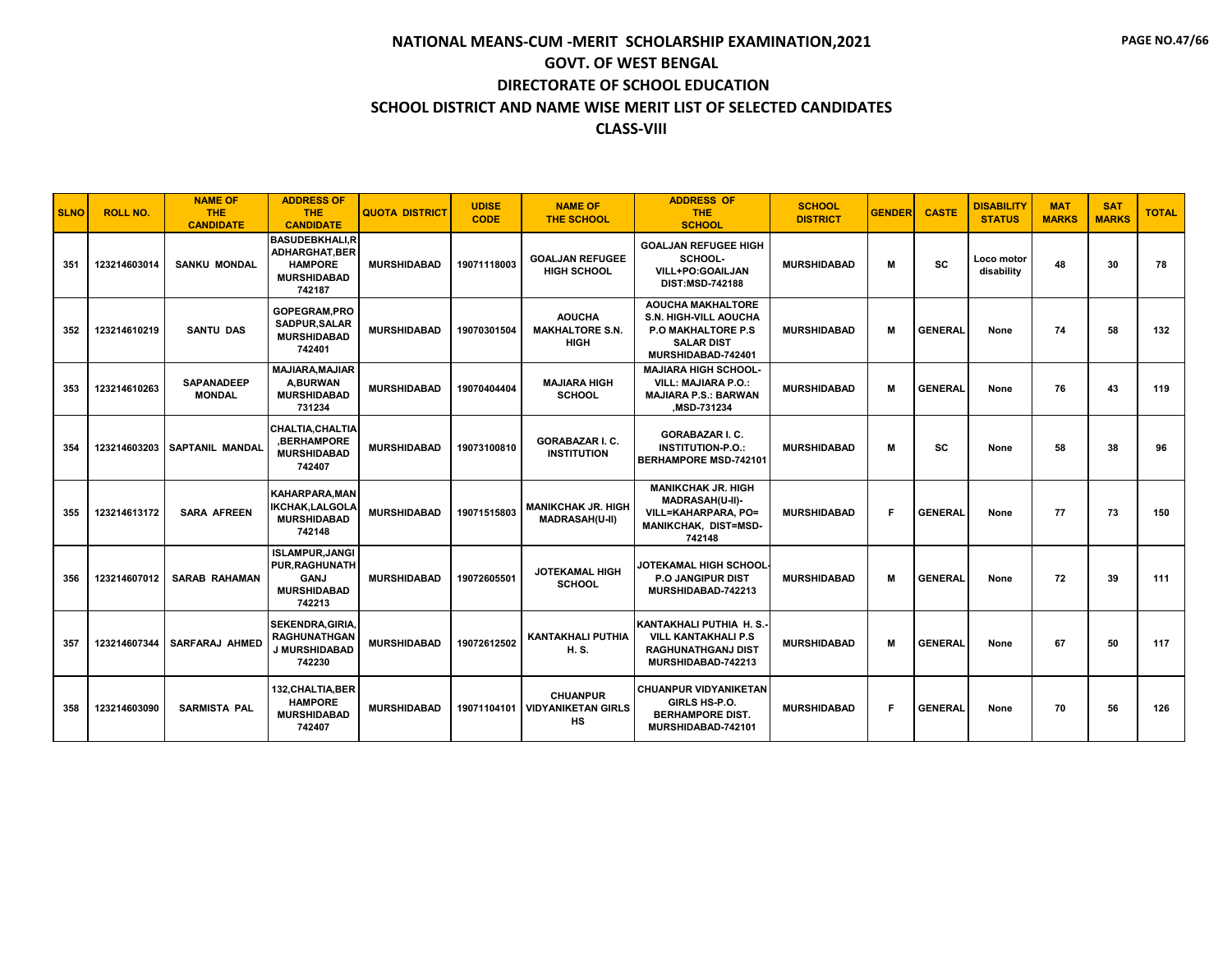| <b>SLNO</b> | <b>ROLL NO.</b> | <b>NAME OF</b><br><b>THE</b><br><b>CANDIDATE</b> | <b>ADDRESS OF</b><br><b>THE</b><br><b>CANDIDATE</b>                                                                           | <b>QUOTA DISTRICT</b> | <b>UDISE</b><br><b>CODE</b> | <b>NAME OF</b><br><b>THE SCHOOL</b>           | <b>ADDRESS OF</b><br>THE.<br><b>SCHOOL</b>                                                                                          | <b>SCHOOL</b><br><b>DISTRICT</b> | <b>GENDER</b> | <b>CASTE</b>   | <b>DISABILITY</b><br><b>STATUS</b> | <b>MAT</b><br><b>MARKS</b> | <b>SAT</b><br><b>MARKS</b> | <b>TOTAL</b> |
|-------------|-----------------|--------------------------------------------------|-------------------------------------------------------------------------------------------------------------------------------|-----------------------|-----------------------------|-----------------------------------------------|-------------------------------------------------------------------------------------------------------------------------------------|----------------------------------|---------------|----------------|------------------------------------|----------------------------|----------------------------|--------------|
| 359         | 123214610270    | <b>SASWATA MANDAL</b>                            | KAIBARTAPARA.K<br><b>HARGRAM.KHAR</b><br><b>GRAM</b><br><b>MURSHIDABAD</b><br>742147                                          | <b>MURSHIDABAD</b>    | 19070504002                 | <b>KHARGRAM HIGH</b><br><b>SCHOOL</b>         | <b>KHARGRAM HIGH SCHOOL</b><br><b>VILL.P.O&amp;P.S= KHARGRAM</b><br><b>DIST= MURSHIDABAD PIN=</b><br>742147-742147                  | <b>MURSHIDABAD</b>               | M             | <b>GENERAL</b> | None                               | 64                         | 50                         | 114          |
| 360         | 123214609034    | <b>SATHI GHOSH</b>                               | AIJUNI, SALU, SAL<br>AR<br><b>MURSHIDABAD</b><br>742401                                                                       | <b>MURSHIDABAD</b>    | 19070300403                 | <b>SALU HIGH SCHOOL</b>                       | <b>SALU HIGH SCHOOL-</b><br><b>VILL+P.O SALU P.S SALAR</b><br><b>DIST MURSHIDABAD-</b><br>742401                                    | <b>MURSHIDABAD</b>               | F             | <b>GENERAL</b> | None                               | 68                         | 50                         | 118          |
| 361         | 123214613068    | <b>SATHI MONDAL</b>                              | HAIDARPUR, DAH<br><b>APARA.MURSHID</b><br><b>ABAD</b><br><b>MURSHIDABAD</b><br>742104                                         | <b>MURSHIDABAD</b>    | 19071404403                 | <b>BAGMARA B.B.M.</b><br><b>VIDYANIKETAN</b>  | <b>BAGMARA B.B.M.</b><br><b>VIDYANIKETAN-</b><br><b>VILL:BAGMARA DIST:MSD-</b><br>742149                                            | <b>MURSHIDABAD</b>               | F.            | SC             | None                               | 54                         | 38                         | 92           |
| 362         | 123214607442    | <b>SATHI SARKAR</b>                              | RAMPUR, RAJPUT<br>TEGHARI, RAGHU<br><b>NATHGANJ</b><br><b>MURSHIDABAD</b><br>742213                                           | <b>MURSHIDABAD</b>    | 19072608103                 | <b>KHAMRA BHABKI HIGH</b><br><b>SCHOOL</b>    | <b>KHAMRA BHABKI HIGH</b><br><b>SCHOOL-VILL TEGHARI P.O</b><br><b>RAJPUT TEGHARI P.S</b><br>RAGHUNATHGANJ DIST<br><b>MSD-742213</b> | <b>MURSHIDABAD</b>               | F.            | SC             | None                               | 62                         | 57                         | 119          |
| 363         | 123214603299    | SATYAJIT MANDAL                                  | <b>HOUSE NO -</b><br>N0016,JOYKRISH<br><b>NAPUR</b><br><b>GANGARAMPUR.</b><br><b>NABAGRAM</b><br><b>MURSHIDABAD</b><br>742187 | <b>MURSHIDABAD</b>    | 19073101207                 | <b>KRISHNATH COLLEGE</b><br><b>SCHOOL</b>     | <b>KRISHNATH COLLEGE</b><br>SCHOOL-P.O.:<br><b>BERHAMPORE P.S.:</b><br>BERHAMPORE, MSD-742101                                       | <b>MURSHIDABAD</b>               | м             | SC             | None                               | 67                         | 56                         | 123          |
| 364         | 123214613413    | <b>SAYAN BISWAS</b>                              | <b>BARSATIGOLA, BH</b><br><b>AGWANGOLA, BH</b><br><b>AGWANGOLA</b><br><b>MURSHIDABAD</b><br>742135                            | <b>MURSHIDABAD</b>    | 19071805103                 | <b>BHAGOBANGOLA</b><br><b>HIGH SCHOOL</b>     | <b>BHAGOBANGOLA HIGH</b><br>SCHOOL-<br>PO+PS:BHAGABANGOLA<br><b>DIST:MSD-742135</b>                                                 | <b>MURSHIDABAD</b>               | м             | <b>GENERAL</b> | None                               | 77                         | 63                         | 140          |
| 365         | 123214613281    | <b>SAYAN DAS</b>                                 | PASHLA, PASHLA,<br><b>NABAGRAM</b><br><b>MURSHIDABAD</b><br>742184                                                            | <b>MURSHIDABAD</b>    | 19071411103                 | <b>GURAH PASHLA S.K.</b><br><b>S. NIKETAN</b> | <b>GURAH PASHLA S.K. S.</b><br><b>NIKETAN -VILL:GURAH</b><br><b>PO:GURAH DIST:MSD-</b><br>742184                                    | <b>MURSHIDABAD</b>               | M             | SC             | None                               | 56                         | 33                         | 89           |
| 366         | 123214610197    | <b>SAYAN GHOSH</b>                               | <b>MOHURAKANDI, M</b><br>OHURAKANDI,BU<br><b>RWAN</b><br><b>MURSHIDABAD</b><br>742132                                         | <b>MURSHIDABAD</b>    | 19070403205                 | <b>ANDULIA S.S. HIGH</b><br><b>SCHOOL</b>     | ANDULIA S.S. HIGH<br><b>SCHOOL-VILL: ANDULIA</b><br>P.O.; MOHURA KANDI P.S.:<br>BARWAN, MSD-742132                                  | <b>MURSHIDABAD</b>               | M             | <b>GENERAL</b> | None                               | 61                         | 49                         | 110          |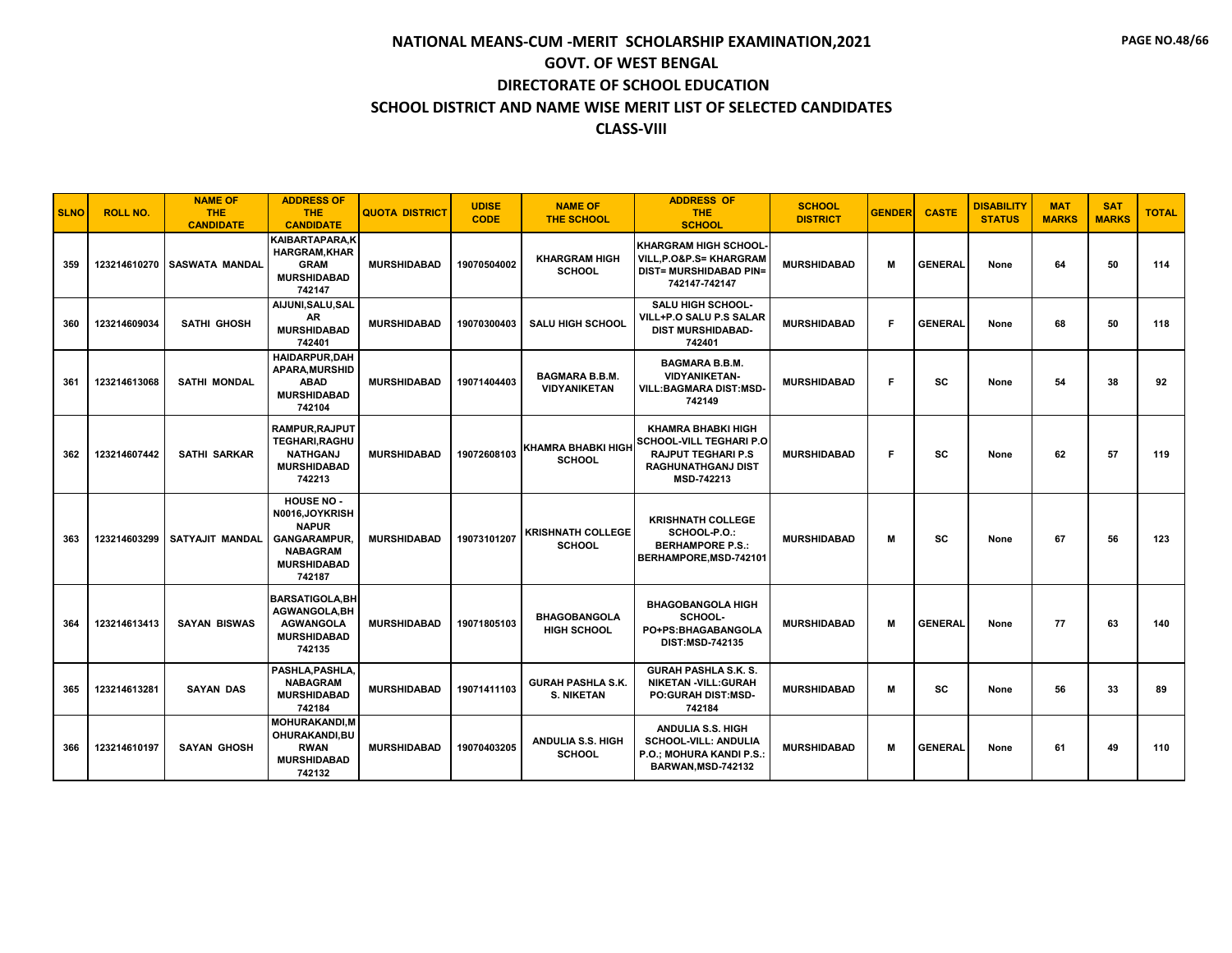| <b>SLNO</b> | <b>ROLL NO.</b> | <b>NAME OF</b><br><b>THE</b><br><b>CANDIDATE</b> | <b>ADDRESS OF</b><br><b>THE</b><br><b>CANDIDATE</b>                                                     | <b>QUOTA DISTRICT</b> | <b>UDISE</b><br><b>CODE</b> | <b>NAME OF</b><br><b>THE SCHOOL</b>             | <b>ADDRESS OF</b><br><b>THE</b><br><b>SCHOOL</b>                                                            | <b>SCHOOL</b><br><b>DISTRICT</b> | <b>GENDER</b> | <b>CASTE</b>   | <b>DISABILITY</b><br><b>STATUS</b> | <b>MAT</b><br><b>MARKS</b> | <b>SAT</b><br><b>MARKS</b> | <b>TOTAL</b> |
|-------------|-----------------|--------------------------------------------------|---------------------------------------------------------------------------------------------------------|-----------------------|-----------------------------|-------------------------------------------------|-------------------------------------------------------------------------------------------------------------|----------------------------------|---------------|----------------|------------------------------------|----------------------------|----------------------------|--------------|
| 367         | 123214605068    | <b>SAYAN MANDAL</b>                              | DEBIPUR, DEBIPU<br><b>R.SAGARPARA</b><br><b>MURSHIDABAD</b><br>742306                                   | <b>MURSHIDABAD</b>    | 19071208002                 | <b>KAZIPARA HARIDAS</b><br><b>VIDYABHABAN</b>   | <b>KAZIPARA HARIDAS</b><br><b>VIDYABHABAN-VILL:</b><br>KAZIPARA P.O.: KAZIPARA<br>P.S.: JALANGI, MSD-742306 | <b>MURSHIDABAD</b>               | м             | <b>SC</b>      | None                               | 72                         | 56                         | 128          |
| 368         | 123214609180    | <b>SAYAN RANU</b>                                | <b>BARAHATTY.</b><br>UTTARPARA.TEN<br>YA.SALAR<br><b>MURSHIDABAD</b><br>742404                          | <b>MURSHIDABAD</b>    | 19070305402                 | TENYA S.S. DAS<br><b>VIDYAMANDIR</b>            | <b>TENYA S.S. DAS</b><br>VIDYAMANDIR-VILL+P.O<br><b>TENYA DIST</b><br>MURSHIDABAD-742404                    | <b>MURSHIDABAD</b>               | М             | <b>GENERAL</b> | None                               | 74                         | 53                         | 127          |
| 369         | 123214613425    | <b>SAYANI RAJAK</b>                              | <b>BARODUARY.AZI</b><br>MGANJ, JIAGANJ<br><b>MURSHIDABAD</b><br>742122                                  | <b>MURSHIDABAD</b>    | 19072800105                 | JIAGANJ S. N. GIRLS<br><b>HIGH SCHOOL</b>       | JIAGANJ S. N. GIRLS HIGH<br>SCHOOL-<br><b>VILL=BHATTAPARA, PO-</b><br>JIAGANJ, DIST= MSD-<br>742123         | <b>MURSHIDABAD</b>               | F             | SC             | None                               | 47                         | 43                         | 90           |
| 370         | 123214610350    | <b>SAYANI SAHA</b>                               | <b>NIL.KANTUR.BUR</b><br><b>WAN</b><br><b>MURSHIDABAD</b><br>742132                                     | <b>MURSHIDABAD</b>    | 19070415602                 | <b>EKPAHARIA HIGH</b><br><b>SCHOOL</b>          | <b>EKPAHARIA HIGH SCHOOL</b><br><b>VILL: SRINATTI P.O.:</b><br>KANTUR, MSD-742132                           | <b>MURSHIDABAD</b>               | F.            | SC             | None                               | 57                         | 33                         | 90           |
| 371         | 123214613202    | <b>SAYANI SARKAR</b>                             | GOLAPBAGH, MUR<br><b>SHIBADA, MURSHI</b><br><b>DABAD</b><br><b>MURSHIDABAD</b><br>742149                | <b>MURSHIDABAD</b>    | 19072700305                 | LALBAG M. M. C.<br>GIRLS H.S.                   | LALBAG M. M. C. GIRLS H.<br><b>S.-MOTIJHIL ROAD</b><br>PO+DIST-MURSHIDABAD-<br>742149                       | <b>MURSHIDABAD</b>               | F             | <b>GENERAL</b> | None                               | 67                         | 56                         | 123          |
| 372         | 123214603088    | <b>SAYANTAN</b><br><b>DEVNATH</b>                | <b>S/O SUBRATA</b><br><b>DEVNATH.PARES</b><br><b>HNATHPUR.NOW</b><br>DA<br><b>MURSHIDABAD</b><br>742175 | <b>MURSHIDABAD</b>    | 19070802404                 | <b>SARAJUBALA</b><br><b>VIDYAPITH</b>           | SARAJUBALA VIDYAPITH-<br><b>VILL+P.O SABDARNAGAR</b><br><b>P.S NOWDA DIST</b><br>MURSHIDABAD-742175         | <b>MURSHIDABAD</b>               | M             | <b>GENERAL</b> | None                               | 64                         | 56                         | 120          |
| 373         | 123214610006    | <b>SEHENAJ SULTANA</b>                           | <b>UTTAR HAZAM</b><br>PARA.SALAR.SAL<br><b>AR</b><br><b>MURSHIDABAD</b><br>742401                       | <b>MURSHIDABAD</b>    | 19070306102                 | <b>SALAR K.K. GIRLS</b><br><b>HIGH SCHOOL</b>   | <b>SALAR K.K. GIRLS HIGH</b><br>SCHOOL-VILL+P.O SALAR<br><b>DIST MURSHIDABAD-</b><br>742401                 | <b>MURSHIDABAD</b>               | F.            | <b>GENERAL</b> | None                               | 67                         | 45                         | 112          |
| 374         | 123214603096    | <b>SELIM MANDAL</b>                              | <b>KASHIPUR.KASHI</b><br><b>PUR, REJINAGAR</b><br><b>MURSHIDABAD</b><br>742189                          | <b>MURSHIDABAD</b>    | 19070701203                 | <b>KASHIPUR TARINI</b><br><b>SUN. VIDYAPITH</b> | <b>KASHIPUR TARINI SUN.</b><br>VIDYAPITH-VILL. + P.O.<br>KASHIPUR MSD-742191                                | <b>MURSHIDABAD</b>               | М             | <b>GENERAL</b> | None                               | 69                         | 55                         | 124          |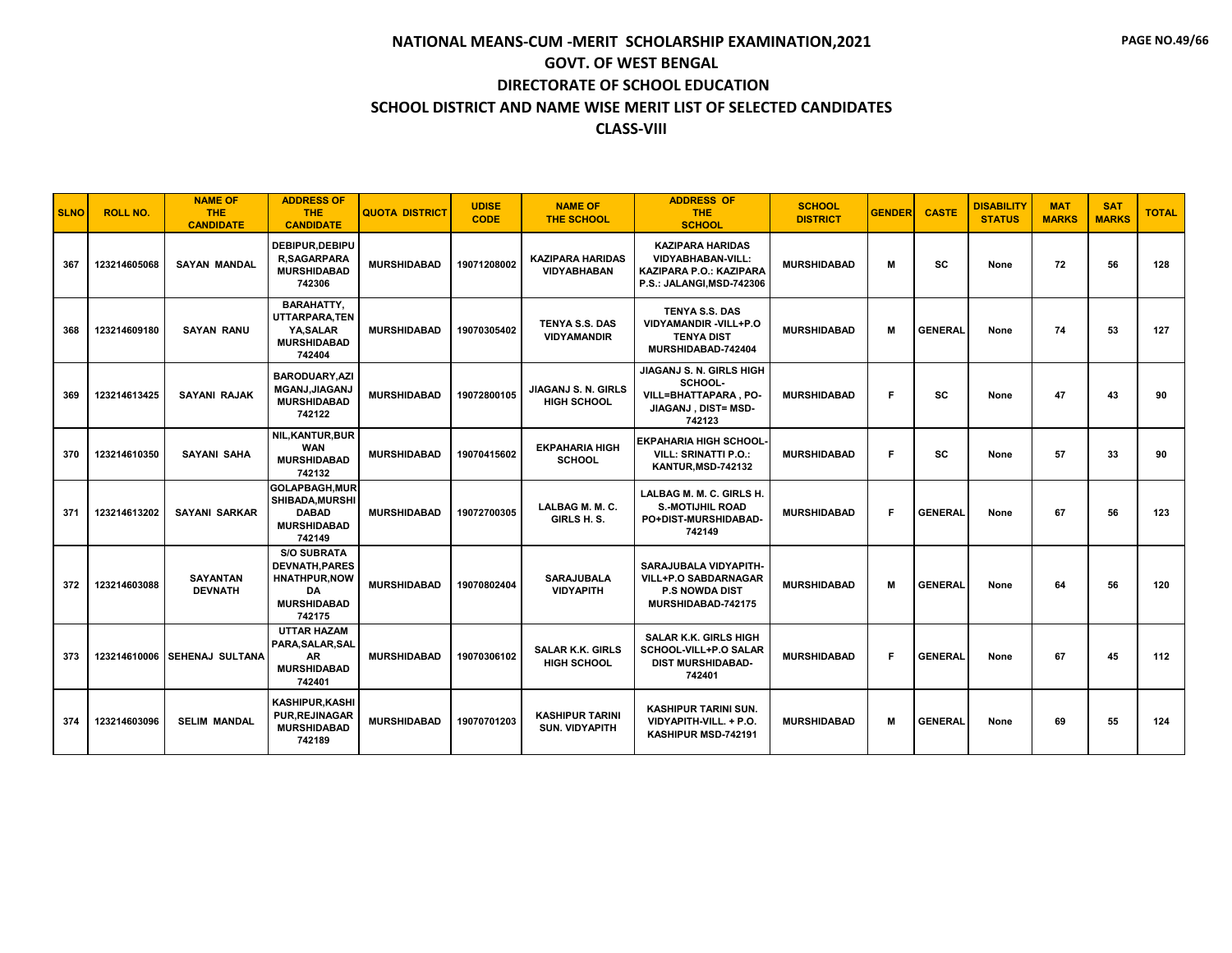| <b>SLNO</b> | <b>ROLL NO.</b> | <b>NAME OF</b><br><b>THE</b><br><b>CANDIDATE</b> | <b>ADDRESS OF</b><br><b>THE</b><br><b>CANDIDATE</b>                                                                                         | <b>QUOTA DISTRICT</b> | <b>UDISE</b><br><b>CODE</b> | <b>NAME OF</b><br><b>THE SCHOOL</b>             | <b>ADDRESS OF</b><br><b>THE</b><br><b>SCHOOL</b>                                                                    | <b>SCHOOL</b><br><b>DISTRICT</b> | <b>GENDER</b> | <b>CASTE</b>   | <b>DISABILITY</b><br><b>STATUS</b> | <b>MAT</b><br><b>MARKS</b> | <b>SAT</b><br><b>MARKS</b> | <b>TOTAL</b> |
|-------------|-----------------|--------------------------------------------------|---------------------------------------------------------------------------------------------------------------------------------------------|-----------------------|-----------------------------|-------------------------------------------------|---------------------------------------------------------------------------------------------------------------------|----------------------------------|---------------|----------------|------------------------------------|----------------------------|----------------------------|--------------|
| 375         | 123214609313    | <b>SHABARI ROY</b>                               | <b>KAGRAM ROY</b><br>PARA.KAGRAM.S<br><b>ALAR</b><br><b>MURSHIDABAD</b><br>742401                                                           | <b>MURSHIDABAD</b>    | 19070303902                 | KAGRAM A.N.M.HIGH<br><b>SCHOOL</b>              | <b>KAGRAM A.N.M.HIGH</b><br><b>SCHOOL-VILL KAGRAM P.O</b><br><b>KAGRAM DIST</b><br>MURSHIDABAD-742401               | <b>MURSHIDABAD</b>               | F             | <b>GENERAL</b> | None                               | 64                         | 58                         | 122          |
| 376         | 123214609114    | <b>SHAMPA GUIN</b>                               | SHIRPARA.<br><b>DUTTABARUTIA.</b><br>SALAR,<br><b>MURSHIDABAD.</b><br>742401.DUTTABA<br><b>RUTIA, SALAR</b><br><b>MURSHIDABAD</b><br>742401 | <b>MURSHIDABAD</b>    | 19070307702                 | <b>DAKSHINKHANDA M</b><br><b>VIDYAPITH</b>      | <b>DAKSHINKHANDA M</b><br>VIDYAPITH-VILL+P.O<br><b>DAKSHINKHANDA P.S</b><br><b>SALAR DIST</b><br>MURSHIDABAD-713123 | <b>MURSHIDABAD</b>               | F.            | <b>GENERAL</b> | None                               | 70                         | 45                         | 115          |
| 377         | 123214603063    | <b>SHANKU MANDAL</b>                             | N0077, KODLA, MU<br><b>RSHIDABAD</b><br><b>MURSHIDABAD</b><br>742405                                                                        | <b>MURSHIDABAD</b>    | 19071123303                 | KODLA BEJOY K. A.<br><b>VIDYAMANDIR</b>         | KODLA BEJOY K. A.<br>VIDYAMANDIR-VILL:KODLA<br><b>PO:KODLA</b><br><b>PS:BERHAMPORE</b><br><b>DIST:MSD-742405</b>    | <b>MURSHIDABAD</b>               | м             | <b>GENERAL</b> | None                               | 64                         | 61                         | 125          |
| 378         | 123214613143    | <b>SHANTO SHAIKH</b>                             | <b>NA.NIMGRAM</b><br><b>BELURI, NABAGR</b><br>AM<br><b>MURSHIDABAD</b><br>742226                                                            | <b>MURSHIDABAD</b>    | 19071411801                 | <b>NIMGRAM BELURI</b><br>HIGH SCHOOL            | <b>NIMGRAM BELURI HIGH</b><br><b>SCHOOL-PO:NIMGRAM</b><br><b>BELURI DIST:MSD WB-</b><br>742226                      | <b>MURSHIDABAD</b>               | м             | <b>GENERAL</b> | None                               | 68                         | 57                         | 125          |
| 379         | 123214609091    | <b>SHIPRA GHOSH</b>                              | M0025, KHARJUNA<br>.BURWAN<br><b>MURSHIDABAD</b><br>742168                                                                                  | <b>MURSHIDABAD</b>    | 19070413504                 | <b>HALDI JR. HIGH</b><br><b>SCHOL</b>           | <b>HALDI JR. HIGH SCHOL-</b><br>VILL: HALDI P.O.:<br><b>KHARJUNA P.S.:</b><br>BARWAN, MSD-742168                    | <b>MURSHIDABAD</b>               | F             | <b>GENERAL</b> | None                               | 62                         | 49                         | 111          |
| 380         | 123214613180    | <b>SHIULI MONDAL</b>                             | <b>NABAGRAM</b><br><b>KALITALA</b><br><b>ROAD.NABAGRA</b><br><b>M,NABAGRAM</b><br><b>MURSHIDABAD</b><br>742184                              | <b>MURSHIDABAD</b>    | 19071414002                 | <b>NABAGRAM B. C. M.</b><br><b>GIRLS SCHOOL</b> | <b>NABAGRAM B. C. M. GIRLS</b><br>SCHOOL-<br><b>VILL9PO:NABAGRAM SUB</b><br>DIV:LALBAGH-742184                      | <b>MURSHIDABAD</b>               | F             | <b>GENERAL</b> | None                               | 68                         | 42                         | 110          |
| 381         | 123214613414    | <b>SHOVON BISWAS</b>                             | <b>HAIPATHGANJ.MU</b><br><b>RSHIDABAD, MUR</b><br><b>SHIDABAD</b><br><b>MURSHIDABAD</b><br>742149                                           | <b>MURSHIDABAD</b>    | 19072700502                 | <b>LALBAG SINGHI HIGH</b><br><b>SCHOOL</b>      | <b>LALBAG SINGHI HIGH</b><br>SCHOOL-LALBAG PO+DIST<br>MURSHIDABAD-742149                                            | <b>MURSHIDABAD</b>               | м             | SC             | None                               | 54                         | 46                         | 100          |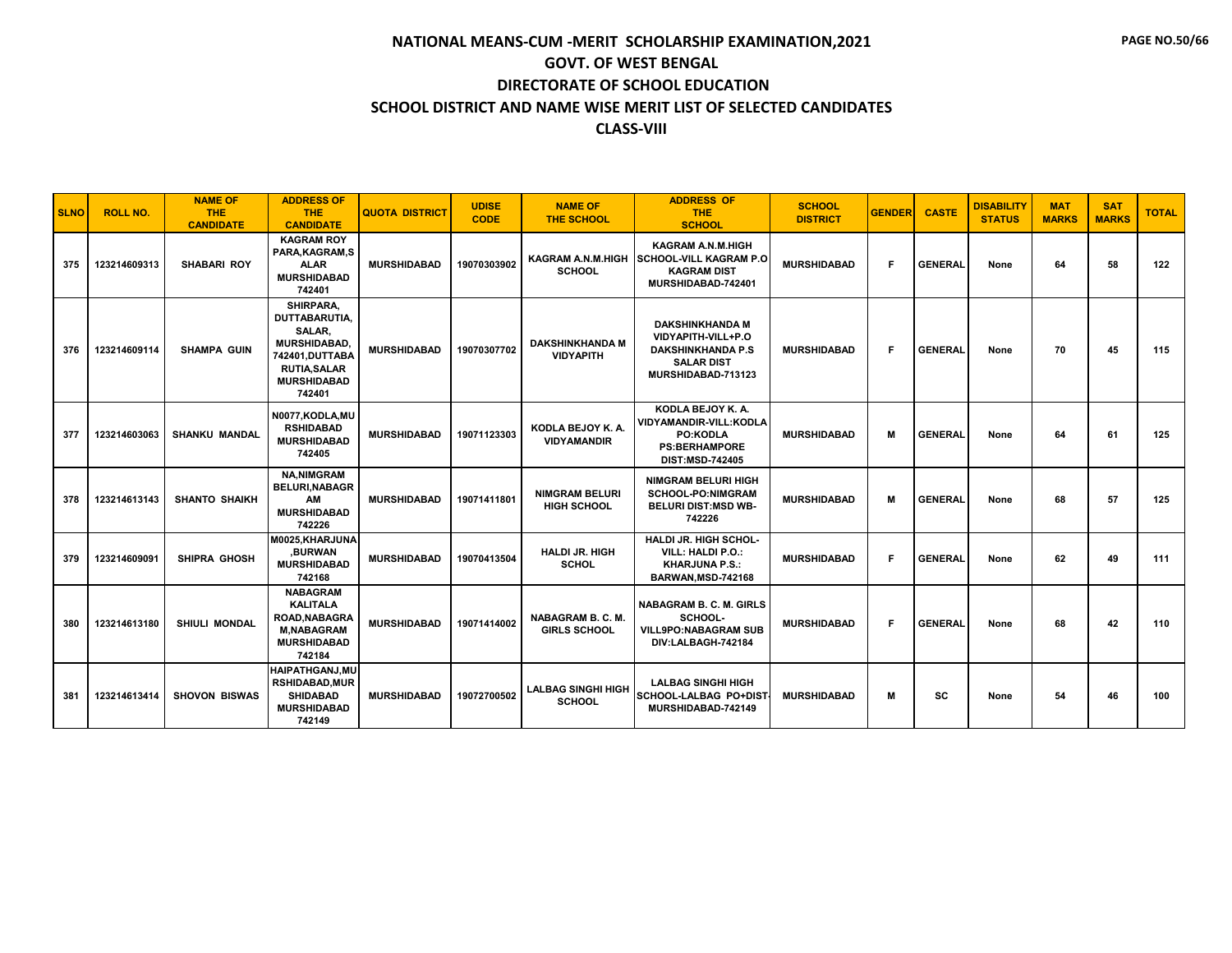| <b>SLNO</b> | <b>ROLL NO.</b> | <b>NAME OF</b><br><b>THE</b><br><b>CANDIDATE</b> | <b>ADDRESS OF</b><br><b>THE</b><br><b>CANDIDATE</b>                                             | <b>QUOTA DISTRICT</b> | <b>UDISE</b><br><b>CODE</b> | <b>NAME OF</b><br><b>THE SCHOOL</b>            | <b>ADDRESS OF</b><br><b>THE</b><br><b>SCHOOL</b>                                                                            | <b>SCHOOL</b><br><b>DISTRICT</b> | <b>GENDER</b> | <b>CASTE</b>   | <b>DISABILITY</b><br><b>STATUS</b> | <b>MAT</b><br><b>MARKS</b> | <b>SAT</b><br><b>MARKS</b> | <b>TOTAL</b> |
|-------------|-----------------|--------------------------------------------------|-------------------------------------------------------------------------------------------------|-----------------------|-----------------------------|------------------------------------------------|-----------------------------------------------------------------------------------------------------------------------------|----------------------------------|---------------|----------------|------------------------------------|----------------------------|----------------------------|--------------|
| 382         | 123214610369    | <b>SHRABANI SAHA</b>                             | KANDURI, EROALI.<br><b>KHARGRAM</b><br><b>MURSHIDABAD</b><br>742147                             | <b>MURSHIDABAD</b>    | 19070502103                 | <b>KANDURIA HIGH</b><br><b>SCHOOL</b>          | <b>KANDURIA HIGH SCHOOL</b><br><b>VILL= KANDURI P.O=</b><br><b>EROALI DIST=</b><br><b>MURSHIDABAD PIN=</b><br>742147-742147 | <b>MURSHIDABAD</b>               | F             | SC             | None                               | 62                         | 44                         | 106          |
| 383         | 123214613157    | SHRESTHA MITRA                                   | <b>NABAGRAM</b><br>ROAD, NABAGRA<br><b>M.NABAGRAM</b><br><b>MURSHIDABAD</b><br>742184           | <b>MURSHIDABAD</b>    |                             | 19071407001 SINGER HIGH SCHOOL                 | <b>SINGER HIGH SCHOOL-</b><br>PO+VILL:SINGER DIST:MSD<br>742184                                                             | <b>MURSHIDABAD</b>               | F             | <b>GENERAL</b> | None                               | 74                         | 58                         | 132          |
| 384         | 123214609274    | <b>SHREYA MARJIT</b>                             | VILL-<br>SABALDAHA.SAB<br>ALDAHA, KHARGR<br>AM<br><b>MURSHIDABAD</b><br>742159                  | <b>MURSHIDABAD</b>    | 19070508902                 | <b>SABALDAHA HIGH</b><br><b>SCHOOL</b>         | <b>SABALDAHA HIGH SCHOOL</b><br>VILL. SABALDAHA P.O.<br>SABALDAHA MSD-742159                                                | <b>MURSHIDABAD</b>               | F             | SC             | None                               | 59                         | 30                         | 89           |
| 385         | 123214607489    | <b>SHREYASHRI</b><br><b>HALDER</b>               | <b>SAHEB</b><br><b>BAZAR.JANGIPUR</b><br><b>.RAGHUNATHGAN</b><br><b>J MURSHIDABAD</b><br>742213 | <b>MURSHIDABAD</b>    | 19073300906                 | <b>JANGIPUR GIRLS'</b><br><b>HIGH SCHOOL</b>   | <b>JANGIPUR GIRLS' HIGH</b><br>SCHOOL-SAHEB BAZAR PO<br><b>JANGIPUR DIST-</b><br>MURSHIDABAD-742213                         | <b>MURSHIDABAD</b>               | F             | SC             | None                               | 75                         | 49                         | 124          |
| 386         | 123214607460    | <b>SHUBHADIP DAS</b>                             | <b>RAMAKANTAPUR.</b><br><b>NURPUR.SUTI</b><br><b>MURSHIDABAD</b><br>742223                      | <b>MURSHIDABAD</b>    | 19072306302                 | <b>FATULLAPUR</b><br><b>SASIMONI H. SCHOOL</b> | <b>FATULLAPUR SASIMONI H.</b><br>SCHOOL-VILL+PO-<br><b>FATEPUR PS-SUTI DIST-</b><br>MURSHIDABAD-742223                      | <b>MURSHIDABAD</b>               | м             | <b>GENERAL</b> | None                               | 77                         | 54                         | 131          |
| 387         | 123214605167    | <b>SHUBHAJIT</b><br><b>MANDAL</b>                | <b>KAZIPARA.KAZIP</b><br><b>ARA.SAGARPARA</b><br><b>MURSHIDABAD</b><br>742306                   | <b>MURSHIDABAD</b>    | 19071208002                 | <b>KAZIPARA HARIDAS</b><br><b>VIDYABHABAN</b>  | <b>KAZIPARA HARIDAS</b><br><b>VIDYABHABAN-VILL:</b><br>KAZIPARA P.O.: KAZIPARA<br>P.S.: JALANGI, MSD-742306                 | <b>MURSHIDABAD</b>               | м             | SC             | None                               | 70                         | 43                         | 113          |
| 388         | 123214609356    | <b>SINATA PARVIN</b>                             | <b>NA, BURWAN, BUR</b><br><b>WAN</b><br><b>MURSHIDABAD</b><br>742132                            | <b>MURSHIDABAD</b>    | 19070402503                 | <b>MANDRA A.K. HIGH</b><br><b>SCHOOL</b>       | <b>MANDRA A.K. HIGH</b><br><b>SCHOOL-VILL: MANDRA</b><br>P.O.: MANDRA P.S.:<br>BARWAN, MSD-742161                           | <b>MURSHIDABAD</b>               | F.            | <b>GENERAL</b> | None                               | 62                         | 66                         | 128          |
| 389         | 123214613387    | <b>SNEHA MONDAL</b>                              | NAGINABAGH, MU<br><b>RSHIDABAD, MUR</b><br><b>SHIDABAD</b><br><b>MURSHIDABAD</b><br>742149      | <b>MURSHIDABAD</b>    | 19072700305                 | LALBAG M. M. C.<br>GIRLS H.S.                  | LALBAG M. M. C. GIRLS H.<br><b>S.-MOTIJHIL ROAD</b><br>PO+DIST-MURSHIDABAD-<br>742149                                       | <b>MURSHIDABAD</b>               | F             | SC             | None                               | 55                         | 36                         | 91           |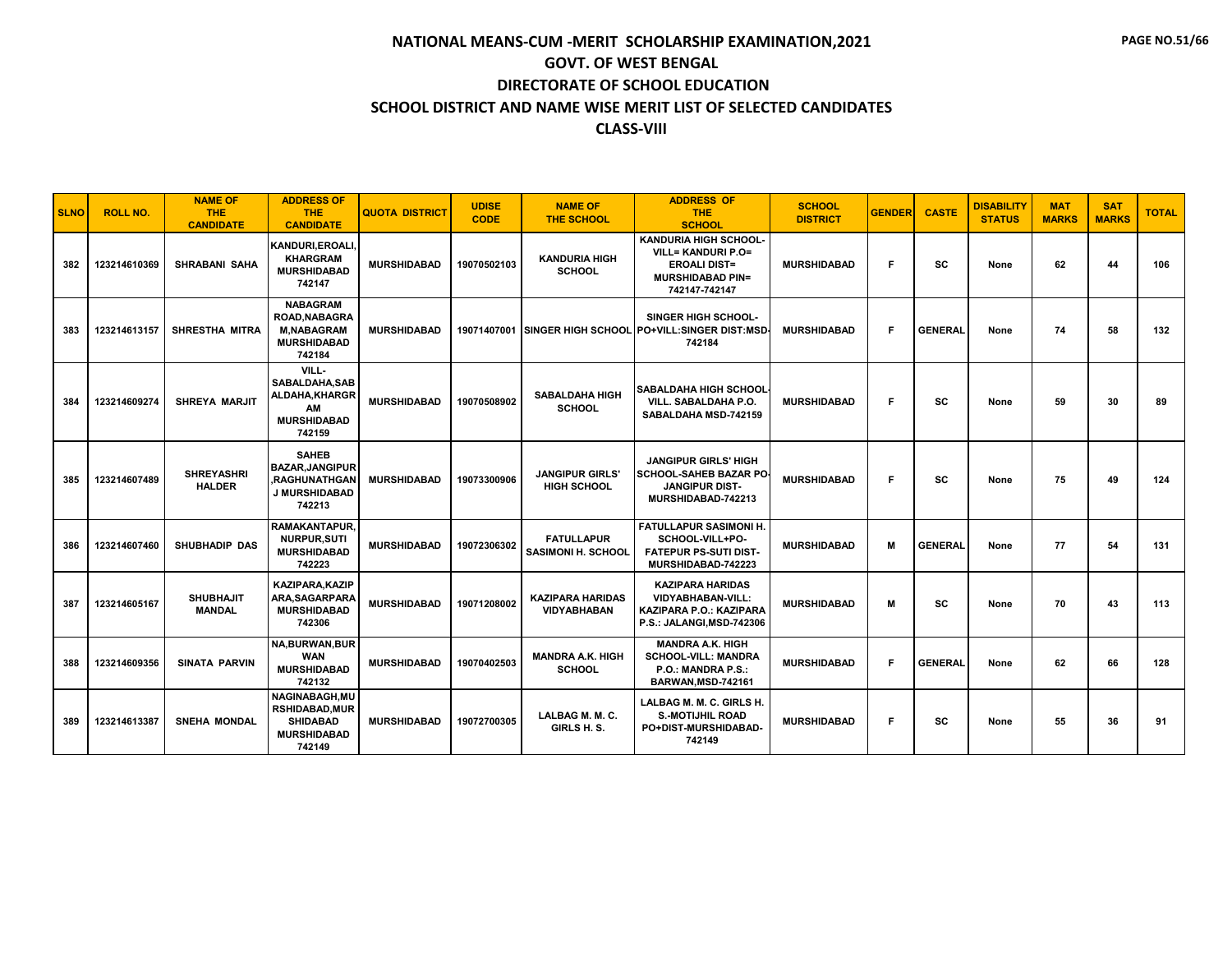#### **CLASS-VIII**

| <b>SLNO</b> | <b>ROLL NO.</b> | <b>NAME OF</b><br><b>THE</b><br><b>CANDIDATE</b> | <b>ADDRESS OF</b><br><b>THE</b><br><b>CANDIDATE</b>                                                            | <b>QUOTA DISTRICT</b> | <b>UDISE</b><br><b>CODE</b> | <b>NAME OF</b><br><b>THE SCHOOL</b>                | <b>ADDRESS OF</b><br><b>THE</b><br><b>SCHOOL</b>                                                             | <b>SCHOOL</b><br><b>DISTRICT</b> | <b>GENDER</b> | <b>CASTE</b>   | <b>DISABILITY</b><br><b>STATUS</b> | <b>MAT</b><br><b>MARKS</b> | <b>SAT</b><br><b>MARKS</b> | <b>TOTAL</b> |
|-------------|-----------------|--------------------------------------------------|----------------------------------------------------------------------------------------------------------------|-----------------------|-----------------------------|----------------------------------------------------|--------------------------------------------------------------------------------------------------------------|----------------------------------|---------------|----------------|------------------------------------|----------------------------|----------------------------|--------------|
| 390         | 123214613182    | SNEHA SHIL                                       | <b>BAUSHMARI.MANI</b><br>KCHAK, LALGOLA<br><b>MURSHIDABAD</b><br>742148                                        | <b>MURSHIDABAD</b>    | 19071515803                 | <b>MANIKCHAK JR. HIGH</b><br><b>MADRASAH(U-II)</b> | <b>MANIKCHAK JR. HIGH</b><br>MADRASAH(U-II)-<br>VILL=KAHARPARA, PO=<br>MANIKCHAK, DIST=MSD-<br>742148        | <b>MURSHIDABAD</b>               | F.            | <b>GENERAL</b> | None                               | 65                         | 49                         | 114          |
| 391         | 123214603039    | <b>SNEHASHREE DAS</b>                            | 8/2 MAHARAJA<br><b>NANDA KUMAR</b><br>ROAD.KHAGRA.B<br><b>ERHAMPORE</b><br><b>MURSHIDABAD</b><br>742103        | <b>MURSHIDABAD</b>    | 19073102309                 | SAIDABAD M.S.C.B.<br><b>VIDYALAYA</b>              | SAIDABAD M.S.C.B.<br><b>VIDYALAYA-48, B.N SEN</b><br>ROAD P.O: KHAGRA-<br>742103                             | <b>MURSHIDABAD</b>               | F.            | SC             | None                               | 60                         | 36                         | 96           |
| 392         | 123214603103    | <b>SOHAN PARVEZ</b>                              | <b>KASHIPUR.KASHI</b><br><b>PUR, REJINAGAR</b><br><b>MURSHIDABAD</b><br>742189                                 | <b>MURSHIDABAD</b>    | 19070701203                 | <b>KASHIPUR TARINI</b><br><b>SUN. VIDYAPITH</b>    | <b>KASHIPUR TARINI SUN.</b><br>VIDYAPITH-VILL. + P.O.<br>KASHIPUR MSD-742191                                 | <b>MURSHIDABAD</b>               | M             | <b>GENERAL</b> | None                               | 63                         | 50                         | 113          |
| 393         | 123214613344    | <b>SOHANA PARVIN</b>                             | <b>BROHMOTTAR,KR</b><br><b>ISHNAPUR</b><br><b>DINURPARA.LALG</b><br><b>OLA</b><br><b>MURSHIDABAD</b><br>742148 | <b>MURSHIDABAD</b>    | 19071515803                 | <b>MANIKCHAK JR. HIGH</b><br><b>MADRASAH(U-II)</b> | <b>MANIKCHAK JR. HIGH</b><br><b>MADRASAH(U-II)-</b><br>VILL=KAHARPARA. PO=<br>MANIKCHAK, DIST=MSD-<br>742148 | <b>MURSHIDABAD</b>               | F.            | <b>GENERAL</b> | None                               | 76                         | 70                         | 146          |
| 394         | 123214605076    | <b>SOHEL RANA</b><br><b>BISWAS</b>               | JANNAGAR.KANAI<br>NAGAR, TEHATTA<br><b>NADIA 741165</b>                                                        | <b>MURSHIDABAD</b>    | 19071202601                 | <b>GHOSHPARA S. P.</b><br><b>VIDYANIKETAN</b>      | <b>GHOSHPARA S. P.</b><br><b>VIDYANIKETAN-</b><br><b>PO:MURADPURARJI</b><br>DIST:MSD PIN:742305-<br>742305   | <b>MURSHIDABAD</b>               | M             | <b>GENERAL</b> | None                               | 76                         | 52                         | 128          |
| 395         | 123214613214    | SOHINI GHOSH                                     | <b>TENTULIA.TENTU</b><br><b>LIA.MURSHIDABA</b><br><b>D MURSHIDABAD</b><br>742302                               | <b>MURSHIDABAD</b>    | 19071305701                 | <b>TENTULIA HIGH</b><br>SCHOOL (H.S)               | <b>TENTULIA HIGH SCHOOL</b><br>(H.S)-VILL+PO-TENTULIA<br><b>DIST-MURSHIDABAD-</b><br>742302                  | <b>MURSHIDABAD</b>               | F             | <b>GENERAL</b> | None                               | 63                         | 50                         | 113          |
| 396         | 123214603358    | <b>SOHINI MONDAL</b>                             | JHIKRA, JHIKRA, R<br><b>EJINAGAR</b><br><b>MURSHIDABAD</b><br>742174                                           | <b>MURSHIDABAD</b>    | 19071104101                 | <b>CHUANPUR</b><br><b>VIDYANIKETAN GIRLS</b><br>HS | <b>CHUANPUR VIDYANIKETAN</b><br>GIRLS HS-P.O.<br><b>BERHAMPORE DIST.</b><br>MURSHIDABAD-742101               | <b>MURSHIDABAD</b>               | F.            | <b>GENERAL</b> | None                               | 67                         | 67                         | 134          |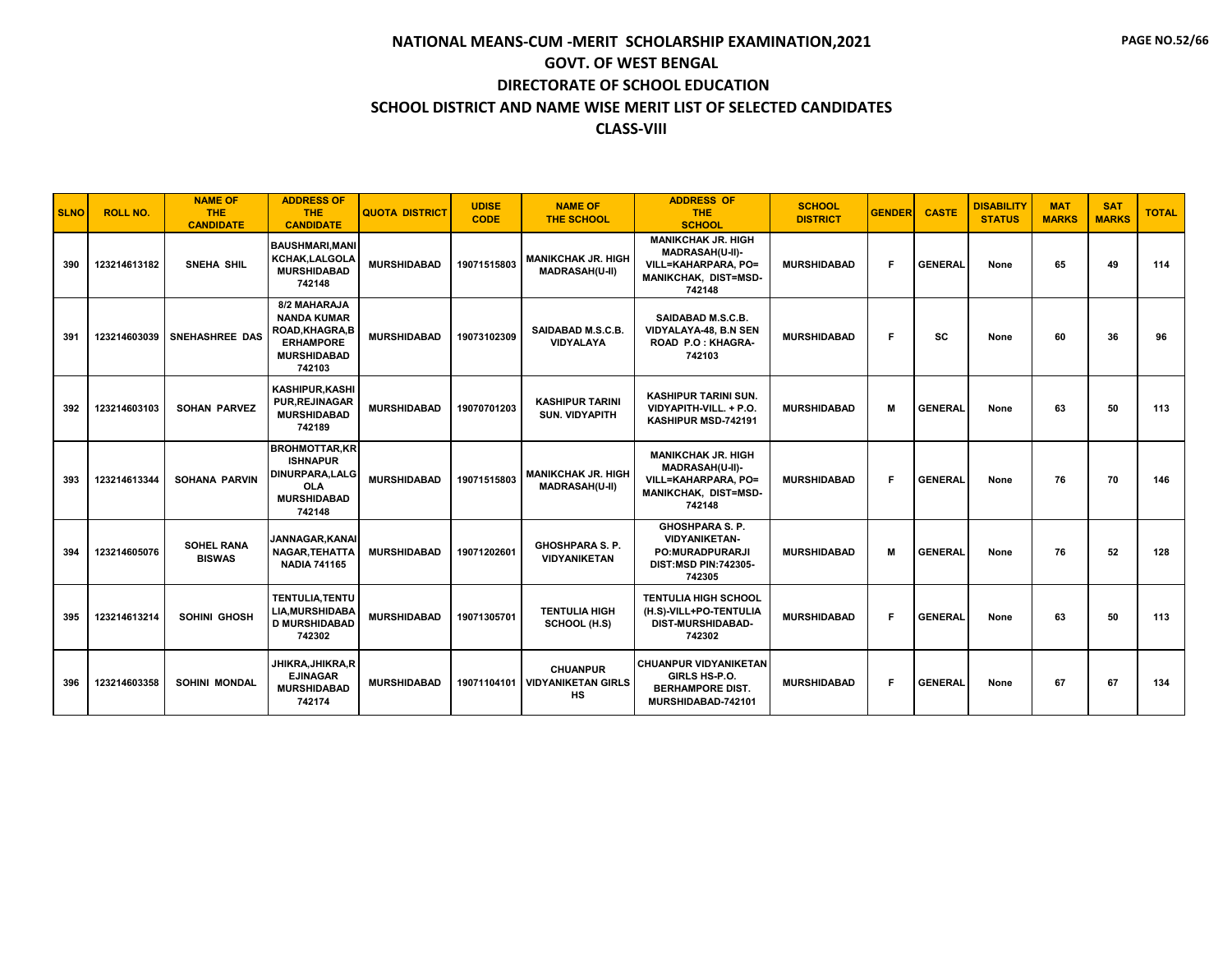| <b>SLNO</b> | <b>ROLL NO.</b> | <b>NAME OF</b><br>THE.<br><b>CANDIDATE</b> | <b>ADDRESS OF</b><br><b>THE</b><br><b>CANDIDATE</b>                                                      | <b>QUOTA DISTRICT</b> | <b>UDISE</b><br><b>CODE</b> | <b>NAME OF</b><br><b>THE SCHOOL</b>                        | <b>ADDRESS OF</b><br><b>THE</b><br><b>SCHOOL</b>                                                                                   | <b>SCHOOL</b><br><b>DISTRICT</b> | <b>GENDER</b> | <b>CASTE</b>   | <b>DISABILITY</b><br><b>STATUS</b> | <b>MAT</b><br><b>MARKS</b> | <b>SAT</b><br><b>MARKS</b> | <b>TOTAL</b> |
|-------------|-----------------|--------------------------------------------|----------------------------------------------------------------------------------------------------------|-----------------------|-----------------------------|------------------------------------------------------------|------------------------------------------------------------------------------------------------------------------------------------|----------------------------------|---------------|----------------|------------------------------------|----------------------------|----------------------------|--------------|
| 397         | 123214609300    | SOHINI ROY                                 | <b>TANTIPARA, DEBI</b><br>PARULIA, KHARG<br><b>RAM</b><br><b>MURSHIDABAD</b><br>731244                   | <b>MURSHIDABAD</b>    | 19070500903                 | <b>PARULIA HARI</b><br><b>CHARANI HIGH</b>                 | PARULIA HARI CHARANI<br><b>HIGH -VILL= PARULI P.O=</b><br><b>DEBI PARULIA DIST -</b><br><b>MURSHIDABAD PIN=</b><br>731244.-742159  | <b>MURSHIDABAD</b>               | F             | <b>GENERAL</b> | None                               | 61                         | 51                         | 112          |
| 398         | 123214613435    | <b>SOMA MANDAL</b>                         | AZIMGANJ, AZIMG<br>ANJ, JIAGANJ<br><b>MURSHIDABAD</b><br>742122                                          | <b>MURSHIDABAD</b>    | 19072801202                 | AZIMGANJ K. K. B.<br>VIDYALAYA                             | AZIMGANJ K. K. B.<br>VIDYALAYA-PO=AZIMGANJ<br>, DIST=MSD, PIN=742122-<br>742122                                                    | <b>MURSHIDABAD</b>               | F             | SC             | None                               | 55                         | 37                         | 92           |
| 399         | 123214610257    | SOMNATH SAHA                               | HARIPUR, HARIPU<br><b>R,KHARGRAM</b><br><b>MURSHIDABAD</b><br>742147                                     | <b>MURSHIDABAD</b>    | 19070505003                 | <b>HARIPUR JR. HIGH</b><br><b>SCHOOL</b>                   | <b>HARIPUR JR. HIGH</b><br>SCHOOL-VILL+P.O=<br><b>HARIPUR DIST=</b><br><b>MURSHIDABAD</b><br>PIN=742147.-742147                    | <b>MURSHIDABAD</b>               | м             | <b>GENERAL</b> | None                               | 71                         | 50                         | 121          |
| 400         | 123214603016    | <b>SOUHARDYA</b><br><b>DEBNATH</b>         | 32/47/1, NIMAI<br><b>CHHAI BHAI</b><br>LANE,KHAGRA,BE<br><b>RHAMPORE</b><br><b>MURSHIDABAD</b><br>742103 | <b>MURSHIDABAD</b>    | 19073101607                 | <b>BERHAMPORE</b><br><b>JAGANNATH</b><br><b>ACADEMY</b>    | <b>BERHAMPORE</b><br><b>JAGANNATH ACADEMY-3.</b><br><b>AMAR CHAKRABORTY</b><br>ROAD P.O. KHAGRA MSD-<br>742103                     | <b>MURSHIDABAD</b>               | м             | <b>GENERAL</b> | None                               | 61                         | 55                         | 116          |
| 401         | 123214607097    | <b>SOUMALYA</b><br><b>MONDAL</b>           | 25/17, JANGIPUR, R<br><b>AGHUNATHGANJ</b><br><b>MURSHIDABAD</b><br>742213                                | <b>MURSHIDABAD</b>    | 19072605501                 | <b>JOTEKAMAL HIGH</b><br><b>SCHOOL</b>                     | JOTEKAMAL HIGH SCHOOL<br>P.O JANGIPUR DIST<br>MURSHIDABAD-742213                                                                   | <b>MURSHIDABAD</b>               | м             | <b>GENERAL</b> | Hearing<br>impairment              | 63                         | 38                         | 101          |
| 402         | 123214610308    | <b>SOUMAN GHOSH</b>                        | <b>KURICHA, MOHUR</b><br>AKANDI, BURWAN<br><b>MURSHIDABAD</b><br>742132                                  | <b>MURSHIDABAD</b>    | 19070403205                 | <b>ANDULIA S.S. HIGH</b><br><b>SCHOOL</b>                  | <b>ANDULIA S.S. HIGH</b><br><b>SCHOOL-VILL: ANDULIA</b><br>P.O.; MOHURA KANDI P.S.:<br><b>BARWAN, MSD-742132</b>                   | <b>MURSHIDABAD</b>               | м             | <b>GENERAL</b> | None                               | 68                         | 52                         | 120          |
| 403         | 123214609341    | <b>SOUMI DAS</b>                           | <b>PANCHTHUPI.PAN</b><br>CHTHUPI, BURWA<br><b>N MURSHIDABAD</b><br>742161                                | <b>MURSHIDABAD</b>    | 19070407603                 | <b>PANCHTHUPI</b><br>S.S.R.K.S. BALIKA<br><b>VIDYAPITH</b> | PANCHTHUPI S.S.R.K.S.<br><b>BALIKA VIDYAPITH-VILL:</b><br><b>PANCHTHUPI P.O.:</b><br><b>PANCHTHUPI P.S.:</b><br>BARWAN, MSD-742161 | <b>MURSHIDABAD</b>               | F.            | <b>GENERAL</b> | None                               | 78                         | 44                         | 122          |
| 404         | 123214610314    | <b>SOUMI ROY</b>                           | ANDI, ANDI, BURW<br>AN<br><b>MURSHIDABAD</b><br>742168                                                   | <b>MURSHIDABAD</b>    | 19070412902                 | <b>ANDI LALCHAND</b><br><b>CHHAJER HIGH</b>                | <b>ANDI LALCHAND CHHAJER</b><br>HIGH-VILL: ANDI P.O.: ANDI<br>P.S.: BARWAN, MSD-742168                                             | <b>MURSHIDABAD</b>               | F.            | <b>GENERAL</b> | None                               | 79                         | 70                         | 149          |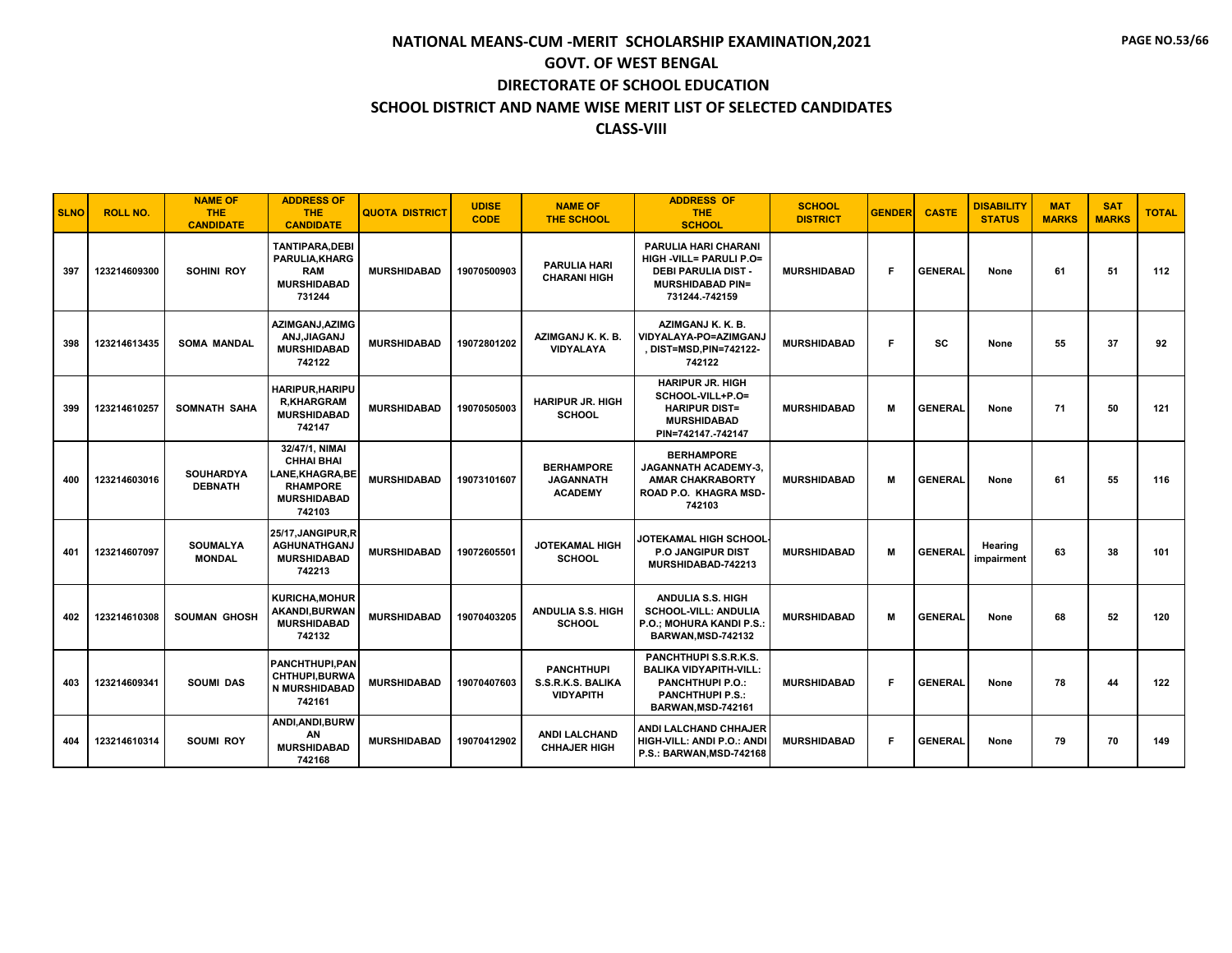| <b>SLNO</b> | <b>ROLL NO.</b> | <b>NAME OF</b><br><b>THE</b><br><b>CANDIDATE</b> | <b>ADDRESS OF</b><br>THE.<br><b>CANDIDATE</b>                                                                  | <b>QUOTA DISTRICT</b> | <b>UDISE</b><br><b>CODE</b> | <b>NAME OF</b><br><b>THE SCHOOL</b>                       | <b>ADDRESS OF</b><br><b>THE</b><br><b>SCHOOL</b>                                                                    | <b>SCHOOL</b><br><b>DISTRICT</b> | <b>GENDER</b> | <b>CASTE</b>   | <b>DISABILITY</b><br><b>STATUS</b> | <b>MAT</b><br><b>MARKS</b> | <b>SAT</b><br><b>MARKS</b> | <b>TOTAL</b> |
|-------------|-----------------|--------------------------------------------------|----------------------------------------------------------------------------------------------------------------|-----------------------|-----------------------------|-----------------------------------------------------------|---------------------------------------------------------------------------------------------------------------------|----------------------------------|---------------|----------------|------------------------------------|----------------------------|----------------------------|--------------|
| 405         | 123214607480    | <b>SOUMYADIP</b><br><b>BANERJEE</b>              | DOHALI, DOHALI<br>DANGAPARA.SAG<br><b>ARDIGHI</b><br><b>MURSHIDABAD</b><br>742226                              | <b>MURSHIDABAD</b>    | 19072005005                 | <b>MEGHA SIARA HIGH</b><br><b>SCHOOL</b>                  | <b>MEGHA SIARA HIGH</b><br><b>SCHOOL-PO-MEGHA SIARA</b><br>DIST-MURSHIDABAD-<br>742226                              | <b>MURSHIDABAD</b>               | м             | <b>GENERAL</b> | None                               | 59                         | 54                         | 113          |
| 406         | 123214610124    | <b>SOUMYADIPTO</b><br><b>MUKHERJEE</b>           | SH6, DHRUBABATI<br>.LABPUR<br><b>BIRBHUM 731302</b>                                                            | <b>MURSHIDABAD</b>    | 19070307702                 | <b>DAKSHINKHANDA M</b><br><b>VIDYAPITH</b>                | <b>DAKSHINKHANDA M</b><br>VIDYAPITH-VILL+P.O<br><b>DAKSHINKHANDA P.S</b><br><b>SALAR DIST</b><br>MURSHIDABAD-713123 | <b>MURSHIDABAD</b>               | м             | <b>GENERAL</b> | None                               | 68                         | 48                         | 116          |
| 407         | 123214609153    | <b>SOURADIP</b><br><b>DAFADAR</b>                | SONARUNDI.BAN<br><b>WARIBAD</b><br><b>RAJ.SALAR</b><br><b>MURSHIDABAD</b><br>713123                            | <b>MURSHIDABAD</b>    | 19070308903                 | <b>BANWARIBAD</b><br><b>MAHARAJAS HIGH</b>                | <b>BANWARIBAD MAHARAJAS</b><br><b>HIGH-P.O BANWARIBAD</b><br><b>RAJ</b><br><b>DIST MURSHIDABAD-</b><br>713123       | <b>MURSHIDABAD</b>               | м             | <b>GENERAL</b> | None                               | 78                         | 51                         | 129          |
| 408         | 123214607485    | <b>SOURAV DAS</b>                                | N0127, KADAMTAL<br><b>A,SUTI</b><br><b>MURSHIDABAD</b><br>742224                                               | <b>MURSHIDABAD</b>    | 19072401702                 | <b>AMUHA KADAMTALA</b><br><b>HIGH SCHOOL</b>              | AMUHA KADAMTALA HIGH<br>SCHOOL-VILL+ P.O:<br>AMUHA, -742224                                                         | <b>MURSHIDABAD</b>               | М             | <b>GENERAL</b> | None                               | 75                         | 58                         | 133          |
| 409         | 123214603153    | <b>SOURAV DAS</b>                                | <b>BAZARSAU.BAZA</b><br><b>RSAU,SAKTIPUR</b><br><b>MURSHIDABAD</b><br>742163                                   | <b>MURSHIDABAD</b>    | 19070708701                 | <b>BAZARSAHU HIGH</b><br><b>SCHOOL</b>                    | <b>BAZARSAHU HIGH SCHOOL</b><br>VILL. BAZARSAHU P.S.<br><b>REJINAGAR MSD-742163</b>                                 | <b>MURSHIDABAD</b>               | м             | SC             | None                               | 57                         | 38                         | 95           |
| 410         | 123214603342    | <b>SOURODIPTA</b><br><b>BARMAN</b>               | N0143, DHAWAPA<br><b>RA.PALASHIPARA</b><br><b>NADIA 741156</b>                                                 | <b>MURSHIDABAD</b>    | 19070611003                 | SARGACHHI R.K.M.<br><b>HIGH SCHOOL</b>                    | <b>SARGACHHI R.K.M. HIGH</b><br>SCHOOL-VILL+P.O:<br><b>SARGACHI, -742134</b>                                        | <b>MURSHIDABAD</b>               | м             | SC             | None                               | 70                         | 56                         | 126          |
| 411         | 123214613210    | SOUVIK DUTTA                                     | <b>PNL</b><br><b>ROAD, NABAGRA</b><br><b>M,NABAGRAM</b><br><b>MURSHIDABAD</b><br>742184                        | <b>MURSHIDABAD</b>    |                             |                                                           | <b>SINGER HIGH SCHOOL-</b><br>19071407001 SINGER HIGH SCHOOL PO+VILL:SINGER DIST:MSD<br>742184                      | <b>MURSHIDABAD</b>               | м             | <b>GENERAL</b> | None                               | 80                         | 60                         | 140          |
| 412         | 123214603212    | <b>SOUVIK NANDI</b>                              | <b>ARAJI</b><br><b>MADHUPUR.KARN</b><br><b>ASUBARNA, BERH</b><br><b>AMPORE</b><br><b>MURSHIDABAD</b><br>742405 | <b>MURSHIDABAD</b>    | 19071122803                 | <b>MADHUPUR</b><br><b>RAJASASANKA</b><br><b>VIDYAPITH</b> | <b>MADHUPUR RAJASASANKA</b><br><b>VIDYAPITH-</b><br><b>PO:KARNASUBARNA</b><br>VIASATUI DIST:MSD-742405              | <b>MURSHIDABAD</b>               | М             | <b>GENERAL</b> | None                               | 73                         | 40                         | 113          |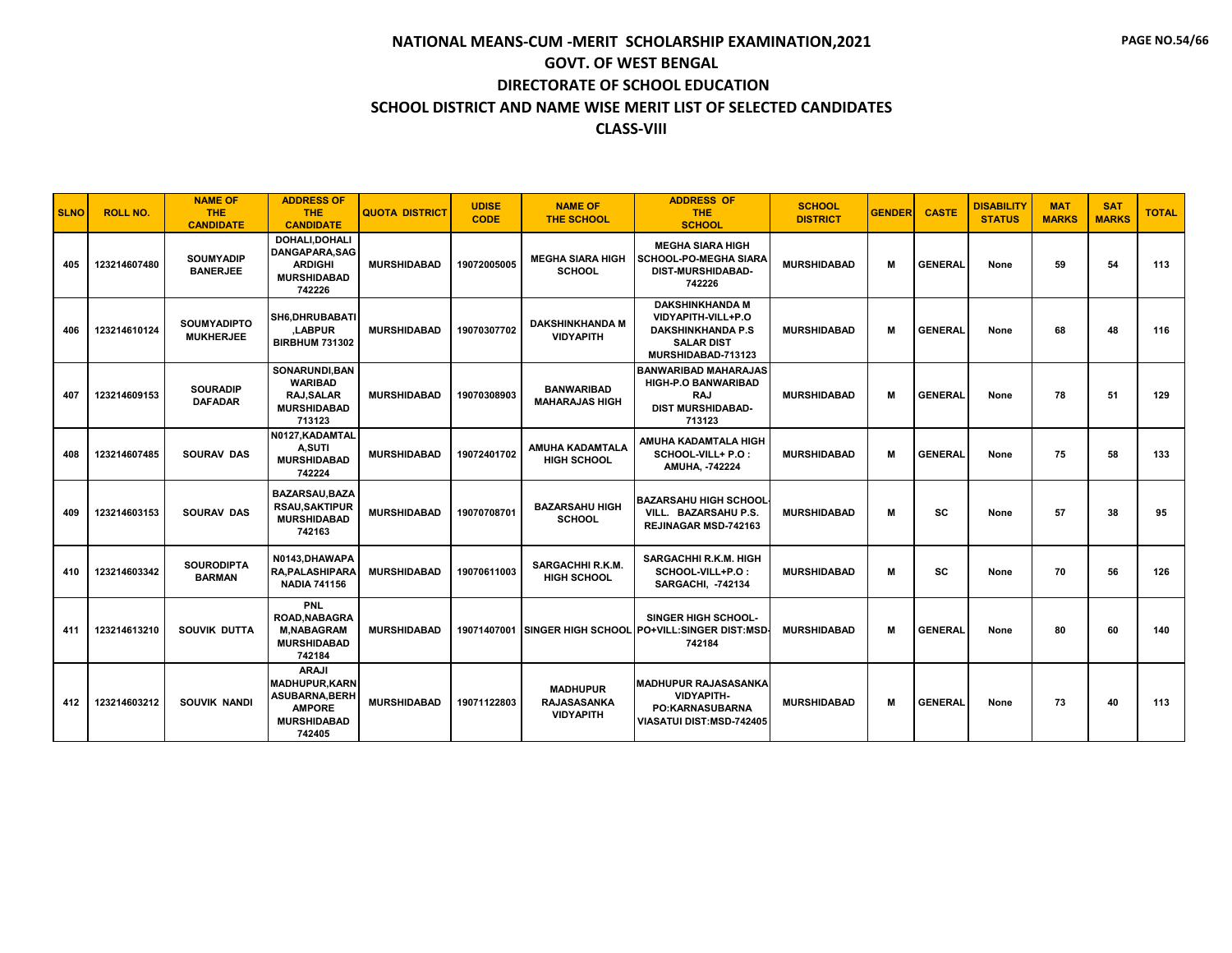| <b>SLNO</b> | <b>ROLL NO.</b> | <b>NAME OF</b><br><b>THE</b><br><b>CANDIDATE</b> | <b>ADDRESS OF</b><br>THE.<br><b>CANDIDATE</b>                                                        | <b>QUOTA DISTRICT</b> | <b>UDISE</b><br><b>CODE</b> | <b>NAME OF</b><br><b>THE SCHOOL</b>                       | <b>ADDRESS OF</b><br><b>THE</b><br><b>SCHOOL</b>                                                                           | <b>SCHOOL</b><br><b>DISTRICT</b> | <b>GENDER</b> | <b>CASTE</b>   | <b>DISABILITY</b><br><b>STATUS</b> | <b>MAT</b><br><b>MARKS</b> | <b>SAT</b><br><b>MARKS</b> | <b>TOTAL</b> |
|-------------|-----------------|--------------------------------------------------|------------------------------------------------------------------------------------------------------|-----------------------|-----------------------------|-----------------------------------------------------------|----------------------------------------------------------------------------------------------------------------------------|----------------------------------|---------------|----------------|------------------------------------|----------------------------|----------------------------|--------------|
| 413         | 123214603388    | <b>SOUVIK SARKAR</b>                             | <b>RAYPUR.NATUNP</b><br><b>ARA</b><br>RAYPUR, HARIHA<br><b>RPARA</b><br><b>MURSHIDABAD</b><br>742165 | <b>MURSHIDABAD</b>    | 19070911703                 | <b>BARUIPARA HIGH</b><br><b>SCHOOL</b>                    | <b>BARUIPARA HIGH SCHOOL</b><br><b>VILL: BARUIPARA P.O.:</b><br><b>BARUIPARA MSD-742165</b>                                | <b>MURSHIDABAD</b>               | М             | <b>SC</b>      | None                               | 71                         | 48                         | 119          |
| 414         | 123214609241    | SOYMAJIT MONDAL                                  | <b>PARULIA, DEBI</b><br>PARULIA, KHARG<br><b>RAM</b><br><b>MURSHIDABAD</b><br>731244                 | <b>MURSHIDABAD</b>    | 19070500903                 | <b>PARULIA HARI</b><br><b>CHARANI HIGH</b>                | <b>PARULIA HARI CHARANI</b><br>HIGH -VILL= PARULI P.O=<br>DEBI PARULIA DIST -<br><b>MURSHIDABAD PIN=</b><br>731244.-742159 | <b>MURSHIDABAD</b>               | М             | <b>GENERAL</b> | None                               | 72                         | 56                         | 128          |
| 415         | 123214603029    | <b>SREEJITA</b><br><b>BAIRAGYA</b>               | SONATIKURI.SON<br>ATIKURI, NOWDA<br><b>MURSHIDABAD</b><br>742175                                     | <b>MURSHIDABAD</b>    | 19070802404                 | <b>SARAJUBALA</b><br><b>VIDYAPITH</b>                     | SARAJUBALA VIDYAPITH-<br><b>VILL+P.O SABDARNAGAR</b><br><b>P.S NOWDA DIST</b><br>MURSHIDABAD-742175                        | <b>MURSHIDABAD</b>               | F.            | <b>GENERAL</b> | None                               | 75                         | 45                         | 120          |
| 416         | 123214610123    | <b>SRIJA GHOSH</b>                               | <b>BHASTORE.MAND</b><br><b>RA, BURWAN</b><br><b>MURSHIDABAD</b><br>742161                            | <b>MURSHIDABAD</b>    | 19070402503                 | <b>MANDRA A.K. HIGH</b><br><b>SCHOOL</b>                  | <b>MANDRA A.K. HIGH</b><br><b>SCHOOL-VILL: MANDRA</b><br>P.O.: MANDRA P.S.:<br>BARWAN, MSD-742161                          | <b>MURSHIDABAD</b>               | E             | <b>GENERAL</b> | None                               | 75                         | 50                         | 125          |
| 417         | 123214609323    | <b>SRITE HAZRA</b>                               | SALAR, SALAR, SA<br><b>LAR</b><br><b>MURSHIDABAD</b><br>742401                                       | <b>MURSHIDABAD</b>    | 19070306102                 | <b>SALAR K.K. GIRLS</b><br><b>HIGH SCHOOL</b>             | <b>SALAR K.K. GIRLS HIGH</b><br>SCHOOL-VILL+P.O SALAR<br><b>DIST MURSHIDABAD-</b><br>742401                                | <b>MURSHIDABAD</b>               | F.            | <b>SC</b>      | None                               | 54                         | 35                         | 89           |
| 418         | 123214603297    | SUBHABRATA SAHA RAJ, BERHAMPOR                   | <b>NA,COSSIMBAZA</b><br>R<br><b>E MURSHIDABAD</b><br>742102                                          | <b>MURSHIDABAD</b>    | 19073101207                 | <b>KRISHNATH COLLEGE</b><br><b>SCHOOL</b>                 | <b>KRISHNATH COLLEGE</b><br>SCHOOL-P.O.:<br><b>BERHAMPORE P.S.:</b><br>BERHAMPORE, MSD-742101                              | <b>MURSHIDABAD</b>               | М             | <b>GENERAL</b> | None                               | 75                         | 68                         | 143          |
| 419         | 123214610247    | <b>SUBHADEEP</b><br><b>MONDAL</b>                | <b>JARDAHA.SAHOR</b><br><b>A,BURWAN</b><br><b>MURSHIDABAD</b><br>731234                              | <b>MURSHIDABAD</b>    | 19070404303                 | <b>RAMNAGAR SAHORA</b><br><b>UNION HIGH</b>               | <b>RAMNAGAR SAHORA</b><br><b>UNION HIGH-P.O.:</b><br>SAHORA, MSD-731234                                                    | <b>MURSHIDABAD</b>               | М             | <b>GENERAL</b> | None                               | 63                         | 51                         | 114          |
| 420         | 123214605091    | <b>SUBHADIP GHOSH</b>                            | VILL -<br><b>MOHANGANJ.MO</b><br>HANGANJ,RANINA<br><b>GAR</b><br><b>MURSHIDABAD</b><br>742308        | <b>MURSHIDABAD</b>    | 19071706601                 | <b>NABIPUR</b><br><b>SARALABALA HIGH</b><br><b>SCHOOL</b> | <b>NABIPUR SARALABALA</b><br>HIGH SCHOOL-VILL+P.O-<br>NABIPUR, P.S-RANINAGAR,<br><b>DIST-MURSHIDABAD-</b><br>742308        | <b>MURSHIDABAD</b>               | М             | <b>GENERAL</b> | None                               | 63                         | 48                         | 111          |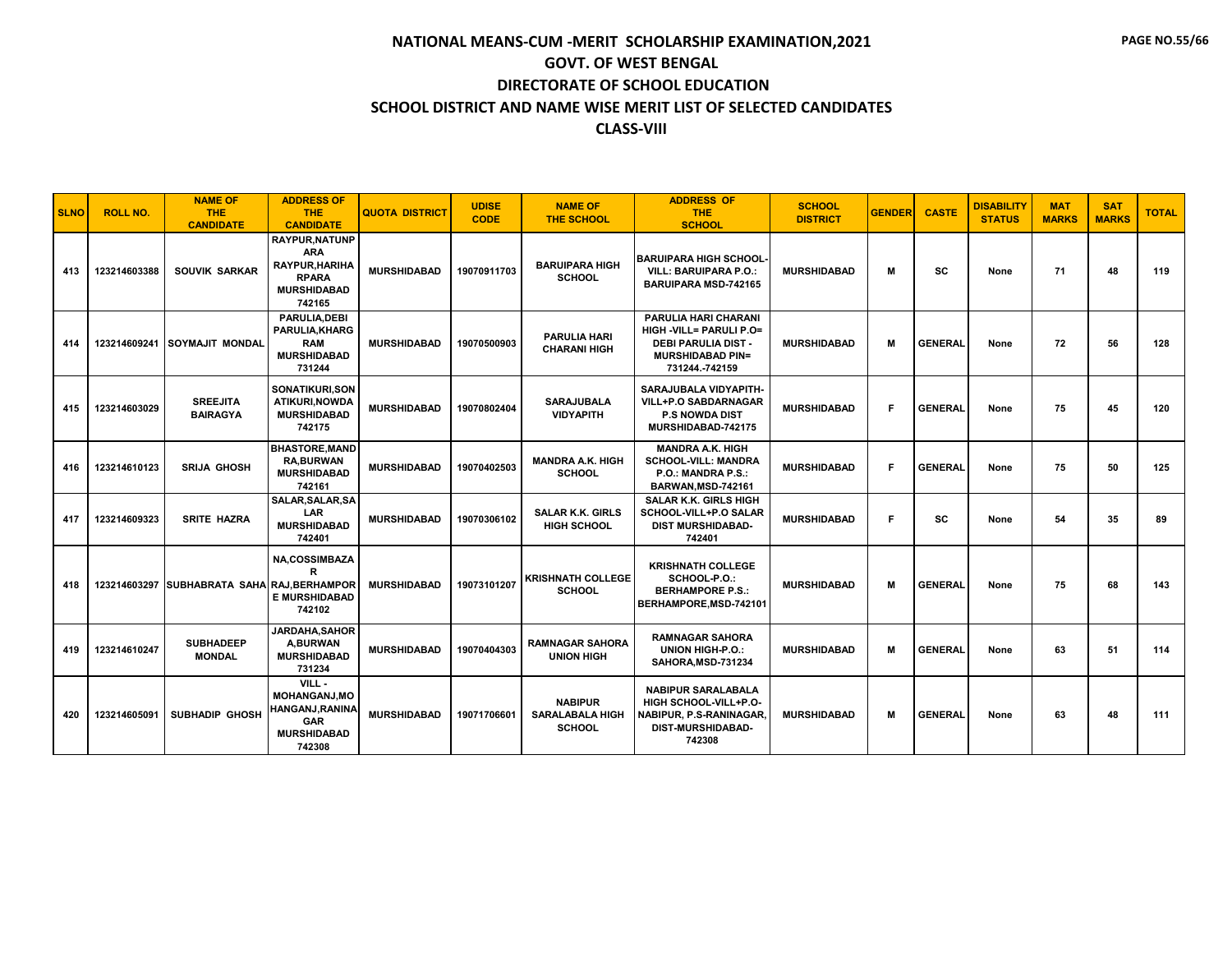| <b>SLNO</b> | <b>ROLL NO.</b> | <b>NAME OF</b><br><b>THE</b><br><b>CANDIDATE</b> | <b>ADDRESS OF</b><br>THE.<br><b>CANDIDATE</b>                                                                                                | <b>QUOTA DISTRICT</b> | <b>UDISE</b><br><b>CODE</b> | <b>NAME OF</b><br><b>THE SCHOOL</b>                     | <b>ADDRESS OF</b><br><b>THE</b><br><b>SCHOOL</b>                                                                           | <b>SCHOOL</b><br><b>DISTRICT</b> | <b>GENDER</b> | <b>CASTE</b>   | <b>DISABILITY</b><br><b>STATUS</b> | <b>MAT</b><br><b>MARKS</b> | <b>SAT</b><br><b>MARKS</b> | <b>TOTAL</b> |
|-------------|-----------------|--------------------------------------------------|----------------------------------------------------------------------------------------------------------------------------------------------|-----------------------|-----------------------------|---------------------------------------------------------|----------------------------------------------------------------------------------------------------------------------------|----------------------------------|---------------|----------------|------------------------------------|----------------------------|----------------------------|--------------|
| 421         | 123214607228    | <b>SUBHAM PAUL</b>                               | <b>MAKENJI</b><br><b>MORE, RAGHUNAT</b><br><b>HGANJ, RAGHUNA</b><br><b>THGANJ</b><br><b>MURSHIDABAD</b><br>742225                            | <b>MURSHIDABAD</b>    | 19072501702                 | <b>SRIKANTABATI P.S.S.</b><br><b>S. NIKETAN</b>         | <b>SRIKANTABATI P.S.S. S.</b><br>NIKETAN-VILL-GOPAL<br><b>NAGAR PO-RAGHUNATH</b><br><b>GANJ DIST-MURSHIDABAD</b><br>742225 | <b>MURSHIDABAD</b>               | м             | <b>GENERAL</b> | None                               | 71                         | 57                         | 128          |
| 422         | 123214610082    | <b>SUBHANDU NANDI</b>                            | <b>GOPINATHPUR.A</b><br><b>MLAI, BHARATPUR</b><br><b>MURSHIDABAD</b><br>742301                                                               | <b>MURSHIDABAD</b>    | 19070206202                 | <b>AMLAI BHALUIPARA</b><br><b>HIGH SCHOOL</b>           | AMLAI BHALUIPARA HIGH<br>SCHOOL-VILL + P.O :<br>AMLAI-742301                                                               | <b>MURSHIDABAD</b>               | м             | <b>GENERAL</b> | None                               | 63                         | 49                         | 112          |
| 423         | 123214603085    | <b>SUBHANKAR DAS</b>                             | <b>BAZARSAU, BAZA</b><br><b>RSAU,SAKTIPUR</b><br><b>MURSHIDABAD</b><br>742163                                                                | <b>MURSHIDABAD</b>    | 19070708701                 | <b>BAZARSAHU HIGH</b><br><b>SCHOOL</b>                  | <b>BAZARSAHU HIGH SCHOOL</b><br>VILL. BAZARSAHU P.S.<br><b>REJINAGAR MSD-742163</b>                                        | <b>MURSHIDABAD</b>               | м             | sc             | None                               | 68                         | 29                         | 97           |
| 424         | 123214603352    | <b>SUBHAYAN DAS</b>                              | <b>48 BISWESWAR</b><br><b>CHOWDHURY</b><br><b>LANE.KHAGRA.BE</b><br><b>RHAMPORE</b><br><b>MURSHIDABAD</b><br>742103                          | <b>MURSHIDABAD</b>    | 19073101607                 | <b>BERHAMPORE</b><br><b>JAGANNATH</b><br><b>ACADEMY</b> | <b>BERHAMPORE</b><br><b>JAGANNATH ACADEMY-3.</b><br><b>AMAR CHAKRABORTY</b><br>ROAD P.O. KHAGRA MSD-<br>742103             | <b>MURSHIDABAD</b>               | м             | <b>GENERAL</b> | None                               | 66                         | 51                         | 117          |
| 425         | 123214603106    | <b>SUBHO DAS</b>                                 | <b>PRAFULLA</b><br><b>NAGAR, BELEMAT</b><br><b>H,SANTIPUR</b><br><b>NADIA 741402</b>                                                         | <b>MURSHIDABAD</b>    | 19070611003                 | SARGACHHI R.K.M.<br><b>HIGH SCHOOL</b>                  | <b>SARGACHHI R.K.M. HIGH</b><br>SCHOOL-VILL+P.O:<br><b>SARGACHI, -742134</b>                                               | <b>MURSHIDABAD</b>               | м             | sc             | None                               | 60                         | 47                         | 107          |
| 426         | 123214603068    | <b>SUBHOJIT PAUL</b>                             | <b>RAGHUNATH</b><br><b>TALA.CHALTIA.BE</b><br><b>RHAMPORE</b><br><b>MURSHIDABAD</b><br>742101                                                | <b>MURSHIDABAD</b>    | 19073100810                 | <b>GORABAZAR I. C.</b><br><b>INSTITUTION</b>            | <b>GORABAZAR I. C.</b><br><b>INSTITUTION-P.O.:</b><br><b>BERHAMPORE MSD-742101</b>                                         | <b>MURSHIDABAD</b>               | M             | <b>GENERAL</b> | None                               | 67                         | 47                         | 114          |
| 427         | 123214609135    | <b>SUBODH GUIN</b>                               | SHIRPARA.<br><b>DUTTABARUTIA.</b><br>SALAR,<br><b>MURSHIDABAD,</b><br>742401, DUTTABA<br><b>RUTIA, SALAR</b><br><b>MURSHIDABAD</b><br>742401 | <b>MURSHIDABAD</b>    | 19070307702                 | <b>DAKSHINKHANDA M</b><br><b>VIDYAPITH</b>              | <b>DAKSHINKHANDA M</b><br>VIDYAPITH-VILL+P.O<br><b>DAKSHINKHANDA P.S</b><br><b>SALAR DIST</b><br>MURSHIDABAD-713123        | <b>MURSHIDABAD</b>               | М             | <b>GENERAL</b> | None                               | 76                         | 52                         | 128          |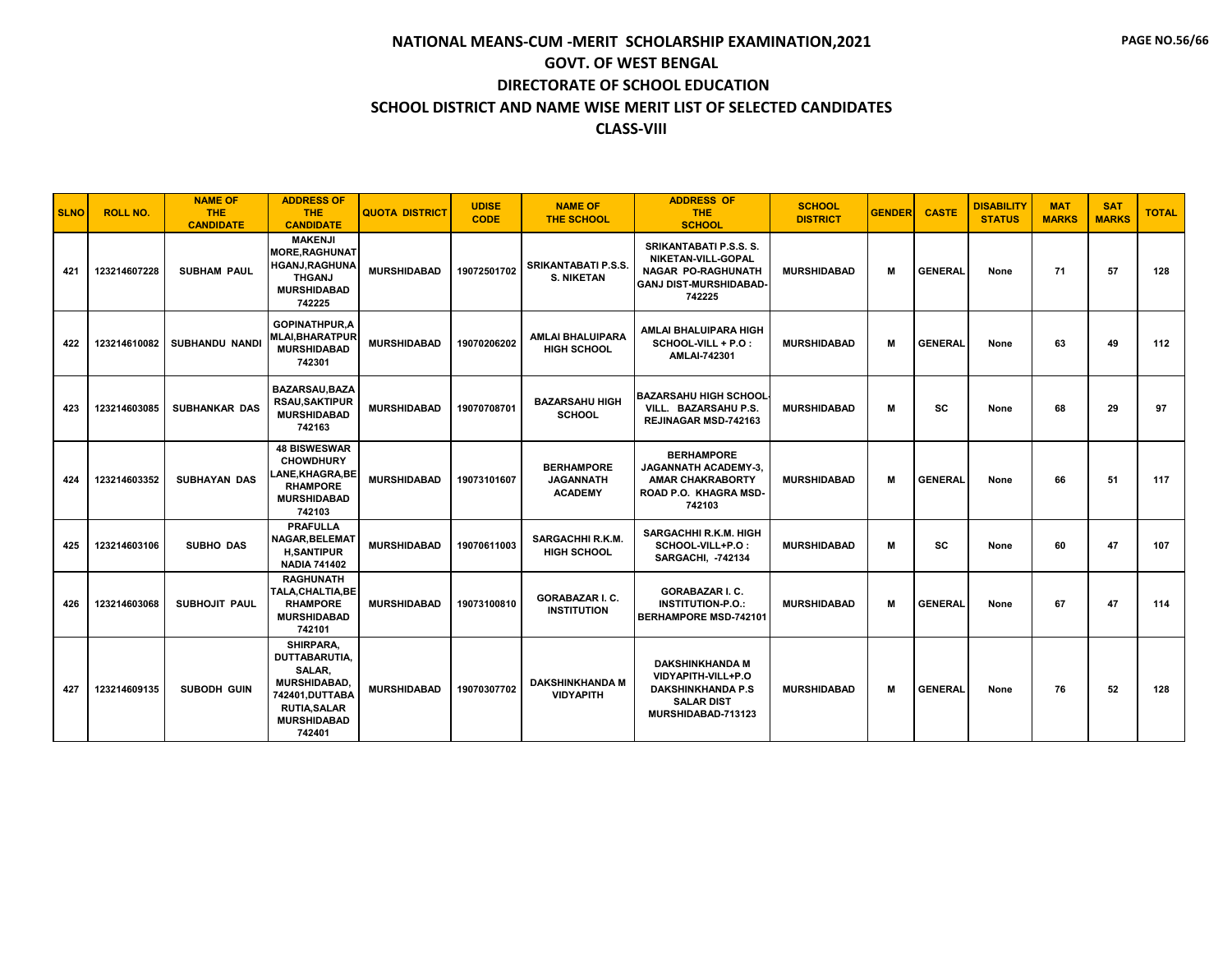| <b>SLNO</b> | <b>ROLL NO.</b> | <b>NAME OF</b><br><b>THE</b><br><b>CANDIDATE</b> | <b>ADDRESS OF</b><br><b>THE</b><br><b>CANDIDATE</b>                                                                     | <b>QUOTA DISTRICT</b> | <b>UDISE</b><br><b>CODE</b> | <b>NAME OF</b><br><b>THE SCHOOL</b>            | <b>ADDRESS OF</b><br><b>THE</b><br><b>SCHOOL</b>                                                                  | <b>SCHOOL</b><br><b>DISTRICT</b> | <b>GENDER</b> | <b>CASTE</b>   | <b>DISABILITY</b><br><b>STATUS</b> | <b>MAT</b><br><b>MARKS</b> | <b>SAT</b><br><b>MARKS</b> | <b>TOTAL</b> |
|-------------|-----------------|--------------------------------------------------|-------------------------------------------------------------------------------------------------------------------------|-----------------------|-----------------------------|------------------------------------------------|-------------------------------------------------------------------------------------------------------------------|----------------------------------|---------------|----------------|------------------------------------|----------------------------|----------------------------|--------------|
| 428         | 123214607014    | <b>SUBRATA MONDAL</b>                            | LOLIHA, GANGIN, S<br>UTI<br><b>MURSHIDABAD</b><br>742223                                                                | <b>MURSHIDABAD</b>    | 19072306302                 | <b>FATULLAPUR</b><br><b>SASIMONI H. SCHOOL</b> | <b>FATULLAPUR SASIMONI H.</b><br>SCHOOL-VILL+PO-<br><b>FATEPUR PS-SUTI DIST-</b><br>MURSHIDABAD-742223            | <b>MURSHIDABAD</b>               | M             | SC             | None                               | 63                         | 56                         | 119          |
| 429         | 123214613409    | <b>SUCHANDRA</b><br><b>MARJIT</b>                | <b>GOPEGRAM, RAIN</b><br><b>DA, NABAGRAM</b><br><b>MURSHIDABAD</b><br>742187                                            | <b>MURSHIDABAD</b>    | 19071401103                 | <b>JIBANTITALA HIGH</b><br><b>SCHOOL</b>       | <b>JIBANTITALA HIGH</b><br>SCHOOL-VILL:AMATPUR-<br>742187                                                         | <b>MURSHIDABAD</b>               | F.            | SC             | None                               | 52                         | 35                         | 87           |
| 430         | 123214613170    | <b>SUDIP MURARI</b>                              | N0024,KHOSHBA<br><b>GH,MURSHIDABA</b><br><b>D MURSHIDABAD</b><br>742149                                                 | <b>MURSHIDABAD</b>    | 19071404403                 | <b>BAGMARA B.B.M.</b><br><b>VIDYANIKETAN</b>   | <b>BAGMARA B.B.M.</b><br><b>VIDYANIKETAN-</b><br>VILL:BAGMARA DIST:MSD-<br>742149                                 | <b>MURSHIDABAD</b>               | м             | <b>ST</b>      | None                               | 36                         | 23                         | 59           |
| 431         | 123214605074    | <b>SUDIPTA MANDAL</b>                            | CHAR<br><b>RAJANAGAR BSF</b><br><b>ROAD.CHAR</b><br><b>RAJAPUR.RANINA</b><br><b>GAR</b><br><b>MURSHIDABAD</b><br>742306 | <b>MURSHIDABAD</b>    | 19071709702                 | <b>CHAR MUNSHIPARA</b><br><b>HIGH SCHOOL</b>   | <b>CHAR MUNSHIPARA HIGH</b><br><b>SCHOOL-VILL-CHAR RAJA</b><br>PUR, P.S-RANINAGAR, DIST<br>MURSHIDABAD-742306     | <b>MURSHIDABAD</b>               | м             | SC             | None                               | 69                         | 33                         | 102          |
| 432         | 123214609247    | SUDIPTA MARJIT                                   | <b>KALITALA PARA</b><br><b>ROAD.SABALDAH</b><br><b>A.KHARGRAM</b><br><b>MURSHIDABAD</b><br>742159                       | <b>MURSHIDABAD</b>    | 19070508802                 | <b>PURAPARA HIGH</b><br><b>SCHOOL</b>          | PURAPARA HIGH SCHOOL-<br>VILL. PURAPARA P.O.<br><b>SABALDAHA P.S.</b><br>KHARGRAM DIST. MSD-<br>742159            | <b>MURSHIDABAD</b>               | м             | SC             | None                               | 63                         | 52                         | 115          |
| 433         | 123214613357    | <b>SUHANA</b><br><b>CHOUDHURI</b>                | PANCHGRAM, PAN<br><b>CHGRAM.NABAG</b><br><b>RAM</b><br><b>MURSHIDABAD</b><br>742184                                     | <b>MURSHIDABAD</b>    | 19071407901                 | <b>PANCHGRAM GIRLS</b><br><b>HIGH SCHOOL</b>   | <b>PANCHGRAM GIRLS HIGH</b><br>SCHOOL-<br><b>VILL:PANCHGRAM</b><br><b>PO:PANCH GRAM</b><br><b>DIST:MSD-742184</b> | <b>MURSHIDABAD</b>               | F             | <b>GENERAL</b> | None                               | 77                         | 54                         | 131          |
| 434         | 123214607431    | <b>SUHANA JINAN</b>                              | <b>KHAMARPARA,SA</b><br><b>DAR</b><br><b>NASHIPUR.LALGO</b><br>LA<br><b>MURSHIDABAD</b><br>742151                       | <b>MURSHIDABAD</b>    | 19072201902                 | <b>KANCHANTALA NUR</b><br>MD. M.S.K            | <b>KANCHANTALA NUR MD.</b><br>M.S.K-VILL. SULITALA P.S.<br>SAMSERGANJ MSD-742202                                  | <b>MURSHIDABAD</b>               | F             | <b>GENERAL</b> | None                               | 48                         | 62                         | 110          |
| 435         | 123214603036    | <b>SUHANA SULTANA</b>                            | 00,TRIMOHINI,NO<br><b>WDA</b><br><b>MURSHIDABAD</b><br>742175                                                           | <b>MURSHIDABAD</b>    | 19070710902                 | <b>DOPUKURIA HIGH</b><br><b>SCHOOL</b>         | <b>DOPUKURIA HIGH SCHOOL</b><br>VILL. + P.O. DOPUKURIA<br>MSD-742163                                              | <b>MURSHIDABAD</b>               | F             | <b>GENERAL</b> | None                               | 65                         | 46                         | 111          |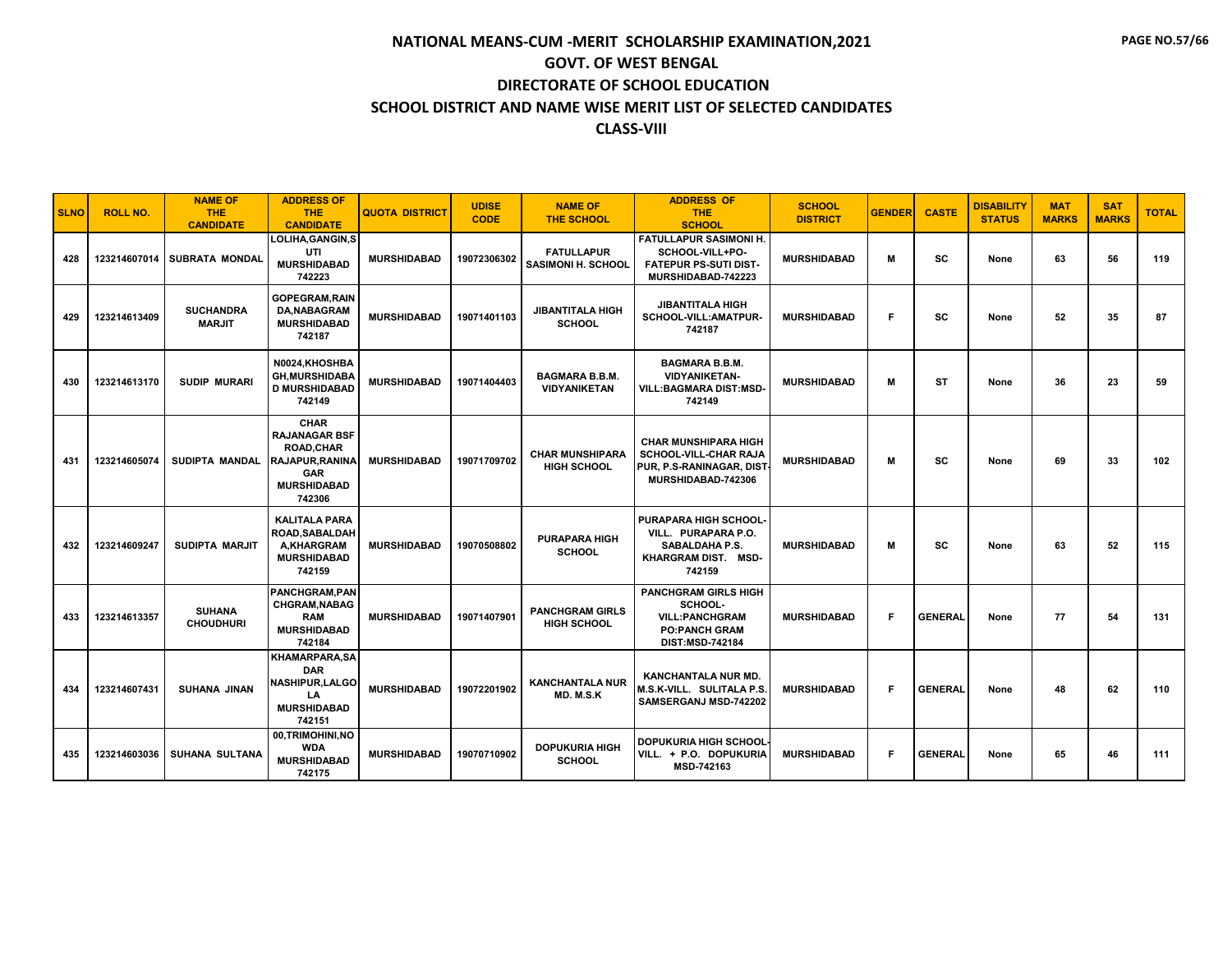| <b>SLNO</b> | <b>ROLL NO.</b> | <b>NAME OF</b><br><b>THE</b><br><b>CANDIDATE</b> | <b>ADDRESS OF</b><br><b>THE</b><br><b>CANDIDATE</b>                                         | <b>QUOTA DISTRICT</b> | <b>UDISE</b><br><b>CODE</b> | <b>NAME OF</b><br><b>THE SCHOOL</b>           | <b>ADDRESS OF</b><br><b>THE</b><br><b>SCHOOL</b>                                                                                                        | <b>SCHOOL</b><br><b>DISTRICT</b> | <b>GENDER</b> | <b>CASTE</b>   | <b>DISABILITY</b><br><b>STATUS</b> | <b>MAT</b><br><b>MARKS</b> | <b>SAT</b><br><b>MARKS</b> | <b>TOTAL</b> |
|-------------|-----------------|--------------------------------------------------|---------------------------------------------------------------------------------------------|-----------------------|-----------------------------|-----------------------------------------------|---------------------------------------------------------------------------------------------------------------------------------------------------------|----------------------------------|---------------|----------------|------------------------------------|----------------------------|----------------------------|--------------|
| 436         | 123214609118    | <b>SUJAN MONDAL</b>                              | THIRA, MAHISHAR,<br><b>KHARGRAM</b><br><b>MURSHIDABAD</b><br>742147                         | <b>MURSHIDABAD</b>    | 19070505803                 | <b>BALIA P.N. SINHA</b><br><b>HIGH SCHOOL</b> | <b>BALIA P.N. SINHA HIGH</b><br>SCHOOL-VILL= BALIA, P.O=<br><b>KANDI-BALIA DIST-</b><br><b>MURHSIDABAD PIN=</b><br>742137.-742137                       | <b>MURSHIDABAD</b>               | м             | <b>GENERAL</b> | None                               | 72                         | 42                         | 114          |
| 437         | 123214613383    | <b>SUJATA SINGHA</b>                             | PAIKPARA, SAGIA,<br><b>LALGOLA</b><br><b>MURSHIDABAD</b><br>742151                          | <b>MURSHIDABAD</b>    | 19071509902                 | <b>RAJARAMPUR HIGH</b><br><b>SCHOOL</b>       | <b>RAJARAMPUR HIGH</b><br>SCHOOL-VILL=RAJARAM<br>PUR. PS=LALGOLA.<br><b>DIST=MSD-742151</b>                                                             | <b>MURSHIDABAD</b>               | F             | SC             | None                               | 58                         | 29                         | 87           |
| 438         | 123214603180    | <b>SUKANYA MONDAL</b>                            | <b>MAHATA</b><br><b>BAZAR, SAKTIPUR</b><br><b>.SAKTIPUR</b><br><b>MURSHIDABAD</b><br>742163 | <b>MURSHIDABAD</b>    | 19070708102                 | <b>SAKTIPUR K.M.C.</b><br><b>GIRLS HIGH</b>   | <b>SAKTIPUR K.M.C. GIRLS</b><br>HIGH -VILL. SAKTIPUR<br>P.O. SAKTIPUR MSD-<br>742163                                                                    | <b>MURSHIDABAD</b>               | F             | <b>GENERAL</b> | None                               | 69                         | 44                         | 113          |
| 439         | 123214613005    | <b>SUKUMAR KONAI</b>                             | HIZROL, GORORA,<br><b>NABAGRAM</b><br><b>MURSHIDABAD</b><br>742184                          | <b>MURSHIDABAD</b>    |                             |                                               | <b>SINGER HIGH SCHOOL-</b><br>19071407001 SINGER HIGH SCHOOL PO+VILL:SINGER DIST:MSD<br>742184                                                          | <b>MURSHIDABAD</b>               | м             | SC             | None                               | 51                         | 36                         | 87           |
| 440         | 123214607271    | <b>SUMANA DAS</b>                                | JALANGAPARA, A<br><b>LAMPUR, SUTI</b><br><b>MURSHIDABAD</b><br>742223                       | <b>MURSHIDABAD</b>    | 19072304705                 | <b>BANGABARI HIGH</b><br><b>SCHOOL</b>        | <b>BANGABARI HIGH SCHOOL</b><br>VILL+PO-JANGIPUR-<br><b>BARRAGE PS-SUTI DIST-</b><br>MURSHIDABAD-742223                                                 | <b>MURSHIDABAD</b>               | F             | <b>GENERAL</b> | None                               | 70                         | 49                         | 119          |
| 441         | 123214610159    | <b>SUMANA SAHA</b>                               | <b>DAKSHINPARA,KA</b><br><b>GRAM, SALAR</b><br><b>MURSHIDABAD</b><br>742403                 | <b>MURSHIDABAD</b>    | 19070303902                 | <b>KAGRAM A.N.M.HIGH</b><br><b>SCHOOL</b>     | <b>KAGRAM A.N.M.HIGH</b><br><b>SCHOOL-VILL KAGRAM P.O</b><br><b>KAGRAM DIST</b><br>MURSHIDABAD-742401                                                   | <b>MURSHIDABAD</b>               | F             | sc             | None                               | 53                         | 34                         | 87           |
| 442         | 123214610065    | <b>SUMANTA NANDI</b>                             | DUTTABARUTIA.D<br>UTTABARUTIA.SA<br><b>LAR</b><br><b>MURSHIDABAD</b><br>742401              | <b>MURSHIDABAD</b>    | 19070307702                 | <b>DAKSHINKHANDA M</b><br><b>VIDYAPITH</b>    | <b>DAKSHINKHANDA M</b><br>VIDYAPITH-VILL+P.O<br><b>DAKSHINKHANDA P.S</b><br><b>SALAR DIST</b><br>MURSHIDABAD-713123                                     | <b>MURSHIDABAD</b>               | м             | <b>GENERAL</b> | None                               | 78                         | 53                         | 131          |
| 443         | 123214613434    | <b>SUMAYEA PARVIN</b>                            | 56.KANTANAGAR.<br><b>BHAGWANGOLA</b><br><b>MURSHIDABAD</b><br>742135                        | <b>MURSHIDABAD</b>    | 19071800501                 | <b>BALIPARA HIGH</b><br><b>SCHOOL</b>         | <b>BALIPARA HIGH SCHOOL-</b><br><b>VILL: CHAR BALIPARA</b><br><b>PO:HANUMANTANAGAR</b><br><b>PS:BHAWANGOAL</b><br><b>DIST:MSD PIN:742135-</b><br>742135 | <b>MURSHIDABAD</b>               | F             | <b>GENERAL</b> | None                               | 80                         | 59                         | 139          |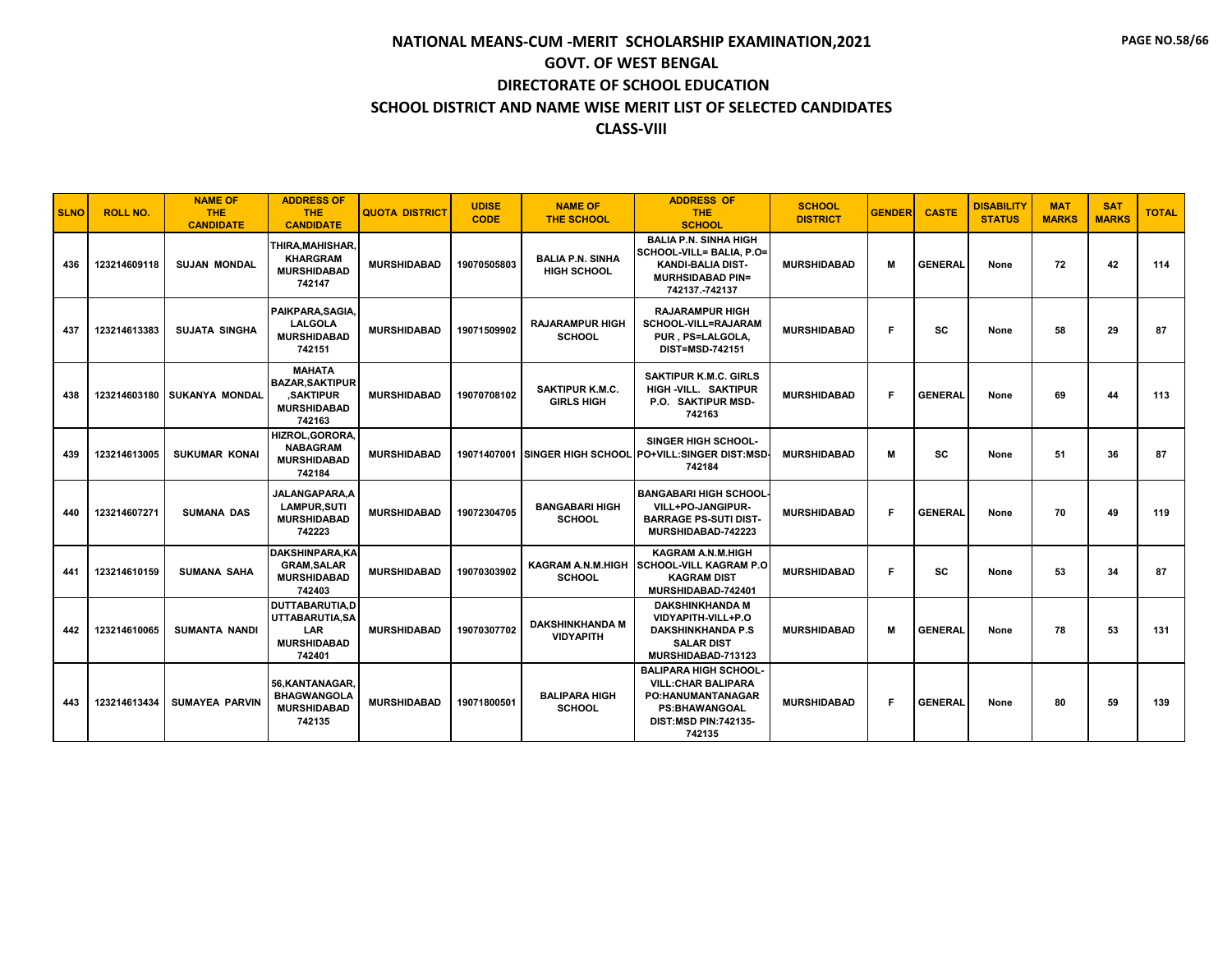| <b>SLNO</b> | <b>ROLL NO.</b> | <b>NAME OF</b><br><b>THE</b><br><b>CANDIDATE</b> | <b>ADDRESS OF</b><br><b>THE</b><br><b>CANDIDATE</b>                                                        | <b>QUOTA DISTRICT</b> | <b>UDISE</b><br><b>CODE</b> | <b>NAME OF</b><br><b>THE SCHOOL</b>            | <b>ADDRESS OF</b><br><b>THE</b><br><b>SCHOOL</b>                                                                 | <b>SCHOOL</b><br><b>DISTRICT</b> | <b>GENDER</b> | <b>CASTE</b>   | <b>DISABILITY</b><br><b>STATUS</b> | <b>MAT</b><br><b>MARKS</b> | <b>SAT</b><br><b>MARKS</b> | <b>TOTAL</b> |
|-------------|-----------------|--------------------------------------------------|------------------------------------------------------------------------------------------------------------|-----------------------|-----------------------------|------------------------------------------------|------------------------------------------------------------------------------------------------------------------|----------------------------------|---------------|----------------|------------------------------------|----------------------------|----------------------------|--------------|
| 444         | 123214607116    | <b>SUMI SAHA</b>                                 | <b>VILL</b><br><b>SANMATINAGAR.</b><br>SANMATINAGAR.<br><b>RAGHUNATHGAN</b><br>J MURSHIDABAD<br>742213     | <b>MURSHIDABAD</b>    | 19072605501                 | <b>JOTEKAMAL HIGH</b><br><b>SCHOOL</b>         | <b>JOTEKAMAL HIGH SCHOOL</b><br><b>P.O JANGIPUR DIST</b><br>MURSHIDABAD-742213                                   | <b>MURSHIDABAD</b>               | F.            | sc             | None                               | 76                         | 63                         | 139          |
| 445         | 123214609206    | <b>SUMIT PAL</b>                                 | <b>BARAKAPSA, ANDI</b><br>.BURWAN<br><b>MURSHIDABAD</b><br>742168                                          | <b>MURSHIDABAD</b>    | 19070412902                 | <b>ANDI LALCHAND</b><br><b>CHHAJER HIGH</b>    | ANDI LALCHAND CHHAJER<br>HIGH-VILL: ANDI P.O.: ANDI<br>P.S.: BARWAN, MSD-742168                                  | <b>MURSHIDABAD</b>               | м             | <b>GENERAL</b> | None                               | 72                         | 46                         | 118          |
| 446         | 123214607125    | <b>SUMIT SARDAR</b>                              | <b>S/O-ASHIM</b><br><b>KUMAR</b><br><b>SARDAR.SADIKPU</b><br><b>R.SUTI</b><br><b>MURSHIDABAD</b><br>742223 | <b>MURSHIDABAD</b>    | 19072305902                 | <b>SADIKPUR B.K. HIGH</b><br><b>SCHOOL</b>     | <b>SADIKPUR B.K. HIGH</b><br><b>SCHOOL-VILL+P.O= SADIK</b><br><b>PUR DIST= MURSHIDABAD</b><br>PIN= 742223-742223 | <b>MURSHIDABAD</b>               | м             | <b>SC</b>      | None                               | 69                         | 45                         | 114          |
| 447         | 123214609200    | <b>SUMONA MONDAL</b>                             | AYRAH, AYRAH, KH<br><b>ARGRAM</b><br><b>MURSHIDABAD</b><br>742147                                          | <b>MURSHIDABAD</b>    | 19070502503                 | <b>GOYESHPUR HIGH</b><br><b>SCHOOL</b>         | <b>GOYESHPUR HIGH</b><br>SCHOOL-VILL+P.O=<br><b>GAYESHPUR DIST=</b><br><b>MURSHIDABAD PIN=</b><br>742147-742147  | <b>MURSHIDABAD</b>               | F             | <b>GENERAL</b> | None                               | 77                         | 63                         | 140          |
| 448         | 123214609161    | <b>SUNITA MARJIT</b>                             | <b>C/O-AKARI</b><br><b>MARJIT.BHALKUN</b><br><b>DI.KHARGRAM</b><br><b>MURSHIDABAD</b><br>742159            | <b>MURSHIDABAD</b>    | 19070511704                 | <b>BHALKUNDI HIGH</b><br><b>SCHOOL</b>         | <b>BHALKUNDI HIGH SCHOOL</b><br>VILL. BHALKUNDI P.O.<br><b>BHALKUNDI P.S.</b><br>KHARGRAM MSD-742157             | <b>MURSHIDABAD</b>               | F             | SC             | None                               | 63                         | 37                         | 100          |
| 449         | 123214609171    | <b>SUNITA SARKAR</b>                             | HARINYA, SALAR,<br><b>SALAR</b><br><b>MURSHIDABAD</b><br>742401                                            | <b>MURSHIDABAD</b>    | 19070306102                 | <b>SALAR K.K. GIRLS</b><br><b>HIGH SCHOOL</b>  | <b>SALAR K.K. GIRLS HIGH</b><br>SCHOOL-VILL+P.O SALAR<br><b>DIST MURSHIDABAD-</b><br>742401                      | <b>MURSHIDABAD</b>               | F.            | <b>GENERAL</b> | None                               | 63                         | 49                         | 112          |
| 450         | 123214609354    | <b>SUPARNA</b><br><b>CHOWDHURY</b>               | <b>CHHATINAKANI,K</b><br>ANDI, KANDI<br><b>MURSHIDABAD</b><br>742137                                       | <b>MURSHIDABAD</b>    | 19073200204                 | <b>KANDI R.M.C. GIRLS</b><br><b>HIGH SCHOO</b> | KANDI R.M.C. GIRLS HIGH<br>SCHOO - P.O.: KANDI P.S.:<br><b>KANDI, MSD-742137</b>                                 | <b>MURSHIDABAD</b>               | F.            | <b>GENERAL</b> | None                               | 54                         | 56                         | 110          |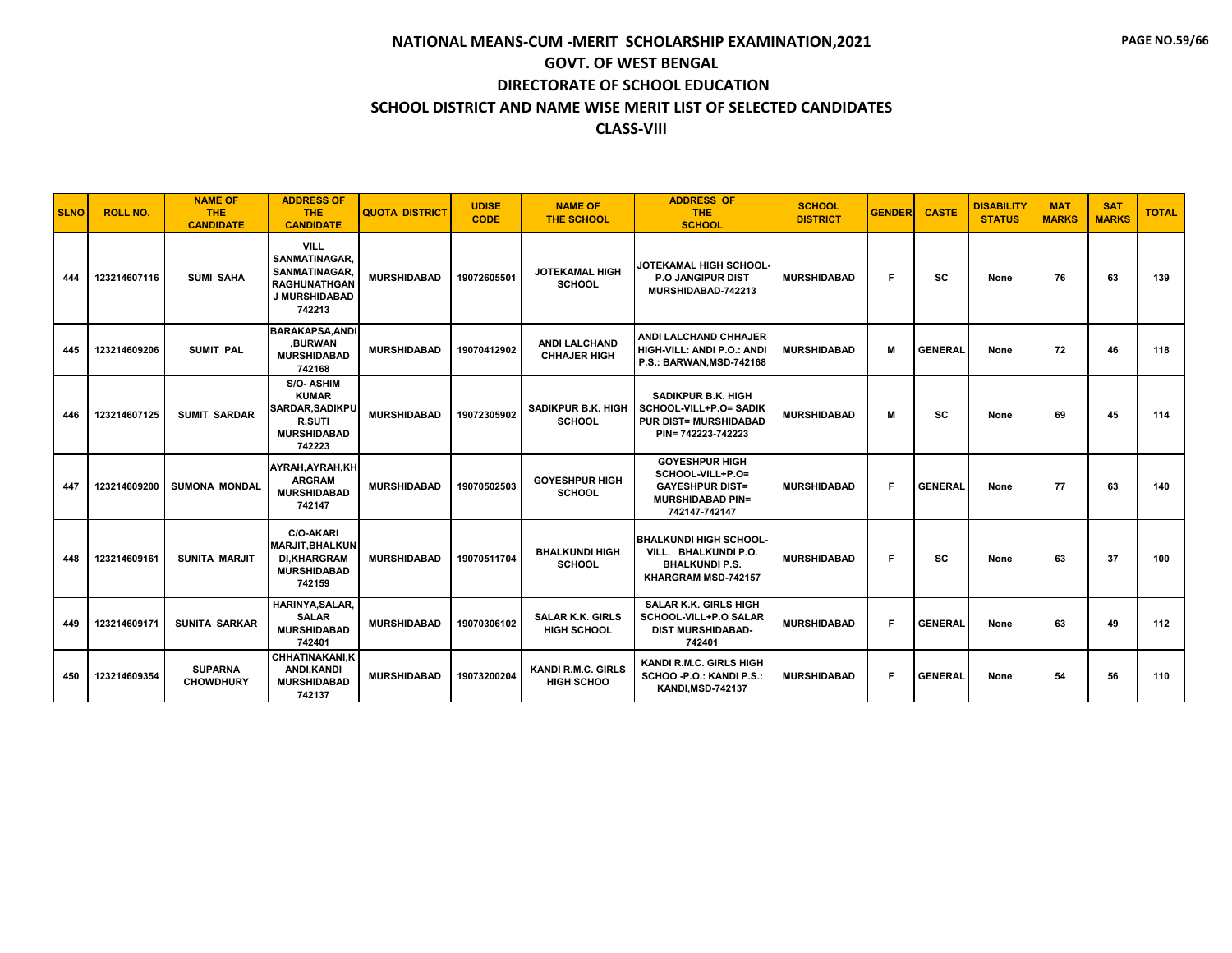| <b>SLNO</b> | <b>ROLL NO.</b> | <b>NAME OF</b><br><b>THE</b><br><b>CANDIDATE</b> | <b>ADDRESS OF</b><br><b>THE</b><br><b>CANDIDATE</b>                                                                                  | <b>QUOTA DISTRICT</b> | <b>UDISE</b><br><b>CODE</b> | <b>NAME OF</b><br><b>THE SCHOOL</b>                | <b>ADDRESS OF</b><br><b>THE</b><br><b>SCHOOL</b>                                                                    | <b>SCHOOL</b><br><b>DISTRICT</b> | <b>GENDER</b> | <b>CASTE</b>   | <b>DISABILITY</b><br><b>STATUS</b> | <b>MAT</b><br><b>MARKS</b> | <b>SAT</b><br><b>MARKS</b> | <b>TOTAL</b> |
|-------------|-----------------|--------------------------------------------------|--------------------------------------------------------------------------------------------------------------------------------------|-----------------------|-----------------------------|----------------------------------------------------|---------------------------------------------------------------------------------------------------------------------|----------------------------------|---------------|----------------|------------------------------------|----------------------------|----------------------------|--------------|
| 451         | 123214610105    | <b>SUPARNA GANAL</b>                             | SHIRPARA,<br>DUTTABARUTIA,<br>SALAR,<br><b>MURSHIDABAD</b><br>742401, DUTTABA<br><b>RUTIA, SALAR</b><br><b>MURSHIDABAD</b><br>742401 | <b>MURSHIDABAD</b>    | 19070307702                 | <b>DAKSHINKHANDA M</b><br><b>VIDYAPITH</b>         | <b>DAKSHINKHANDA M</b><br>VIDYAPITH-VILL+P.O<br><b>DAKSHINKHANDA P.S</b><br><b>SALAR DIST</b><br>MURSHIDABAD-713123 | <b>MURSHIDABAD</b>               | M             | <b>GENERAL</b> | None                               | 80                         | 49                         | 129          |
| 452         | 123214607089    | <b>SUPARNA MARJIT</b>                            | <b>PARULIA.SAMSAB</b><br><b>AD.SAGARDIGHI</b><br><b>MURSHIDABAD</b><br>742226                                                        | <b>MURSHIDABAD</b>    | 19072014104                 | <b>SAMSABAD HIGH</b><br><b>SCHOOL</b>              | <b>SAMSABAD HIGH SCHOOL</b><br>P.O. SAMSABAD P.S.<br>SAGARDIGHI MSD-742226                                          | <b>MURSHIDABAD</b>               | F             | SC             | None                               | 63                         | 29                         | 92           |
| 453         | 123214609042    | <b>SUPARNA NANDI</b>                             | SIMULIA, SIMULIA,<br><b>SALAR</b><br><b>MURSHIDABAD</b><br>713123                                                                    | <b>MURSHIDABAD</b>    | 19070308101                 | <b>SIMULIA TARINI</b><br><b>PRASAD INSTITUTION</b> | <b>SIMULIA TARINI PRASAD</b><br><b>INSTITUTION-VILL+P.O</b><br>SIMULIA P.S SALAR DIST<br>MURSHIDABAD-713123         | <b>MURSHIDABAD</b>               | F             | <b>GENERAL</b> | None                               | 70                         | 53                         | 123          |
| 454         | 123214605049    | <b>SUPRATIK MONDAL</b>                           | KAZIPARA.KAZIP<br>ARA, SAGARPARA<br><b>MURSHIDABAD</b><br>742306                                                                     | <b>MURSHIDABAD</b>    | 19071208002                 | <b>KAZIPARA HARIDAS</b><br><b>VIDYABHABAN</b>      | <b>KAZIPARA HARIDAS</b><br><b>VIDYABHABAN-VILL:</b><br><b>KAZIPARA P.O.: KAZIPARA</b><br>P.S.: JALANGI, MSD-742306  | <b>MURSHIDABAD</b>               | M             | <b>SC</b>      | None                               | 66                         | 46                         | 112          |
| 455         |                 | 123214603074 SUPRATIM MONDAL                     | 05,DOPUKURIA,S<br><b>AKTIPUR</b><br><b>MURSHIDABAD</b><br>742163                                                                     | <b>MURSHIDABAD</b>    | 19073100810                 | <b>GORABAZAR I. C.</b><br><b>INSTITUTION</b>       | <b>GORABAZAR I. C.</b><br><b>INSTITUTION-P.O.:</b><br><b>BERHAMPORE MSD-742101</b>                                  | <b>MURSHIDABAD</b>               | M             | <b>GENERAL</b> | None                               | 77                         | 59                         | 136          |
| 456         | 123214610128    | <b>SUPRIYA GUIN</b>                              | <b>KAGRAM TANTI</b><br>PARA, KAGRAM, S<br><b>ALAR</b><br><b>MURSHIDABAD</b><br>742401                                                | <b>MURSHIDABAD</b>    | 19070303902                 | KAGRAM A.N.M.HIGH<br><b>SCHOOL</b>                 | <b>KAGRAM A.N.M.HIGH</b><br><b>SCHOOL-VILL KAGRAM P.O</b><br><b>KAGRAM DIST</b><br>MURSHIDABAD-742401               | <b>MURSHIDABAD</b>               | F             | <b>GENERAL</b> | None                               | 73                         | 51                         | 124          |
| 457         | 123214603206    | <b>SUPRIYO SAHA</b>                              | <b>JHOWBONA.JHO</b><br><b>WBONA, NOWDA</b><br><b>MURSHIDABAD</b><br>742175                                                           | <b>MURSHIDABAD</b>    | 19070801202                 | <b>JHOWBONA HIGH</b><br><b>SCHOOL</b>              | <b>JHOWBONA HIGH SCHOOL</b><br><b>VILL JHOWBONA P.S</b><br><b>NOWDA DIST</b><br>MURSHIDABAD-742175                  | <b>MURSHIDABAD</b>               | М             | <b>GENERAL</b> | None                               | 80                         | 58                         | 138          |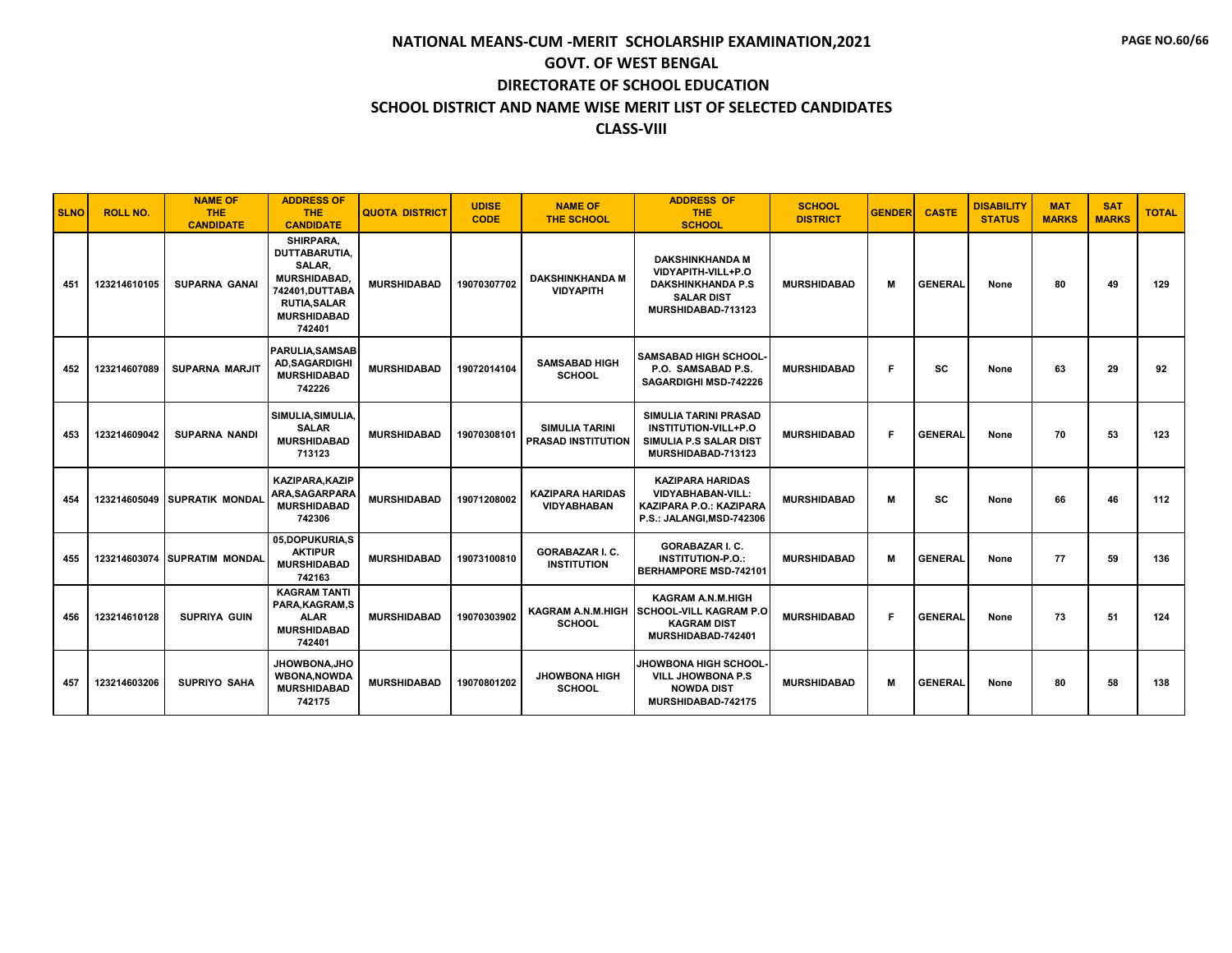| <b>SLNO</b> | <b>ROLL NO.</b> | <b>NAME OF</b><br><b>THE</b><br><b>CANDIDATE</b> | <b>ADDRESS OF</b><br><b>THE</b><br><b>CANDIDATE</b>                                                        | <b>QUOTA DISTRICT</b> | <b>UDISE</b><br><b>CODE</b> | <b>NAME OF</b><br><b>THE SCHOOL</b>          | <b>ADDRESS OF</b><br><b>THE</b><br><b>SCHOOL</b>                                                                                         | <b>SCHOOL</b><br><b>DISTRICT</b> | <b>GENDER</b> | <b>CASTE</b>   | <b>DISABILITY</b><br><b>STATUS</b> | <b>MAT</b><br><b>MARKS</b> | <b>SAT</b><br><b>MARKS</b> | <b>TOTAL</b> |
|-------------|-----------------|--------------------------------------------------|------------------------------------------------------------------------------------------------------------|-----------------------|-----------------------------|----------------------------------------------|------------------------------------------------------------------------------------------------------------------------------------------|----------------------------------|---------------|----------------|------------------------------------|----------------------------|----------------------------|--------------|
| 458         | 123214613173    | <b>SUPTA DAS</b>                                 | <b>JAGANNATH</b><br><b>PUR.SAGIA.LALG</b><br><b>OLA</b><br><b>MURSHIDABAD</b><br>742151                    | <b>MURSHIDABAD</b>    | 19071801203                 | <b>ORAHAR GIRLS HIGH</b><br><b>SCHOOL</b>    | <b>ORAHAR GIRLS HIGH</b><br>SCHOOL-VILL; ORAHAR<br><b>PO:SUNDARPUR</b><br><b>PS:BHAGWANGOLA</b><br><b>MISD:MSD PIN:742135-</b><br>742135 | <b>MURSHIDABAD</b>               | F.            | sc             | None                               | 74                         | 61                         | 135          |
| 459         | 123214610395    | SURAJIT DUTTA                                    | <b>HARIPUR, HARIPU</b><br><b>R.KHARGRAM</b><br><b>MURSHIDABAD</b><br>742147                                | <b>MURSHIDABAD</b>    | 19070505003                 | <b>HARIPUR JR. HIGH</b><br><b>SCHOOL</b>     | <b>HARIPUR JR. HIGH</b><br>SCHOOL-VILL+P.O=<br><b>HARIPUR DIST=</b><br><b>MURSHIDABAD</b><br>PIN=742147.-742147                          | <b>MURSHIDABAD</b>               | M             | <b>GENERAL</b> | None                               | 71                         | 53                         | 124          |
| 460         | 123214603539    | <b>SURJA MONDAL</b>                              | SHIMULDANGA.S<br><b>AKTIPUR, SAKTIP</b><br>UR<br><b>MURSHIDABAD</b><br>742163                              | <b>MURSHIDABAD</b>    | 19070708103                 | <b>SAKTIPUR K.M.C.</b><br><b>INSTITUTION</b> | <b>SAKTIPUR K.M.C.</b><br>INSTITUTION-VILL. + P.O.<br>SAKTIPUR MSD-742163                                                                | <b>MURSHIDABAD</b>               | м             | <b>GENERAL</b> | None                               | 73                         | 38                         | 111          |
| 461         | 123214613410    | <b>SUROJIT MONDAL</b>                            | <b>BARABATHAN,ET</b><br><b>ORE, NABAGRAM</b><br><b>MURSHIDABAD</b><br>742104                               | <b>MURSHIDABAD</b>    | 19071405005                 | <b>ETORE SANTAL</b><br><b>SIKSHA NIKETAN</b> | <b>ETORE SANTAL SIKSHA</b><br>NIKETAN-VILL+PO:ETORE<br>BLOCK&PS:NABAGRAM<br><b>DIST:MSD-742152</b>                                       | <b>MURSHIDABAD</b>               | м             | SC             | None                               | 55                         | 31                         | 86           |
| 462         | 123214610003    | <b>SURYA SAHA</b>                                | <b>KAGRAM UTTAR</b><br>PARA, KAGRAM, S<br><b>ALAR</b><br><b>MURSHIDABAD</b><br>742401                      | <b>MURSHIDABAD</b>    | 19070303902                 | <b>SCHOOL</b>                                | <b>KAGRAM A.N.M.HIGH</b><br>KAGRAM A.N.M.HIGH SCHOOL-VILL KAGRAM P.O.<br><b>KAGRAM DIST</b><br>MURSHIDABAD-742401                        | <b>MURSHIDABAD</b>               | м             | SC             | None                               | 42                         | 43                         | 85           |
| 463         |                 | 123214605100 SUSHMITA MANDAL                     | <b>CHAR</b><br><b>RAJAPUR.CHAR</b><br><b>RAJAPUR, RANINA</b><br><b>GAR</b><br><b>MURSHIDABAD</b><br>742306 | <b>MURSHIDABAD</b>    | 19071709702                 | <b>CHAR MUNSHIPARA</b><br><b>HIGH SCHOOL</b> | <b>CHAR MUNSHIPARA HIGH</b><br>SCHOOL-VILL-CHAR RAJA<br>PUR. P.S-RANINAGAR. DIST<br>MURSHIDABAD-742306                                   | <b>MURSHIDABAD</b>               | F.            | SC             | None                               | 52                         | 37                         | 89           |
| 464         | 123214609364    | <b>SUSMITA NAG</b>                               | ANDI.ANDI.BURW<br>AN<br><b>MURSHIDABAD</b><br>742168                                                       | <b>MURSHIDABAD</b>    | 19070412902                 | <b>ANDI LALCHAND</b><br><b>CHHAJER HIGH</b>  | <b>ANDI LALCHAND CHHAJER</b><br>HIGH-VILL: ANDI P.O.: ANDI<br>P.S.: BARWAN, MSD-742168                                                   | <b>MURSHIDABAD</b>               | F.            | <b>GENERAL</b> | None                               | 71                         | 39                         | 110          |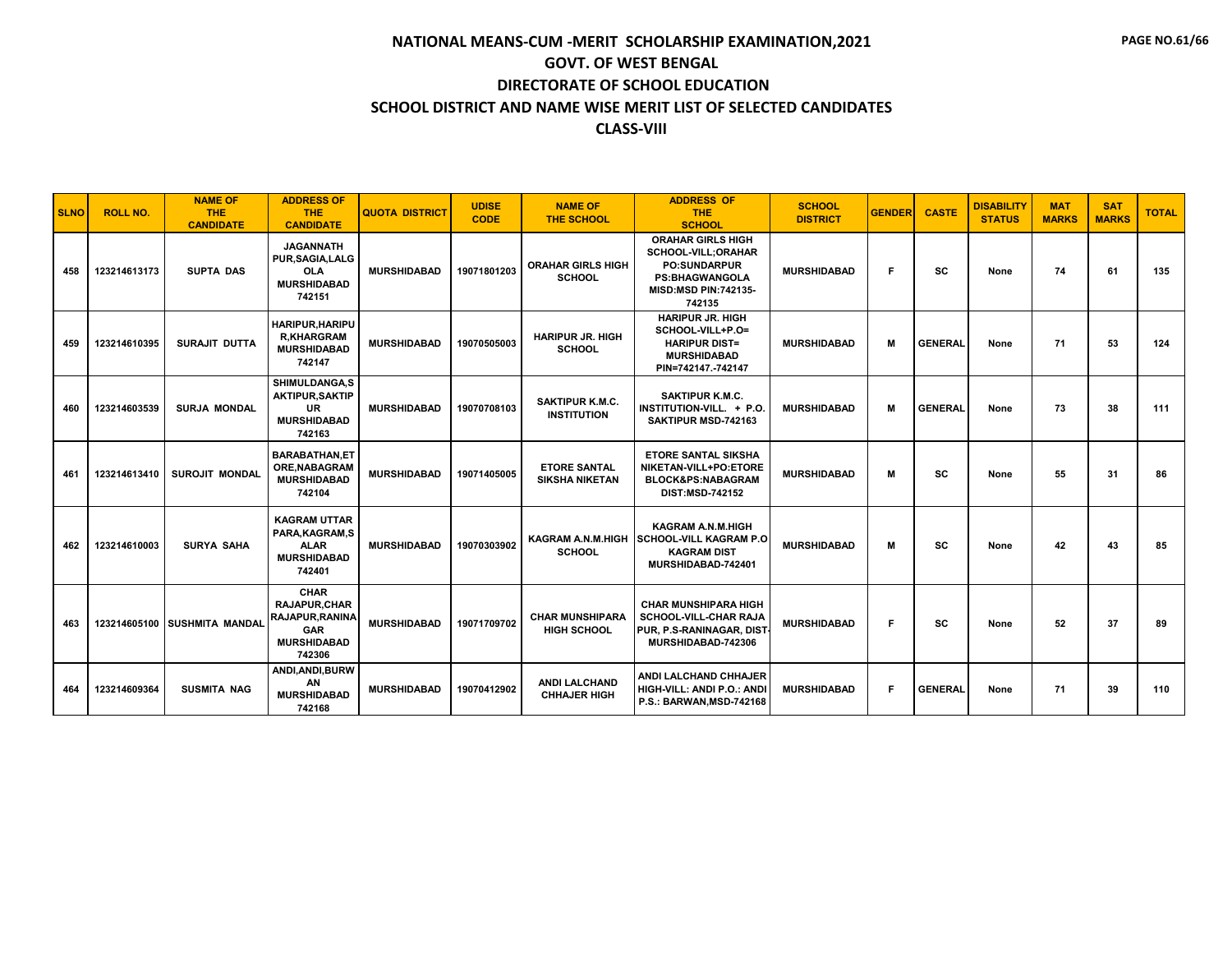| <b>SLNO</b> | <b>ROLL NO.</b> | <b>NAME OF</b><br><b>THE</b><br><b>CANDIDATE</b> | <b>ADDRESS OF</b><br>THE.<br><b>CANDIDATE</b>                                                              | <b>QUOTA DISTRICT</b> | <b>UDISE</b><br><b>CODE</b> | <b>NAME OF</b><br><b>THE SCHOOL</b>                        | <b>ADDRESS OF</b><br><b>THE</b><br><b>SCHOOL</b>                                                                                  | <b>SCHOOL</b><br><b>DISTRICT</b> | <b>GENDER</b> | <b>CASTE</b>   | <b>DISABILITY</b><br><b>STATUS</b> | <b>MAT</b><br><b>MARKS</b> | <b>SAT</b><br><b>MARKS</b> | <b>TOTAL</b> |
|-------------|-----------------|--------------------------------------------------|------------------------------------------------------------------------------------------------------------|-----------------------|-----------------------------|------------------------------------------------------------|-----------------------------------------------------------------------------------------------------------------------------------|----------------------------------|---------------|----------------|------------------------------------|----------------------------|----------------------------|--------------|
| 465         | 123214609071    | <b>SUSMITA YASMIN</b>                            | <b>PANCHTHUPI</b><br><b>DAKSHINPARA.PA</b><br><b>NCHTHUPI.BURW</b><br>AN<br><b>MURSHIDABAD</b><br>742161   | <b>MURSHIDABAD</b>    | 19070407603                 | <b>PANCHTHUPI</b><br>S.S.R.K.S. BALIKA<br><b>VIDYAPITH</b> | PANCHTHUPI S.S.R.K.S.<br><b>BALIKA VIDYAPITH-VILL:</b><br><b>PANCHTHUPI P.O.:</b><br><b>PANCHTHUPI P.S.:</b><br>BARWAN.MSD-742161 | <b>MURSHIDABAD</b>               | F             | <b>GENERAL</b> | None                               | 64                         | 47                         | 111          |
| 466         | 123214607461    | <b>SUSWATI</b><br><b>MAJUMDAR</b>                | <b>CHHOTOKALIAI</b><br>CHHOTOKALIAI.J<br>ANGIPUR, RAGHU<br><b>NATHGANJ</b><br><b>MURSHIDABAD</b><br>742213 | <b>MURSHIDABAD</b>    | 19072605501                 | JOTEKAMAL HIGH<br><b>SCHOOL</b>                            | <b>JOTEKAMAL HIGH SCHOOL</b><br><b>P.O JANGIPUR DIST</b><br>MURSHIDABAD-742213                                                    | <b>MURSHIDABAD</b>               | F.            | <b>GENERAL</b> | None                               | 62                         | 57                         | 119          |
| 467         | 123214609098    | <b>SUVADIP RANO</b>                              | <b>BARAHATTY.</b><br>UTTARPARA, TEN<br>YA, SALAR<br><b>MURSHIDABAD</b><br>742404                           | <b>MURSHIDABAD</b>    | 19070305402                 | <b>TENYA S.S. DAS</b><br><b>VIDYAMANDIR</b>                | <b>TENYA S.S. DAS</b><br>VIDYAMANDIR-VILL+P.O<br><b>TENYA DIST</b><br>MURSHIDABAD-742404                                          | <b>MURSHIDABAD</b>               | м             | <b>GENERAL</b> | None                               | 70                         | 56                         | 126          |
| 468         | 123214603114    | <b>SWAPNA MONDAL</b>                             | <b>MAJLISHPUR, KAM</b><br><b>NAGAR, SAKTIPUR</b><br><b>MURSHIDABAD</b><br>742405                           | <b>MURSHIDABAD</b>    | 19070708701                 | <b>BAZARSAHU HIGH</b><br><b>SCHOOL</b>                     | <b>BAZARSAHU HIGH SCHOOL</b><br>VILL. BAZARSAHU P.S.<br><b>REJINAGAR MSD-742163</b>                                               | <b>MURSHIDABAD</b>               | F             | <b>GENERAL</b> | None                               | 59                         | 55                         | 114          |
| 469         | 123214603345    | <b>SWAPNA SAHA</b>                               | <b>MANIKYAHAR, MA</b><br>NIKYAHAR, SAKTI<br><b>PUR</b><br><b>MURSHIDABAD</b><br>742163                     | <b>MURSHIDABAD</b>    | 19070708102                 | <b>SAKTIPUR K.M.C.</b><br><b>GIRLS HIGH</b>                | <b>SAKTIPUR K.M.C. GIRLS</b><br>HIGH -VILL. SAKTIPUR<br>P.O. SAKTIPUR MSD-<br>742163                                              | <b>MURSHIDABAD</b>               | F             | <b>GENERAL</b> | None                               | 66                         | 52                         | 118          |
| 470         | 123214609010    | <b>SWAPNANEEL DE</b>                             | AMLAI, AMLAI, BHA<br><b>RATPUR</b><br><b>MURSHIDABAD</b><br>742301                                         | <b>MURSHIDABAD</b>    | 19070206202                 | <b>AMLAI BHALUIPARA</b><br><b>HIGH SCHOOL</b>              | AMLAI BHALUIPARA HIGH<br>SCHOOL-VILL + P.O :<br><b>AMLAI-742301</b>                                                               | <b>MURSHIDABAD</b>               | м             | <b>GENERAL</b> | None                               | 75                         | 48                         | 123          |
| 471         | 123214609113    | <b>SWASTIKA BARIK</b>                            | SHIRPARA, DUTTA<br><b>BARUTIA, SALAR</b><br><b>MURSHIDABAD</b><br>742401                                   | <b>MURSHIDABAD</b>    | 19070307702                 | <b>DAKSHINKHANDA M</b><br><b>VIDYAPITH</b>                 | <b>DAKSHINKHANDA M</b><br>VIDYAPITH-VILL+P.O<br><b>DAKSHINKHANDA P.S</b><br><b>SALAR DIST</b><br>MURSHIDABAD-713123               | <b>MURSHIDABAD</b>               | F.            | <b>GENERAL</b> | None                               | 74                         | 46                         | 120          |
| 472         | 123214609308    | <b>SWASTIKA HAZRA</b>                            | NIL, CHAITPUR, BU<br><b>RWAN</b><br><b>MURSHIDABAD</b><br>742161                                           | <b>MURSHIDABAD</b>    | 19070402002                 | <b>CHAIT PUR JR. HIGH</b><br><b>SCHOOL</b>                 | <b>CHAIT PUR JR. HIGH</b><br><b>SCHOOL-VILL: CHAITPUR</b><br><b>P.O.: CHAITPUR MSD-</b><br>742161                                 | <b>MURSHIDABAD</b>               | F             | SC             | None                               | 48                         | 43                         | 91           |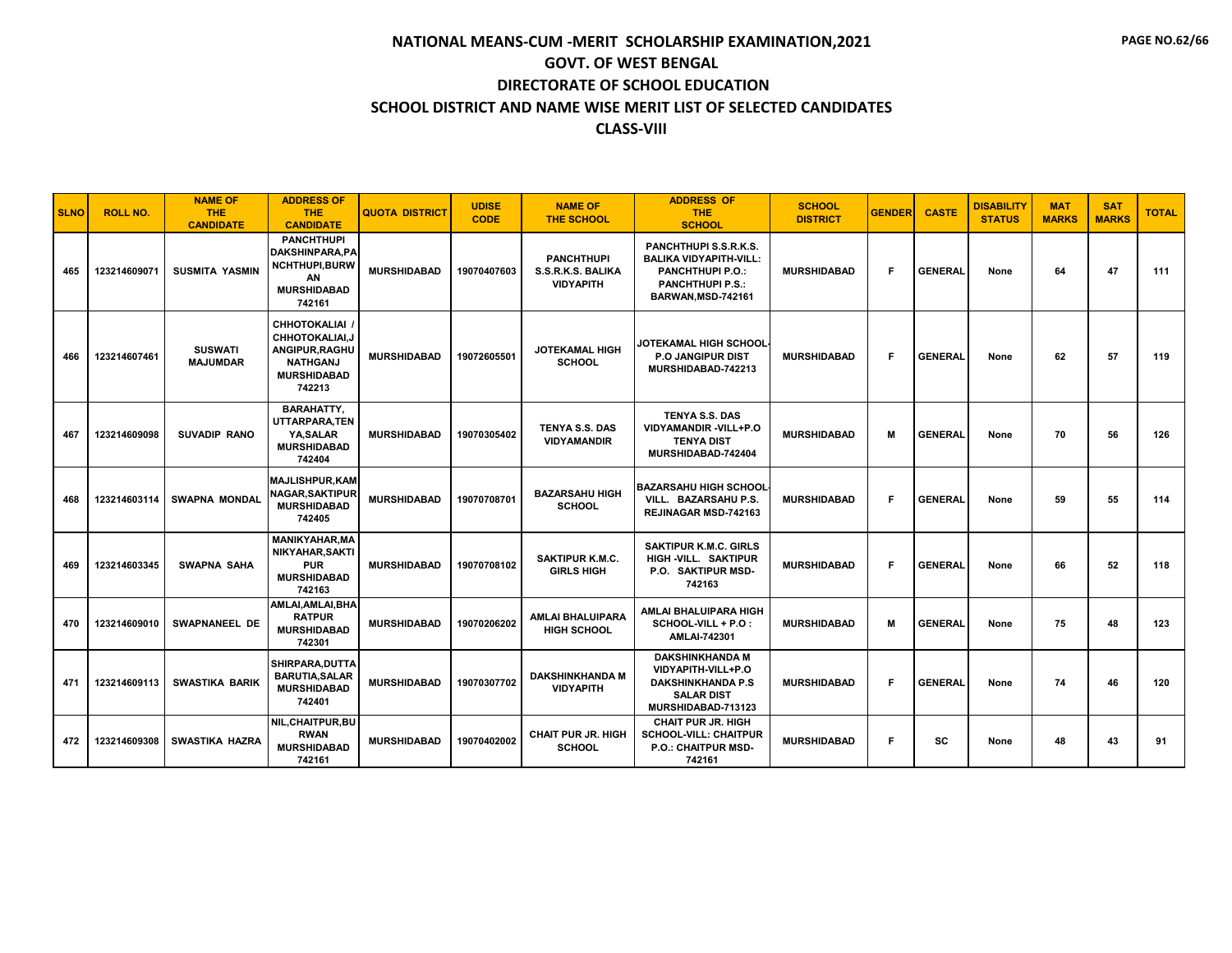| <b>SLNO</b> | <b>ROLL NO.</b> | <b>NAME OF</b><br><b>THE</b><br><b>CANDIDATE</b> | <b>ADDRESS OF</b><br><b>THE</b><br><b>CANDIDATE</b>                                                                       | <b>QUOTA DISTRICT</b> | <b>UDISE</b><br><b>CODE</b> | <b>NAME OF</b><br><b>THE SCHOOL</b>                                 | <b>ADDRESS OF</b><br><b>THE</b><br><b>SCHOOL</b>                                                                                          | <b>SCHOOL</b><br><b>DISTRICT</b> | <b>GENDER</b> | <b>CASTE</b>   | <b>DISABILITY</b><br><b>STATUS</b> | <b>MAT</b><br><b>MARKS</b> | <b>SAT</b><br><b>MARKS</b> | <b>TOTAL</b> |
|-------------|-----------------|--------------------------------------------------|---------------------------------------------------------------------------------------------------------------------------|-----------------------|-----------------------------|---------------------------------------------------------------------|-------------------------------------------------------------------------------------------------------------------------------------------|----------------------------------|---------------|----------------|------------------------------------|----------------------------|----------------------------|--------------|
| 473         | 123214603270    | <b>TAMIM IQBAL</b>                               | <b>KASHIPUR.KASHI</b><br><b>PUR, REJINAGAR</b><br><b>MURSHIDABAD</b><br>742189                                            | <b>MURSHIDABAD</b>    | 19070701203                 | <b>KASHIPUR TARINI</b><br><b>SUN. VIDYAPITH</b>                     | <b>KASHIPUR TARINI SUN.</b><br>VIDYAPITH-VILL. + P.O.<br>KASHIPUR MSD-742191                                                              | <b>MURSHIDABAD</b>               | M             | <b>GENERAL</b> | None                               | 75                         | 64                         | 139          |
| 474         | 123214613138    | <b>TANBIR MONDAL</b>                             | <b>LALBAGH</b><br><b>GOLAPBAGH</b><br><b>ROAD.NURSHIDA</b><br><b>BAD, MURSHIDAB</b><br>AD<br><b>MURSHIDABAD</b><br>742149 | <b>MURSHIDABAD</b>    | 19072700502                 | <b>LALBAG SINGHI HIGH</b><br><b>SCHOOL</b>                          | <b>LALBAG SINGHI HIGH</b><br>SCHOOL-LALBAG PO+DIST<br>MURSHIDABAD-742149                                                                  | <b>MURSHIDABAD</b>               | М             | <b>GENERAL</b> | None                               | 73                         | 51                         | 124          |
| 475         | 123214610357    | <b>TANDRA MONDAL</b>                             | <b>KAGRAM</b><br><b>DAKSHIN</b><br>PARA.KAGRAM.S<br><b>ALAR</b><br><b>MURSHIDABAD</b><br>742401                           | <b>MURSHIDABAD</b>    | 19070303902                 | KAGRAM A.N.M.HIGH<br><b>SCHOOL</b>                                  | <b>KAGRAM A.N.M.HIGH</b><br><b>SCHOOL-VILL KAGRAM P.O</b><br><b>KAGRAM DIST</b><br>MURSHIDABAD-742401                                     | <b>MURSHIDABAD</b>               | F.            | <b>GENERAL</b> | None                               | 65                         | 49                         | 114          |
| 476         | 123214605033    | <b>TANIA ISLAM</b>                               | VILL-<br>PARDIAR, PARDIA<br><b>R.DOMKAL</b><br><b>MURSHIDABAD</b><br>742121                                               | <b>MURSHIDABAD</b>    | 19071021502                 | PARDIAR HAZI K.S.<br><b>VIDYAPITH</b>                               | PARDIAR HAZI K.S.<br>VIDYAPITH-VILL+P.O=<br><b>PARDIAR P.S= DOMKAL</b><br>DIST- MSD. PIN-742121-<br>742121                                | <b>MURSHIDABAD</b>               | F.            | <b>GENERAL</b> | None                               | 61                         | 50                         | 111          |
| 477         | 123214613379    | <b>TANIA RASHID</b>                              | <b>BHAGWANPUR,A</b><br>SHARIADAHA.LAL<br><b>GOLA</b><br><b>MURSHIDABAD</b><br>742148                                      | <b>MURSHIDABAD</b>    | 19071516702                 | <b>DIHIPARA KHADEM ALI</b><br><b>MEMORIAL HIGH</b><br><b>SCHOOL</b> | <b>DIHIPARA KHADEM ALI</b><br><b>MEMORIAL HIGH SCHOOL-</b><br><b>VILL=DIHI PARA.</b><br>PO=ASHARIADH.<br>PS=LALGOLA, DIST=MSD.-<br>742148 | <b>MURSHIDABAD</b>               | F.            | <b>GENERAL</b> | None                               | 58                         | 59                         | 117          |
| 478         | 123214613146    | <b>TANIMA MONDAL</b>                             | <b>KANFALA, NABAG</b><br><b>RAM.NABAGRAM</b><br><b>MURSHIDABAD</b><br>742184                                              | <b>MURSHIDABAD</b>    | 19071414001                 | <b>NABAGRAM HIGH</b><br><b>SCHOOL</b>                               | <b>NABAGRAM HIGH SCHOOL</b><br>VILL+PS:NABAGRAM<br>DIST:MSD-742184                                                                        | <b>MURSHIDABAD</b>               | F             | <b>SC</b>      | None                               | 54                         | 37                         | 91           |
| 479         | 123214603182    | <b>TANISHA PARVIN</b>                            | GAKUNDA, GAJDH<br>ARPARA.BERHAM<br><b>PORE</b><br><b>MURSHIDABAD</b><br>742102                                            | <b>MURSHIDABAD</b>    | 19071104101                 | <b>CHUANPUR</b><br><b>VIDYANIKETAN GIRLS</b><br>HS                  | <b>CHUANPUR VIDYANIKETAN</b><br>GIRLS HS-P.O.<br><b>BERHAMPORE DIST.</b><br>MURSHIDABAD-742101                                            | <b>MURSHIDABAD</b>               | F             | <b>GENERAL</b> | None                               | 67                         | 47                         | 114          |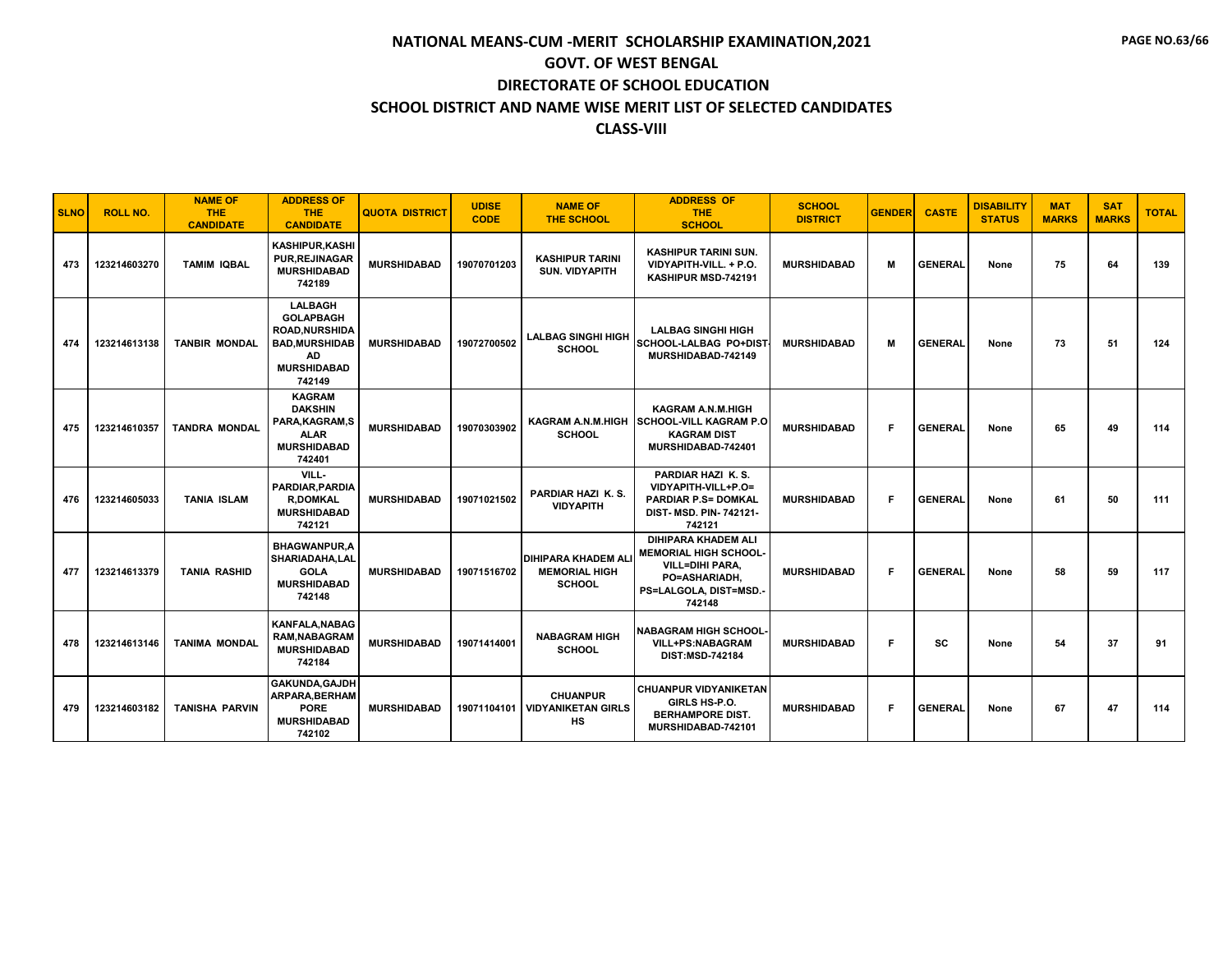| <b>SLNO</b> | <b>ROLL NO.</b> | <b>NAME OF</b><br><b>THE</b><br><b>CANDIDATE</b> | <b>ADDRESS OF</b><br><b>THE</b><br><b>CANDIDATE</b>                                   | <b>QUOTA DISTRICT</b> | <b>UDISE</b><br><b>CODE</b> | <b>NAME OF</b><br><b>THE SCHOOL</b>          | <b>ADDRESS OF</b><br><b>THE</b><br><b>SCHOOL</b>                                                                   | <b>SCHOOL</b><br><b>DISTRICT</b> | <b>GENDER</b> | <b>CASTE</b>   | <b>DISABILITY</b><br><b>STATUS</b> | <b>MAT</b><br><b>MARKS</b> | <b>SAT</b><br><b>MARKS</b> | <b>TOTAL</b> |
|-------------|-----------------|--------------------------------------------------|---------------------------------------------------------------------------------------|-----------------------|-----------------------------|----------------------------------------------|--------------------------------------------------------------------------------------------------------------------|----------------------------------|---------------|----------------|------------------------------------|----------------------------|----------------------------|--------------|
| 480         | 123214607278    | <b>TANUSHKA</b><br><b>SARKAR</b>                 | SADARGHAT, RAG<br>HUNATHGANJ,RA<br><b>GHUNATHGANJ</b><br><b>MURSHIDABAD</b><br>742225 | <b>MURSHIDABAD</b>    | 19073301504                 | <b>RAGHUNATHGANJ</b><br>GIRLS' H.S. SCH.     | <b>RAGHUNATHGANJ GIRLS'</b><br>H.S. SCH.-VILL FANSITALA<br><b>DIST MURSHIDABAD-</b><br>742225                      | <b>MURSHIDABAD</b>               | Е             | SC             | None                               | 64                         | 60                         | 124          |
| 481         | 123214609259    | <b>TANUSHREE DEY</b>                             | SONARUNDI, BAN<br><b>WARIBAD</b><br><b>RAJ.SALAR</b><br><b>MURSHIDABAD</b><br>713123  | <b>MURSHIDABAD</b>    | 19070308903                 | <b>BANWARIBAD</b><br><b>MAHARAJAS HIGH</b>   | <b>BANWARIBAD MAHARAJAS</b><br><b>HIGH-P.O BANWARIBAD</b><br><b>RAJ</b><br><b>DIST MURSHIDABAD-</b><br>713123      | <b>MURSHIDABAD</b>               | F             | <b>GENERAL</b> | None                               | 66                         | 45                         | 111          |
| 482         | 123214610240    | <b>TAPABRATA DEY</b>                             | <b>DEBAGRAM.MAHI</b><br>SHGRAM, BURWA<br><b>N MURSHIDABAD</b><br>742168               | <b>MURSHIDABAD</b>    | 19070412902                 | <b>ANDI LALCHAND</b><br><b>CHHAJER HIGH</b>  | <b>ANDI LALCHAND CHHAJER</b><br>HIGH-VILL: ANDI P.O.: ANDI<br>P.S.: BARWAN, MSD-742168                             | <b>MURSHIDABAD</b>               | M             | <b>GENERAL</b> | None                               | 71                         | 48                         | 119          |
| 483         | 123214603390    | <b>TARAK NANDI</b>                               | VILL-<br><b>BAZARSAU.BAZA</b><br><b>RSAU.SAKTIPUR</b><br><b>MURSHIDABAD</b><br>742163 | <b>MURSHIDABAD</b>    | 19070708103                 | <b>SAKTIPUR K.M.C.</b><br><b>INSTITUTION</b> | <b>SAKTIPUR K.M.C.</b><br>INSTITUTION-VILL. + P.O.<br>SAKTIPUR MSD-742163                                          | <b>MURSHIDABAD</b>               | м             | <b>GENERAL</b> | None                               | 70                         | 50                         | 120          |
| 484         | 123214613199    | <b>TARUN MANDAL</b>                              | <b>VILL</b><br>SUKI, SUKI, NABAG<br><b>RAM</b><br><b>MURSHIDABAD</b><br>742226        | <b>MURSHIDABAD</b>    | 19071412603                 | <b>CHANAK V. BANI</b><br><b>MANDIR HIGH</b>  | <b>CHANAK V. BANI MANDIR</b><br><b>HIGH -VILL:SUKI</b><br><b>PS:NABAGRAM SUB</b><br>DIV:LALBAG DIST:MSD-<br>742226 | <b>MURSHIDABAD</b>               | м             | SC             | None                               | 62                         | 41                         | 103          |
| 485         | 123214607168    | <b>TASLIMA KHATUN</b>                            | N0027.JARUR.RA<br><b>GHUNATHGANJ</b><br><b>MURSHIDABAD</b><br>742235                  | <b>MURSHIDABAD</b>    | 19072603401                 | <b>GIRIA HIGH SCHOOL</b>                     | <b>GIRIA HIGH SCHOOL-P.O</b><br><b>GIRIA DIST MURSHIDABAD-</b><br>742213                                           | <b>MURSHIDABAD</b>               | F             | <b>GENERAL</b> | None                               | 68                         | 46                         | 114          |
| 486         | 123214610119    | <b>TIRTHA GHOSH</b>                              | RANANAGAR.MAJ<br>IARA, BURWAN<br><b>MURSHIDABAD</b><br>731234                         | <b>MURSHIDABAD</b>    | 19070404404                 | <b>MAJIARA HIGH</b><br><b>SCHOOL</b>         | <b>MAJIARA HIGH SCHOOL-</b><br><b>VILL: MAJIARA P.O.:</b><br><b>MAJIARA P.S.: BARWAN</b><br>MSD-731234,            | <b>MURSHIDABAD</b>               | м             | <b>GENERAL</b> | None                               | 63                         | 47                         | 110          |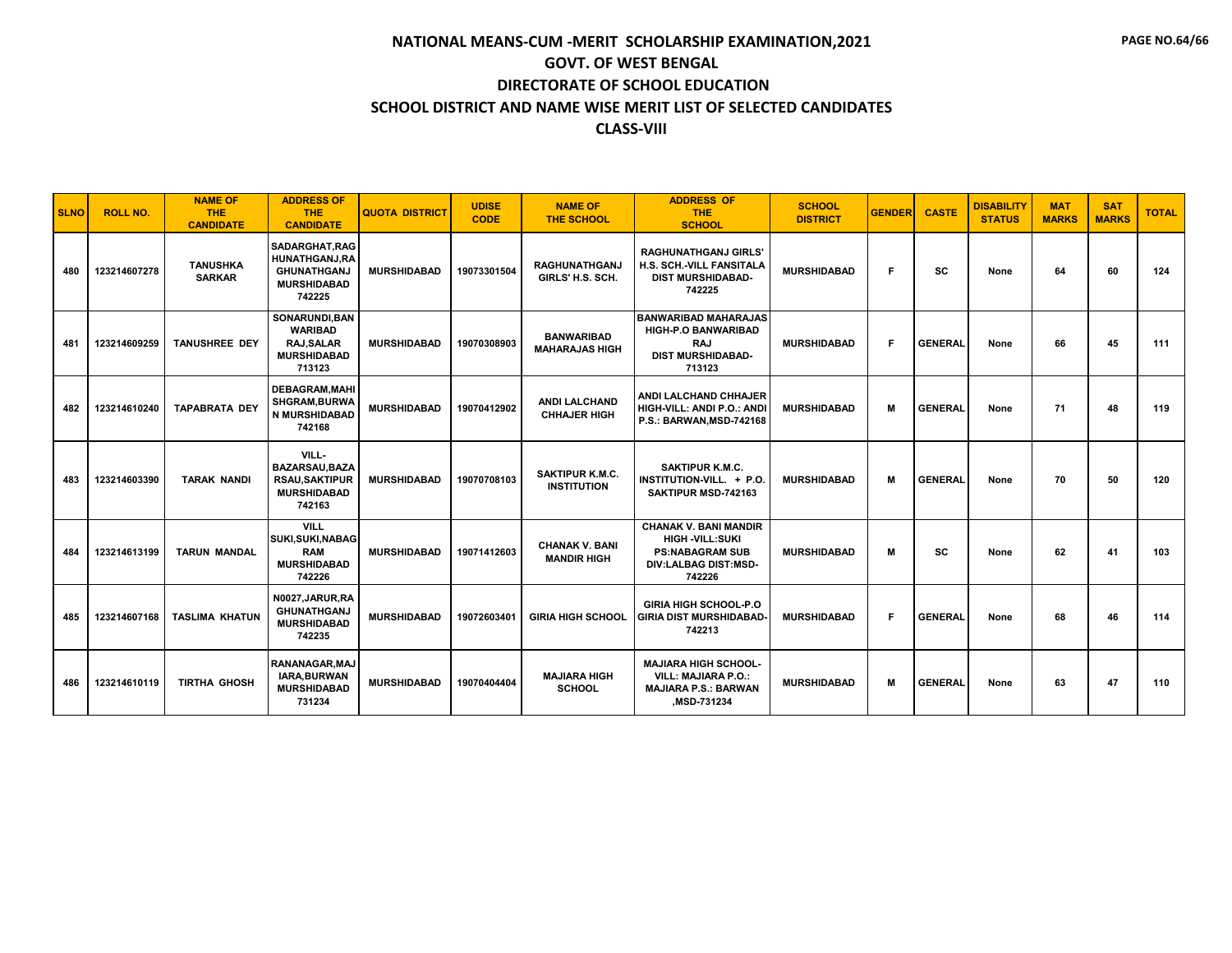| <b>SLNO</b> | <b>ROLL NO.</b> | <b>NAME OF</b><br><b>THE</b><br><b>CANDIDATE</b> | <b>ADDRESS OF</b><br>THE.<br><b>CANDIDATE</b>                                                               | <b>QUOTA DISTRICT</b> | <b>UDISE</b><br><b>CODE</b> | <b>NAME OF</b><br><b>THE SCHOOL</b>             | <b>ADDRESS OF</b><br><b>THE</b><br><b>SCHOOL</b>                                                                        | <b>SCHOOL</b><br><b>DISTRICT</b> | <b>GENDER</b> | <b>CASTE</b>   | <b>DISABILITY</b><br><b>STATUS</b> | <b>MAT</b><br><b>MARKS</b> | <b>SAT</b><br><b>MARKS</b> | <b>TOTAL</b> |
|-------------|-----------------|--------------------------------------------------|-------------------------------------------------------------------------------------------------------------|-----------------------|-----------------------------|-------------------------------------------------|-------------------------------------------------------------------------------------------------------------------------|----------------------------------|---------------|----------------|------------------------------------|----------------------------|----------------------------|--------------|
| 487         | 123214613023    | <b>TITIKA MONDAL</b>                             | <b>1 NO</b><br><b>KURMITOLA.KUR</b><br><b>MITOLA.MURSHID</b><br><b>ABAD</b><br><b>MURSHIDABAD</b><br>742149 | <b>MURSHIDABAD</b>    | 19072701103                 | <b>LALBAG G. S. GIRLS</b><br><b>HIGH SCHOOL</b> | <b>LALBAG G. S. GIRLS HIGH</b><br>SCHOOL-VILL-ICHHAGANJ<br>PO+DIST-MURSHIDABAD-<br>742149                               | <b>MURSHIDABAD</b>               | F             | SC             | None                               | 75                         | 42                         | 117          |
| 488         | 123214609121    | <b>TOTON GANAI</b>                               | PURBAPARA.DUT<br><b>TABARUTIA, SALA</b><br><b>R MURSHIDABAD</b><br>742401                                   | <b>MURSHIDABAD</b>    | 19070307702                 | <b>DAKSHINKHANDA M</b><br><b>VIDYAPITH</b>      | <b>DAKSHINKHANDA M</b><br>VIDYAPITH-VILL+P.O<br><b>DAKSHINKHANDA P.S</b><br><b>SALAR DIST</b><br>MURSHIDABAD-713123     | <b>MURSHIDABAD</b>               | м             | <b>GENERAL</b> | None                               | 81                         | 52                         | 133          |
| 489         | 123214610386    | <b>TOUFIQUE OMAR</b>                             | <b>ACHHRA, AMRITA</b><br><b>KUNDA, NABAGRA</b><br><b>M MURSHIDABAD</b><br>742136                            | <b>MURSHIDABAD</b>    | 19070301002                 | KHARERA A.N.H.M<br><b>HIGH SCHOOL</b>           | KHARERA A.N.H.M HIGH<br>SCHOOL-VILL+P.O<br>KHARERA P.S SALAR DIST<br>MURSHIDABAD-742401                                 | <b>MURSHIDABAD</b>               | м             | <b>GENERAL</b> | None                               | 62                         | 68                         | 130          |
| 490         | 123214605151    | <b>TOUSIF FERDOUS</b>                            | <b>CHOYAPARA,DOM</b><br><b>KAL.DOMKAL</b><br><b>MURSHIDABAD</b><br>742303                                   | <b>MURSHIDABAD</b>    | 19071605201                 | <b>CHAK ISLAMPUR</b><br><b>S.C.M HIGH SCHO</b>  | <b>CHAK ISLAMPUR S.C.M</b><br>HIGH SCHO-VILL+P.O-<br><b>ISLAMPUR, DIST-</b><br>MURSHIDABAD-742304                       | <b>MURSHIDABAD</b>               | м             | <b>GENERAL</b> | None                               | 78                         | 62                         | 140          |
| 491         | 123214607459    | TRISHA DAS                                       | DAFARPUR, DAFA<br><b>RPUR, RAGHUNAT</b><br><b>HGANJ</b><br><b>MURSHIDABAD</b><br>742227                     | <b>MURSHIDABAD</b>    | 19072510002                 | <b>MALDOVA PANKAJ</b><br><b>KR. HIGH SCHOOL</b> | <b>MALDOVA PANKAJ KR.</b><br><b>HIGH SCHOOL-</b><br><b>PO:RAJANAGAR</b><br><b>VIA:GANKAR DIST:MSD-</b><br>742227        | <b>MURSHIDABAD</b>               | F             | <b>GENERAL</b> | None                               | 73                         | 39                         | 112          |
| 492         | 123214609103    | <b>TRISHNA GHOSH</b>                             | PODMUR, AMLAI, B<br><b>HARATPUR</b><br><b>MURSHIDABAD</b><br>742301                                         | <b>MURSHIDABAD</b>    | 19070206202                 | <b>AMLAI BHALUIPARA</b><br><b>HIGH SCHOOL</b>   | AMLAI BHALUIPARA HIGH<br>SCHOOL-VILL + P.O :<br><b>AMLAI-742301</b>                                                     | <b>MURSHIDABAD</b>               | F.            | <b>GENERAL</b> | None                               | 57                         | 63                         | 120          |
| 493         | 123214603233    | <b>TUHIN SK</b>                                  | JHIKRA, JHIKRA, R<br><b>EJINAGAR</b><br><b>MURSHIDABAD</b><br>742174                                        | <b>MURSHIDABAD</b>    | 19070808403                 | <b>SARBANGAPUR</b><br>J.K.S.A.VIDYAPITH         | <b>SARBANGAPUR</b><br>J.K.S.A.VIDYAPITH -<br><b>VILL+P.O SARBANGAPUR</b><br><b>P.S NOWDA DIST</b><br>MURSHIDABAD-742174 | <b>MURSHIDABAD</b>               | M             | <b>GENERAL</b> | None                               | 71                         | 46                         | 117          |
| 494         | 123214610290    | <b>TUHIN KUMAR DEY</b>                           | AMLAI, AMLAI, BHA<br><b>RATPUR</b><br><b>MURSHIDABAD</b><br>742301                                          | <b>MURSHIDABAD</b>    | 19070206202                 | <b>AMLAI BHALUIPARA</b><br><b>HIGH SCHOOL</b>   | AMLAI BHALUIPARA HIGH<br>SCHOOL-VILL + P.O :<br><b>AMLAI-742301</b>                                                     | <b>MURSHIDABAD</b>               | м             | <b>GENERAL</b> | None                               | 80                         | 64                         | 144          |